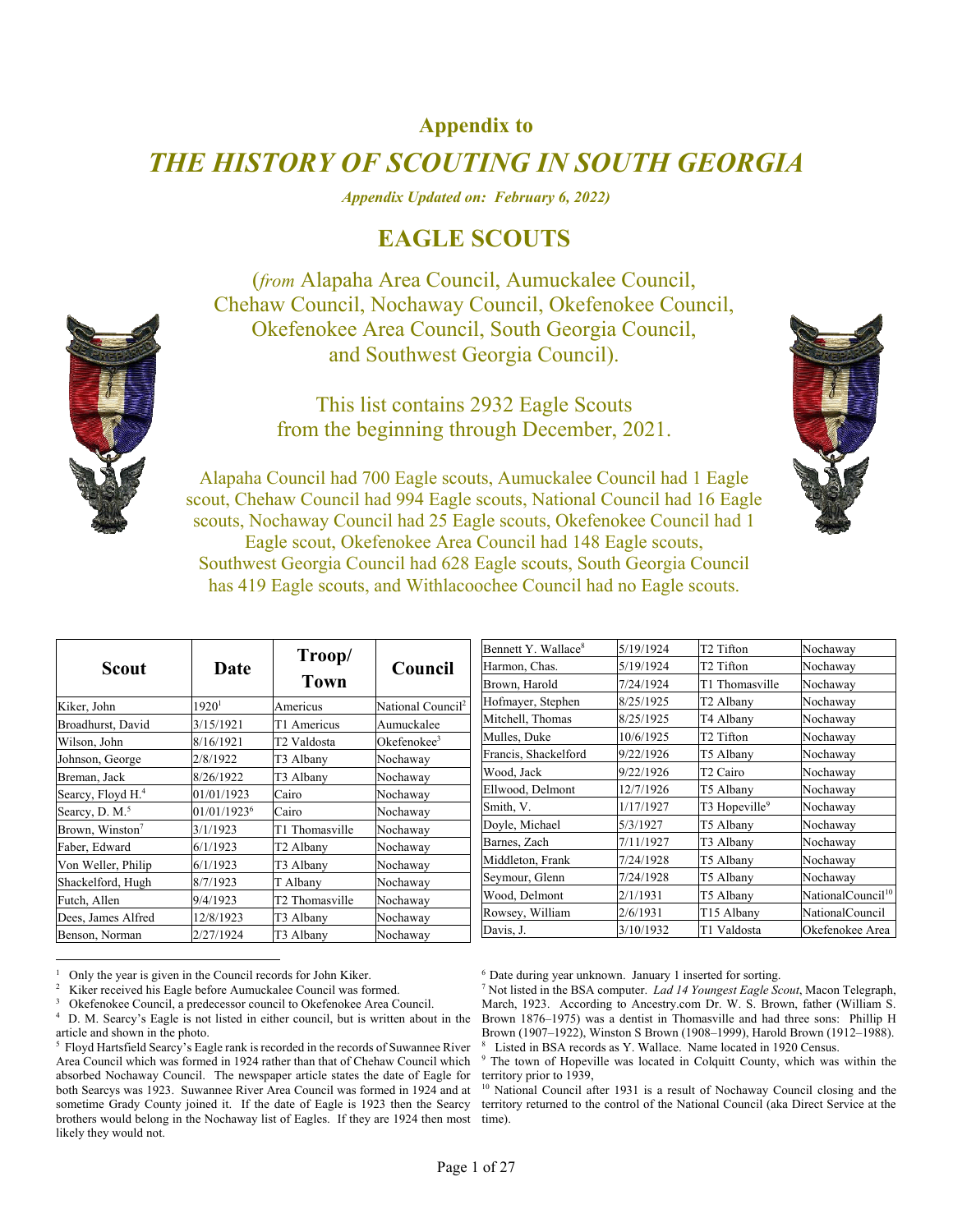| Hunter, Bobby         | 7/15/1932  | T1 Quitman               | Okefenokee Area  | Dudley, James         | 8/2/1943   | T21 Americus           | Chehaw          |
|-----------------------|------------|--------------------------|------------------|-----------------------|------------|------------------------|-----------------|
| Argo, Hershel         | 9/30/1932  | T2 Americus              | National Council | Lacey, Waylon         | 9/17/1943  | T40 Cordele            | Chehaw          |
| Kiker, Ned            | 9/30/1932  | T2 Americus              | National Council | Entrekin, Bill        | 9/20/1943  | T22 Americus           | Chehaw          |
| Humber, Herbert       | 12/5/1932  | T1 Americus              | National Council | Harris, H.            | 9/20/1943  | T50 Pelham             | Chehaw          |
| McLain, Frank         | 12/5/1932  | T1 Americus              | National Council | Monts, Douglas        | 9/20/1943  | T22 Americus           | Chehaw          |
| Edmondson, Everette   | 2/25/1935  | T1                       | National Council | Davis, Edward         | 10/14/1943 | T2 Valdosta            | Okefenokee Area |
| Bulter, Frank         | 8/5/1936   | T3 Americus              | National Council | Chasteen, Jimmy       | 11/26/1943 | T24 Fitzgerald         | Okefenokee Area |
| Andrews, John         | 8/17/1936  | T3 Valdosta              | Okefenokee Area  | Fletcher, Frank       | 11/26/1943 | T24 Fitzgerald         | Okefenokee Area |
| Cain, George          | 8/24/1936  | T3 Americus              | National Council | Wilcox, Jim           | 12/29/1943 | T58 Fitzgerald         | Okefenokee Area |
| Horton, Reese         | 11/24/1936 | T3 Americus              | National Council | Hampton, StuarTHall   | 12/31/1943 | T50 Pelham             | Chehaw          |
| Bass, John            | 3/19/1937  | T15 Albany               | National Council | Wilcox, Emory         | 2/3/1944   | T58 Fitzgerald         | Okefenokee Area |
| Willson, W. Harry     | 4/3/1937   | T15 Albany               | National Council | Wooten, Perry         | 2/18/1944  | T26 Americus           | Okefenokee Area |
| Schneider, Charles    | 6/30/1937  | T3 Americus              | National Council | Hobby, Royce          | 2/21/1944  | T31 Ashburn            | Chehaw          |
| Hunt, Carver          | 8/23/1937  | T1 Valdosta              | Okefenokee Area  | Johnson, Allen        | 2/21/1944  | T63 Tifton             | Chehaw          |
| Bergman, Burton       | 2/28/1938  | T <sub>12</sub>          | National Council | Williams, Seaman      | 3/6/1944   | T71 Quitman            | Okefenokee Area |
| Newham, Roy           | 7/8/1938   | T2 Valdosta              | Okefenokee Area  | Justice, Edward       | 3/22/1944  | T58 Fitzgerald         | Okefenokee Area |
| Howell, John          | 10/13/1938 | T2 Valdosta              | Okefenokee Area  | Akin, Lindy           | 4/11/1944  | T31 Ashburn            | Chehaw          |
| Jenkins, Ben          | 10/13/1938 | T2 Valdosta              | Okefenokee Area  | Ganas, Chris          | 5/1/1944   | T1 Valdosta            | Okefenokee Area |
| Scarano, Robert       | 11/14/1938 | T1 Albany                | National Council | Poppell, Miles        | 5/1/1944   | T26 Americus           | Okefenokee Area |
| Lehr, Herndon         | 11/30/1938 | T10 Valdosta             | Okefenokee Area  | Hodges, Billy         | 5/8/1944   | T50 Pelham             | Chehaw          |
| Starr, J. W. Jr.      | 8/29/1939  | T15 Albany               | Chehaw           | Bonner, Jerry         | 5/19/1944  | T10 Valdosta           | Okefenokee Area |
| Arthur, Bob           | 11/8/1939  | T21 Americus             | Chehaw           | Cohen, Arnold         | 5/22/1944  | T10 Valdosta           | Okefenokee Area |
| Easterlin, Frank      | 11/8/1939  | T21 Americus             | Chehaw           | Haynes, Paul          | 6/19/1944  | T73 Sasser             | Chehaw          |
| Mathis, Evan          | 11/8/1939  | T23 Americus             | Chehaw           | Johnson, George       | 6/19/1944  | T31 Ashburn            | Chehaw          |
| Pace, Steve           | 11/8/1939  | T23 Americus             | Chehaw           | Lineberger, James     | 6/19/1944  | T58 Fitzgerald         | Okefenokee Area |
| Crandall, Homer       | 9/9/1940   | T23 Americus             | Chehaw           | McDonald, John        | 6/19/1944  | T31 Ashburn            | Chehaw          |
| Monts, Joseph         | 9/9/1940   | T23 Americus             | Chehaw           | McNain, Earl          | 6/19/1944  | T31 Ashburn            | Chehaw          |
| Draffin, Douglas      | 10/18/1940 | T1 Valdosta              | Okefenokee Area  | McNain, Marshall      | 6/19/1944  | T31 Ashburn            | Chehaw          |
| Pitts, Keffee         | 10/18/1940 | T1 Valdosta              | Okefenokee Area  | Cobey, Billy          | 6/20/1944  | T2 Albany              | Chehaw          |
| Moulton, John         | 7/16/1941  | T6 Lindale               | Chehaw           | Davis, Leonard        | 6/20/1944  | T72 Sasser             | Chehaw          |
| Elam, Billy           | 9/25/1941  | T21 Americus             | Chehaw           | Peace, Hollis         | 7/17/1944  | T23 Valdosta           | Okefenokee Area |
| Graham, Warren        | 10/20/1941 | T2 Voldosta              | Okefenokee Area  | Aldridge, Dick        | 8/21/1944  | T58 Fitzgerald         | Okefenokee Area |
| Pinkston, William     | 10/20/1941 | T2 Valdosta              | Okefenokee Area  | Brown, Bonner         | 8/21/1944  | T <sub>15</sub> Albany | Chehaw          |
| Worley, Charles       | 10/20/1941 | T2 Valdosta              | Okefenokee Area  | Stephenson, Harry     | 8/21/1944  | T15 Albany             | Chehaw          |
| Phillips, Barry       | 2/13/1942  | T1 Valdosta              | Okefenokee Area  | Tucker, Hal           | 9/5/1944   | T32 Ocilla             | Okefenokee Area |
| Cherry, Earl          | 6/29/1942  | T24 Fitzgerald           | Okefenokee Area  | Parker, Roy           | 9/14/1944  | T21 Americus           | Chehaw          |
| Barry, William Bordon | 7/29/1942  | T91 Blakely              | Chehaw           | Boggus, Argin         | 10/3/1944  | T24 Fitzgerald         | Okefenokee Area |
| Barry, Wm. Bordon     | 7/29/1942  | T91 Blakely              | Chehaw           | Alexander, Jackie     | 10/23/1944 | T49 Valdosta           | Okefenokee Area |
| Kent, Charles         | 7/29/1942  | T61 Tifton               | Chehaw           | Alexandria, Jackie    | 10/23/1944 | T49 Valdosta           | Okefenokee Area |
| Puckett, Ralph        | 7/29/1942  | T61 Tifton               | Chehaw           | Blackburn, Robert     | 10/23/1944 | T9 Valdosta            | Okefenokee Area |
| Colson, Chester       | 8/3/1942   | T515 Valdosta            | Okefenokee Area  | Phillips, Alex Mercer | 11/24/1944 | T63 Tifton             | Chehaw          |
| Holliman, Altheus     | 8/3/1942   | T515 Valdosta            | Okefenokee Area  | Mauk, Joel            | 1/22/1945  | T21 Americua           | Chehaw          |
| Snowden, Billy        | 9/22/1942  | T58 Fitzgerald           | Okefenokee Area  | Dixon, Lamar          | 2/5/1945   | T21 Americus           | Chehaw          |
| Duskin, Edgar         | 10/7/1942  | T70 Dawson               | Chehaw           | Smith, Clarence       | 2/5/1945   | T32 Ocilla             | Okefenokee Area |
| Kraft, Herbert        | 11/6/1942  | T68 Valdosta             | Okefenokee Area  | Rogers, Carroll       | 3/6/1945   | T123 Valdosta          | Okefenokee Area |
| Osborn, Keith         | 11/23/1942 | T61 Tifton               | Chehaw           | Wilson, Edward        | 4/3/1945   | T31 Hazlehurst         | Okefenokee Area |
| Lewis, Eli            | 12/11/1942 | T70 Dawson               | Chehaw           | Parramore, Redden     | 4/16/1945  | T2 Valdosta            | Okefenokee Area |
| Martin, David         | 12/14/1942 | T15 Albany               | Chehaw           | Staley, Frank         | 4/30/1945  | T200 Americus          | Chehaw          |
| Sheffield, John       | 01/01/1943 | T21 Americus             | Chehaw           | Story, Hard           | 5/28/1945  | T31 Ashburn            | Chehaw          |
| Ellis, Robert         | 3/3/1943   | T <sub>21</sub> Americus | Chehaw           | Bridges, Clyde        | 7/12/1945  | T23 Americus           | Chehaw          |
| Gatewood, Bob         | 3/3/1943   | T21 Americus             | Chehaw           | Baker, Otha           | 8/13/1945  | T1 Valdosta            | Okefenokee Area |
| Norris, Billy         | 3/3/1943   | T63 Tifton               | Chehaw           | Miller, Jonathan      | 8/13/1945  | T9 Valdosta            | Okefenokee Area |
| Espy, Gene            | 4/12/1943  | T40 Cordele              | Chehaw           | Huggins, Billy        | 11/5/1945  | T1 Albany              | Chehaw          |
| Bloomer, Landon       | 4/21/1943  | T1 Albany                | Chehaw           | Willis, Burns         | 2/13/1946  | T32 Ocilla             | Okefenokee Area |
| Davis, Debrelle       | 4/30/1943  | T80 Hawkinsville         | Okefenokee Area  | Ort, Eddie            | 3/6/1946   | T1 Albany              | Chehaw          |
| Horne, Terrell Edwin  | 4/30/1943  | T21 Americus             | Chehaw           | Darden, William       | 5/16/1946  | T14 Stantonsburg       | Okefenokee Area |
| Hopkins, Milton       | 6/21/1943  | T58 Fitzgerald           | Okefenokee Area  | McQueen, Billy        | 9/26/1946  | T26 Americus           | Okefenokee Area |
| Powell, Harrell       | 7/2/1943   | T50 Pelham               | Chehaw           | Beal, Everett         | 10/18/1946 | T1 Valdosta            | Okefenokee Area |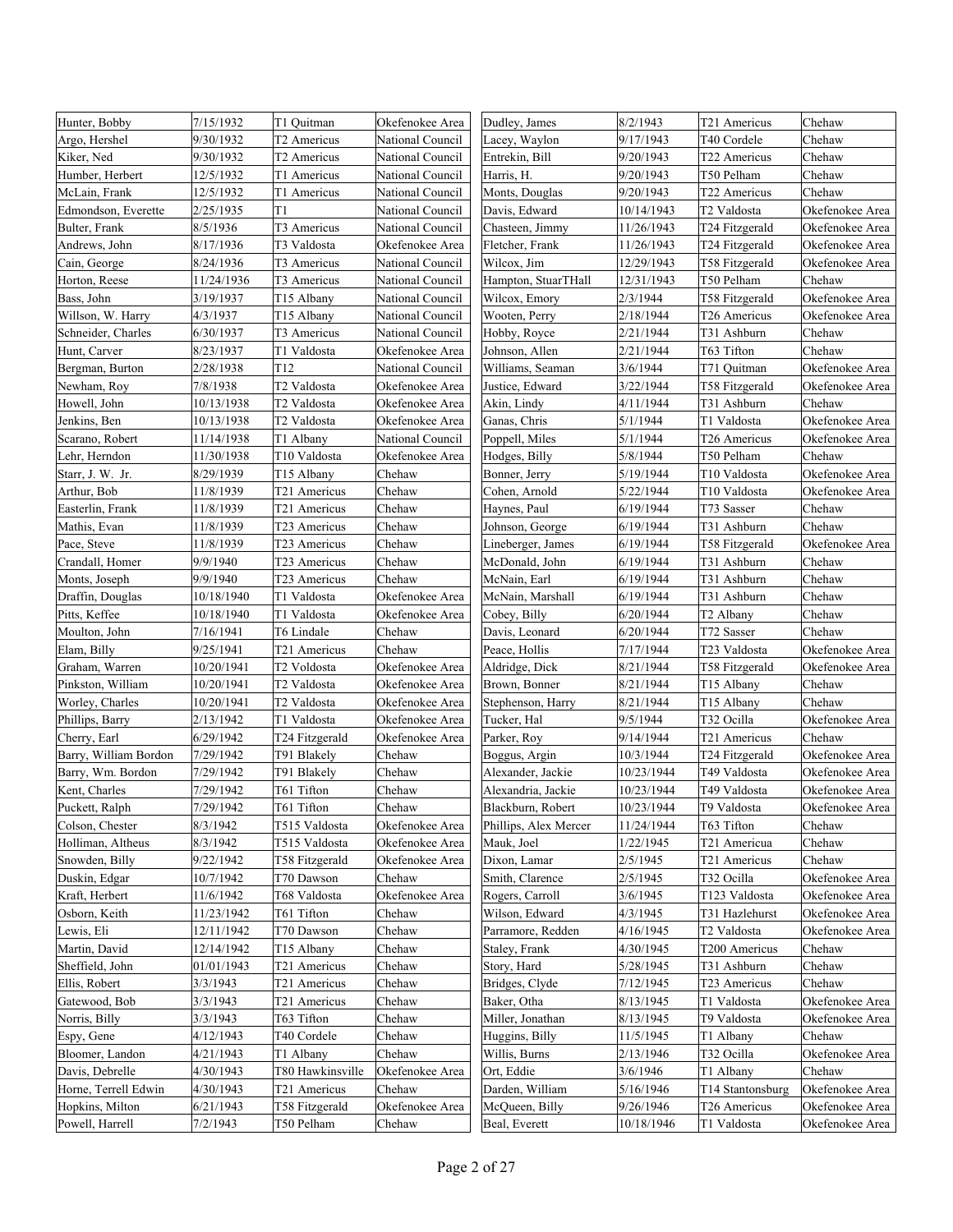| Sims, Roy            | 10/22/1946 | T59 Douglas           | Okefenokee Area | Boyett, Joe            | 8/21/1951  | T66 Lakeland     | Okefenokee Area |
|----------------------|------------|-----------------------|-----------------|------------------------|------------|------------------|-----------------|
| Collier, Henry Davis | 12/9/1946  | T61 Tifton            | Chehaw          | Sirmans, Jimmy         | 8/21/1951  | T66 Lakeland     | Okefenokee Area |
| Moran, Walter        | 12/9/1946  | T2 Albany             | Chehaw          | Helton, Henry          | 9/17/1951  | T15 Albany       | Chehaw          |
| Sapp, Rema           | 1/20/1947  | T59 Douglas           | Okefenokee Area | Paramoure, Larry       | 9/21/1951  | T732 Ocilla      | Okefenokee Area |
| Mundy, Billy         | 4/4/1947   | T85 Colquitt          | Chehaw          | Bullock, Richard       | 10/8/1951  | T5 Albany        | Chehaw          |
| Morton, Billy        | 4/29/1947  | T61 Tifton            | Chehaw          | Sanders, Bill          | 10/13/1951 | T5 Albany        | Chehaw          |
| Darden, June         | 6/13/1947  | T24 Fitzgerald        | Okefenokee Area | Hodsdon, Stanley       | 11/19/1951 | T0 Hahira        | Okefenokee Area |
| Williams, Bobby      | 7/31/1947  | T85 Colquitt          | Chehaw          | Burnam, Jesse Andrew   | 12/6/1951  | T40 Cordele      | Chehaw          |
| Boggus, Donald       | 8/5/1947   | T24 Fitzgerald        | Okefenokee Area | Sirmans, Russell       | 12/11/1951 | T66 Lakeland     | Okefenokee Area |
| Hawthorne, Jack      | 8/14/1947  | T1 Valdosta           | Okefenokee Area | Beggs, Rudolph         | 12/28/1951 | T60 Tifton       | Chehaw          |
| Binns, Wallace       | 9/10/1947  | T1 Albany             | Chehaw          | Courson, Anthony       | 1/28/1952  | T403 Valdosta    | Okefenokee Area |
| Holton, S.           | 9/10/1947  | T1 Albany             | Chehaw          | Belflower, Estol       | 2/13/1952  | T60 Tifton       | Chehaw          |
| Wood, Luther         | 9/10/1947  | T1 Albany             | Chehaw          | Duskin, John Williford | 3/20/1952  | T70 Dawson       | Chehaw          |
| Arnall, Hamilton     | 10/20/1947 | T57 Newnan            | Chehaw          | Culbertson, Dooley     | 3/25/1952  | T5 Albany        | Chehaw          |
| Buchanan, Jimmie     | 1/14/1948  | T21 Americus          | Chehaw          | Kilgore, Gordon        | 5/16/1952  | T15 Albany       | Chehaw          |
| McIntyre, John       | 7/30/1948  | T1 Valdosta           | Okefenokee Area | Sirmans, Elliott       | 5/19/1952  | T66 Lakeland     | Okefenokee Area |
| Ramsey, I.           | 8/27/1948  | T75 Dixie             | Okefenokee Area | Kirby, Warren          | 5/27/1952  | T859 Douglas     | Okefenokee Area |
| Cooner, Marion       | 9/10/1948  | T22 Americus          | Chehaw          | Ward, Paul             | 6/2/1952   | T66 Lakeland     | Okefenokee Area |
| Chandler, Gene       | 9/16/1948  | T63 Tifton            | Chehaw          | Strickland, Troy       | 6/17/1952  | T15 Albany       | Chehaw          |
| Gregorie, Charles    | 9/21/1948  | T1 Albany             | Chehaw          | Bond, Doyle            | 7/14/1952  | T21 Americus     | Chehaw          |
| Adams, Charlie       | 11/19/1948 | T58 Fitzgerald        | Okefenokee Area | Summerford, Harold     | 7/14/1952  | T21 Americus     | Chehaw          |
| Wilcox, Jack         | 11/19/1948 | T58 Fitzgerald        | Okefenokee Area | Rabb, Daniel           | 7/15/1952  | T5 Albany        | Chehaw          |
| McCranis, Perry      | 12/7/1948  | T60 Tiften            | Chehaw          | Wasden, Homer          | 7/17/1952  | T5 Albany        | Chehaw          |
| Walter, Richard      | 1/17/1949  | T13 Albany            | Chehaw          | Argo, John Thomas      | 7/21/1952  | T21 Americus     | Chehaw          |
| Ansley, Joe          | 2/3/1949   | T21 Americus          | Chehaw          | Dickinson, Roger       | 8/12/1952  | T5 Albany        | Chehaw          |
| Chapel, William      | 2/28/1949  | T40 Cordele           | Chehaw          | Owens, Leonard         | 8/28/1952  | T2758 Fitzgerald | Okefenokee Area |
| Fletcher, Norman     | 3/11/1949  | T24 Fitzgerald        | Okefenokee Area | Sumner, Clint          | 9/2/1952   | T33 Sylvester    | Chehaw          |
| Mann, Ronald         | 3/14/1949  | T21 Americus          | Chehaw          | Hancock, Carl          | 10/29/1952 | T5 Albany        | Chehaw          |
| Irvin, Tommy         | 4/8/1949   | T15 Albany            | Chehaw          | Smith, Howard          | 11/10/1952 | T400 Valdosta    | Okefenokee Area |
| Bridges, James       | 7/11/1949  | T400 Valdosta         | Okefenokee Area | Jennings, Harold       | 11/25/1952 | T52 Pelham       | Chehaw          |
| Carter, B.           | 7/11/1949  | T400 Valdosta         | Okefenokee Area | Mulford, Terry         | 11/26/1952 | T101 Albany      | Okefenokee Area |
| Whiddon, Maurice     | 7/11/1949  | T400 Valdosta         | Okefenokee Area | Culpepper, Bob         | 12/18/1952 | T21 Americus     | Chehaw          |
| Chapel, Billy        | 9/12/1949  | T40 Cordele           | Chehaw          | Dudley, Gatewood       | 12/18/1952 | T21 Americus     | Chehaw          |
| Parramore, Herman    | 3/27/1950  | T400 Valdosta         | Okefenokee Area | Easterlin, Paul        | 12/18/1952 | T21 Americus     | Chehaw          |
| Tucker, Jerry        | 4/3/1950   | T732 Ocilla           | Okefenokee Area | Morton, Bill           | 12/18/1952 | T21 Americus     | Chehaw          |
| Elrod, James         | 4/10/1950  | T400 Valdosta         | Okefenokee Area | Barton, Bobby          | 1/13/1953  | T240 Cordele     | Chehaw          |
| Morgan, Dickey       | 4/18/1950  | T21 Americus          | Chehaw          | Card, Don              | 1/13/1953  | T21 Americus     | Chehaw          |
| Townsend, Harold     | 5/23/1950  | T263 Tifton           | Chehaw          | Davis, Paul            | 1/13/1953  | T7 Albany        | Chehaw          |
| Gay, Donald          | 6/2/1950   | T60 Tifton            | Chehaw          | Hawley, Larry          | 1/13/1953  | T240 Cordele     | Chehaw          |
| Tyson, Ronald        | 6/2/1950   | T60 Tifton            | Chehaw          | Mobley, Emory          | 1/13/1953  | T1 Valdosta      | Okefenokee Area |
| Littlefield, Jim     | 6/19/1950  | T22 Americus          | Chehaw          | Thornton, Ben          | 1/13/1953  | T43 Cordele      | Chehaw          |
| Landau, Louis        | 6/20/1950  | T <sub>2</sub> Albany | Chehaw          | Holt, Raymond          | 1/21/1953  | T21 Americus     | Chehaw          |
| Hanahan, Walter      | 6/23/1950  | T42 Cordele           | Chehaw          | Burton, Bobby          | 1/27/1953  | T63 Tifton       | Chehaw          |
| Halliday, Bobby      | 8/9/1950   | T21 Americus          | Chehaw          | Pittman, Ross          | 2/3/1953   | T61 Tifton       | Chehaw          |
| Dill, Roger          | 8/17/1950  | T732 Ocilla           | Okefenokee Area | Smith, Charles         | 2/3/1953   | T60 Tifton       | Chehaw          |
| Hancock, Newton      | 8/17/1950  | T732 Ocilla           | Okefenokee Area | Bright, Converse       | 9/8/1953   | T403 Valdosta    | Okefenokee Area |
| Paulk, Daniel        | 8/17/1950  | T732 Ocilla           | Okefenokee Area | Mingledorff, George    | 11/6/1953  | T0 Douglas       | Okefenokee Area |
| Schmidt, Jimmie      | 8/28/1950  | T21 Americus          | Chehaw          | Blue, Wayne Ellsworth  | 11/9/1953  | T31 Ashburn      | Chehaw          |
| Puckett, Tommy       | 11/6/1950  | T61 Tifton            | Chehaw          | Crosby, Frank          | 11/21/1953 | T67 Lakeland     | Okefenokee Area |
| Bradford, Bobby      | 11/30/1950 | T64 Nashville         | Okefenokee Area | O'Quinn, Alton         | 11/21/1953 | T67 Lakeland     | Okefenokee Area |
| Griffin, Robert      | 11/30/1950 | T64 Nashville         | Okefenokee Area | Thomas, Hansel         | 11/21/1953 | T67 Lakeland     | Okefenokee Area |
| Mathis, Ralph        | 11/30/1950 | T64 Nashville         | Okefenokee Area | Tison, Weyman          | 12/31/1953 | T240 Cordele     | Chehaw          |
| Maxwell, Bert        | 11/30/1950 | T64 Nashville         | Okefenokee Area | Connell, James         | 1/1/1954   | T0               | Okefenokee Area |
| Beggs, George        | 12/11/1950 | T60 Tifton            | Chehaw          | Parrott, James         | 1/1/1954   | T0 Fitzgerald    | Okefenokee Area |
| Tietjen, William     | 12/19/1950 | T21 Americus          | Chehaw          | Rivers, John           | 1/1/1954   | T0 Americus      | Chehaw          |
| Comer, Billy Hugh    | 4/23/1951  | T40 Cordele           | Chehaw          | Coleman, Wade          | 1/3/1954   | T403 Valdosta    | Okefenokee Area |
| Wilkinson, H. Alfred | 6/19/1951  | T70 Dawson            | Chehaw          | Coleman, Dan           | 1/16/1954  | T400 Valdosta    | Okefenokee Area |
| Hamilton, Reuel      | 8/13/1951  | T40 Cordele           | Chehaw          | McLane, Arthur         | 1/16/1954  | T400 Valdosta    | Okefenokee Area |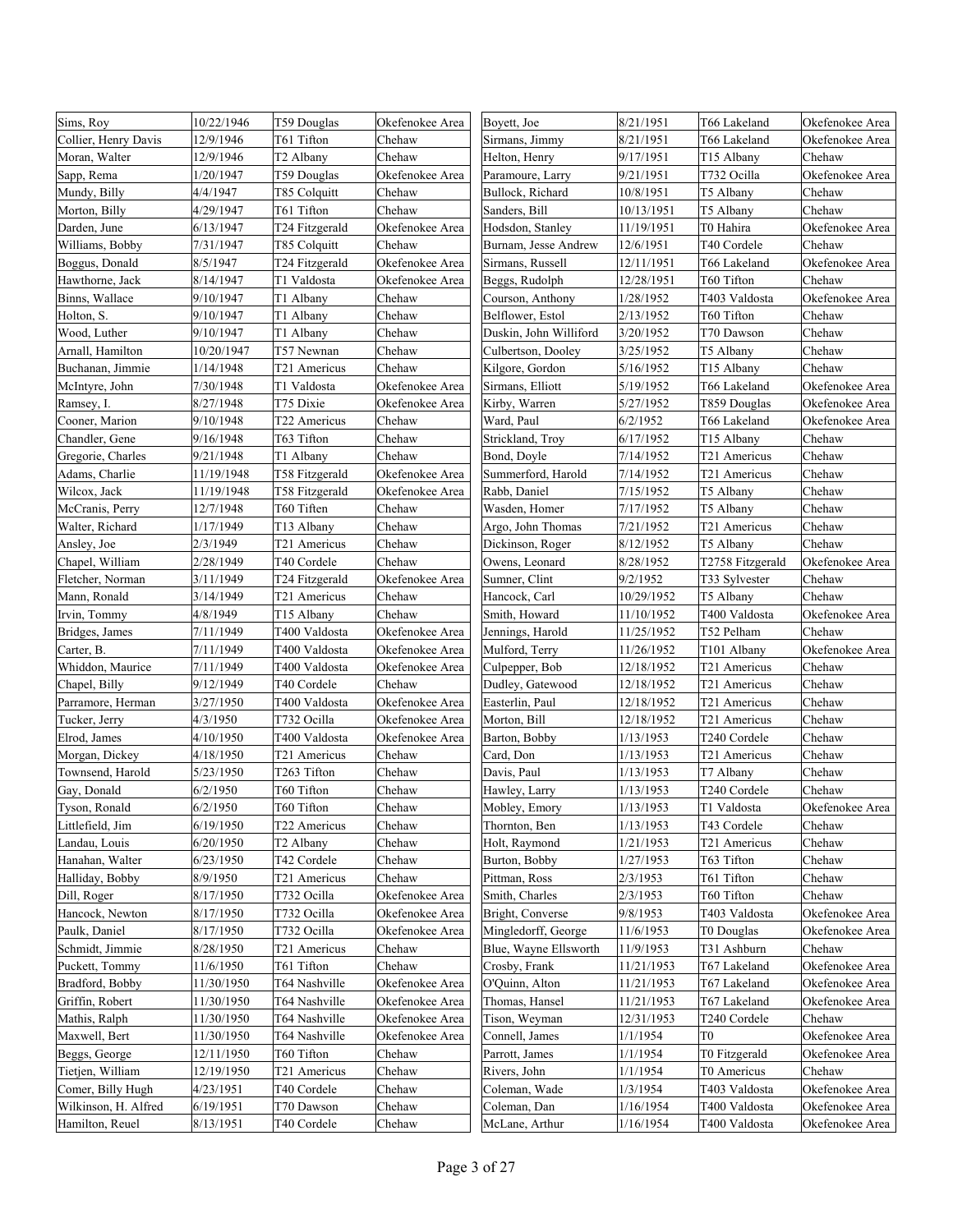| Wicker, Earl           | 1/16/1954  | T400 Valdosta   | Okefenokee Area | Smith, Sam              | 7/24/1956  | T13 Albany      | Chehaw          |
|------------------------|------------|-----------------|-----------------|-------------------------|------------|-----------------|-----------------|
| Worley, Hal            | 1/16/1954  | T400 Valdosta   | Okefenokee Area | Sesco, Jerry            | 8/20/1956  | T50 Baconton    | Chehaw          |
| Barron, Hutton         | 2/28/1954  | T21 Americus    | Chehaw          | Van-Brackle, Lamar      | 9/25/1956  | T646 Adel       | Okefenokee Area |
| Small, Brown           | 2/28/1954  | T21 Americus    | Chehaw          | Barron, Billy           | 10/18/1956 | T21 Americus    | Chehaw          |
| Wilburn, Buddy         | 3/12/1954  | T1 Valdosta     | Okefenokee Area | Morris, Douglas         | 10/18/1956 | T21 Americus    | Chehaw          |
| Talley, Van            | 5/23/1954  | T859 Douglas    | Okefenokee Area | Daniel, Mike            | 11/27/1956 | T758 Fitzgerald | Okefenokee Area |
| Cole, Bobby            | 6/10/1954  | T67 Lakeland    | Okefenokee Area | Woodard, Ronnie         | 11/27/1956 | T758 Fitzgerald | Okefenokee Area |
| Wallace, Herbert       | 6/10/1954  | T67 Lakeland    | Okefenokee Area | Mann, Raymond           | 1/1/1957   | T0              | Okefenokee Area |
| Swindel, Ted           | 6/16/1954  | T2664 Nashville | Okefenokee Area | Wallis, Dan             | 1/18/1957  | T21 Americus    | Chehaw          |
| Cherry, Comer          | 6/30/1954  | T403 Valdosta   | Okefenokee Area | Daughtrey, William      | 2/18/1957  | T99             | Okefenokee Area |
| Parkhill, Dick         | 7/6/1954   | T67 Lakeland    | Okefenokee Area | McCranie, Clauye        | 3/11/1957  | T732 Ocilla     | Okefenokee Area |
| Carson, Richard        | 7/12/1954  | T13 Albany      | Chehaw          | Elliott, Tyron          | 3/29/1957  | T31 Ashburn     | Chehaw          |
| David, Murray          | 7/12/1954  | T13 Albany      | Chehaw          | Ewing, John             | 3/29/1957  | T31 Ashburn     | Chehaw          |
| Jackson, Willie Ben    | 7/12/1954  | T13 Albany      | Chehaw          | Boyette, Ike            | 4/4/1957   | T2405 Valdosta  | Okefenokee Area |
| Dennis, Murray         | 9/1/1954   | T805 Douglas    | Okefenokee Area | Clements, M.            | 4/30/1957  | T63 Tifton      | Chehaw          |
| Connell, Jimmy         | 9/9/1954   | T646 Adel       | Okefenokee Area | Short, Jordan           | 4/30/1957  | T62 Tifton      | Chehaw          |
| Hall, Charles          | 9/20/1954  | T326 Homerville | Okefenokee Area | Dellinger, Harry        | 5/24/1957  | T21 Americus    | Chehaw          |
| Jennings, Grover       | 9/20/1954  | T326 Homerville | Okefenokee Area | Morton, Fred            | 5/24/1957  | T21 Americus    | Chehaw          |
| Mook, Edwin            | 9/20/1954  | T326 Homerville | Okefenokee Area | Reese, Danny            | 6/10/1957  | T7 Albany       | Chehaw          |
| Terry, Dan             | 9/20/1954  | T326 Homerville | Okefenokee Area | Goode, Clark            | 10/9/1957  | T646 Adel       | Okefenokee Area |
| Wheeler, W             | 9/20/1954  | T326 Homerville | Okefenokee Area | Harris, Stanley         | 10/14/1957 | T852 Ocilla     | Okefenokee Area |
| Daniel, Bill           | 9/28/1954  | T758 Fitzgerald | Okefenokee Area | McCranie, Marshall      | 10/14/1957 | T832 Ocilla     | Okefenokee Area |
| Dowlen, Jed            | 9/28/1954  | T758 Fitzgerald | Okefenokee Area | Sims, Jimmie            | 10/14/1957 | T832 Ocilla     | Okefenokee Area |
| Kaminsky, Larry        | 9/28/1954  | T758 Fitzgerald | Okefenokee Area | Young, Hoyt             | 10/14/1957 | T832 Ocilla     | Okefenokee Area |
| Parrott, Jim           | 9/28/1954  | T758 Fitzgerald | Okefenokee Area | Taylor, Howell          | 11/24/1957 | T832 Ocilla     | Okefenokee Area |
| Rewis, Roy             | 9/28/1954  | T326 Homerville | Okefenokee Area | Umberger, Forrest       | 1/1/1958   | T0 Atlanta      | Okefenokee Area |
| Ivey, Bob              | 10/1/1954  | T21 Americus    | Chehaw          | Sirmans, Phil           | 2/6/1958   | T2472 Adel      | Okefenokee Area |
| Sandlin, Fred          | 10/2/1954  | T67 Lakeland    | Okefenokee Area | Scruggs, Jim            | 4/10/1958  | T2472 Adel      | Okefenokee Area |
| Kilgore, Charles       | 10/11/1954 | T6 Albany       | Chehaw          | Quammen, Rolf Edward    | 6/2/1958   | T50 Baconton    | Chehaw          |
| Ford, Earl             | 12/6/1954  | T51 Camilla     | Chehaw          | Faber, Ed               | 7/17/1958  | T5 Albany       | Chehaw          |
| Kight, Ray             | 12/10/1954 | T805 Douglas    | Okefenokee Area | Fain, Douglas Michael   | 7/17/1958  | T2006 Albany    | Chehaw          |
| Gray, Ronnie           | 12/28/1954 | T23 Valdosta    | Okefenokee Area | McGinty, Pat            | 7/17/1958  | T15 Albany      | Chehaw          |
| Thomas, Ross           | 1/1/1955   | T0 Albany       | Chehaw          | Clegg, Douglas          | 9/2/1958   | T7 Albany       | Chehaw          |
| Vaughn, Paul           | 1/6/1955   | T2664 Adel      | Okefenokee Area | Arnold, Tommy           | 11/12/1958 | T71 Dawson      | Chehaw          |
| Greene, Richard        | 1/11/1955  | T21 Americus    | Chehaw          | Baldwin, Arthur         | 11/12/1958 | T71 Dawson      | Chehaw          |
| Dowling, Kenneth       | 2/1/1955   | T859 Douglas    | Okefenokee Area | Evans, Doug             | 11/12/1958 | T71 Dawson      | Chehaw          |
| Kellogg, Forest        | 2/1/1955   | T859 Douglas    | Okefenokee Area | Fulford, Ed             | 11/12/1958 | T71 Dawson      | Chehaw          |
| Baxley, Warren         | 3/23/1955  | T91 Blakely     | Chehaw          | Mackey, Sheltons        | 11/12/1958 | T71 Dawson      | Chehaw          |
| Teaford, Henry         | 4/12/1955  | T21 Americus    | Chehaw          | McArthur, Frank         | 11/12/1958 | T14 Albany      | Chehaw          |
| Fraser, Russell        | 4/21/1955  | T1 Valdosta     | Okefenokee Area | Morris, Bill            | 11/12/1958 | T71 Dawson      | Chehaw          |
| Joiner, Hewett         | 5/2/1955   | T6 Albany       | Chehaw          | Williams, Mather        | 11/12/1958 | T71 Dawson      | Chehaw          |
| Hyde, Sam              | 7/11/1955  | T13 Albany      | Chehaw          | Adair, Wendell Hinton   | 11/17/1958 | T96 Ft. Gaines  | Chehaw          |
| McIlvaine, James       | 8/1/1955   | T54 Camilla     | Chehaw          | Hudgens, John           | 12/8/1958  | T13 Albany      | Chehaw          |
| Deakins, John          | 8/2/1955   | T1 Valdosta     | Okefenokee Area | Gatewood, Schley        | 12/12/1958 | T21 Americus    | Chehaw          |
| Mc Ilvaine, James      | 8/9/1955   | T54 Camilla     | Chehaw          | Moyd, Bill              | 12/12/1958 | T21 Americus    | Chehaw          |
| Oxford, Charles Oliver | 9/2/1955   | T21 Americus    | Chehaw          | Rainey, J.              | 12/12/1958 | T240 Cordele    | Chehaw          |
| Fain, Jimmy            | 9/19/1955  | T6 Albany       | Chehaw          | Davis, Wrigh, Jr.       | 01/01/1959 | T21 Americus    | Chehaw          |
| Whitman, Lewis         | 10/30/1955 | T13 Albany      | Chehaw          | Hardy, Max              | 1/21/1959  | T16 Leesburg    | Chehaw          |
| Strickland, James      | 11/14/1955 | T831 Douglas    | Okefenokee Area | Freeman, Douglas        | 4/21/1959  | T27 Americus    | Chehaw          |
| Cole, John             | 11/29/1955 | T50 Baconton    | Chehaw          | Parramore, William      | 6/4/1959   | T403 Valdosta   | Okefenokee Area |
| Fenn, Verlyn           | 12/1/1955  | T52 Pelham      | Chehaw          | Brinks, Danny           | 7/13/1959  | T832 Ocilla     | Okefenokee Area |
| Godwin, Jimmy          | 12/1/1955  | T52 Pelham      | Chehaw          | Elkins, Carlton         | 7/22/1959  | T9 Albany       | Chehaw          |
| Jones, Russell         | 1/25/1956  | T40 Cordele     | Chehaw          | Teaford, Lamar          | 7/31/1959  | T21 Americus    | Chehaw          |
| Lloyd, Jimmie          | 2/1/1956   | T21 Americus    | Chehaw          | Burton, Thomas Jeffryes | 8/2/1959   | T260 Tifton     | Chehaw          |
| Studstill, John        | 3/12/1956  | T825 Broxton    | Okefenokee Area | Barnard, Howard Darst   | 10/21/1959 | T5 Albany       | Chehaw          |
| Thaden, Charles        | 4/2/1956   | T410 Valdosta   | Okefenokee Area | Bradwell, Sumter        | 10/21/1959 | T8 Albany       | Chehaw          |
| Price, Doyle           | 5/6/1956   | T410 Valdosta   | Okefenokee Area | Tharpe, Ed              | 10/30/1959 | T27 Americus    | Chehaw          |
| Hopkins, Clarence      | 7/24/1956  | T13 Albany      | Chehaw          | Bingham, Billy          | 11/3/1959  | T5 Atlanta      | Chehaw          |
|                        |            |                 |                 |                         |            |                 |                 |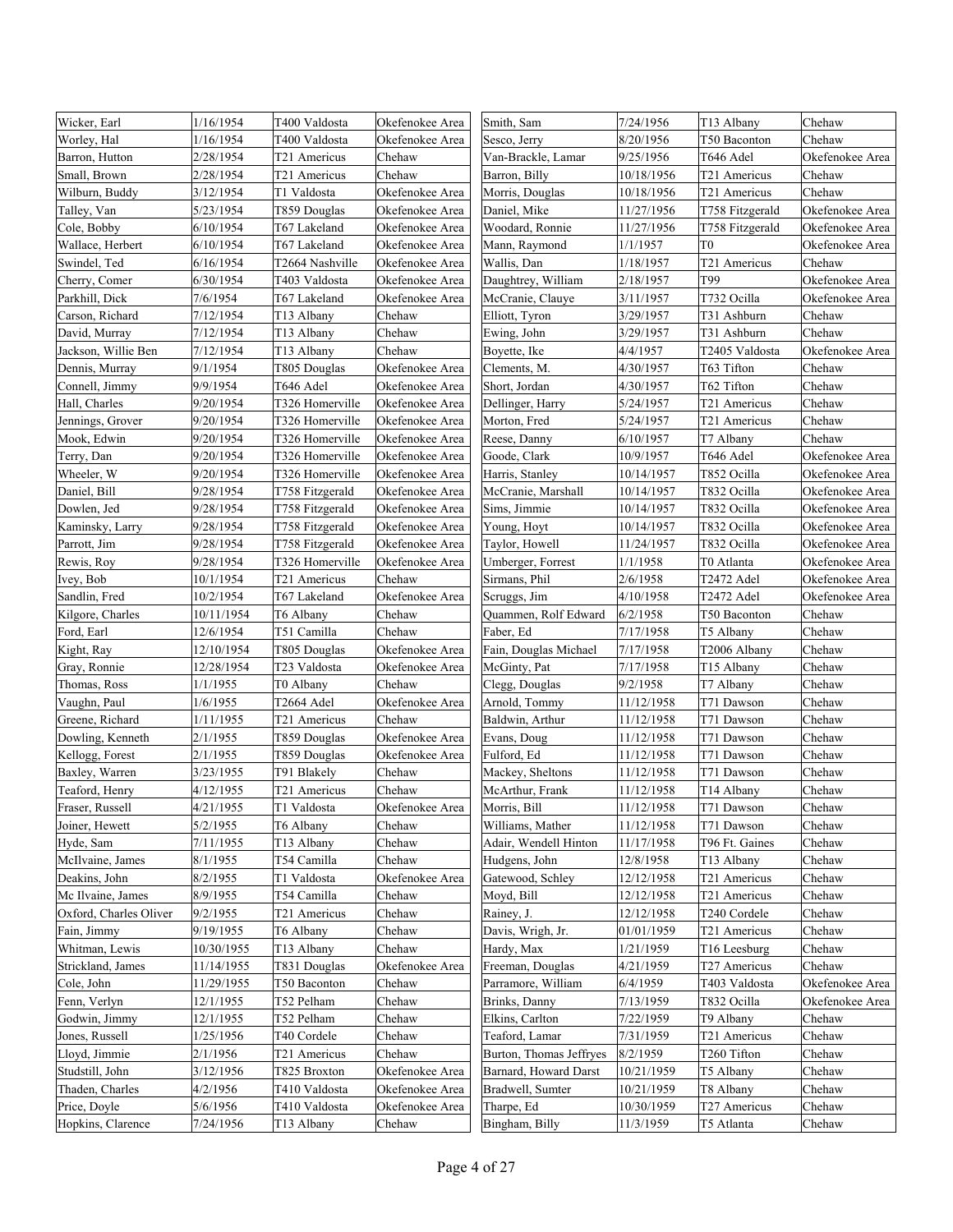| Hall, William          | 11/8/1959  | T86?           | Chehaw  | Stephenson, James      | 9/16/1961  | T405 Valdosta  | Alapaha |
|------------------------|------------|----------------|---------|------------------------|------------|----------------|---------|
| Zimmerman, Richard     | 11/10/1959 | T21 Americus   | Chehaw  | Stephenson, Robert     | 9/16/1961  | T405 Valdosta  | Alapaha |
| Fowler, Howard         | 12/8/1959  | T68 Dublin     | Chehaw  | Willaford, Andy        | 9/16/1961  | T405 Valdosta  | Alapaha |
| Gnehm, Edward W.       | 12/16/1959 | T7 Albany      | Chehaw  | Wiggins, Mikeal        | 9/21/1961  | T410 Valdosta  | Alapaha |
| Daniels, Francis       | 12/21/1959 | T6 Albany      | Chehaw  | Sanders, Jimmy         | 9/27/1961  | T5 Albany      | Chehaw  |
| Falk, Lee              | 1/8/1960   | T2403 Valdosta | Alapaha | Davidson, Ray          | 10/13/1961 | T410 Valdosta  | Alapaha |
| McGinty, Bill          | 1/19/1960  | T5 Albany      | Chehaw  | Keene, Charles         | 10/13/1961 | T410 Valdosta  | Alapaha |
| Lawhorne, Tommy        | 2/23/1960  | T33 Sylvester  | Chehaw  | Howard, Riley          | 10/19/1961 | T403 Valdosta  | Alapaha |
| Bray, Steven           | 4/19/1960  | T405 Valdosta  | Alapaha | Rigsby, Jimmy          | 10/19/1961 | Γ403 Valdosta  | Alapaha |
| Seymour, Billy         | 5/3/1960   | T8 Albany      | Chehaw  | Raines, Doc Melton     | 10/29/1961 | T240 Cordele   | Chehaw  |
| Hart, Kenneth          | 5/10/1960  | T27 Americus   | Chehaw  | Mundhenk, Lawrence     | 10/30/1961 | T10 Albany     | Chehaw  |
| Turpin, Bucky          | 5/10/1960  | T21 Americus   | Chehaw  | Jones, Richard         | 11/16/1961 | T405 Valdosta  | Alapaha |
| Woodward, Earl Wayne   | 5/20/1960  | T240 Cordele   | Chehaw  | Smith, Bruce           | 12/15/1961 | T62 Tifton     | Chehaw  |
| Bridges, Lawrence      | 5/25/1960  | T2472 Adel     | Alapaha | Starrett, Gary         | 1/7/1962   | T0 Albany      | Chehaw  |
| Boynton, Marion        | 6/2/1960   | T472 Adel      | Alapaha | Holden, Barry          | 1/18/1962  | T7 Albany      | Chehaw  |
| McCranie, William      | 6/16/1960  | T832 Ocilla    | Alapaha | Holden, John           | 1/18/1962  | T7 Albany      | Chehaw  |
| Odom, Parnell          | 6/30/1960  | T21 Americus   | Chehaw  | Beauchamp, James       | 1/27/1962  | T17 Smithville | Chehaw  |
| Furlow, Tim            | 7/5/1960   | T21 Americus   | Chehaw  | Myers, Cecil           | 1/27/1962  | T17 Smithville | Chehaw  |
| Hudgens, Harold        | 7/6/1960   | T13 Albany     | Chehaw  | Raybon, James          | 1/27/1962  | T17 Smithville | Chehaw  |
| Eleazer, Paul          | 7/29/1960  | T380 Waycross  | Chehaw  | Webb, Ernest Dewitt    | 1/27/1962  | T17 Smithville | Chehaw  |
| Cannistar, Jimmy       | 8/2/1960   | T430 Valdosta  | Alapaha | Calhoun, W. Morgan     | 2/5/1962   | T62 Tifton     | Chehaw  |
| Bryan, Oscar           | 8/20/1960  | T21 Americus   | Chehaw  | Goss, Roy              | 2/27/1962  | T31 Ashburn    | Chehaw  |
| Pope, Eddie            | 8/20/1960  | T21 Americus   | Chehaw  | Reyher, Franklin       | 2/27/1962  | T31 Niceville  | Chehaw  |
| Rylander, Walter       | 8/20/1960  | T21 Americus   | Chehaw  | Reyher, Keith          | 2/27/1962  | T31 Ashburn    | Chehaw  |
| Henry, Michael         | 8/29/1960  | T3 Albany      | Chehaw  | Ryals, Eric            | 3/6/1962   | T405 Valdosta  | Alapaha |
| Turner, Benjamin M.    | 9/7/1960   | T240 Cordele   | Chehaw  | Legwin, John Hardy     | 3/9/1962   | T10 Albany     | Chehaw  |
| Turner, William R.     | 9/7/1960   | T240 Cordele   | Chehaw  | Lockwood, Daniel G.    | 4/2/1962   | T8 Albany      | Chehaw  |
| Starr, Johnny          | 11/5/1960  | T106 Albany    | Chehaw  | Forrest, Ronald        | 4/9/1962   | T15 Albany     | Chehaw  |
| Smith, Gordon          | 11/18/1960 | T66 Tifton     | Chehaw  | Bitterman, Alan        | 6/7/1962   | T13 Albany     | Chehaw  |
| Blizzard, William      | 11/23/1960 | T14 Albany     | Chehaw  | Gay, Jimmy             | 6/8/1962   | T62 Tifton     | Chehaw  |
| Strickler, Gary        | 12/19/1960 | T480 Valdosta  | Alapaha | Meeks, Mel             | 6/11/1962  | T832 Ocilla    | Alapaha |
| Wallis, Thaddeus       | 12/29/1960 | T21 Americus   | Chehaw  | Wallis, Robert         | 6/13/1962  | T13 Albany     | Chehaw  |
| Brown, Robert          | 1/16/1961  | T60 Tifton     | Chehaw  | Barronton, Harold D.   | 6/20/1962  | T13 Albany     | Chehaw  |
| Lawhorn, Gerald        | 1/17/1961  | T33 Sylvester  | Chehaw  | Yaksh, Michael Clifton | 7/2/1962   | T106 Albany    | Chehaw  |
| Palmer, Lee            | 1/17/1961  | T33 Sylvester  | Chehaw  | Byrd, Jeff             | 7/7/1962   | T460 Nashville | Alapaha |
| Gill, Art              | 1/23/1961  | T7 Albany      | Chehaw  | McMillan, Michael      | 7/9/1962   | T2410 Valdosta | Alapaha |
| Keenan, Patrick        | 1/23/1961  | T3 Albany      | Chehaw  | Okerson, John          | 7/9/1962   | T480 Valdosta  | Alapaha |
| Jones, Randy           | 2/4/1961   | T21 Americus   | Chehaw  | Shelton, Davy          | 7/9/1962   | T2405 Valdosta | Alapaha |
| Willis, Kenneth Alan   | 2/10/1961  | T33 Sylvester  | Chehaw  | Norman, Steven         | 7/12/1962  | T106 Albany    | Chehaw  |
| Arrowood, Jimmie       | 4/24/1961  | T7 Albany      | Chehaw  | Hobby, Jimmy           | 7/13/1962  | T240 Cordele   | Chehaw  |
| Lutz, Harry            | 4/24/1961  | T15 Albany     | Chehaw  | Stewart, William       | 7/13/1962  | T240 Cordele   | Chehaw  |
| Thompson, Lamar        | 4/24/1961  | T7 Albany      | Chehaw  | Bateman, Eddie         | 7/31/1962  | T106 Albany    | Chehaw  |
| Anderson, Ralph        | 5/18/1961  | T42? Valdosta? | Alapaha | Jennings, Biff         | 7/31/1962  | T7 Albany      | Chehaw  |
| Carter, Millard        | 5/25/1961  | T240 Cordele   | Chehaw  | Davis, James           | 8/14/1962  | T17 Smithville | Chehaw  |
| Usry, Robert           | 6/1/1961   | T17 Smithville | Chehaw  | Poss, Carl             | 8/20/1962  | T240 Cordele   | Chehaw  |
| Abernathy, David Allen | 7/24/1961  | T1 Albany      | Chehaw  | Nipper, Bobby          | 9/4/1962   | T41 Cordele    | Chehaw  |
| Shillcutt, Edward      | 7/24/1961  | T6 Albany      | Chehaw  | Clayton, H. Wayne      | 9/6/1962   | T21 Americus   | Chehaw  |
| Mitchell, Hugh         | 7/25/1961  | T8 Albany      | Chehaw  | Davis, James           | 9/6/1962   | T21 Americus   | Chehaw  |
| Petersen, Larry        | 7/26/1961  | T8 Albany      | Chehaw  | Bradley, Bill          | 10/25/1962 | T10 Albany     | Chehaw  |
| Delamar, Lenny         | 7/27/1961  | T5 Albany      | Chehaw  | Burd, William          | 10/25/1962 | T10 Albany     | Chehaw  |
| Okerson, David         | 8/3/1961   | T400 Valdosta  | Alapaha | Gonzalez, Freddie A.   | 10/25/1962 | T10 Albany     | Chehaw  |
| Hooks, George          | 8/4/1961   | T21 Americus   | Chehaw  | Hill, Jessie           | 10/25/1962 | T13 Albany     | Chehaw  |
| Perdue, Tom            | 8/4/1961   | T21 Americus   | Chehaw  | Peters, Mike           | 10/25/1962 | T10 Albany     | Chehaw  |
| Dorough, John          | 8/10/1961  | T240 Cordele   | Chehaw  | Heeth, Julian          | 11/5/1962  | T7 Albany      | Chehaw  |
| Mitchell, Jim          | 8/10/1961  | T240 Cordele   | Chehaw  | Choata, Robert         | 11/19/1962 | T63 Tifton     | Chehaw  |
| Chapman, Bob           | 9/7/1961   | T403 Valdosta  | Alapaha | Lever, James           | 11/19/1962 | T7067 Tifton   | Chehaw  |
| Larsen, Androckles     | 9/7/1961   | T403 Valdosta  | Alapaha | Reyher, Gordon         | 11/19/1962 | T31 Ashburn    | Chehaw  |
| Sherman, Henry         | 9/7/1961   | T403 Valdosta  | Alapaha | Johnson, Curtis        | 12/17/1962 | T65 Tifton     | Chehaw  |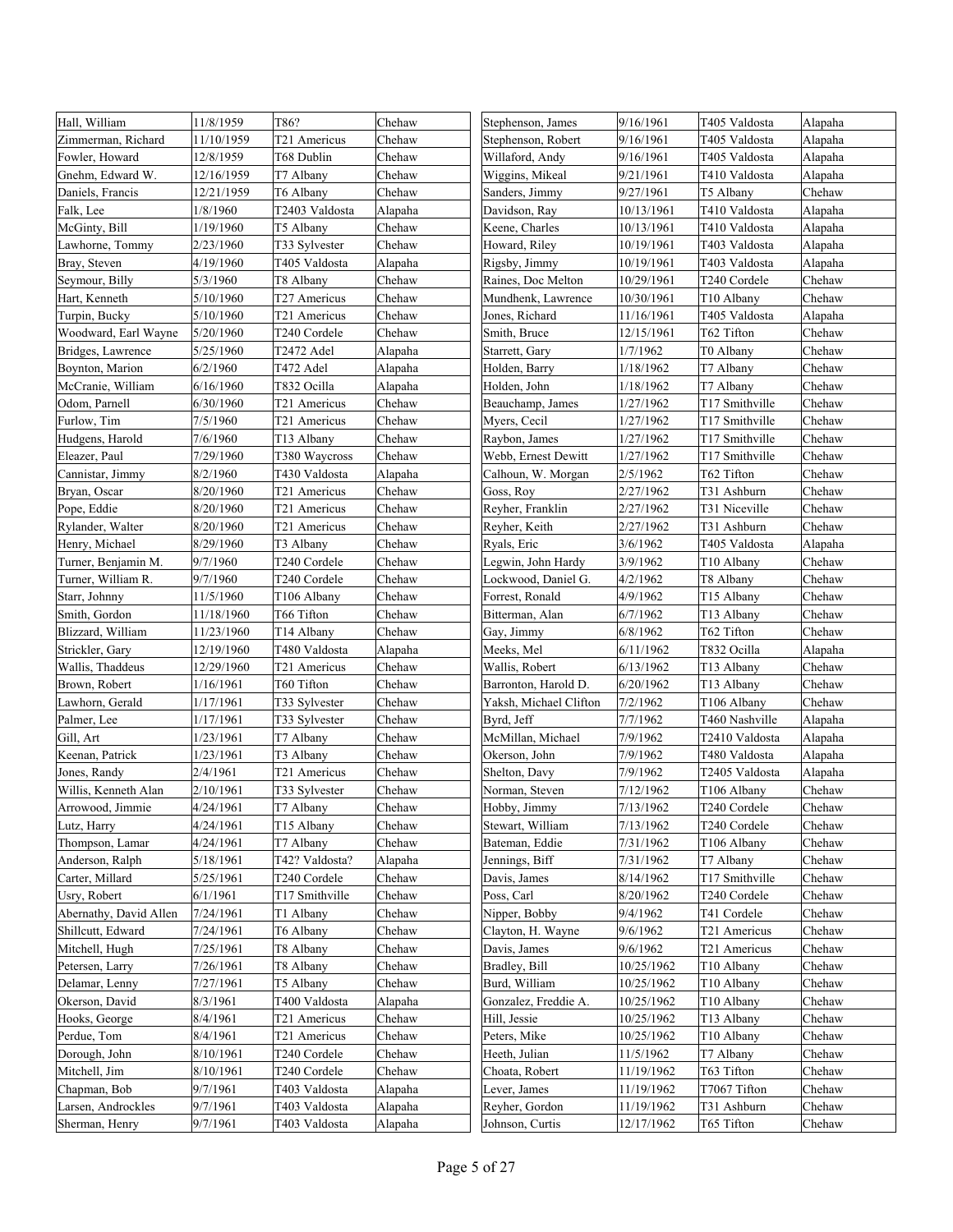| Johnson, Elston    | 12/17/1962 | T62 Tifton             | Chehaw  | Brown, Charles       | 7/28/1964  | T21 Americus    | Chehaw  |
|--------------------|------------|------------------------|---------|----------------------|------------|-----------------|---------|
| Whiddon, Robert    | 12/17/1962 | T60 Tifton             | Chehaw  | Butler, Frank        | 7/28/1964  | T21 Americus    | Chehaw  |
| Cordell, Tom       | 1/14/1963  | T62 Tifton             | Chehaw  | Davis, Charles       | 7/28/1964  | T21 Americus    | Chehaw  |
| Fullerton, Gregory | 1/24/1963  | T106 Albany            | Chehaw  | Morris, Gary         | 7/28/1964  | T21 Americus    | Chehaw  |
| Fullerton, Gregory | 1/24/1963  | T106 Albany            | Chehaw  | Pond, James          | 7/28/1964  | T21 Americus    | Chehaw  |
| Davis, Alen        | 1/31/1963  | T106 Albany            | Chehaw  | Gay, John            | 8/3/1964   | T41 Cordele     | Chehaw  |
| Fredrick, Robert   | 2/28/1963  | T <sub>10</sub> Albany | Chehaw  | Powell, Paul         | 9/16/1964  | T106 Albany     | Chehaw  |
| Mock, Ray          | 2/28/1963  | T3 Albany              | Chehaw  | Broadhurst, Steve    | 10/20/1964 | T21 Americus    | Chehaw  |
| Womack, Jim        | 3/12/1963  | T42 Cordele            | Chehaw  | Waitsman, Frederick  | 10/20/1964 | T21 Americus    | Chehaw  |
| Dixon, Thomas      | 3/21/1963  | T3 Albany              | Chehaw  | Holland, Wallace     | 11/13/1964 | T15 Albany      | Chehaw  |
| Dwornik, Robert    | 3/21/1963  | T3 Albany              | Chehaw  | Cory, James          | 12/3/1964  | T10 Albany      | Chehaw  |
| Lunden, Thomas     | 4/6/1963   | T62 Tifton             | Chehaw  | Rhodes, Jimmy        | 12/3/1964  | T16 Leesburg    | Chehaw  |
| Cater, Glenn       | 4/18/1963  | T413 Valdosta          | Alapaha | Justice, Kenneth     | 12/5/1964  | T875 Fitzgerald | Alapaha |
| Kaylor, Wesley     | 4/25/1963  | T16 Leesburg           | Chehaw  | Pitts, Hugh          | 12/7/1964  | T7 Albany       | Chehaw  |
| White, Joe         | 5/28/1963  | T875 Fitzgerald        | Alapaha | McKinnon, Mickey     | 12/15/1964 | T21 Americus    | Chehaw  |
| Black, Eugene      | 6/6/1963   | T106 Albany            | Chehaw  | Conoly, Warren       | 12/22/1964 | T64 Tifton      | Chehaw  |
| Bitterman, Buce    | 6/27/1963  | T13 Albany             | Chehaw  | Wetherington, Joseph | 12/22/1964 | T62 Tifton      | Chehaw  |
| Beck, Anthony      | 7/25/1963  | T7 Albany              | Chehaw  | Morris, Robert       | 1/18/1965  | T22 Americus    | Chehaw  |
| Chapman, Mike      | 7/30/1963  | T403 Valdosta          | Alapaha | Helms, William       | 1/21/1965  | T2006 Albany    | Chehaw  |
| Polonsky, Louis    | 7/30/1963  | T403 Valdosta          | Alapaha | Dugan, Patrick       | 1/22/1965  | T3 Albany       | Chehaw  |
| Rosaler, Richard   | 8/1/1963   | T7 Albany              | Chehaw  | Odom, Lofton         | 3/4/1965   | T21 Americus    | Chehaw  |
| Long, F. Michael   | 8/5/1963   | T33 Sylvester          | Chehaw  | Brown, Edward        | 3/25/1965  | T13 Albany      | Chehaw  |
| Lumpkin, Barry     | 8/8/1963   | T106 Albany            | Chehaw  | Henderson, Brian     | 3/25/1965  | T106 Albany     | Chehaw  |
| Bell, Earl         | 8/23/1963  | T21 Americus           | Chehaw  | Barronton, Dale      | 5/27/1965  | T13 Albany      | Chehaw  |
| Easterlin, Ben     | 8/23/1963  | T21 Americus           | Chehaw  | Carruth, Joseph      | 5/27/1965  | T106 Albany     | Chehaw  |
| McMath, William    | 8/23/1963  | T21 Americus           | Chehaw  | Lovelace, Michael    | 5/27/1965  | T15 Albany      | Chehaw  |
| McCall, Joe        | 9/5/1963   | T403 Valdosta          | Alapaha | Nix, John            | 6/1/1965   | T41 Cordele     | Chehaw  |
| Irvin, James       | 9/12/1963  | T3 Albany              | Chehaw  | Gallagher, David     | 6/14/1965  | T410 Valdosta   | Alapaha |
| Hamric, John       | 9/19/1963  | T106 Albany            | Chehaw  | Johnson, William     | 7/22/1965  | T71 Dawson      | Chehaw  |
| Hall, Jimmy        | 9/26/1963  | T92 Blakely            | Chehaw  | Nelson, Roy          | 7/29/1965  | T13 Albany      | Chehaw  |
| Smith, Gary        | 10/19/1963 | T10 Albany             | Chehaw  | Henderson, Charles   | 8/9/1965   | T62 Tifton      | Chehaw  |
| Church, George     | 10/21/1963 | T6 Albany              | Chehaw  | Davis, Russell       | 9/23/1965  | T106 Albany     | Chehaw  |
| Horne, Harrold     | 10/22/1963 | T21 Americus           | Chehaw  | Hill, Wayne          | 9/23/1965  | T1 Albany       | Chehaw  |
| Norton, Richard    | 11/3/1963  | T0 Norfolk             | Chehaw  | Salter, III, John    | 9/29/1965  | T70 Dawson      | Chehaw  |
| Gamble, Edward     | 11/6/1963  | T8 Albany              | Chehaw  | Bishop, Robert       | 10/5/1965  | T875 Fitzgerald | Alapaha |
| Samuels, Douglas   | 11/18/1963 | T405 Valdosta          | Alapaha | Retterbush, David    | 10/14/1965 | T405 Valdosta   | Alapaha |
| Smith, Livingston  | 11/26/1963 | T62 Tifton             | Chehaw  | Monk, Chesley        | 10/20/1965 | T30 Sylvester   | Chehaw  |
| Hoeft, Edward      | 12/2/1963  | T415 Valdosta          | Alapaha | Redlinger, Mark      | 11/1/1965  | T64 Tifton      | Chehaw  |
| Dyer, Robert       | 12/9/1963  | T62 Tifton             | Chehaw  | Douglas, Mark        | 11/8/1965  | T7 Albany       | Chehaw  |
| Speer, Charles     | 12/13/1963 | T21 Americus           | Chehaw  | Johnson, Robert      | 11/8/1965  | T7 Albany       | Chehaw  |
| Barr, Robert       | 1/1/1964   | T0                     | Chehaw  | Zulauf, Thomas       | 11/8/1965  | T7 Albany       | Chehaw  |
| Davis, Billy       | 2/7/1964   | T17 Smithville         | Chehaw  | Balkcom, Mac         | 12/19/1965 | T91 Balkely     | Chehaw  |
| Long, A. Chappell  | 2/7/1964   | T17 Smithville         | Chehaw  | Pace, Stephen        | 12/31/1965 | T21 Americus    | Chehaw  |
| Curtis, Norman     | 2/11/1964  | T21 Americus           | Chehaw  | Smith, Herschel      | 12/31/1965 | T21 Americus    | Chehaw  |
| Crissey, James     | 3/4/1964   | T255 Camilla           | Chehaw  | McCall, Earl         | 01/01/1966 | T21 Americus    | Chehaw  |
| Crissey, William   | 3/4/1964   | T255 Camilla           | Chehaw  | Sheffield, John      | 1/20/1966  | T21 Americus    | Chehaw  |
| Sadler, Randy      | 3/4/1964   | T255 Camilla           | Chehaw  | Edge, BryanTTommy    | 2/6/1966   | T64 Tifton      | Chehaw  |
| Lund, Craig        | 3/6/1964   | T859 Douglas           | Alapaha | Carruth, Wade        | 4/1/1966   | T62 Tifton      | Chehaw  |
| Lund, Greg         | 3/6/1964   | T859 Douglas           | Alapaha | Kent, Robert         | 4/1/1966   | T62 Tifton      | Chehaw  |
| Tucker, Charles    | 3/6/1964   | T859 Douglas           | Alapaha | Perdue, William      | 4/21/1966  | T21 Americus    | Chehaw  |
| Allen, Weyman      | 3/16/1964  | T830 Hazelhurst        | Alapaha | Mitchell, Bobby      | 4/23/1966  | T41 Cordele     | Chehaw  |
| Prisant, David     | 4/9/1964   | T13 Albany             | Chehaw  | King, Hugh           | 4/28/1966  | T15 Albany      | Chehaw  |
| Liles, Felix       | 5/7/1964   | T875 Fitzgerald        | Alapaha | Brown, Lawrence      | 5/12/1966  | T21 Americus    | Chehaw  |
| Barnes, Bray       | 5/11/1964  | T405 Valdosta          | Alapaha | Davenport, George    | 6/17/1966  | T21 Americus    | Chehaw  |
| Greene, George     | 5/11/1964  | T413 Valdosta          | Alapaha | Murphy, Thomas       | 6/17/1966  | T410 Valdosta   | Alapaha |
| Slenker, Robert    | 6/7/1964   | T43 Cordele            | Chehaw  | Knowlton, John       | 7/15/1966  | T21 Americus    | Chehaw  |
| Shelton, Richard   | 6/22/1964  | T405 Valdosta          | Alapaha | Oxford, Winston      | 7/18/1966  | T21 Americus    | Chehaw  |
| Broadhurst, Carter | 7/28/1964  | T21 Americus           | Chehaw  | Kight, Fred          | 7/20/1966  | T243 Cordele    | Chehaw  |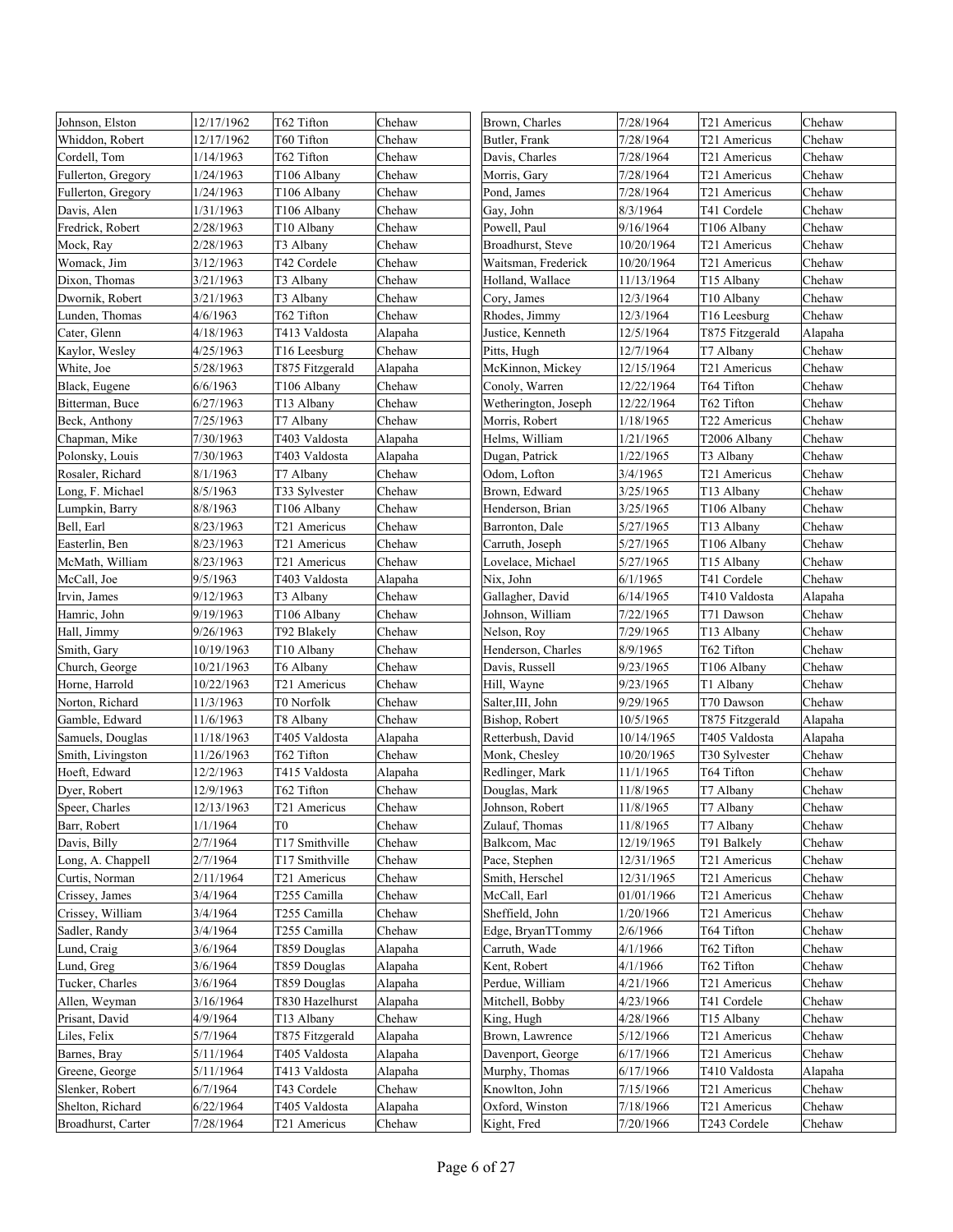| Turpin, Fred       | 8/12/1966  | T21 Americus    | Chehaw  | Beeler, Arthur         | 9/3/1968   | T12 Albany      | Chehaw  |
|--------------------|------------|-----------------|---------|------------------------|------------|-----------------|---------|
| White, Paul        | 8/12/1966  | T21 Americus    | Chehaw  | Ferro, Marc            | 9/3/1968   | T12 Albany      | Chehaw  |
| Bland, John        | 8/23/1966  | T5 Albany       | Chehaw  | Lewis, Philip          | 9/3/1968   | T3 Albany       | Chehaw  |
| Frierson, William  | 8/23/1966  | T4 Albany       | Chehaw  | Gladden, John          | 9/10/1968  | T21 Americus    | Chehaw  |
| Johnson, Melton    | 8/23/1966  | T1 Albany       | Chehaw  | Knowlton, Michael      | 9/10/1968  | T21 Americus    | Chehaw  |
| Sutton, James      | 8/25/1966  | T30 Sylvester   | Chehaw  | Roadcap, Jack          | 9/20/1968  | T856 Douglas    | Alapaha |
| Tillery, Willie    | 8/25/1966  | T70 Dawson      | Chehaw  | Cottingham, James      | 9/30/1968  | T856 Douglas    | Alapaha |
| Burgamy, Charles   | 8/29/1966  | T21 Americus    | Chehaw  | Purvis, Winston        | 9/30/1968  | T856 Douglas    | Alapaha |
| Anderson, James    | 9/8/1966   | T21 Americus    | Chehaw  | Carlan, Arthur         | 10/3/1968  | T29 Leslie      | Chehaw  |
| Warren, Charles    | 9/8/1966   | T21 Americus    | Chehaw  | Bowen, L               | 11/6/1968  | T62 Tifton      | Chehaw  |
| Hale, Steven       | 9/22/1966  | T62 Tifton      | Chehaw  | Morgan, Raiford        | 11/6/1968  | T64 Tifton      | Chehaw  |
| Martin, Murphy     | 9/22/1966  | T62 Tifton      | Chehaw  | Nelson, Gregory        | 11/6/1968  | T64 Tifton      | Chehaw  |
| Nicholson, Waller  | 9/22/1966  | T62 Tifton      | Chehaw  | Renshaw, James         | 11/19/1968 | T26 Americus    | Chehaw  |
| Bishop, Troy       | 9/29/1966  | T1 Albany       | Chehaw  | Gauthier, Mark         | 11/26/1968 | T405 Valdosta   | Alapaha |
| Henderson, Gary    | 9/29/1966  | T106 Albany     | Chehaw  | Norris, Charles        | 11/26/1968 | T62 Tifton      | Chehaw  |
| Gilbert, David     | 10/18/1966 | T451 Quitman    | Alapaha | Land, Steven           | 12/9/1968  | T830 Hazlehurst | Alapaha |
| Gilbert, Roy       | 10/18/1966 | T451 Quitman    | Alapaha | Stephens, Robert       | 12/10/1968 | T106 Albany     | Chehaw  |
| Crittenden, Tommy  | 11/22/1966 | T70 Dawson      | Chehaw  | Duyck, Carl            | 12/19/1968 | T240 Cordele    | Chehaw  |
| Salter, Wilmer     | 11/29/1966 | T70 Dawson      | Chehaw  | Hopkins, Milton        | 12/20/1968 | T875 Fitzgerald | Alapaha |
| Rowe, Dozier       | 12/12/1966 | T62 Tifton      | Chehaw  | White, Thomas          | 12/20/1968 | T875 Fitzgerald | Alapaha |
| Murray, John       | 12/15/1966 | T451 Quitman    | Alapaha | Lovelace, Steven       | 12/31/1968 | T15 Albany      | Chehaw  |
| Gailey, Thomas     | 12/30/1966 | T21 Americus    | Chehaw  | Mead, Hank             | 1/23/1969  | T410 Valdosta   | Alapaha |
| Parrish, Roy       | 12/30/1966 | T21 Americus    | Chehaw  | Stevens, Jodie         | 1/23/1969  | T410 Valdosta   | Alapaha |
| Horne, Johnny      | 12/31/1966 | T21 Americus    | Chehaw  | Redlinger, Ronald John | 3/21/1969  | T264 Tifton     | Chehaw  |
| Shillcutt, Samuel  | 3/21/1967  | T6 Albany       | Chehaw  | Faber, Michael         | 3/27/1969  | T53 Pelham      | Chehaw  |
| Cory, Gerald       | 4/18/1967  | T7 Albany       | Chehaw  | Steed, Thomas          | 5/7/1969   | T875 Fitzgerald | Alapaha |
| Cory, John         | 4/18/1967  | T7 Albany       | Chehaw  | Dukes, Ronny           | 5/15/1969  | T409 Nashville  | Alapaha |
| Friedman, Richard  | 6/29/1967  | T856 Douglas    | Alapaha | Arnold, Frank          | 5/26/1969  | T21 Americus    | Chehaw  |
| McIntosh, James    | 6/29/1967  | T856 Douglas    | Alapaha | Cox, Michael           | 6/2/1969   | T7 Albany       | Chehaw  |
| Yeager, Gary       | 6/29/1967  | T856 Douglas    | Alapaha | McCall, William        | 7/2/1969   | T266 Tifton     | Chehaw  |
| Stapleton, Charles | 7/7/1967   | T856 Douglas    | Alapaha | Padgett, Dewayne       | 7/21/1969  | T26 Americus    | Chehaw  |
| Champion, Bobby    | 7/10/1967  | T62 Tifton      | Chehaw  | Beard, William         | 8/7/1969   | T62 Tifton      | Chehaw  |
| Dumas, Thurman     | 8/3/1967   | T405 Valdosta   | Alapaha | Edwards, William       | 8/7/1969   | T62 Tifton      | Chehaw  |
| McIntosh, Mickey   | 8/9/1967   | T856 Douglas    | Alapaha | Frederick, Gregory     | 8/7/1969   | T62 Tifton      | Chehaw  |
| Chism, Billy       | 8/29/1967  | T53 Pelham      | Chehaw  | Jarrett, Henry         | 8/7/1969   | T62 Tifton      | Chehaw  |
| Harris, Mark       | 8/31/1967  | T70 Dawson      | Chehaw  | Jarrett, Walter        | 8/7/1969   | T62 Tifton      | Chehaw  |
| Monk, RoberTR.     | 10/16/1967 | T30 Sylvester   | Chehaw  | Jordan, James          | 8/7/1969   | T62 Tifton      | Chehaw  |
| Rollins, William   | 10/16/1967 | T30 Sylvester   | Chehaw  | Hayes, Dewey           | 9/9/1969   | T856 Douglas    | Alapaha |
| Parkerson, John    | 11/17/1967 | T62 Tifton      | Chehaw  | Rachals, Robert        | 9/10/1969  | T19 Albany      | Chehaw  |
| Stapleton, Jimmy   | 12/4/1967  | T856 Douglas    | Alapaha | Gurr, David            | 10/3/1969  | T26 Americus    | Chehaw  |
| Griffin, John      | 12/28/1967 | T875 Fitzgerald | Alapaha | Defreitas, John        | 10/14/1969 | T859 Douglas    | Alapaha |
| Carter, C.         | 1/1/1968   | T0              | Alapaha | Powell, Frank          | 11/24/1969 | T106 Albany     | Chehaw  |
| Winter, Clyde      | 01/01/1968 | T21 Americus    | Chehaw  | Seegmueller, Tom       | 11/24/1969 | T106 Albany     | Chehaw  |
| Knowlton, Hiram    | 2/27/1968  | T21 Americus    | Chehaw  | Weber, Charles         | 11/24/1969 | T106 Albany     | Chehaw  |
| Wise, Edward       | 2/27/1968  | T21 Americus    | Chehaw  | Powell, Leslie         | 12/1/1969  | T106 Albany     | Chehaw  |
| Smith, Christopher | 3/11/1968  | T62 Tifton      | Chehaw  | Brabson, Max           | 12/8/1969  | T21 Americus    | Chehaw  |
| Curles, Curtis     | 3/19/1968  | T106 Albany     | Chehaw  | Hale, Marty            | 12/10/1969 | T62 Tifton      | Chehaw  |
| Curles, David      | 3/19/1968  | T106 Albany     | Chehaw  | Porter, John           | 12/13/1969 | T100 Poulan     | Chehaw  |
| Hancock, Russell   | 3/19/1968  | T106 Albany     | Chehaw  | Dukes, Robert          | 12/22/1969 | T409 Nashville  | Alapaha |
| Murray, William    | 4/25/1968  | T62 Tifton      | Chehaw  | Brinson, Warren        | 1/16/1970  | T70 Dawson      | Chehaw  |
| Retterbush, Mark   | 5/2/1968   | T405 Valsosta   | Alapaha | Ellis, Michael         | 2/3/1970   | T26 Americus    | Chehaw  |
| Sawyer, Bruce      | 5/2/1968   | T415 Valdosta   | Alapaha | Irvin, J. Dan          | 2/11/1970  | T41 Cordele     | Chehaw  |
| Fletcher, Edward   | 5/21/1968  | T405 Valdosta   | Alapaha | Cory, Jeffrey          | 3/2/1970   | T7 Albany       | Chehaw  |
| Fletcher, James    | 5/21/1968  | T67 Huntsville  | Alapaha | Tison, Richard         | 3/2/1970   | T13 Albany      | Chehaw  |
| Driggers, James    | 5/27/1968  | T62 Tifton      | Chehaw  | Johnson, Robert        | 3/10/1970  | T26 Americus    | Chehaw  |
| Traynham, Joe      | 5/31/1968  | T856 Douglas    | Alapaha | Davis, James           | 3/21/1970  | T53 Pelham      | Chehaw  |
| Montague, Robert   | 6/11/1968  | T410 Valdosta   | Alapaha | Davis, Jerry           | 3/21/1970  | T53 Pelham      | Chehaw  |
| Irwin, Samuel      | 6/26/1968  | T41 Cordele     | Chehaw  | Faber, Ronald          | 3/21/1970  | T53 Pelham      | Chehaw  |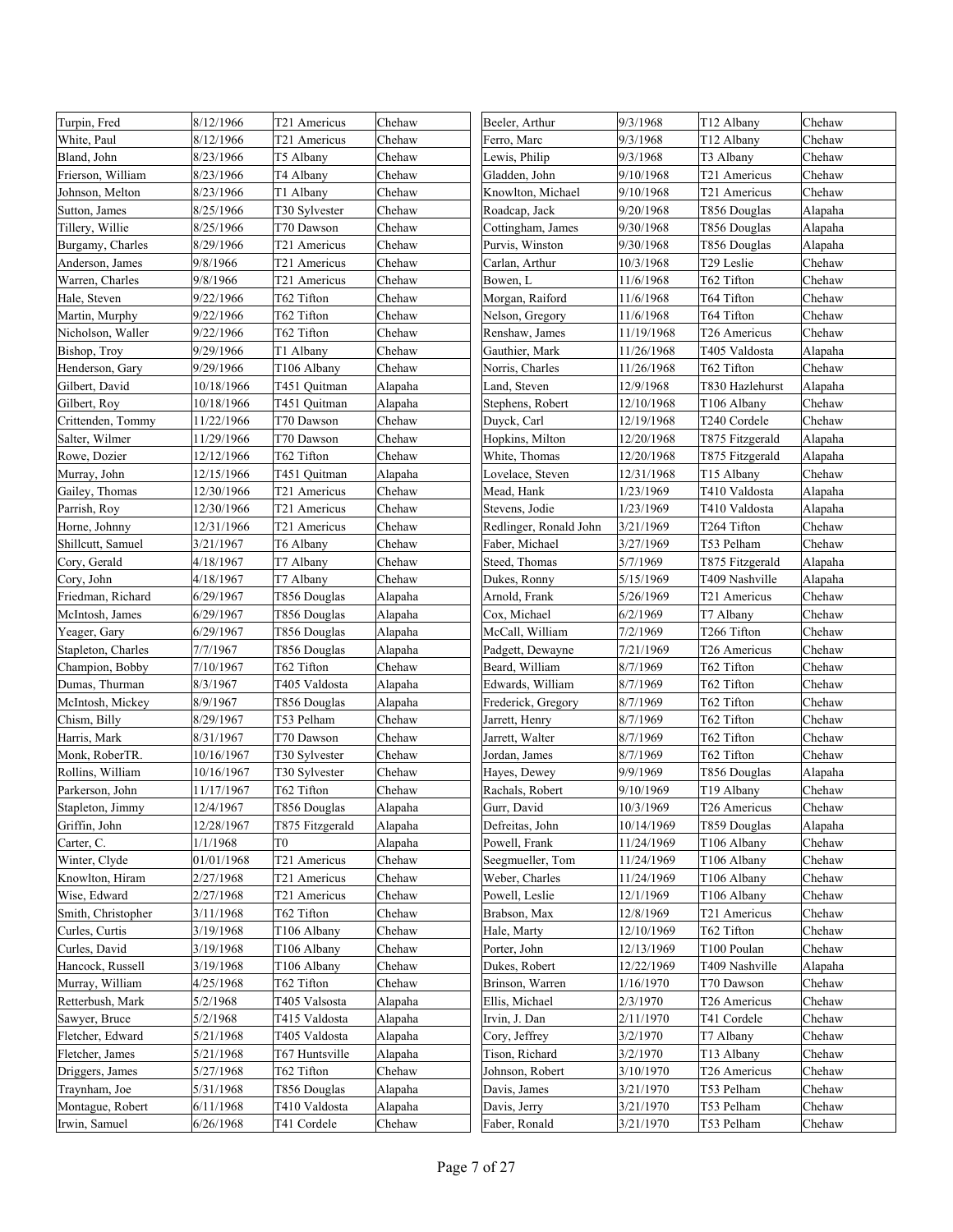| Powell, Richard       | 3/21/1970  | T53 Pelham             | Chehaw  | Russell, Jimmy         | 7/20/1971  | T405 Valdosta   | Alapaha |
|-----------------------|------------|------------------------|---------|------------------------|------------|-----------------|---------|
| Thomas, Mike          | 3/21/1970  | T53 Pelham             | Chehaw  | Deloach, Hutch         | 8/12/1971  | T7 Albany       | Chehaw  |
| Brooks, William       | 3/23/1970  | T12 Albany             | Chehaw  | Coker, Alan            | 9/13/1971  | T36 Sycamore    | Chehaw  |
| Busby, Robert         | 4/3/1970   | T26 Americus           | Chehaw  | Jones, David           | 9/16/1971  | T30 Sylvester   | Chehaw  |
| Newcomb, Robert       | 6/1/1970   | T106 Albany            | Chehaw  | Beeghly, Raymond       | 9/27/1971  | T7 Albany       | Chehaw  |
| Moncrief, William     | 6/5/1970   | T26 Americus           | Chehaw  | Hardwick, Larry        | 10/4/1971  | T62 Tifton      | Chehaw  |
| Thomlinson, Timothy   | 6/8/1970   | T14 Albany             | Chehaw  | Robinson, Glenn        | 10/4/1971  | T62 Tifton      | Chehaw  |
| Williams, David       | 6/16/1970  | T410 Valdosta          | Alapaha | Beard, Glenn           | 10/7/1971  | T62 Tifton      | Chehaw  |
| Wilson, Frank         | 6/19/1970  | T29 Leslie             | Chehaw  | Butler, Ben            | 10/11/1971 | T62 Tifton      | Chehaw  |
| Nelms, Keith          | 7/7/1970   | T30 Sylvester          | Chehaw  | Morrison, KenT         | 11/1/1971  | T26 Americus    | Chehaw  |
| Pryor, Robert         | 7/14/1970  | T29 Leslie             | Chehaw  | O'Neill, Dale          | 11/8/1971  | T7 Albany       | Chehaw  |
| Wilson, Randall       | 8/13/1970  | T9 Albany              | Chehaw  | Jordan, Mark           | 11/22/1971 | T36 Tifton      | Chehaw  |
| Ennis, Richard        | 8/17/1970  | T7 Albany              | Chehaw  | Butler, Ronald         | 12/8/1971  | T403 Valdsota   | Alapaha |
| Earnest, Sidney       | 9/3/1970   | T410 Valdosta          | Alapaha | Forester, James        | 12/14/1971 | T10 Albany      | Chehaw  |
| Strickland, George    | 9/3/1970   | T877 Fitzgerald        | Alapaha | Lingerfelter, Darrell  | 12/22/1971 | T430 Valdosta   | Alapaha |
| Williams, Wayne       | 9/3/1970   | T405 Valdosta          | Alapaha | Spurlin, Allen         | 12/30/1971 | T204 Albany     | Chehaw  |
| Reynolds, Kyle        | 9/13/1970  | T36 Sycamore           | Chehaw  | Shoup, Thomas          | 1/1/1972   | T55 Tifton      | Chehaw  |
| Farmer, Jay           | 9/14/1970  | T830 Hazlehurst        | Alapaha | Thomas, Daniel         | 1/1/1972   | T0 Tifton       | Chehaw  |
| Graham, Lloyd         | 9/14/1970  | T106 Albany            | Chehaw  | Meyer-Bremen, George   | 1/10/1972  | T106 Albany     | Chehaw  |
| Sams, William         | 9/14/1970  | T <sub>12</sub> Albany | Chehaw  | Oliver, Wayne          | 1/14/1972  | T7 Albany       | Chehaw  |
| Coker, Randall        | 9/15/1970  | T36 Sycramore          | Chehaw  | Claxton, Argene        | 1/17/1972  | T830 Hazlehurst | Alapaha |
| Thu, John             | 9/21/1970  | T440 Hahira            | Alapaha | Crumpton, John         | 1/17/1972  | T830 Hazlehurst | Alapaha |
| Cox, Jerome           | 9/22/1970  | T402 Valdosta          | Alapaha | McGalliard, Joseph     | 2/10/1972  | T53 Pelham      | Chehaw  |
| Swartzell, Dennis     | 9/28/1970  | T7 Albany              | Chehaw  | McClure, William Clark | 3/13/1972  | T6 Albany       | Chehaw  |
| Swartzell, Richard    | 9/28/1970  | T7 Albany              | Chehaw  | Stieb, Jeffrey         | 3/13/1972  | T3 Albany       | Chehaw  |
| Hardwick, John        | 10/12/1970 | T62 Tifton             | Chehaw  | Anderson, David        | 3/20/1972  | T97 Albany      | Chehaw  |
| Henderson, Terry      | 10/12/1970 | T106 Albany            | Chehaw  | Pyror, Gibson          | 4/2/1972   | T877 Fitzgerald | Alapaha |
| Turner, Norman        | 10/12/1970 | T106 Albany            | Chehaw  | Widowson, Thomas       | 4/5/1972   | T441 Columbus   | Chehaw  |
| Sweat, Lonnie         | 10/26/1970 | T106 Albany            | Chehaw  | Blanton, Ben           | 4/11/1972  | T412 Valdosta   | Alapaha |
| Sweat, Samuel         | 10/26/1970 | T106 Albany            | Chehaw  | Blanton, Michael       | 4/11/1972  | T412 Valdosta   | Alapaha |
| Brown, Farrell        | 10/28/1970 | T36 Sycamore           | Chehaw  | McCleod, Greg          | 4/11/1972  | T412 Valdosta   | Alapaha |
| Meyer-Bremen, Michael | 11/2/1970  | T106 Albany            | Chehaw  | Benham, Wayne          | 4/14/1972  | T14 Albany      | Chehaw  |
| Arnold, David         | 12/7/1970  | T7 Albany              | Chehaw  | Durham, John           | 4/14/1972  | T14 Albany      | Chehaw  |
| Troutman, Harry       | 1/15/1971  | T100 Poulan            | Chehaw  | Nance, Samuel Tom      | 4/14/1972  | T14 Albany      | Chehaw  |
| Culbreth, Charles     | 1/25/1971  | T30 Sylvester          | Chehaw  | Wilson, Randy          | 5/12/1972  | T412 Valdosta   | Alapaha |
| Espinosa, Raymond     | 2/11/1971  | T410 Valdosta          | Alapaha | Cope, John             | 5/15/1972  | T40 Cordele     | Chehaw  |
| Montague, John        | 2/11/1971  | T410 Valdosta          | Alapaha | McIntosh, William      | 5/22/1972  | T857 Douglas    | Alapaha |
| Brodbeck, Robert      | 3/22/1971  | T106 Albany            | Chehaw  | Gulledge, James M.     | 5/24/1972  | T106 Albany     | Chehaw  |
| Huggins, Richard      | 3/22/1971  | T14 Albany             | Chehaw  | Ott, Robert            | 6/19/1972  | T9 Albany       | Chehaw  |
| Hartman, Matthew      | 4/3/1971   | T13 Topeka             | Chehaw  | Martin, Cary           | 7/14/1972  | T440 Hahira     | Alapaha |
| Hawkins, Kimpall      | 4/5/1971   | T210 Albany            | Chehaw  | Hart, George           | 7/18/1972  | T403 Valdosta   | Alapaha |
| Lewis, Mark           | 4/5/1971   | T3 Albany              | Chehaw  | Quattlebaum, Michael   | 8/23/1972  | T64 Tifton      | Chehaw  |
| Brinson, Lewis        | 4/7/1971   | T879 Fitzgerald        | Alapaha | Sauls, Jack            | 9/20/1972  | T64 Tifton      | Chehaw  |
| Horton, Alver         | 4/28/1971  | T62 Tifton             | Chehaw  | Newcomb, Ed (Ned)      | 9/25/1972  | T106 Albany     | Chehaw  |
| Powell, Dale          | 4/28/1971  | T62 Tifton             | Chehaw  | Hughes, Ronald         | 10/17/1972 | T188 Atlanta    | Alapaha |
| Brown, James          | 5/3/1971   | T96 Ft. Gaines         | Chehaw  | Rude, Carl             | 10/19/1972 | T403 Valdosta   | Alapaha |
| Heard, Mark           | 5/3/1971   | T15 Albany             | Chehaw  | Pope, James            | 10/23/1972 | T106 Albany     | Chehaw  |
| James, Mark           | 6/1/1971   | T106 Albany            | Chehaw  | Griffith, Michael      | 11/18/1972 | T415 Valdosta   | Alapaha |
| Rakel, Jerome         | 6/1/1971   | T3 Albany              | Chehaw  | Fair, Mark             | 11/20/1972 | T7 Albany       | Chehaw  |
| Kent, David           | 6/7/1971   | T26 Americus           | Chehaw  | Rosson, Chris          | 11/20/1972 | T7 Albany       | Chehaw  |
| Stipe, Sea            | 6/21/1971  | T451 Dixie             | Alapaha | Sumner, Bryceon        | 11/20/1972 | T62 Tifton      | Chehaw  |
| Thursby, Craig        | 6/24/1971  | T440 Hahira            | Alapaha | Cork, Robert           | 11/24/1972 | T415 Valdosta   | Alapaha |
| Griffin, Tommy        | 6/25/1971  | T440 Hahira            | Alapaha | Merchant, Paul         | 11/27/1972 | T106 Albany     | Chehaw  |
| Stevens, Grover       | 6/25/1971  | T410 Valdosta          | Alapaha | Lovelace, William      | 12/5/1972  | T15 Albany      | Chehaw  |
| Black, H. Arthur      | 7/6/1971   | T40 Cordele            | Chehaw  | Nelsen, Allan          | 1/17/1973  | T64 Tifton      | Chehaw  |
| Eares, Mark           | 7/9/1971   | T403 Valdosta          | Alapaha | Wade, John             | 1/17/1973  | T62 Tifton      | Chehaw  |
| Ricketts, Ronnie      | 7/9/1971   | T428 Fargo             | Alapaha | Looney, Jack           | 2/13/1973  | T0 Nashville    | Alapaha |
| Smotherman, Fred      | 7/9/1971   | T403 Valdosta          | Alapaha | H, Jon                 | 3/2/1973   | T1 Albany       | Chehaw  |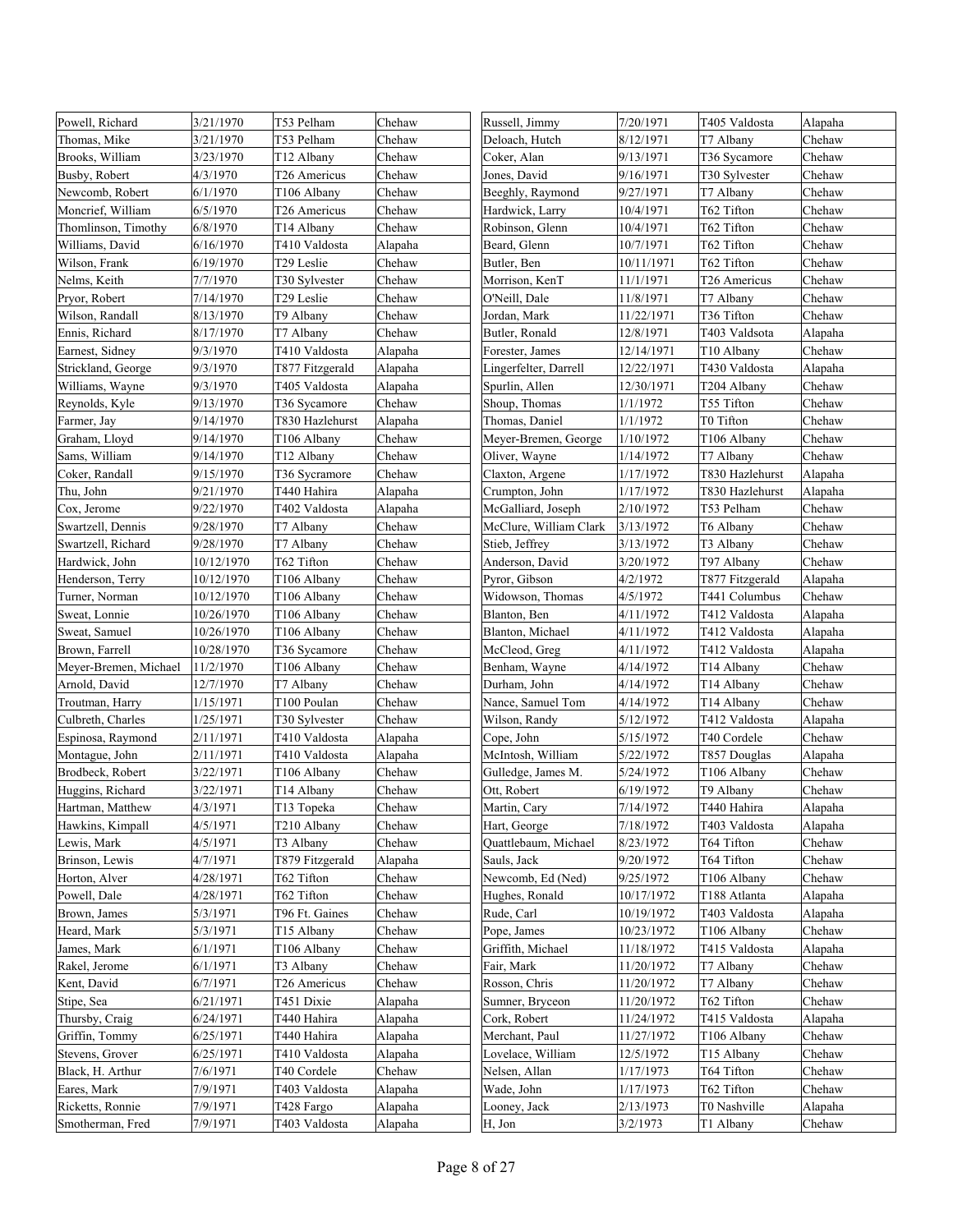| H, Stuart            | 3/5/1973   | T44? Albany            | Chehaw  | Fouraker, William      | 12/30/1973 | T403 Valdosta    | Alapaha |
|----------------------|------------|------------------------|---------|------------------------|------------|------------------|---------|
| L, Peter             | 3/5/1973   | T44? Albany            | Chehaw  | Hart, Redden           | 12/30/1973 | T403 Valdosta    | Alapaha |
| Carlan, William      | 3/7/1973   | T29 Leslie             | Chehaw  | Goodenough, Jerry      | 12/31/1973 | T237 Columbus    | Chehaw  |
| Butts, Thomas        | 3/13/1973  | T859 Douglas           | Alapaha | Busack, Ernest         | 1/1/1974   | T0 Valdosta      | Alapaha |
| Clark, Phillip       | 4/16/1973  | T106 Albany            | Chehaw  | Andrews, Ben, Jr.      | 1/10/1974  | T20 Americus     | Chehaw  |
| Clark, Phillip Asa   | 4/16/1973  | T106 Albany            | Chehaw  | Greene, Jesse Mike     | 1/10/1974  | T20 Americus     | Chehaw  |
| Moseley, Charles     | 5/20/1973  | T7 Albany              | Chehaw  | Whitaker, John         | 1/10/1974  | T189 Gainesville | Chehaw  |
| Smith, William       | 5/21/1973  | T7 Albany              | Chehaw  | Monk, Don              | 1/16/1974  | T130 Sylvester   | Chehaw  |
| Conoly, Don          | 5/31/1973  | T62 Tifton             | Chehaw  | Sams, Walter           | 1/16/1974  | T30 Sylvester    | Chehaw  |
| Kirkpatrick, Stephen | 5/31/1973  | T62 Tifton             | Chehaw  | Feingold, Louis        | 2/7/1974   | T51 Camilla      | Chehaw  |
| Bishop, Joe          | 6/4/1973   | T111 Albany            | Chehaw  | Marshall, John         | 2/7/1974   | T51 Camilla      | Chehaw  |
| Termunde, D.         | 7/9/1973   | T113 Albany            | Chehaw  | Nolmen, Harold         | 3/22/1974  | T33 Sylvester    | Chehaw  |
| Grebel, Michael      | 7/23/1973  | T113 Albany            | Chehaw  | Andrews, Olin          | 7/8/1974   | T210 Albany      | Chehaw  |
| Lingenfelter, David  | 7/26/1973  | T430 Valdesta          | Alapaha | Jones, Richard         | 7/8/1974   | T106 Albany      | Chehaw  |
| Smith, William       | 7/26/1973  | T877 Fitzgerald        | Alapaha | Carney, Jeffery        | 10/28/1974 | T106 Albany      | Chehaw  |
| Towson, Bill         | 7/26/1973  | T64 Tifton             | Chehaw  | Carney, Jeffery        | 10/28/1974 | T106 Albany      | Chehaw  |
| McKinney, John       | 8/21/1973  | T859 Douglas           | Alapaha | Wasden, Michael        | 10/28/1974 | T106 Albany      | Chehaw  |
| L, Leonard           | 8/27/1973  | T62 Tifton             | Chehaw  | Buttner, William       | 10/30/1974 | T10 Albany       | Chehaw  |
| Watts, David         | 8/27/1973  | T106 Albany            | Chehaw  | Lamey, Brian           | 11/12/1974 | T2265 Albany     | Chehaw  |
| Floyd, Craig         | 9/4/1973   | T830 Hazlehurst        | Alapaha | Baty, David            | 12/11/1974 | T7 Albany        | Chehaw  |
| Williams, Grayson    | 9/4/1973   | T830 Harlehurst        | Alapaha | Adams, Richard         | 1/1/1975   | T111 Newton      | Alapaha |
| Williams, Thomas     | 9/4/1973   | T830 Hazleburst        | Alapaha | Chapman, Thomas        | 1/1/1975   | T13 Albany       | Chehaw  |
| Burkalter, Danny     | 9/9/1973   | T859 Douglas           | Alapaha | Davis, Duane           | 1/1/1975   | T7 Albany        | Chehaw  |
| Stinson, Robert      | 9/24/1973  | T106 Albany            | Chehaw  | Marford, John          | 1/19/1975  | T498 Valdosta    | Alapaha |
| Asmussen, Loris      | 10/3/1973  | T62 Tifton             | Chehaw  | Adkins, Claude         | 1/28/1975  | T1 Albany        | Chehaw  |
| Bass, Burch          | 10/8/1973  | T830 Hazlehurst        | Alapaha | Bellamy, Neil          | 4/21/1975  | T14 Albany       | Chehaw  |
| Gentzler, David      | 10/10/1973 | T211 Augusta           | Alapaha | Rhodes, Curtis         | 4/24/1975  | T108 Albany      | Chehaw  |
| Giovingo, Jon        | 10/27/1973 | T3 Albany              | Chehaw  | Beck, Timothy          | 6/7/1975   | T108 Albany      | Chehaw  |
| Pike, Charles        | 10/29/1973 | T3 Albany              | Chehaw  | Blair, Kenny           | 8/12/1975  | T7 Albany        | Chehaw  |
| Brown, Keith         | 10/30/1973 | T9 Valdosta            | Alapaha | Clements, James        | 9/5/1975   | T62 Tifton       | Chehaw  |
| Carter, Howard       | 11/6/1973  | T859 Douglas           | Alapaha | Parker, William        | 9/22/1975  | T27 Americus     | Chehaw  |
| Branch, Ike          | 11/12/1973 | T62 Tifton             | Chehaw  | Burdette, Dennis C. E. | 9/24/1975  | T102 Albany      | Chehaw  |
| Bishop, Richard      | 11/19/1973 | T30 Sylvester          | Chehaw  | Barber, Steve          | 11/10/1975 | T111 Leesburg    | Chehaw  |
| Byrd, Ricky          | 11/21/1973 | T342                   | Chehaw  | Touchstone, Michael    | 11/10/1975 | T62 Tifton       | Chehaw  |
| L, Charles           | 11/22/1973 | T97 Albany             | Chehaw  | McCartney, James       | 11/23/1975 | T13 Albany       | Chehaw  |
| Philbin, John        | 11/26/1973 | T7 Albany              | Chehaw  | Bishop, Thomas         | 12/10/1975 | T111 Albany      | Chehaw  |
| Broach, Lance        | 11/27/1973 | T14 Albany             | Chehaw  | Tarpley, Walter        | 12/10/1975 | T111 Albany      | Chehaw  |
| Carver, Randall      | 11/27/1973 | T111 Albany            | Chehaw  | Duclos, Mark           | 12/15/1975 | T3 Albany        | Chehaw  |
| Cory, Jay            | 11/27/1973 | T14 Albury             | Chehaw  | Matthews, Joseph       | 1/1/1976   | T0 Enigma        | Chehaw  |
| Huggins, Robert      | 11/27/1973 | T <sub>14</sub> Albany | Chehaw  | Shattles, Billy        | 1/1/1976   | T21 Americus     | Chehaw  |
| Bowen, Charles       | 11/28/1973 | T62 Tifton             | Chehaw  | Vickers, Richland      | 1/8/1976   | T1311 Albany     | Chehaw  |
| Herring, James       | 11/28/1973 | T62 Tifton             | Chehaw  | Harris, William        | 1/19/1976  | T27 Americus     | Chehaw  |
| Smith, William       | 11/28/1973 | T342                   | Chehaw  | Davis, Frank           | 3/3/1976   | T3 Albany        | Chehaw  |
| Goodin, Paul         | 12/3/1973  | T148 Sylvester         | Chehaw  | Freeman, Allen         | 4/16/1976  | T111 Albany      | Chehaw  |
| Thomas, Lawrence O.  | 12/10/1973 | T62 Tifton             | Chehaw  | Butler, Michael        | 4/21/1976  | T30 Sylvester    | Chehaw  |
| Allen, William       | 12/11/1973 | T859 Douglas           | Alapaha | Palmer, David          | 4/27/1976  | T216 Lake Park   | Alapaha |
| Bacon, Joel          | 12/11/1973 | T859 Douglas           | Alapaha | Gillespie, Byron       | 7/2/1976   | T853 Douglas     | Alapaha |
| Vickers, Ben         | 12/11/1973 | T859 Douglas           | Alapaha | Hernandez, Unknown     | 7/26/1976  | T1097 Morrill    | Chehaw  |
| White, Stanley       | 12/11/1973 | T859 Douglas           | Alapaha | Federico, Louis        | 9/6/1976   | T491 Valdosta    | Alapaha |
| White, Steve         | 12/11/1973 | T859 Douglas           | Alapaha | Heller, Jeffrey        | 9/16/1976  | T877 Fitzgerald  | Alapaha |
| Smith, Jon           | 12/12/1973 | T859 Douglas           | Alapaha | Dodson, Jon            | 9/22/1976  | T62 Tifton       | Chehaw  |
| Bruce, David         | 12/20/1973 | T12 Albany             | Chehaw  | Royal, Charles James   | 10/4/1976  | T27 Americus     | Chehaw  |
| Touchstone, Stan     | 12/20/1973 | T62 Tifton             | Chehaw  | Arnette, Edison        | 11/8/1976  | T111 Albany      | Chehaw  |
| Strickland, James    | 12/22/1973 | T403 Valdosta          | Alapaha | Wood, Alan             | 11/8/1976  | T111 Albany      | Chehaw  |
| Gillespie, Jeffrey   | 12/26/1973 | T4 ????                | Alapaha | Bowick, Donald         | 12/2/1976  | T409 Nashville   | Alapaha |
| Sanderson, Richard   | 12/27/1973 | T10 Albany             | Chehaw  | Montague, Phillip      | 12/23/1976 | T9 Albany        | Chehaw  |
| Wilson, Carl         | 12/27/1973 | T857 Douglas           | Alapaha | Coker, Michael         | 1/17/1977  | T36 Sycamore     | Chehaw  |
| Meier, Matthew       | 12/29/1973 | T106 Albany            | Chehaw  | Marteen, Chuck         | 1/17/1977  | T36 Sycamore     | Chehaw  |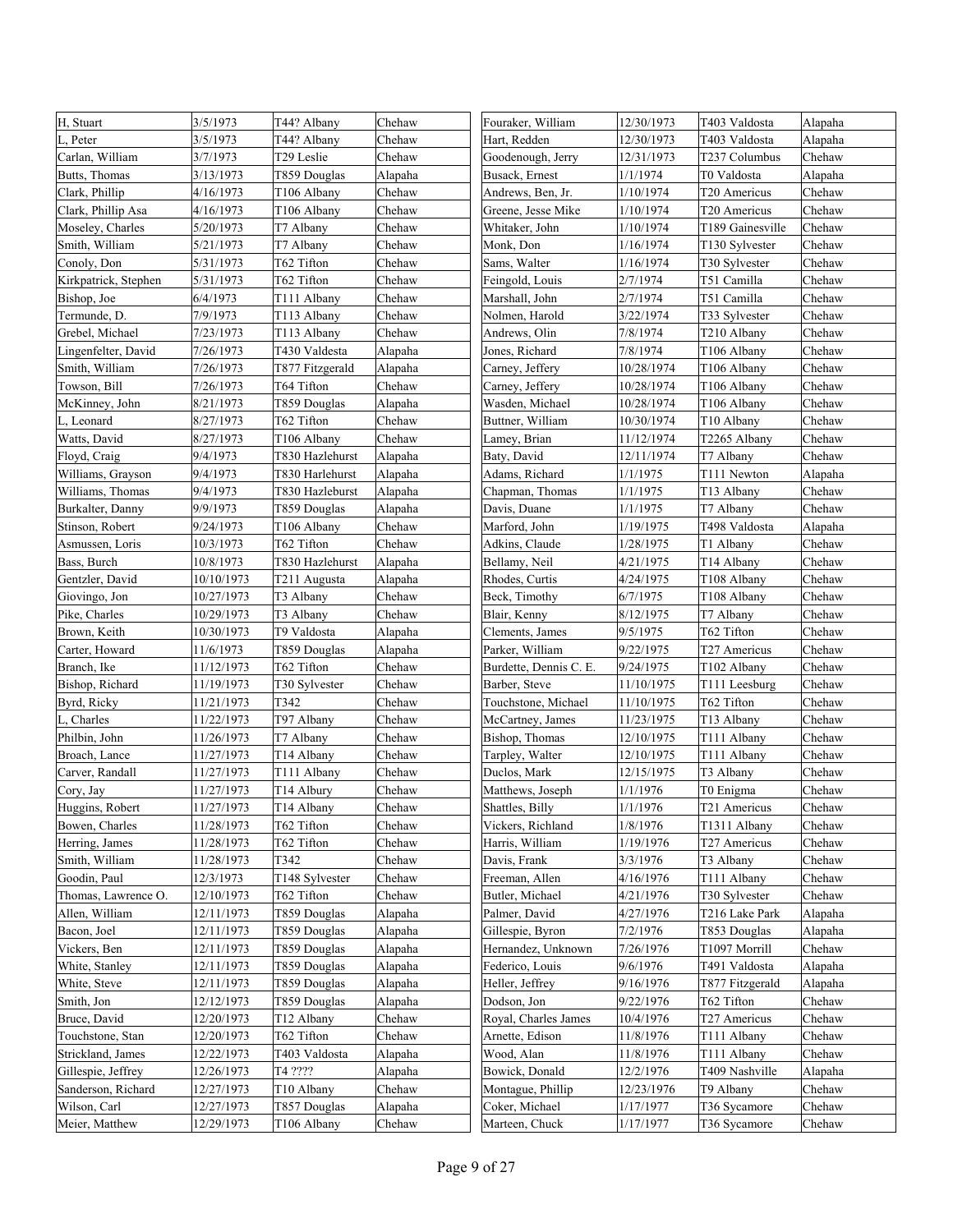| 1/20/1977<br>4/17/1979<br>T98 Russellville<br>Hutchinson, A. Sayre<br>T204 Lexington<br>Chehaw<br>Scott, Fred<br>Alapaha<br>2/9/1977<br>T429 Valdosta<br>Kelleher, James<br>4/24/1979<br>T98 Scituate<br>Brady, John<br>Alapaha<br>Alapaha<br>Jackson, David<br>3/31/1977<br>T112 Albany<br>Chehaw<br>Painter, Robert<br>5/30/1979<br>T0 Albany<br>Chehaw<br>4/3/1977<br>6/18/1979<br>Chehaw<br>Wilson, Dennis<br>T102 Albany<br>Chehaw<br>Stull, Brian<br>T10 Albany<br>T386 ????<br>Chehaw<br>Johns, C. Andrew<br>5/7/1977<br>Chehaw<br>Vickers, James Mitchell<br>7/31/1979<br>T11 Albany<br>Chehaw<br>Asmussen, Lon<br>5/9/1977<br>T62 Tifton<br>Chehaw<br>Shumack, Gary<br>8/7/1979<br>T9 Albany<br>Shiver, F. Todd<br>Allen, William<br>5/23/1977<br>T111 Albany<br>Chehaw<br>8/10/1979<br>T9 Albany<br>Chehaw<br>Maner, Christopher<br>Converse, John<br>T26 Americus<br>Chehaw<br>5/23/1977<br>T111 Albany<br>Chehaw<br>8/21/1979<br>Chehaw<br>Perlle, Phillip<br>5/25/1977<br>T62 Tifton<br>Chehaw<br>Marshall, Robert<br>9/30/1979<br>T503 Albany<br>Chehaw<br>Hilyer, Jeffrey<br>T62 Tifton<br>Chehaw<br>Reddick, Jerome<br>9/30/1979<br>T503 Albany<br>6/3/1977<br>Chehaw<br>Ross, Russel<br>6/6/1977<br>T101 Albany<br>Chehaw<br>McIlhany, Taliaferro<br>10/3/1979<br>T60 Atlanta<br>Chehaw<br>Wentworth, Lloyd<br>6/20/1977<br>T11 Albany<br>Chehaw<br>Parramore, Herman<br>10/15/1979<br>T0 Tifton<br>Chehaw<br>6/28/1977<br>T877 Fitzgerald<br>10/22/1979<br>Alapaha<br>Moore, Donald<br>T1 Albany<br>Clayton, John<br>Chehaw<br>Dodson, James<br>7/28/1977<br>T62 Tifton<br>Chehaw<br>Piantieri, John<br>10/24/1979<br>T0 Albany<br>T62 Tifton<br>Chehaw<br>Grebel, Daniel<br>8/1/1977<br>T113 Athens<br>Chehaw<br>Sumner, Arthur<br>11/12/1979<br>Bennett, Micheal<br>8/5/1977<br>T111 Albany<br>Chehaw<br>McCleskey, R. Pat<br>12/3/1979<br>T181 Gladyne<br>Chehaw<br>Austin, Max<br>8/8/1977<br>T62 Tifton<br>Chehaw<br>Abott, Robert<br>12/19/1979<br>T9 Valdosta<br>Alapaha<br>McDonald, Danny<br>T9 Albany<br>8/8/1977<br>Chehaw<br>Anderson, George<br>1/21/1980<br>T11 Albany<br>Chehaw<br>Chehaw<br>Chehaw<br>Shattles, Michael<br>8/31/1977<br>T21 Americus<br>Simpson, Jeff<br>1/22/1980<br>T11 Albany<br>Chehaw<br>Dixon, Michael<br>10/25/1977<br>T480 Valdosta<br>Alapaha<br>Tippins, James<br>1/22/1980<br>T11 Albany<br>Chehaw<br>Holloman, Clark<br>11/6/1977<br>T103 Albany<br>Chehaw<br>1/24/1980<br>T7 Albany<br>Lescosky, Leonard<br>11/8/1977<br>Chehaw<br>2/1/1980<br>Chehaw<br>Phillips, Michael<br>T106 Albany<br>Golden, James<br>T103 Albany<br>Wentworth, Raymond<br>T11 Albany<br>Chehaw<br>Allen, Ronald<br>2/21/1980<br>T429 Valdosta<br>Alapaha<br>11/14/1977<br>Johnson, Richard<br>Everett, Stephen<br>12/9/1977<br>T429 Valdosta<br>2/25/1980<br>T <sub>10</sub> Albany<br>Chehaw<br>Alapaha<br>Widstrom, Gerald<br>T62 Tifton<br>Parker, Thomas<br>Chehaw<br>12/14/1977<br>Chehaw<br>3/3/1980<br>T21 Americus<br>T53 Pelham<br>Kemper, Karl<br>12/18/1977<br>Chehaw<br>Peel, Thomas<br>3/10/1980<br>T875 Fitzgerald<br>Alapaha<br>Cochran, Mark<br>12/20/1977<br>T26 Americus<br>Chehaw<br>Ashberry, Dana<br>3/12/1980<br>T111 Albany<br>Chehaw<br>Chehaw<br>Fazekas, William<br>3/12/1980<br>12/28/1977<br>T106 Albany<br>Chehaw<br>Reeves, Charles<br>T21 Americus<br>Chehaw<br>Clive, William<br>1/1/1978<br>T103 Albany<br>Chehaw<br>3/12/1980<br>T21 Americus<br>Slappey, Gregory<br>3/25/1980<br>Shattles, Edward<br>1/1/1978<br>T21 Americus<br>Chehaw<br>Pool, Thomas<br>T875 Fitzgerald<br>Alapaha<br>Chehaw<br>4/20/1980<br>Chehaw<br>Melton, Derrel<br>1/25/1978<br>T342<br>Driver, Jeffery<br>T106 Albany<br>Dominy, Wilburn<br>Stokes, Bryant<br>2/1/1978<br>T102 Albany<br>Chehaw<br>4/28/1980<br>T830 Hazlehurst<br>Alapaha<br>Harris, Allen<br>2/21/1978<br>T403 Valdosta<br>Hosmer, Leonard<br>5/14/1980<br>T830 Hazlehurst<br>Alapaha<br>Alapaha<br>Brown, George<br>2/22/1978<br>Chehaw<br>5/29/1980<br>T402 Valdosta<br>Alapaha<br>T36 Sycamore<br>Herrin, Barry<br>T0 Dixie<br>Robinson, Kenneth<br>3/27/1978<br>Alapaha<br>Nix, Mark<br>6/7/1980<br>T850 Douglas<br>Alapaha<br>Chehaw<br>Bickers, Jeff<br>6/9/1980<br>Smith, George<br>3/30/1978<br>T7 Albany<br>T429 Valdosta<br>Alapaha<br>6/9/1980<br>Hastie, Roderick<br>4/13/1978<br>T106 Albany<br>Chehaw<br>Parlin, Stephen<br>T853 Douglas<br>Alapaha<br>6/9/1980<br>Chehaw<br>4/17/1978<br>T106 Albany<br>T62 Tifton<br>Fazekas, Courtney<br>Chehaw<br>Peckham, Joseph<br>T451 Dixie<br>6/21/1980<br>T429 Valdosta<br>Alapaha<br>Robinson, Kenny<br>5/2/1978<br>Alapaha<br>Bostock, James<br>6/7/1978<br>T442 Cordele<br>7/28/1980<br>T403 Valdosta<br>Meyer, John<br>Chehaw<br>Skinner, Steven<br>Alapaha<br>Greene, Richard<br>6/19/1978<br>T21 Americus<br>Chehaw<br>Ivey, James<br>9/24/1980<br>T111 Albany<br>Chehaw<br>Miller, Thomas<br>7/21/1978<br>T64 Tifton<br>Lindsey, Michael<br>10/1/1980<br>T3 Albany<br>Chehaw<br>Chehaw<br>Young, John<br>7/26/1978<br>T491 Valdosta<br>Farmer, Eric<br>10/14/1980<br>T522 Vienna<br>Chehaw<br>Alapaha<br>Shumake, Patrick<br>9/21/1978<br>Chehaw<br>Golmitz, John<br>10/14/1980<br>T522 Vienna<br>Chehaw<br>T26 Americus<br>10/2/1978<br>10/21/1980<br>Chehaw<br>Tift, Maurice<br>T106 Albany<br>Chehaw<br>Ward, Christopher<br>T111 Albany<br>Morrell, Michael<br>10/20/1978<br>T429 Valdenta<br>Rachham, Craig<br>10/28/1980<br>T102 Albany<br>Chehaw<br>Alapaha<br>Turner, John<br>12/11/1978<br>T62 Tifton<br>Chehaw<br>Mann, Raymond<br>11/6/1980<br>T877 Fitzgerald<br>Alapaha<br>Johnson, Michael<br>12/12/1978<br>T3 Albany<br>Chehaw<br>Ivey, Keith<br>11/18/1980<br>T111 Albany<br>Chehaw<br>Parry, Robert<br>T62 Tifton<br>Starr, William<br>T <sub>10</sub> Albany<br>12/8/1980<br>Chehaw<br>12/16/1978<br>Chehaw<br>Little, Charles<br>12/27/1978<br>T875 Fitzgerald<br>Maddox, Hubert<br>12/10/1980<br>T850 Douglas<br>Alapaha<br>Alapaha<br>Widstrom, Jeffrey<br>12/28/1978<br>T62 Tifton<br>Darden, William<br>T0 Titton<br>Chehaw<br>Chehaw<br>1/1/1981<br>Castagna, Frank<br>1/8/1979<br>T62 Tifton<br>Powell, Crawford<br>1/5/1981<br>T427 Valdosta<br>Chehaw<br>Alapaha<br>Kirkland, Kevin<br>1/15/1979<br>T830 Hazelhurst<br>Alapaha<br>Songer, Niel<br>1/12/1981<br>T113 Albany<br>Chehaw<br>2/20/1979<br>Bolen, Edward<br>T403 Valdosta<br>Martin, Kevin<br>1/14/1981<br>T204 Albany<br>Chehaw<br>Alapaha<br>2/21/1979<br>T0 Tifton<br>Thompson, John<br>1/29/1981<br>T204 Albany<br>Parry, Richard<br>Chehaw<br>Chehaw<br>3/14/1979<br>2/16/1981<br>Stapleton, Tim<br>T830 Hazlehurst<br>Anderson, Benton<br>T415 Valdosta<br>Alapaha<br>Alapaha | Kemper, Grady | 1/18/1977 | T53 Pelham | Chehaw | Myler, John    | 4/2/1979  | T3 Albany       | Chehaw  |
|----------------------------------------------------------------------------------------------------------------------------------------------------------------------------------------------------------------------------------------------------------------------------------------------------------------------------------------------------------------------------------------------------------------------------------------------------------------------------------------------------------------------------------------------------------------------------------------------------------------------------------------------------------------------------------------------------------------------------------------------------------------------------------------------------------------------------------------------------------------------------------------------------------------------------------------------------------------------------------------------------------------------------------------------------------------------------------------------------------------------------------------------------------------------------------------------------------------------------------------------------------------------------------------------------------------------------------------------------------------------------------------------------------------------------------------------------------------------------------------------------------------------------------------------------------------------------------------------------------------------------------------------------------------------------------------------------------------------------------------------------------------------------------------------------------------------------------------------------------------------------------------------------------------------------------------------------------------------------------------------------------------------------------------------------------------------------------------------------------------------------------------------------------------------------------------------------------------------------------------------------------------------------------------------------------------------------------------------------------------------------------------------------------------------------------------------------------------------------------------------------------------------------------------------------------------------------------------------------------------------------------------------------------------------------------------------------------------------------------------------------------------------------------------------------------------------------------------------------------------------------------------------------------------------------------------------------------------------------------------------------------------------------------------------------------------------------------------------------------------------------------------------------------------------------------------------------------------------------------------------------------------------------------------------------------------------------------------------------------------------------------------------------------------------------------------------------------------------------------------------------------------------------------------------------------------------------------------------------------------------------------------------------------------------------------------------------------------------------------------------------------------------------------------------------------------------------------------------------------------------------------------------------------------------------------------------------------------------------------------------------------------------------------------------------------------------------------------------------------------------------------------------------------------------------------------------------------------------------------------------------------------------------------------------------------------------------------------------------------------------------------------------------------------------------------------------------------------------------------------------------------------------------------------------------------------------------------------------------------------------------------------------------------------------------------------------------------------------------------------------------------------------------------------------------------------------------------------------------------------------------------------------------------------------------------------------------------------------------------------------------------------------------------------------------------------------------------------------------------------------------------------------------------------------------------------------------------------------------------------------------------------------------------------------------------------------------------------------------------------------------------------------------------------------------------------------------------------------------------------------------------------------------------------------------------------------------------------------------------------------------------------------------------------------------------------------------------------------------------------------------------------------------------------------------------------------------------------------------------------------------------------------------------------------------------------------------------------------------------------------------------------------------------------------------------------------------------------------------------------------------------------------------------------------------------------------------------------------------------------------------------------------------------------------------------------------------------------------------------------------------------------------------------------------------------------------------------------------------------------------------------------------------------------------------------------------------------------------------------------------------------------------------------------|---------------|-----------|------------|--------|----------------|-----------|-----------------|---------|
|                                                                                                                                                                                                                                                                                                                                                                                                                                                                                                                                                                                                                                                                                                                                                                                                                                                                                                                                                                                                                                                                                                                                                                                                                                                                                                                                                                                                                                                                                                                                                                                                                                                                                                                                                                                                                                                                                                                                                                                                                                                                                                                                                                                                                                                                                                                                                                                                                                                                                                                                                                                                                                                                                                                                                                                                                                                                                                                                                                                                                                                                                                                                                                                                                                                                                                                                                                                                                                                                                                                                                                                                                                                                                                                                                                                                                                                                                                                                                                                                                                                                                                                                                                                                                                                                                                                                                                                                                                                                                                                                                                                                                                                                                                                                                                                                                                                                                                                                                                                                                                                                                                                                                                                                                                                                                                                                                                                                                                                                                                                                                                                                                                                                                                                                                                                                                                                                                                                                                                                                                                                                                                                                                                                                                                                                                                                                                                                                                                                                                                                                                                                                                                                                |               |           |            |        |                |           |                 |         |
|                                                                                                                                                                                                                                                                                                                                                                                                                                                                                                                                                                                                                                                                                                                                                                                                                                                                                                                                                                                                                                                                                                                                                                                                                                                                                                                                                                                                                                                                                                                                                                                                                                                                                                                                                                                                                                                                                                                                                                                                                                                                                                                                                                                                                                                                                                                                                                                                                                                                                                                                                                                                                                                                                                                                                                                                                                                                                                                                                                                                                                                                                                                                                                                                                                                                                                                                                                                                                                                                                                                                                                                                                                                                                                                                                                                                                                                                                                                                                                                                                                                                                                                                                                                                                                                                                                                                                                                                                                                                                                                                                                                                                                                                                                                                                                                                                                                                                                                                                                                                                                                                                                                                                                                                                                                                                                                                                                                                                                                                                                                                                                                                                                                                                                                                                                                                                                                                                                                                                                                                                                                                                                                                                                                                                                                                                                                                                                                                                                                                                                                                                                                                                                                                |               |           |            |        |                |           |                 |         |
|                                                                                                                                                                                                                                                                                                                                                                                                                                                                                                                                                                                                                                                                                                                                                                                                                                                                                                                                                                                                                                                                                                                                                                                                                                                                                                                                                                                                                                                                                                                                                                                                                                                                                                                                                                                                                                                                                                                                                                                                                                                                                                                                                                                                                                                                                                                                                                                                                                                                                                                                                                                                                                                                                                                                                                                                                                                                                                                                                                                                                                                                                                                                                                                                                                                                                                                                                                                                                                                                                                                                                                                                                                                                                                                                                                                                                                                                                                                                                                                                                                                                                                                                                                                                                                                                                                                                                                                                                                                                                                                                                                                                                                                                                                                                                                                                                                                                                                                                                                                                                                                                                                                                                                                                                                                                                                                                                                                                                                                                                                                                                                                                                                                                                                                                                                                                                                                                                                                                                                                                                                                                                                                                                                                                                                                                                                                                                                                                                                                                                                                                                                                                                                                                |               |           |            |        |                |           |                 |         |
|                                                                                                                                                                                                                                                                                                                                                                                                                                                                                                                                                                                                                                                                                                                                                                                                                                                                                                                                                                                                                                                                                                                                                                                                                                                                                                                                                                                                                                                                                                                                                                                                                                                                                                                                                                                                                                                                                                                                                                                                                                                                                                                                                                                                                                                                                                                                                                                                                                                                                                                                                                                                                                                                                                                                                                                                                                                                                                                                                                                                                                                                                                                                                                                                                                                                                                                                                                                                                                                                                                                                                                                                                                                                                                                                                                                                                                                                                                                                                                                                                                                                                                                                                                                                                                                                                                                                                                                                                                                                                                                                                                                                                                                                                                                                                                                                                                                                                                                                                                                                                                                                                                                                                                                                                                                                                                                                                                                                                                                                                                                                                                                                                                                                                                                                                                                                                                                                                                                                                                                                                                                                                                                                                                                                                                                                                                                                                                                                                                                                                                                                                                                                                                                                |               |           |            |        |                |           |                 |         |
|                                                                                                                                                                                                                                                                                                                                                                                                                                                                                                                                                                                                                                                                                                                                                                                                                                                                                                                                                                                                                                                                                                                                                                                                                                                                                                                                                                                                                                                                                                                                                                                                                                                                                                                                                                                                                                                                                                                                                                                                                                                                                                                                                                                                                                                                                                                                                                                                                                                                                                                                                                                                                                                                                                                                                                                                                                                                                                                                                                                                                                                                                                                                                                                                                                                                                                                                                                                                                                                                                                                                                                                                                                                                                                                                                                                                                                                                                                                                                                                                                                                                                                                                                                                                                                                                                                                                                                                                                                                                                                                                                                                                                                                                                                                                                                                                                                                                                                                                                                                                                                                                                                                                                                                                                                                                                                                                                                                                                                                                                                                                                                                                                                                                                                                                                                                                                                                                                                                                                                                                                                                                                                                                                                                                                                                                                                                                                                                                                                                                                                                                                                                                                                                                |               |           |            |        |                |           |                 |         |
|                                                                                                                                                                                                                                                                                                                                                                                                                                                                                                                                                                                                                                                                                                                                                                                                                                                                                                                                                                                                                                                                                                                                                                                                                                                                                                                                                                                                                                                                                                                                                                                                                                                                                                                                                                                                                                                                                                                                                                                                                                                                                                                                                                                                                                                                                                                                                                                                                                                                                                                                                                                                                                                                                                                                                                                                                                                                                                                                                                                                                                                                                                                                                                                                                                                                                                                                                                                                                                                                                                                                                                                                                                                                                                                                                                                                                                                                                                                                                                                                                                                                                                                                                                                                                                                                                                                                                                                                                                                                                                                                                                                                                                                                                                                                                                                                                                                                                                                                                                                                                                                                                                                                                                                                                                                                                                                                                                                                                                                                                                                                                                                                                                                                                                                                                                                                                                                                                                                                                                                                                                                                                                                                                                                                                                                                                                                                                                                                                                                                                                                                                                                                                                                                |               |           |            |        |                |           |                 |         |
|                                                                                                                                                                                                                                                                                                                                                                                                                                                                                                                                                                                                                                                                                                                                                                                                                                                                                                                                                                                                                                                                                                                                                                                                                                                                                                                                                                                                                                                                                                                                                                                                                                                                                                                                                                                                                                                                                                                                                                                                                                                                                                                                                                                                                                                                                                                                                                                                                                                                                                                                                                                                                                                                                                                                                                                                                                                                                                                                                                                                                                                                                                                                                                                                                                                                                                                                                                                                                                                                                                                                                                                                                                                                                                                                                                                                                                                                                                                                                                                                                                                                                                                                                                                                                                                                                                                                                                                                                                                                                                                                                                                                                                                                                                                                                                                                                                                                                                                                                                                                                                                                                                                                                                                                                                                                                                                                                                                                                                                                                                                                                                                                                                                                                                                                                                                                                                                                                                                                                                                                                                                                                                                                                                                                                                                                                                                                                                                                                                                                                                                                                                                                                                                                |               |           |            |        |                |           |                 |         |
|                                                                                                                                                                                                                                                                                                                                                                                                                                                                                                                                                                                                                                                                                                                                                                                                                                                                                                                                                                                                                                                                                                                                                                                                                                                                                                                                                                                                                                                                                                                                                                                                                                                                                                                                                                                                                                                                                                                                                                                                                                                                                                                                                                                                                                                                                                                                                                                                                                                                                                                                                                                                                                                                                                                                                                                                                                                                                                                                                                                                                                                                                                                                                                                                                                                                                                                                                                                                                                                                                                                                                                                                                                                                                                                                                                                                                                                                                                                                                                                                                                                                                                                                                                                                                                                                                                                                                                                                                                                                                                                                                                                                                                                                                                                                                                                                                                                                                                                                                                                                                                                                                                                                                                                                                                                                                                                                                                                                                                                                                                                                                                                                                                                                                                                                                                                                                                                                                                                                                                                                                                                                                                                                                                                                                                                                                                                                                                                                                                                                                                                                                                                                                                                                |               |           |            |        |                |           |                 |         |
|                                                                                                                                                                                                                                                                                                                                                                                                                                                                                                                                                                                                                                                                                                                                                                                                                                                                                                                                                                                                                                                                                                                                                                                                                                                                                                                                                                                                                                                                                                                                                                                                                                                                                                                                                                                                                                                                                                                                                                                                                                                                                                                                                                                                                                                                                                                                                                                                                                                                                                                                                                                                                                                                                                                                                                                                                                                                                                                                                                                                                                                                                                                                                                                                                                                                                                                                                                                                                                                                                                                                                                                                                                                                                                                                                                                                                                                                                                                                                                                                                                                                                                                                                                                                                                                                                                                                                                                                                                                                                                                                                                                                                                                                                                                                                                                                                                                                                                                                                                                                                                                                                                                                                                                                                                                                                                                                                                                                                                                                                                                                                                                                                                                                                                                                                                                                                                                                                                                                                                                                                                                                                                                                                                                                                                                                                                                                                                                                                                                                                                                                                                                                                                                                |               |           |            |        |                |           |                 |         |
|                                                                                                                                                                                                                                                                                                                                                                                                                                                                                                                                                                                                                                                                                                                                                                                                                                                                                                                                                                                                                                                                                                                                                                                                                                                                                                                                                                                                                                                                                                                                                                                                                                                                                                                                                                                                                                                                                                                                                                                                                                                                                                                                                                                                                                                                                                                                                                                                                                                                                                                                                                                                                                                                                                                                                                                                                                                                                                                                                                                                                                                                                                                                                                                                                                                                                                                                                                                                                                                                                                                                                                                                                                                                                                                                                                                                                                                                                                                                                                                                                                                                                                                                                                                                                                                                                                                                                                                                                                                                                                                                                                                                                                                                                                                                                                                                                                                                                                                                                                                                                                                                                                                                                                                                                                                                                                                                                                                                                                                                                                                                                                                                                                                                                                                                                                                                                                                                                                                                                                                                                                                                                                                                                                                                                                                                                                                                                                                                                                                                                                                                                                                                                                                                |               |           |            |        |                |           |                 |         |
|                                                                                                                                                                                                                                                                                                                                                                                                                                                                                                                                                                                                                                                                                                                                                                                                                                                                                                                                                                                                                                                                                                                                                                                                                                                                                                                                                                                                                                                                                                                                                                                                                                                                                                                                                                                                                                                                                                                                                                                                                                                                                                                                                                                                                                                                                                                                                                                                                                                                                                                                                                                                                                                                                                                                                                                                                                                                                                                                                                                                                                                                                                                                                                                                                                                                                                                                                                                                                                                                                                                                                                                                                                                                                                                                                                                                                                                                                                                                                                                                                                                                                                                                                                                                                                                                                                                                                                                                                                                                                                                                                                                                                                                                                                                                                                                                                                                                                                                                                                                                                                                                                                                                                                                                                                                                                                                                                                                                                                                                                                                                                                                                                                                                                                                                                                                                                                                                                                                                                                                                                                                                                                                                                                                                                                                                                                                                                                                                                                                                                                                                                                                                                                                                |               |           |            |        |                |           |                 |         |
|                                                                                                                                                                                                                                                                                                                                                                                                                                                                                                                                                                                                                                                                                                                                                                                                                                                                                                                                                                                                                                                                                                                                                                                                                                                                                                                                                                                                                                                                                                                                                                                                                                                                                                                                                                                                                                                                                                                                                                                                                                                                                                                                                                                                                                                                                                                                                                                                                                                                                                                                                                                                                                                                                                                                                                                                                                                                                                                                                                                                                                                                                                                                                                                                                                                                                                                                                                                                                                                                                                                                                                                                                                                                                                                                                                                                                                                                                                                                                                                                                                                                                                                                                                                                                                                                                                                                                                                                                                                                                                                                                                                                                                                                                                                                                                                                                                                                                                                                                                                                                                                                                                                                                                                                                                                                                                                                                                                                                                                                                                                                                                                                                                                                                                                                                                                                                                                                                                                                                                                                                                                                                                                                                                                                                                                                                                                                                                                                                                                                                                                                                                                                                                                                |               |           |            |        |                |           |                 |         |
|                                                                                                                                                                                                                                                                                                                                                                                                                                                                                                                                                                                                                                                                                                                                                                                                                                                                                                                                                                                                                                                                                                                                                                                                                                                                                                                                                                                                                                                                                                                                                                                                                                                                                                                                                                                                                                                                                                                                                                                                                                                                                                                                                                                                                                                                                                                                                                                                                                                                                                                                                                                                                                                                                                                                                                                                                                                                                                                                                                                                                                                                                                                                                                                                                                                                                                                                                                                                                                                                                                                                                                                                                                                                                                                                                                                                                                                                                                                                                                                                                                                                                                                                                                                                                                                                                                                                                                                                                                                                                                                                                                                                                                                                                                                                                                                                                                                                                                                                                                                                                                                                                                                                                                                                                                                                                                                                                                                                                                                                                                                                                                                                                                                                                                                                                                                                                                                                                                                                                                                                                                                                                                                                                                                                                                                                                                                                                                                                                                                                                                                                                                                                                                                                |               |           |            |        |                |           |                 |         |
|                                                                                                                                                                                                                                                                                                                                                                                                                                                                                                                                                                                                                                                                                                                                                                                                                                                                                                                                                                                                                                                                                                                                                                                                                                                                                                                                                                                                                                                                                                                                                                                                                                                                                                                                                                                                                                                                                                                                                                                                                                                                                                                                                                                                                                                                                                                                                                                                                                                                                                                                                                                                                                                                                                                                                                                                                                                                                                                                                                                                                                                                                                                                                                                                                                                                                                                                                                                                                                                                                                                                                                                                                                                                                                                                                                                                                                                                                                                                                                                                                                                                                                                                                                                                                                                                                                                                                                                                                                                                                                                                                                                                                                                                                                                                                                                                                                                                                                                                                                                                                                                                                                                                                                                                                                                                                                                                                                                                                                                                                                                                                                                                                                                                                                                                                                                                                                                                                                                                                                                                                                                                                                                                                                                                                                                                                                                                                                                                                                                                                                                                                                                                                                                                |               |           |            |        |                |           |                 |         |
|                                                                                                                                                                                                                                                                                                                                                                                                                                                                                                                                                                                                                                                                                                                                                                                                                                                                                                                                                                                                                                                                                                                                                                                                                                                                                                                                                                                                                                                                                                                                                                                                                                                                                                                                                                                                                                                                                                                                                                                                                                                                                                                                                                                                                                                                                                                                                                                                                                                                                                                                                                                                                                                                                                                                                                                                                                                                                                                                                                                                                                                                                                                                                                                                                                                                                                                                                                                                                                                                                                                                                                                                                                                                                                                                                                                                                                                                                                                                                                                                                                                                                                                                                                                                                                                                                                                                                                                                                                                                                                                                                                                                                                                                                                                                                                                                                                                                                                                                                                                                                                                                                                                                                                                                                                                                                                                                                                                                                                                                                                                                                                                                                                                                                                                                                                                                                                                                                                                                                                                                                                                                                                                                                                                                                                                                                                                                                                                                                                                                                                                                                                                                                                                                |               |           |            |        |                |           |                 |         |
|                                                                                                                                                                                                                                                                                                                                                                                                                                                                                                                                                                                                                                                                                                                                                                                                                                                                                                                                                                                                                                                                                                                                                                                                                                                                                                                                                                                                                                                                                                                                                                                                                                                                                                                                                                                                                                                                                                                                                                                                                                                                                                                                                                                                                                                                                                                                                                                                                                                                                                                                                                                                                                                                                                                                                                                                                                                                                                                                                                                                                                                                                                                                                                                                                                                                                                                                                                                                                                                                                                                                                                                                                                                                                                                                                                                                                                                                                                                                                                                                                                                                                                                                                                                                                                                                                                                                                                                                                                                                                                                                                                                                                                                                                                                                                                                                                                                                                                                                                                                                                                                                                                                                                                                                                                                                                                                                                                                                                                                                                                                                                                                                                                                                                                                                                                                                                                                                                                                                                                                                                                                                                                                                                                                                                                                                                                                                                                                                                                                                                                                                                                                                                                                                |               |           |            |        |                |           |                 |         |
|                                                                                                                                                                                                                                                                                                                                                                                                                                                                                                                                                                                                                                                                                                                                                                                                                                                                                                                                                                                                                                                                                                                                                                                                                                                                                                                                                                                                                                                                                                                                                                                                                                                                                                                                                                                                                                                                                                                                                                                                                                                                                                                                                                                                                                                                                                                                                                                                                                                                                                                                                                                                                                                                                                                                                                                                                                                                                                                                                                                                                                                                                                                                                                                                                                                                                                                                                                                                                                                                                                                                                                                                                                                                                                                                                                                                                                                                                                                                                                                                                                                                                                                                                                                                                                                                                                                                                                                                                                                                                                                                                                                                                                                                                                                                                                                                                                                                                                                                                                                                                                                                                                                                                                                                                                                                                                                                                                                                                                                                                                                                                                                                                                                                                                                                                                                                                                                                                                                                                                                                                                                                                                                                                                                                                                                                                                                                                                                                                                                                                                                                                                                                                                                                |               |           |            |        |                |           |                 |         |
|                                                                                                                                                                                                                                                                                                                                                                                                                                                                                                                                                                                                                                                                                                                                                                                                                                                                                                                                                                                                                                                                                                                                                                                                                                                                                                                                                                                                                                                                                                                                                                                                                                                                                                                                                                                                                                                                                                                                                                                                                                                                                                                                                                                                                                                                                                                                                                                                                                                                                                                                                                                                                                                                                                                                                                                                                                                                                                                                                                                                                                                                                                                                                                                                                                                                                                                                                                                                                                                                                                                                                                                                                                                                                                                                                                                                                                                                                                                                                                                                                                                                                                                                                                                                                                                                                                                                                                                                                                                                                                                                                                                                                                                                                                                                                                                                                                                                                                                                                                                                                                                                                                                                                                                                                                                                                                                                                                                                                                                                                                                                                                                                                                                                                                                                                                                                                                                                                                                                                                                                                                                                                                                                                                                                                                                                                                                                                                                                                                                                                                                                                                                                                                                                |               |           |            |        |                |           |                 |         |
|                                                                                                                                                                                                                                                                                                                                                                                                                                                                                                                                                                                                                                                                                                                                                                                                                                                                                                                                                                                                                                                                                                                                                                                                                                                                                                                                                                                                                                                                                                                                                                                                                                                                                                                                                                                                                                                                                                                                                                                                                                                                                                                                                                                                                                                                                                                                                                                                                                                                                                                                                                                                                                                                                                                                                                                                                                                                                                                                                                                                                                                                                                                                                                                                                                                                                                                                                                                                                                                                                                                                                                                                                                                                                                                                                                                                                                                                                                                                                                                                                                                                                                                                                                                                                                                                                                                                                                                                                                                                                                                                                                                                                                                                                                                                                                                                                                                                                                                                                                                                                                                                                                                                                                                                                                                                                                                                                                                                                                                                                                                                                                                                                                                                                                                                                                                                                                                                                                                                                                                                                                                                                                                                                                                                                                                                                                                                                                                                                                                                                                                                                                                                                                                                |               |           |            |        |                |           |                 |         |
|                                                                                                                                                                                                                                                                                                                                                                                                                                                                                                                                                                                                                                                                                                                                                                                                                                                                                                                                                                                                                                                                                                                                                                                                                                                                                                                                                                                                                                                                                                                                                                                                                                                                                                                                                                                                                                                                                                                                                                                                                                                                                                                                                                                                                                                                                                                                                                                                                                                                                                                                                                                                                                                                                                                                                                                                                                                                                                                                                                                                                                                                                                                                                                                                                                                                                                                                                                                                                                                                                                                                                                                                                                                                                                                                                                                                                                                                                                                                                                                                                                                                                                                                                                                                                                                                                                                                                                                                                                                                                                                                                                                                                                                                                                                                                                                                                                                                                                                                                                                                                                                                                                                                                                                                                                                                                                                                                                                                                                                                                                                                                                                                                                                                                                                                                                                                                                                                                                                                                                                                                                                                                                                                                                                                                                                                                                                                                                                                                                                                                                                                                                                                                                                                |               |           |            |        |                |           |                 |         |
|                                                                                                                                                                                                                                                                                                                                                                                                                                                                                                                                                                                                                                                                                                                                                                                                                                                                                                                                                                                                                                                                                                                                                                                                                                                                                                                                                                                                                                                                                                                                                                                                                                                                                                                                                                                                                                                                                                                                                                                                                                                                                                                                                                                                                                                                                                                                                                                                                                                                                                                                                                                                                                                                                                                                                                                                                                                                                                                                                                                                                                                                                                                                                                                                                                                                                                                                                                                                                                                                                                                                                                                                                                                                                                                                                                                                                                                                                                                                                                                                                                                                                                                                                                                                                                                                                                                                                                                                                                                                                                                                                                                                                                                                                                                                                                                                                                                                                                                                                                                                                                                                                                                                                                                                                                                                                                                                                                                                                                                                                                                                                                                                                                                                                                                                                                                                                                                                                                                                                                                                                                                                                                                                                                                                                                                                                                                                                                                                                                                                                                                                                                                                                                                                |               |           |            |        |                |           |                 |         |
|                                                                                                                                                                                                                                                                                                                                                                                                                                                                                                                                                                                                                                                                                                                                                                                                                                                                                                                                                                                                                                                                                                                                                                                                                                                                                                                                                                                                                                                                                                                                                                                                                                                                                                                                                                                                                                                                                                                                                                                                                                                                                                                                                                                                                                                                                                                                                                                                                                                                                                                                                                                                                                                                                                                                                                                                                                                                                                                                                                                                                                                                                                                                                                                                                                                                                                                                                                                                                                                                                                                                                                                                                                                                                                                                                                                                                                                                                                                                                                                                                                                                                                                                                                                                                                                                                                                                                                                                                                                                                                                                                                                                                                                                                                                                                                                                                                                                                                                                                                                                                                                                                                                                                                                                                                                                                                                                                                                                                                                                                                                                                                                                                                                                                                                                                                                                                                                                                                                                                                                                                                                                                                                                                                                                                                                                                                                                                                                                                                                                                                                                                                                                                                                                |               |           |            |        |                |           |                 |         |
|                                                                                                                                                                                                                                                                                                                                                                                                                                                                                                                                                                                                                                                                                                                                                                                                                                                                                                                                                                                                                                                                                                                                                                                                                                                                                                                                                                                                                                                                                                                                                                                                                                                                                                                                                                                                                                                                                                                                                                                                                                                                                                                                                                                                                                                                                                                                                                                                                                                                                                                                                                                                                                                                                                                                                                                                                                                                                                                                                                                                                                                                                                                                                                                                                                                                                                                                                                                                                                                                                                                                                                                                                                                                                                                                                                                                                                                                                                                                                                                                                                                                                                                                                                                                                                                                                                                                                                                                                                                                                                                                                                                                                                                                                                                                                                                                                                                                                                                                                                                                                                                                                                                                                                                                                                                                                                                                                                                                                                                                                                                                                                                                                                                                                                                                                                                                                                                                                                                                                                                                                                                                                                                                                                                                                                                                                                                                                                                                                                                                                                                                                                                                                                                                |               |           |            |        |                |           |                 |         |
|                                                                                                                                                                                                                                                                                                                                                                                                                                                                                                                                                                                                                                                                                                                                                                                                                                                                                                                                                                                                                                                                                                                                                                                                                                                                                                                                                                                                                                                                                                                                                                                                                                                                                                                                                                                                                                                                                                                                                                                                                                                                                                                                                                                                                                                                                                                                                                                                                                                                                                                                                                                                                                                                                                                                                                                                                                                                                                                                                                                                                                                                                                                                                                                                                                                                                                                                                                                                                                                                                                                                                                                                                                                                                                                                                                                                                                                                                                                                                                                                                                                                                                                                                                                                                                                                                                                                                                                                                                                                                                                                                                                                                                                                                                                                                                                                                                                                                                                                                                                                                                                                                                                                                                                                                                                                                                                                                                                                                                                                                                                                                                                                                                                                                                                                                                                                                                                                                                                                                                                                                                                                                                                                                                                                                                                                                                                                                                                                                                                                                                                                                                                                                                                                |               |           |            |        |                |           |                 |         |
|                                                                                                                                                                                                                                                                                                                                                                                                                                                                                                                                                                                                                                                                                                                                                                                                                                                                                                                                                                                                                                                                                                                                                                                                                                                                                                                                                                                                                                                                                                                                                                                                                                                                                                                                                                                                                                                                                                                                                                                                                                                                                                                                                                                                                                                                                                                                                                                                                                                                                                                                                                                                                                                                                                                                                                                                                                                                                                                                                                                                                                                                                                                                                                                                                                                                                                                                                                                                                                                                                                                                                                                                                                                                                                                                                                                                                                                                                                                                                                                                                                                                                                                                                                                                                                                                                                                                                                                                                                                                                                                                                                                                                                                                                                                                                                                                                                                                                                                                                                                                                                                                                                                                                                                                                                                                                                                                                                                                                                                                                                                                                                                                                                                                                                                                                                                                                                                                                                                                                                                                                                                                                                                                                                                                                                                                                                                                                                                                                                                                                                                                                                                                                                                                |               |           |            |        |                |           |                 |         |
|                                                                                                                                                                                                                                                                                                                                                                                                                                                                                                                                                                                                                                                                                                                                                                                                                                                                                                                                                                                                                                                                                                                                                                                                                                                                                                                                                                                                                                                                                                                                                                                                                                                                                                                                                                                                                                                                                                                                                                                                                                                                                                                                                                                                                                                                                                                                                                                                                                                                                                                                                                                                                                                                                                                                                                                                                                                                                                                                                                                                                                                                                                                                                                                                                                                                                                                                                                                                                                                                                                                                                                                                                                                                                                                                                                                                                                                                                                                                                                                                                                                                                                                                                                                                                                                                                                                                                                                                                                                                                                                                                                                                                                                                                                                                                                                                                                                                                                                                                                                                                                                                                                                                                                                                                                                                                                                                                                                                                                                                                                                                                                                                                                                                                                                                                                                                                                                                                                                                                                                                                                                                                                                                                                                                                                                                                                                                                                                                                                                                                                                                                                                                                                                                |               |           |            |        |                |           |                 |         |
|                                                                                                                                                                                                                                                                                                                                                                                                                                                                                                                                                                                                                                                                                                                                                                                                                                                                                                                                                                                                                                                                                                                                                                                                                                                                                                                                                                                                                                                                                                                                                                                                                                                                                                                                                                                                                                                                                                                                                                                                                                                                                                                                                                                                                                                                                                                                                                                                                                                                                                                                                                                                                                                                                                                                                                                                                                                                                                                                                                                                                                                                                                                                                                                                                                                                                                                                                                                                                                                                                                                                                                                                                                                                                                                                                                                                                                                                                                                                                                                                                                                                                                                                                                                                                                                                                                                                                                                                                                                                                                                                                                                                                                                                                                                                                                                                                                                                                                                                                                                                                                                                                                                                                                                                                                                                                                                                                                                                                                                                                                                                                                                                                                                                                                                                                                                                                                                                                                                                                                                                                                                                                                                                                                                                                                                                                                                                                                                                                                                                                                                                                                                                                                                                |               |           |            |        |                |           |                 |         |
|                                                                                                                                                                                                                                                                                                                                                                                                                                                                                                                                                                                                                                                                                                                                                                                                                                                                                                                                                                                                                                                                                                                                                                                                                                                                                                                                                                                                                                                                                                                                                                                                                                                                                                                                                                                                                                                                                                                                                                                                                                                                                                                                                                                                                                                                                                                                                                                                                                                                                                                                                                                                                                                                                                                                                                                                                                                                                                                                                                                                                                                                                                                                                                                                                                                                                                                                                                                                                                                                                                                                                                                                                                                                                                                                                                                                                                                                                                                                                                                                                                                                                                                                                                                                                                                                                                                                                                                                                                                                                                                                                                                                                                                                                                                                                                                                                                                                                                                                                                                                                                                                                                                                                                                                                                                                                                                                                                                                                                                                                                                                                                                                                                                                                                                                                                                                                                                                                                                                                                                                                                                                                                                                                                                                                                                                                                                                                                                                                                                                                                                                                                                                                                                                |               |           |            |        |                |           |                 |         |
|                                                                                                                                                                                                                                                                                                                                                                                                                                                                                                                                                                                                                                                                                                                                                                                                                                                                                                                                                                                                                                                                                                                                                                                                                                                                                                                                                                                                                                                                                                                                                                                                                                                                                                                                                                                                                                                                                                                                                                                                                                                                                                                                                                                                                                                                                                                                                                                                                                                                                                                                                                                                                                                                                                                                                                                                                                                                                                                                                                                                                                                                                                                                                                                                                                                                                                                                                                                                                                                                                                                                                                                                                                                                                                                                                                                                                                                                                                                                                                                                                                                                                                                                                                                                                                                                                                                                                                                                                                                                                                                                                                                                                                                                                                                                                                                                                                                                                                                                                                                                                                                                                                                                                                                                                                                                                                                                                                                                                                                                                                                                                                                                                                                                                                                                                                                                                                                                                                                                                                                                                                                                                                                                                                                                                                                                                                                                                                                                                                                                                                                                                                                                                                                                |               |           |            |        |                |           |                 |         |
|                                                                                                                                                                                                                                                                                                                                                                                                                                                                                                                                                                                                                                                                                                                                                                                                                                                                                                                                                                                                                                                                                                                                                                                                                                                                                                                                                                                                                                                                                                                                                                                                                                                                                                                                                                                                                                                                                                                                                                                                                                                                                                                                                                                                                                                                                                                                                                                                                                                                                                                                                                                                                                                                                                                                                                                                                                                                                                                                                                                                                                                                                                                                                                                                                                                                                                                                                                                                                                                                                                                                                                                                                                                                                                                                                                                                                                                                                                                                                                                                                                                                                                                                                                                                                                                                                                                                                                                                                                                                                                                                                                                                                                                                                                                                                                                                                                                                                                                                                                                                                                                                                                                                                                                                                                                                                                                                                                                                                                                                                                                                                                                                                                                                                                                                                                                                                                                                                                                                                                                                                                                                                                                                                                                                                                                                                                                                                                                                                                                                                                                                                                                                                                                                |               |           |            |        |                |           |                 |         |
|                                                                                                                                                                                                                                                                                                                                                                                                                                                                                                                                                                                                                                                                                                                                                                                                                                                                                                                                                                                                                                                                                                                                                                                                                                                                                                                                                                                                                                                                                                                                                                                                                                                                                                                                                                                                                                                                                                                                                                                                                                                                                                                                                                                                                                                                                                                                                                                                                                                                                                                                                                                                                                                                                                                                                                                                                                                                                                                                                                                                                                                                                                                                                                                                                                                                                                                                                                                                                                                                                                                                                                                                                                                                                                                                                                                                                                                                                                                                                                                                                                                                                                                                                                                                                                                                                                                                                                                                                                                                                                                                                                                                                                                                                                                                                                                                                                                                                                                                                                                                                                                                                                                                                                                                                                                                                                                                                                                                                                                                                                                                                                                                                                                                                                                                                                                                                                                                                                                                                                                                                                                                                                                                                                                                                                                                                                                                                                                                                                                                                                                                                                                                                                                                |               |           |            |        |                |           |                 |         |
|                                                                                                                                                                                                                                                                                                                                                                                                                                                                                                                                                                                                                                                                                                                                                                                                                                                                                                                                                                                                                                                                                                                                                                                                                                                                                                                                                                                                                                                                                                                                                                                                                                                                                                                                                                                                                                                                                                                                                                                                                                                                                                                                                                                                                                                                                                                                                                                                                                                                                                                                                                                                                                                                                                                                                                                                                                                                                                                                                                                                                                                                                                                                                                                                                                                                                                                                                                                                                                                                                                                                                                                                                                                                                                                                                                                                                                                                                                                                                                                                                                                                                                                                                                                                                                                                                                                                                                                                                                                                                                                                                                                                                                                                                                                                                                                                                                                                                                                                                                                                                                                                                                                                                                                                                                                                                                                                                                                                                                                                                                                                                                                                                                                                                                                                                                                                                                                                                                                                                                                                                                                                                                                                                                                                                                                                                                                                                                                                                                                                                                                                                                                                                                                                |               |           |            |        |                |           |                 |         |
|                                                                                                                                                                                                                                                                                                                                                                                                                                                                                                                                                                                                                                                                                                                                                                                                                                                                                                                                                                                                                                                                                                                                                                                                                                                                                                                                                                                                                                                                                                                                                                                                                                                                                                                                                                                                                                                                                                                                                                                                                                                                                                                                                                                                                                                                                                                                                                                                                                                                                                                                                                                                                                                                                                                                                                                                                                                                                                                                                                                                                                                                                                                                                                                                                                                                                                                                                                                                                                                                                                                                                                                                                                                                                                                                                                                                                                                                                                                                                                                                                                                                                                                                                                                                                                                                                                                                                                                                                                                                                                                                                                                                                                                                                                                                                                                                                                                                                                                                                                                                                                                                                                                                                                                                                                                                                                                                                                                                                                                                                                                                                                                                                                                                                                                                                                                                                                                                                                                                                                                                                                                                                                                                                                                                                                                                                                                                                                                                                                                                                                                                                                                                                                                                |               |           |            |        |                |           |                 |         |
|                                                                                                                                                                                                                                                                                                                                                                                                                                                                                                                                                                                                                                                                                                                                                                                                                                                                                                                                                                                                                                                                                                                                                                                                                                                                                                                                                                                                                                                                                                                                                                                                                                                                                                                                                                                                                                                                                                                                                                                                                                                                                                                                                                                                                                                                                                                                                                                                                                                                                                                                                                                                                                                                                                                                                                                                                                                                                                                                                                                                                                                                                                                                                                                                                                                                                                                                                                                                                                                                                                                                                                                                                                                                                                                                                                                                                                                                                                                                                                                                                                                                                                                                                                                                                                                                                                                                                                                                                                                                                                                                                                                                                                                                                                                                                                                                                                                                                                                                                                                                                                                                                                                                                                                                                                                                                                                                                                                                                                                                                                                                                                                                                                                                                                                                                                                                                                                                                                                                                                                                                                                                                                                                                                                                                                                                                                                                                                                                                                                                                                                                                                                                                                                                |               |           |            |        |                |           |                 |         |
|                                                                                                                                                                                                                                                                                                                                                                                                                                                                                                                                                                                                                                                                                                                                                                                                                                                                                                                                                                                                                                                                                                                                                                                                                                                                                                                                                                                                                                                                                                                                                                                                                                                                                                                                                                                                                                                                                                                                                                                                                                                                                                                                                                                                                                                                                                                                                                                                                                                                                                                                                                                                                                                                                                                                                                                                                                                                                                                                                                                                                                                                                                                                                                                                                                                                                                                                                                                                                                                                                                                                                                                                                                                                                                                                                                                                                                                                                                                                                                                                                                                                                                                                                                                                                                                                                                                                                                                                                                                                                                                                                                                                                                                                                                                                                                                                                                                                                                                                                                                                                                                                                                                                                                                                                                                                                                                                                                                                                                                                                                                                                                                                                                                                                                                                                                                                                                                                                                                                                                                                                                                                                                                                                                                                                                                                                                                                                                                                                                                                                                                                                                                                                                                                |               |           |            |        |                |           |                 |         |
|                                                                                                                                                                                                                                                                                                                                                                                                                                                                                                                                                                                                                                                                                                                                                                                                                                                                                                                                                                                                                                                                                                                                                                                                                                                                                                                                                                                                                                                                                                                                                                                                                                                                                                                                                                                                                                                                                                                                                                                                                                                                                                                                                                                                                                                                                                                                                                                                                                                                                                                                                                                                                                                                                                                                                                                                                                                                                                                                                                                                                                                                                                                                                                                                                                                                                                                                                                                                                                                                                                                                                                                                                                                                                                                                                                                                                                                                                                                                                                                                                                                                                                                                                                                                                                                                                                                                                                                                                                                                                                                                                                                                                                                                                                                                                                                                                                                                                                                                                                                                                                                                                                                                                                                                                                                                                                                                                                                                                                                                                                                                                                                                                                                                                                                                                                                                                                                                                                                                                                                                                                                                                                                                                                                                                                                                                                                                                                                                                                                                                                                                                                                                                                                                |               |           |            |        |                |           |                 |         |
|                                                                                                                                                                                                                                                                                                                                                                                                                                                                                                                                                                                                                                                                                                                                                                                                                                                                                                                                                                                                                                                                                                                                                                                                                                                                                                                                                                                                                                                                                                                                                                                                                                                                                                                                                                                                                                                                                                                                                                                                                                                                                                                                                                                                                                                                                                                                                                                                                                                                                                                                                                                                                                                                                                                                                                                                                                                                                                                                                                                                                                                                                                                                                                                                                                                                                                                                                                                                                                                                                                                                                                                                                                                                                                                                                                                                                                                                                                                                                                                                                                                                                                                                                                                                                                                                                                                                                                                                                                                                                                                                                                                                                                                                                                                                                                                                                                                                                                                                                                                                                                                                                                                                                                                                                                                                                                                                                                                                                                                                                                                                                                                                                                                                                                                                                                                                                                                                                                                                                                                                                                                                                                                                                                                                                                                                                                                                                                                                                                                                                                                                                                                                                                                                |               |           |            |        |                |           |                 |         |
|                                                                                                                                                                                                                                                                                                                                                                                                                                                                                                                                                                                                                                                                                                                                                                                                                                                                                                                                                                                                                                                                                                                                                                                                                                                                                                                                                                                                                                                                                                                                                                                                                                                                                                                                                                                                                                                                                                                                                                                                                                                                                                                                                                                                                                                                                                                                                                                                                                                                                                                                                                                                                                                                                                                                                                                                                                                                                                                                                                                                                                                                                                                                                                                                                                                                                                                                                                                                                                                                                                                                                                                                                                                                                                                                                                                                                                                                                                                                                                                                                                                                                                                                                                                                                                                                                                                                                                                                                                                                                                                                                                                                                                                                                                                                                                                                                                                                                                                                                                                                                                                                                                                                                                                                                                                                                                                                                                                                                                                                                                                                                                                                                                                                                                                                                                                                                                                                                                                                                                                                                                                                                                                                                                                                                                                                                                                                                                                                                                                                                                                                                                                                                                                                |               |           |            |        |                |           |                 |         |
|                                                                                                                                                                                                                                                                                                                                                                                                                                                                                                                                                                                                                                                                                                                                                                                                                                                                                                                                                                                                                                                                                                                                                                                                                                                                                                                                                                                                                                                                                                                                                                                                                                                                                                                                                                                                                                                                                                                                                                                                                                                                                                                                                                                                                                                                                                                                                                                                                                                                                                                                                                                                                                                                                                                                                                                                                                                                                                                                                                                                                                                                                                                                                                                                                                                                                                                                                                                                                                                                                                                                                                                                                                                                                                                                                                                                                                                                                                                                                                                                                                                                                                                                                                                                                                                                                                                                                                                                                                                                                                                                                                                                                                                                                                                                                                                                                                                                                                                                                                                                                                                                                                                                                                                                                                                                                                                                                                                                                                                                                                                                                                                                                                                                                                                                                                                                                                                                                                                                                                                                                                                                                                                                                                                                                                                                                                                                                                                                                                                                                                                                                                                                                                                                |               |           |            |        |                |           |                 |         |
|                                                                                                                                                                                                                                                                                                                                                                                                                                                                                                                                                                                                                                                                                                                                                                                                                                                                                                                                                                                                                                                                                                                                                                                                                                                                                                                                                                                                                                                                                                                                                                                                                                                                                                                                                                                                                                                                                                                                                                                                                                                                                                                                                                                                                                                                                                                                                                                                                                                                                                                                                                                                                                                                                                                                                                                                                                                                                                                                                                                                                                                                                                                                                                                                                                                                                                                                                                                                                                                                                                                                                                                                                                                                                                                                                                                                                                                                                                                                                                                                                                                                                                                                                                                                                                                                                                                                                                                                                                                                                                                                                                                                                                                                                                                                                                                                                                                                                                                                                                                                                                                                                                                                                                                                                                                                                                                                                                                                                                                                                                                                                                                                                                                                                                                                                                                                                                                                                                                                                                                                                                                                                                                                                                                                                                                                                                                                                                                                                                                                                                                                                                                                                                                                |               |           |            |        |                |           |                 |         |
|                                                                                                                                                                                                                                                                                                                                                                                                                                                                                                                                                                                                                                                                                                                                                                                                                                                                                                                                                                                                                                                                                                                                                                                                                                                                                                                                                                                                                                                                                                                                                                                                                                                                                                                                                                                                                                                                                                                                                                                                                                                                                                                                                                                                                                                                                                                                                                                                                                                                                                                                                                                                                                                                                                                                                                                                                                                                                                                                                                                                                                                                                                                                                                                                                                                                                                                                                                                                                                                                                                                                                                                                                                                                                                                                                                                                                                                                                                                                                                                                                                                                                                                                                                                                                                                                                                                                                                                                                                                                                                                                                                                                                                                                                                                                                                                                                                                                                                                                                                                                                                                                                                                                                                                                                                                                                                                                                                                                                                                                                                                                                                                                                                                                                                                                                                                                                                                                                                                                                                                                                                                                                                                                                                                                                                                                                                                                                                                                                                                                                                                                                                                                                                                                |               |           |            |        |                |           |                 |         |
|                                                                                                                                                                                                                                                                                                                                                                                                                                                                                                                                                                                                                                                                                                                                                                                                                                                                                                                                                                                                                                                                                                                                                                                                                                                                                                                                                                                                                                                                                                                                                                                                                                                                                                                                                                                                                                                                                                                                                                                                                                                                                                                                                                                                                                                                                                                                                                                                                                                                                                                                                                                                                                                                                                                                                                                                                                                                                                                                                                                                                                                                                                                                                                                                                                                                                                                                                                                                                                                                                                                                                                                                                                                                                                                                                                                                                                                                                                                                                                                                                                                                                                                                                                                                                                                                                                                                                                                                                                                                                                                                                                                                                                                                                                                                                                                                                                                                                                                                                                                                                                                                                                                                                                                                                                                                                                                                                                                                                                                                                                                                                                                                                                                                                                                                                                                                                                                                                                                                                                                                                                                                                                                                                                                                                                                                                                                                                                                                                                                                                                                                                                                                                                                                |               |           |            |        |                |           |                 |         |
|                                                                                                                                                                                                                                                                                                                                                                                                                                                                                                                                                                                                                                                                                                                                                                                                                                                                                                                                                                                                                                                                                                                                                                                                                                                                                                                                                                                                                                                                                                                                                                                                                                                                                                                                                                                                                                                                                                                                                                                                                                                                                                                                                                                                                                                                                                                                                                                                                                                                                                                                                                                                                                                                                                                                                                                                                                                                                                                                                                                                                                                                                                                                                                                                                                                                                                                                                                                                                                                                                                                                                                                                                                                                                                                                                                                                                                                                                                                                                                                                                                                                                                                                                                                                                                                                                                                                                                                                                                                                                                                                                                                                                                                                                                                                                                                                                                                                                                                                                                                                                                                                                                                                                                                                                                                                                                                                                                                                                                                                                                                                                                                                                                                                                                                                                                                                                                                                                                                                                                                                                                                                                                                                                                                                                                                                                                                                                                                                                                                                                                                                                                                                                                                                |               |           |            |        |                |           |                 |         |
|                                                                                                                                                                                                                                                                                                                                                                                                                                                                                                                                                                                                                                                                                                                                                                                                                                                                                                                                                                                                                                                                                                                                                                                                                                                                                                                                                                                                                                                                                                                                                                                                                                                                                                                                                                                                                                                                                                                                                                                                                                                                                                                                                                                                                                                                                                                                                                                                                                                                                                                                                                                                                                                                                                                                                                                                                                                                                                                                                                                                                                                                                                                                                                                                                                                                                                                                                                                                                                                                                                                                                                                                                                                                                                                                                                                                                                                                                                                                                                                                                                                                                                                                                                                                                                                                                                                                                                                                                                                                                                                                                                                                                                                                                                                                                                                                                                                                                                                                                                                                                                                                                                                                                                                                                                                                                                                                                                                                                                                                                                                                                                                                                                                                                                                                                                                                                                                                                                                                                                                                                                                                                                                                                                                                                                                                                                                                                                                                                                                                                                                                                                                                                                                                |               |           |            |        |                |           |                 |         |
|                                                                                                                                                                                                                                                                                                                                                                                                                                                                                                                                                                                                                                                                                                                                                                                                                                                                                                                                                                                                                                                                                                                                                                                                                                                                                                                                                                                                                                                                                                                                                                                                                                                                                                                                                                                                                                                                                                                                                                                                                                                                                                                                                                                                                                                                                                                                                                                                                                                                                                                                                                                                                                                                                                                                                                                                                                                                                                                                                                                                                                                                                                                                                                                                                                                                                                                                                                                                                                                                                                                                                                                                                                                                                                                                                                                                                                                                                                                                                                                                                                                                                                                                                                                                                                                                                                                                                                                                                                                                                                                                                                                                                                                                                                                                                                                                                                                                                                                                                                                                                                                                                                                                                                                                                                                                                                                                                                                                                                                                                                                                                                                                                                                                                                                                                                                                                                                                                                                                                                                                                                                                                                                                                                                                                                                                                                                                                                                                                                                                                                                                                                                                                                                                |               |           |            |        |                |           |                 |         |
|                                                                                                                                                                                                                                                                                                                                                                                                                                                                                                                                                                                                                                                                                                                                                                                                                                                                                                                                                                                                                                                                                                                                                                                                                                                                                                                                                                                                                                                                                                                                                                                                                                                                                                                                                                                                                                                                                                                                                                                                                                                                                                                                                                                                                                                                                                                                                                                                                                                                                                                                                                                                                                                                                                                                                                                                                                                                                                                                                                                                                                                                                                                                                                                                                                                                                                                                                                                                                                                                                                                                                                                                                                                                                                                                                                                                                                                                                                                                                                                                                                                                                                                                                                                                                                                                                                                                                                                                                                                                                                                                                                                                                                                                                                                                                                                                                                                                                                                                                                                                                                                                                                                                                                                                                                                                                                                                                                                                                                                                                                                                                                                                                                                                                                                                                                                                                                                                                                                                                                                                                                                                                                                                                                                                                                                                                                                                                                                                                                                                                                                                                                                                                                                                |               |           |            |        |                |           |                 |         |
|                                                                                                                                                                                                                                                                                                                                                                                                                                                                                                                                                                                                                                                                                                                                                                                                                                                                                                                                                                                                                                                                                                                                                                                                                                                                                                                                                                                                                                                                                                                                                                                                                                                                                                                                                                                                                                                                                                                                                                                                                                                                                                                                                                                                                                                                                                                                                                                                                                                                                                                                                                                                                                                                                                                                                                                                                                                                                                                                                                                                                                                                                                                                                                                                                                                                                                                                                                                                                                                                                                                                                                                                                                                                                                                                                                                                                                                                                                                                                                                                                                                                                                                                                                                                                                                                                                                                                                                                                                                                                                                                                                                                                                                                                                                                                                                                                                                                                                                                                                                                                                                                                                                                                                                                                                                                                                                                                                                                                                                                                                                                                                                                                                                                                                                                                                                                                                                                                                                                                                                                                                                                                                                                                                                                                                                                                                                                                                                                                                                                                                                                                                                                                                                                |               |           |            |        |                |           |                 |         |
|                                                                                                                                                                                                                                                                                                                                                                                                                                                                                                                                                                                                                                                                                                                                                                                                                                                                                                                                                                                                                                                                                                                                                                                                                                                                                                                                                                                                                                                                                                                                                                                                                                                                                                                                                                                                                                                                                                                                                                                                                                                                                                                                                                                                                                                                                                                                                                                                                                                                                                                                                                                                                                                                                                                                                                                                                                                                                                                                                                                                                                                                                                                                                                                                                                                                                                                                                                                                                                                                                                                                                                                                                                                                                                                                                                                                                                                                                                                                                                                                                                                                                                                                                                                                                                                                                                                                                                                                                                                                                                                                                                                                                                                                                                                                                                                                                                                                                                                                                                                                                                                                                                                                                                                                                                                                                                                                                                                                                                                                                                                                                                                                                                                                                                                                                                                                                                                                                                                                                                                                                                                                                                                                                                                                                                                                                                                                                                                                                                                                                                                                                                                                                                                                |               |           |            |        |                |           |                 |         |
|                                                                                                                                                                                                                                                                                                                                                                                                                                                                                                                                                                                                                                                                                                                                                                                                                                                                                                                                                                                                                                                                                                                                                                                                                                                                                                                                                                                                                                                                                                                                                                                                                                                                                                                                                                                                                                                                                                                                                                                                                                                                                                                                                                                                                                                                                                                                                                                                                                                                                                                                                                                                                                                                                                                                                                                                                                                                                                                                                                                                                                                                                                                                                                                                                                                                                                                                                                                                                                                                                                                                                                                                                                                                                                                                                                                                                                                                                                                                                                                                                                                                                                                                                                                                                                                                                                                                                                                                                                                                                                                                                                                                                                                                                                                                                                                                                                                                                                                                                                                                                                                                                                                                                                                                                                                                                                                                                                                                                                                                                                                                                                                                                                                                                                                                                                                                                                                                                                                                                                                                                                                                                                                                                                                                                                                                                                                                                                                                                                                                                                                                                                                                                                                                |               |           |            |        |                |           |                 |         |
|                                                                                                                                                                                                                                                                                                                                                                                                                                                                                                                                                                                                                                                                                                                                                                                                                                                                                                                                                                                                                                                                                                                                                                                                                                                                                                                                                                                                                                                                                                                                                                                                                                                                                                                                                                                                                                                                                                                                                                                                                                                                                                                                                                                                                                                                                                                                                                                                                                                                                                                                                                                                                                                                                                                                                                                                                                                                                                                                                                                                                                                                                                                                                                                                                                                                                                                                                                                                                                                                                                                                                                                                                                                                                                                                                                                                                                                                                                                                                                                                                                                                                                                                                                                                                                                                                                                                                                                                                                                                                                                                                                                                                                                                                                                                                                                                                                                                                                                                                                                                                                                                                                                                                                                                                                                                                                                                                                                                                                                                                                                                                                                                                                                                                                                                                                                                                                                                                                                                                                                                                                                                                                                                                                                                                                                                                                                                                                                                                                                                                                                                                                                                                                                                |               |           |            |        |                |           |                 |         |
|                                                                                                                                                                                                                                                                                                                                                                                                                                                                                                                                                                                                                                                                                                                                                                                                                                                                                                                                                                                                                                                                                                                                                                                                                                                                                                                                                                                                                                                                                                                                                                                                                                                                                                                                                                                                                                                                                                                                                                                                                                                                                                                                                                                                                                                                                                                                                                                                                                                                                                                                                                                                                                                                                                                                                                                                                                                                                                                                                                                                                                                                                                                                                                                                                                                                                                                                                                                                                                                                                                                                                                                                                                                                                                                                                                                                                                                                                                                                                                                                                                                                                                                                                                                                                                                                                                                                                                                                                                                                                                                                                                                                                                                                                                                                                                                                                                                                                                                                                                                                                                                                                                                                                                                                                                                                                                                                                                                                                                                                                                                                                                                                                                                                                                                                                                                                                                                                                                                                                                                                                                                                                                                                                                                                                                                                                                                                                                                                                                                                                                                                                                                                                                                                |               |           |            |        |                |           |                 |         |
|                                                                                                                                                                                                                                                                                                                                                                                                                                                                                                                                                                                                                                                                                                                                                                                                                                                                                                                                                                                                                                                                                                                                                                                                                                                                                                                                                                                                                                                                                                                                                                                                                                                                                                                                                                                                                                                                                                                                                                                                                                                                                                                                                                                                                                                                                                                                                                                                                                                                                                                                                                                                                                                                                                                                                                                                                                                                                                                                                                                                                                                                                                                                                                                                                                                                                                                                                                                                                                                                                                                                                                                                                                                                                                                                                                                                                                                                                                                                                                                                                                                                                                                                                                                                                                                                                                                                                                                                                                                                                                                                                                                                                                                                                                                                                                                                                                                                                                                                                                                                                                                                                                                                                                                                                                                                                                                                                                                                                                                                                                                                                                                                                                                                                                                                                                                                                                                                                                                                                                                                                                                                                                                                                                                                                                                                                                                                                                                                                                                                                                                                                                                                                                                                |               |           |            |        |                |           |                 |         |
|                                                                                                                                                                                                                                                                                                                                                                                                                                                                                                                                                                                                                                                                                                                                                                                                                                                                                                                                                                                                                                                                                                                                                                                                                                                                                                                                                                                                                                                                                                                                                                                                                                                                                                                                                                                                                                                                                                                                                                                                                                                                                                                                                                                                                                                                                                                                                                                                                                                                                                                                                                                                                                                                                                                                                                                                                                                                                                                                                                                                                                                                                                                                                                                                                                                                                                                                                                                                                                                                                                                                                                                                                                                                                                                                                                                                                                                                                                                                                                                                                                                                                                                                                                                                                                                                                                                                                                                                                                                                                                                                                                                                                                                                                                                                                                                                                                                                                                                                                                                                                                                                                                                                                                                                                                                                                                                                                                                                                                                                                                                                                                                                                                                                                                                                                                                                                                                                                                                                                                                                                                                                                                                                                                                                                                                                                                                                                                                                                                                                                                                                                                                                                                                                |               |           |            |        |                |           |                 |         |
|                                                                                                                                                                                                                                                                                                                                                                                                                                                                                                                                                                                                                                                                                                                                                                                                                                                                                                                                                                                                                                                                                                                                                                                                                                                                                                                                                                                                                                                                                                                                                                                                                                                                                                                                                                                                                                                                                                                                                                                                                                                                                                                                                                                                                                                                                                                                                                                                                                                                                                                                                                                                                                                                                                                                                                                                                                                                                                                                                                                                                                                                                                                                                                                                                                                                                                                                                                                                                                                                                                                                                                                                                                                                                                                                                                                                                                                                                                                                                                                                                                                                                                                                                                                                                                                                                                                                                                                                                                                                                                                                                                                                                                                                                                                                                                                                                                                                                                                                                                                                                                                                                                                                                                                                                                                                                                                                                                                                                                                                                                                                                                                                                                                                                                                                                                                                                                                                                                                                                                                                                                                                                                                                                                                                                                                                                                                                                                                                                                                                                                                                                                                                                                                                |               |           |            |        |                |           |                 |         |
|                                                                                                                                                                                                                                                                                                                                                                                                                                                                                                                                                                                                                                                                                                                                                                                                                                                                                                                                                                                                                                                                                                                                                                                                                                                                                                                                                                                                                                                                                                                                                                                                                                                                                                                                                                                                                                                                                                                                                                                                                                                                                                                                                                                                                                                                                                                                                                                                                                                                                                                                                                                                                                                                                                                                                                                                                                                                                                                                                                                                                                                                                                                                                                                                                                                                                                                                                                                                                                                                                                                                                                                                                                                                                                                                                                                                                                                                                                                                                                                                                                                                                                                                                                                                                                                                                                                                                                                                                                                                                                                                                                                                                                                                                                                                                                                                                                                                                                                                                                                                                                                                                                                                                                                                                                                                                                                                                                                                                                                                                                                                                                                                                                                                                                                                                                                                                                                                                                                                                                                                                                                                                                                                                                                                                                                                                                                                                                                                                                                                                                                                                                                                                                                                |               |           |            |        |                |           |                 |         |
|                                                                                                                                                                                                                                                                                                                                                                                                                                                                                                                                                                                                                                                                                                                                                                                                                                                                                                                                                                                                                                                                                                                                                                                                                                                                                                                                                                                                                                                                                                                                                                                                                                                                                                                                                                                                                                                                                                                                                                                                                                                                                                                                                                                                                                                                                                                                                                                                                                                                                                                                                                                                                                                                                                                                                                                                                                                                                                                                                                                                                                                                                                                                                                                                                                                                                                                                                                                                                                                                                                                                                                                                                                                                                                                                                                                                                                                                                                                                                                                                                                                                                                                                                                                                                                                                                                                                                                                                                                                                                                                                                                                                                                                                                                                                                                                                                                                                                                                                                                                                                                                                                                                                                                                                                                                                                                                                                                                                                                                                                                                                                                                                                                                                                                                                                                                                                                                                                                                                                                                                                                                                                                                                                                                                                                                                                                                                                                                                                                                                                                                                                                                                                                                                |               |           |            |        |                |           |                 |         |
|                                                                                                                                                                                                                                                                                                                                                                                                                                                                                                                                                                                                                                                                                                                                                                                                                                                                                                                                                                                                                                                                                                                                                                                                                                                                                                                                                                                                                                                                                                                                                                                                                                                                                                                                                                                                                                                                                                                                                                                                                                                                                                                                                                                                                                                                                                                                                                                                                                                                                                                                                                                                                                                                                                                                                                                                                                                                                                                                                                                                                                                                                                                                                                                                                                                                                                                                                                                                                                                                                                                                                                                                                                                                                                                                                                                                                                                                                                                                                                                                                                                                                                                                                                                                                                                                                                                                                                                                                                                                                                                                                                                                                                                                                                                                                                                                                                                                                                                                                                                                                                                                                                                                                                                                                                                                                                                                                                                                                                                                                                                                                                                                                                                                                                                                                                                                                                                                                                                                                                                                                                                                                                                                                                                                                                                                                                                                                                                                                                                                                                                                                                                                                                                                | Melton, Jamie | 3/28/1979 | T10 Albany | Chehaw | Smith, Anthony | 2/26/1981 | T426 Homerville | Alapaha |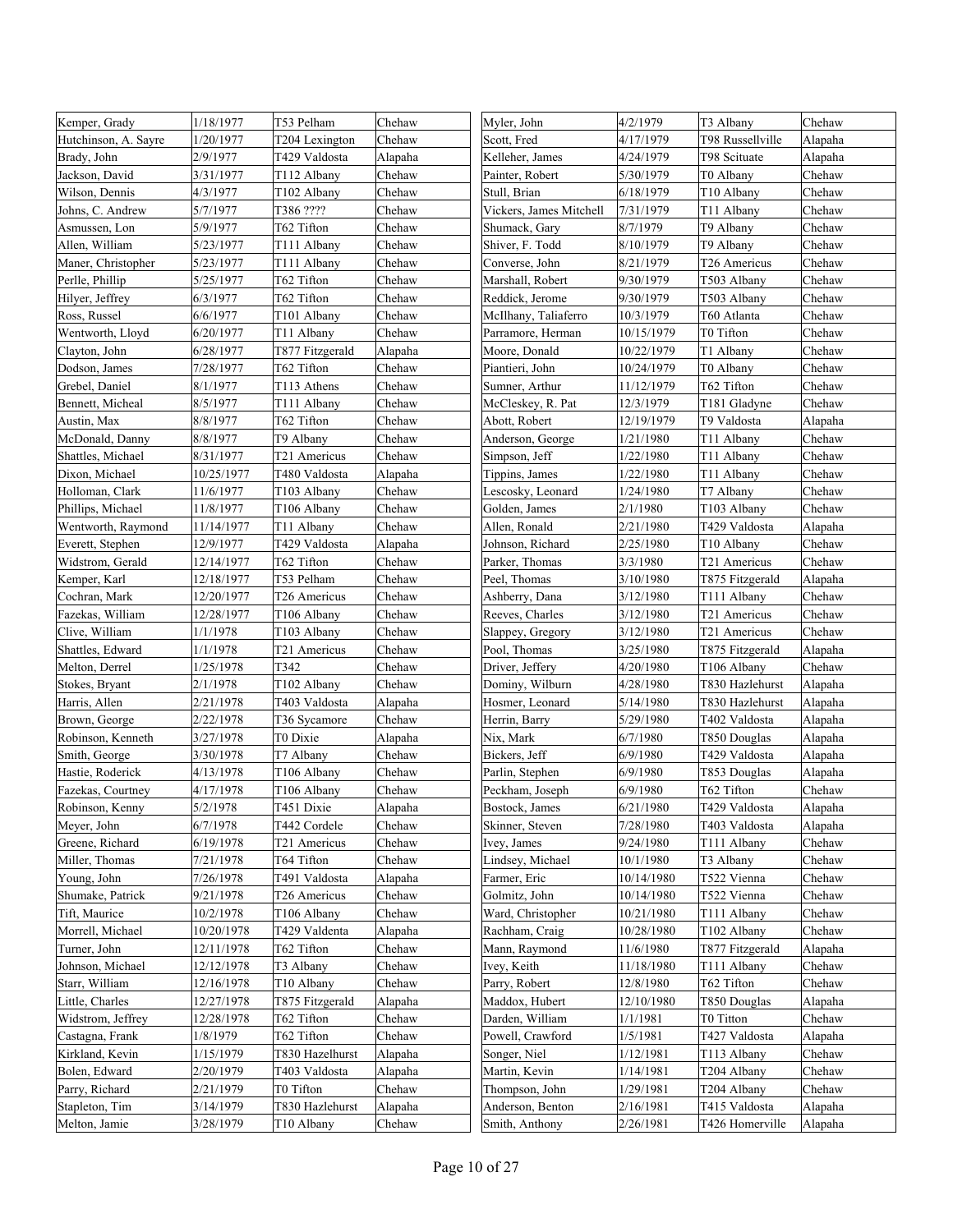| Hudson, William        | 3/2/1981   | T832 Ocilla     | Alapaha | De Zoort, William       | 8/30/1982  | T111 Albany     | Chehaw  |
|------------------------|------------|-----------------|---------|-------------------------|------------|-----------------|---------|
| Tuggle, George         | 3/23/1981  | T830 Hazlehurst | Alapaha | Tripp, Christopher      | 9/14/1982  | T21 Americus    | Chehaw  |
| Turner, Mark           | 3/30/1981  | T875 Fitzgerald | Alapaha | McLendon, Joseph        | 9/20/1982  | T111 Albany     | Chehaw  |
| Wylie, Roger           | 3/30/1981  | T111 Albany     | Chehaw  | Montague, Michael       | 9/20/1982  | T106 Albany     | Chehaw  |
| Davis, GilberTWayne    | 5/11/1981  | T62 Tifton      | Chehaw  | Smith, James            | 10/7/1982  | T875 Fitzgerald | Alapaha |
| Brookins, Raymond      | 5/24/1981  | T26 Americus    | Chehaw  | Phillips, Jeff          | 11/1/1982  | T3 Albany       | Chehaw  |
| Underwood, Kevin       | 5/27/1981  | T26 Americus    | Chehaw  | Jarda, Christopher      | 11/2/1982  | T3 Albany       | Chehaw  |
| Bradley, Blake         | 5/31/1981  | T403 Valoosta   | Alapaha | Valla, David            | 11/2/1982  | T3 Albany       | Chehaw  |
| Cline, Thomas          | 6/8/1981   | T111 Albany     | Chehaw  | Vickers, Mark           | 11/18/1982 | T34 Albany      | Chehaw  |
| Wood, Michael          | 6/8/1981   | T111 Albany     | Chehaw  | Ward, Parry             | 12/2/1982  | T808 Hazlehurst | Alapaha |
| Crawford, William      | 6/11/1981  | T147 Homeworth  | Alapaha | Perkins, Raymond        | 12/8/1982  | T92 Blakely     | Chehaw  |
| Brouwer, Jeffrey Allen | 6/15/1981  | T21 Americus    | Chehaw  | Lawson, Quentin         | 12/12/1982 | T403 Valdosta   | Alapaha |
| Desautels, David       | 6/25/1981  | T411 Valdosta   | Alapaha | Cowart, Christopher M.  | 12/14/1982 | T80 Arlington   | Chehaw  |
| Ellison, Richard       | 7/20/1981  | T101 Albany     | Chehaw  | Godfrey, Jacky          | 12/20/1982 | T830 Hazlehurst | Alapaha |
| Smith, David           | 7/23/1981  | T321 Tifton     | Chehaw  | Griner, Johnny Wayne    | 1/12/1983  | T33 Sylvester   | Chehaw  |
| Gillespie, Bradley     | 9/13/1981  | T850 Douglas    | Alapaha | Biskupiak, Todd         | 1/13/1983  | T859 Douglas    | Alapaha |
| Paul, Kim              | 9/14/1981  | T832 Ocilla     | Alapaha | Bowie, William          | 1/17/1983  | T111 Albany     | Chehaw  |
| McElwain, John         | 9/15/1981  | T415 Valdosta   | Alapaha | Parrish, Charles        | 1/24/1983  | T830 Hazlehurst | Alapaha |
| McNelis, David         | 9/15/1981  | T491 Valdosta   | Alapaha | Conner, Gregory         | 1/25/1983  | T80 Arlington   | Chehaw  |
| Kirkland, Robert       | 9/21/1981  | T830 Hazlehurst | Alapaha | Gerst, Gerald           | 2/7/1983   | T111 Albany     | Chehaw  |
| Johnson, Richard       | 11/8/1981  | T113 Albany     | Chehaw  | Wade, Jason             | 2/7/1983   | T416 Lake Park  | Alapaha |
| Touchstone, Kevin      | 11/9/1981  | T62 Tifton      | Chehaw  | Newton, Sterling        | 2/10/1983  | T426 Homerville | Alapaha |
| Monroe, Ronald         | 11/10/1981 | T31 Ashburn     | Chehaw  | Tiner, Roger            | 2/10/1983  | T426 Homerville | Alapaha |
| Cole, Edward           | 11/23/1981 | T403 Valdosta   | Alapaha | Wills, Stanley          | 2/17/1983  | T680 Edison     | Chehaw  |
| McDonell, Richard      | 11/23/1981 | T403 Valdosta   | Alapaha | Hosmer, Anthony         | 2/28/1983  | T830 Hazlehurst | Alapaha |
| Stone, Joseph          | 12/9/1981  | T3 Albany       | Chehaw  | Kirkland, Michael       | 2/28/1983  | T830 Hazlehurst | Alapaha |
| Simpson, Lennie        | 2/18/1981  | T411 Valdosta   | Alapaha | Sullivan, John          | 2/28/1983  | T3 Albany       | Chehaw  |
| Bell, Hugh             | 12/21/1981 | T27 Americus    | Chehaw  | Atwater, James          | 3/14/1983  | T62 Tifton      | Chehaw  |
| Davison, Robert        | 1/27/1982  | T850 Douglas    | Alapaha | Eubanks, Calvin         | 3/20/1983  | T16 Leesburg    | Chehaw  |
| Hannon, Dewey          | 2/1/1982   | T877 Fitzgerald | Alapaha | Carmichael, Toby        | 3/21/1983  | T62 Tifton      | Chehaw  |
| Strickland, Coleman    | 2/16/1982  | T39 Edison      | Chehaw  | George, Oliver          | 4/11/1983  | T503 Albany     | Chehaw  |
| Davis, Scott           | 2/22/1982  | T3 Albany       | Chehaw  | Williams, Michael       | 4/11/1983  | T113 Albany     | Chehaw  |
| Duclos, Michael        | 2/22/1982  | T3 Albany       | Chehaw  | Ledger, Raymond Allen   | 4/12/1983  | T26 Americus    | Chehaw  |
| McCall, Bryan          | 2/22/1982  | T830 Hazlehurst | Alapaha | Willis, John            | 4/21/1983  | T62 Tifton      | Chehaw  |
| Myler, Michael         | 2/22/1982  | T3 Albany       | Chehaw  | Fagan, Timothy          | 4/25/1983  | T62 Tifton      | Chehaw  |
| Wilkerson, John        | 2/26/1982  | T30 Sylvester   | Chehaw  | Martenn, Jack           | 4/26/1983  | T31 Ashburn     | Chehaw  |
| Davis, Charles         | 3/1/1982   | T853 Douglas    | Alapaha | Peterman, Mark          | 4/26/1983  | T26 Americus    | Chehaw  |
| Lutz, Karl             | 3/4/1982   | T426 Homerville | Alapaha | Teague, James           | 5/2/1983   | T204 Albany     | Chehaw  |
| Cohen, David           | 3/11/1982  | T21 Americus    | Chehaw  | Laramore, Christopher T | 5/9/1983   | T3 Albany       | Chehaw  |
| Mann, Thomas           | 3/15/1982  | T877 Fitzgerald | Alapaha | Ramsey, Jimmy           | 5/11/1983  | T99 Albany      | Chehaw  |
| Carreker, Russell      | 3/16/1982  | T21 Americus    | Chehaw  | Taylor, David           | 5/11/1983  | T99 Albany      | Chehaw  |
| Wanner, Victor Jay     | 3/19/1982  | T21 Americus    | Chehaw  | Wright, Maurice         | 5/11/1983  | T99 Albany      | Chehaw  |
| Dudley, William        | 3/22/1982  | T21 Americus    | Chehaw  | Carswell, Stewart       | 5/21/1983  | T875 Fitzgerald | Alapaha |
| Patterson, Lee         | 3/22/1982  | T111 Albany     | Chehaw  | Brooks, Darin           | 5/26/1983  | T30 Sylvester   | Chehaw  |
| Young, David           | 3/23/1982  | T426 Homerville | Alapaha | Ledger, Jesse Lee       | 5/31/1983  | T26 Americus    | Chehaw  |
| Eubanks, Alan Scott    | 4/12/1982  | T89 Edison      | Chehaw  | Warden, John            | 6/29/1983  | T411 Valdosta   | Alapaha |
| Gray, Gregory          | 4/14/1982  | T89 Edison      | Chehaw  | Curlee, Larry           | 6/30/1983  | T10 Albany      | Chehaw  |
| Steedley, Charles      | 4/30/1982  | T426 Homerville | Alapaha | Dunkley, Alfred         | 7/18/1983  | T16 Leesburg    | Chehaw  |
| Willis, Derek          | 5/7/1982   | T3 Albany       | Chehaw  | Newman, Gerald          | 8/16/1983  | T808 Hazlehurst | Alapaha |
| Howard, James          | 5/10/1982  | T111 Albany     | Chehaw  | Herrin, Michael         | 9/12/1983  | T402 Valdosta   | Alapaha |
| Pry, Keith J.          | 5/17/1982  | T3 Albany       | Chehaw  | Waters, Charles         | 9/16/1983  | T808 Hazlehurst | Alapaha |
| Haddock, William       | 5/18/1982  | T83 Damascus    | Chehaw  | Keller, Matthew         | 9/19/1983  | T3 Albany       | Chehaw  |
| Willis, James Bradly   | 7/6/1982   | T83 Damascus    | Chehaw  | Raines, Scotty          | 10/4/1983  | T31 Ashburn     | Chehaw  |
| Bridges, Charles       | 7/14/1982  | T83 Damascus    | Chehaw  | Lutz, Eric              | 10/6/1983  | T426 Homerville | Alapaha |
| Dowdy, William         | 7/14/1982  | T83 Damascus    | Chehaw  | Googe, Vernon           | 10/10/1983 | T62 Tifton      | Chehaw  |
| Skinner, Mark          | 7/27/1982  | T403 Valdosta   | Alapaha | McArthur, Donald        | 10/19/1983 | T411 Valdosta   | Alapaha |
| Heard, Lance           | 8/26/1982  | T83 Arlington   | Chehaw  | Fowler, Darrell         | 10/24/1983 | T106 Albany     | Chehaw  |
| Wright, Homer Jackie   | 8/26/1982  | T83 Damascus    | Chehaw  | Temple, William         | 10/24/1983 | T106 Albany     | Chehaw  |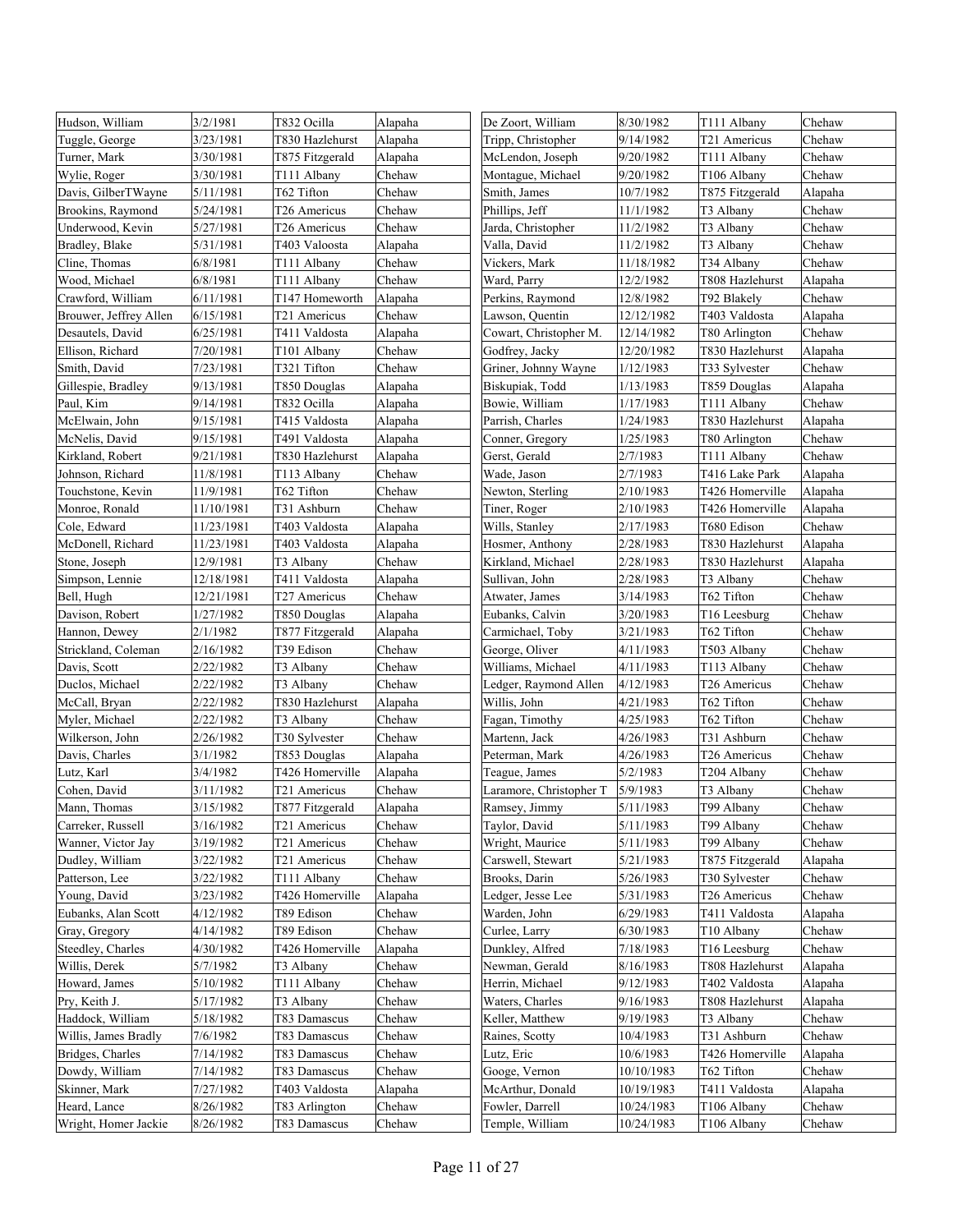| Howell, Joel            | 10/26/1983 | T100 Poulan     | Chehaw     | Johnson, John Bruce    | 3/14/1985  | T51 Camilla     | SW Georgia |
|-------------------------|------------|-----------------|------------|------------------------|------------|-----------------|------------|
| Brooker, Russell        | 11/1/1983  | T440 Hahira     | Alapaha    | Pool, Robert           | 3/18/1985  | T875 Fitzgerald | Alapaha    |
| Cline, Steven           | 11/5/1983  | T13 Albany      | Chehaw     | Crook, Michael         | 3/20/1985  | T229 Leslie     | SW Georgia |
| Mohl, Robert            | 11/14/1983 | T3 Albany       | Chehaw     | Exum, Troy             | 3/26/1985  | T229 Leslie     | SW Georgia |
| Mohl, Steven            | 11/14/1983 | T3 Albany       | Chehaw     | Eveland, David         | 4/1/1985   | T62 Tifton      | SW Georgia |
| Thompson, Rhett         | 11/14/1983 | T11 Albany      | Chehaw     | Merrill, Christopher   | 4/8/1985   | T62 Tifton      | SW Georgia |
| Hodnett, James          | 12/5/1983  | T832 Ocilla     | Alapaha    | Raulerson, Shawn       | 4/11/1985  | T33 Sylvester   | SW Georgia |
| Burrell, Butch          | 12/12/1983 | T111 Albany     | Chehaw     | Beasley, Ryan          | 4/22/1985  | T62 Tifton      | SW Georgia |
| Michael, Reagan         | 1/1/1984   | T0 Americus     | Chehaw     | Unruh, Carlton         | 4/22/1985  | T101 Albany     | SW Georgia |
| Alexander, Jeffrey Mark | 1/9/1984   | T62 Tifton      | Chehaw     | Ray, Paul              | 5/22/1985  | T62 Tifton      | SW Georgia |
| Butler, Michael         | 1/9/1984   | T11 Albany      | Chehaw     | Cook, James            | 6/3/1985   | T204 Albany     | SW Georgia |
| Hill, Parrish           | 1/17/1984  | T102 Albany     | Chehaw     | Rachals, Robert        | 6/3/1985   | T204 Albany     | SW Georgia |
| Wesemann, Andreas       | 1/29/1984  | T640            | Alapaha    | Shemery, Harry         | 6/3/1985   | T204 Albany     | SW Georgia |
| Parris, Jon             | 2/28/1984  | T403 Valdosta   | Alapaha    | Clark, Steven          | 7/2/1985   | T411 Valdosta   | Alapaha    |
| Vinson, Jim             | 3/5/1984   | T410 Albany     | Chehaw     | Rainey, Michael        | 7/10/1985  | T7 Valdosta     | Alapaha    |
| Garey, Kenneth          | 3/26/1984  | T113 Albany     | Chehaw     | Gimenez, Edgar         | 8/6/1985   | T121 Albany     | SW Georgia |
| Clark, Daniel           | 4/9/1984   | T416 Lake Park  | Alapaha    | Clive, Stuart          | 8/7/1985   | T121 Albany     | SW Georgia |
| Konorosky, Charles G.   | 4/30/1984  | T3 Albany       | Chehaw     | Funk, Deron            | 8/13/1985  | T333 Tlifton    | SW Georgia |
| Heath, Kenneth          | 5/14/1984  | T11 Albany      | Chehaw     | Hotard, John           | 8/21/1985  | T403 Valdosta   | Alapaha    |
| McDaniel, Brian         | 5/14/1984  | T111 Albany     | Chehaw     | Brooker, Rodney        | 8/27/1985  | T321 Tifton     | SW Georgia |
| Sherman, Jonathan       | 5/14/1984  | T111 Albany     | Chehaw     | Cliett, Travis         | 8/27/1985  | T21 Americus    | SW Georgia |
| Wylie, Cliff            | 5/14/1984  | T111 Albany     | Chehaw     | Cain, Derrick          | 8/28/1985  | T403 Valdosta   | Alapaha    |
| Hurst, Robert           | 5/22/1984  | T850 Douglas    | Alapaha    | Stovall, James         | 8/29/1985  | T426 Homerville | Alapaha    |
| Bryant, Johnnie         | 5/23/1984  | T101 Albany     | Chehaw     | Pope, Geoffrey         | 9/4/1985   | T21 Americus    | SW Georgia |
| Kipp, Neill             | 5/23/1984  | T21 Americus    | Chehaw     | Averett, Christopher   | 10/1/1985  | T21 Americus    | SW Georgia |
| Sessoms, Alexander      | 5/24/1984  | T426 Homerville | Alapaha    | Ray, Christopher       | 10/1/1985  | T80 Arlington   | SW Georgia |
| Frier, William          | 5/28/1984  | T850 Douglas    | Alapaha    | Stanley, Eric          | 10/3/1985  | T96 Ft. Gaines  | SW Georgia |
| Newsome, Marc           | 6/19/1984  | T426 Homerville | Alapaha    | Phillips, Brian Thomas | 10/7/1985  | T3 Albany       | SW Georgia |
| Salin, Christopher      | 6/30/1984  | T411 Moody Afb  | Alapaha    | Jarrett, Edward        | 10/9/1985  | T21 Americus    | SW Georgia |
| Wall, Jeffrey           | 7/2/1984   | T21 Americus    | Chehaw     | Wall, Christopher Alan | 10/9/1985  | T21 Americus    | SW Georgia |
| Bush, John Connelly     | 7/12/1984  | T26 Americus    | Chehaw     | Marbury, Ritchey       | 10/13/1985 | T121 Albany     | SW Georgia |
| McDaniel, Terry         | 7/12/1984  | T13 Albany      | Chehaw     | Kaney, Kenneth         | 10/17/1985 | T411 Valdosta   | Alapaha    |
| Bush, William Chad      | 7/26/1984  | T26 Americus    | Chehaw     | McArthur, David        | 10/17/1985 | T411 Moody Afb  | Alapaha    |
| Leavens, Derek          | 8/3/1984   | T853 Douglas    | Alapaha    | O'Neal, Donnie         | 11/4/1985  | T858 Douglas    | Alapaha    |
| Reagan, Michael         | 8/4/1984   | T26 Americus    | Chehaw     | Thompson, Theron       | 11/11/1985 | T62 Tifton      | SW Georgia |
| Burns, William          | 8/15/1984  | T403 Valdosta   | Alapaha    | Cleesattle, Donald A.  | 11/18/1985 | T204 Albany     | SW Georgia |
| Tomlinson, Clark        | 8/20/1984  | T416 Lake Park  | Alapaha    | Hicks, Lennie          | 11/21/1985 | T21 Americus    | SW Georgia |
| Bell, John Durham       | 8/27/1984  | T62 Tifton      | Chehaw     | Stovall, William       | 11/21/1985 | T21 Americus    | SW Georgia |
| Webb, Roger             | 8/27/1984  | T1 Albany       | Chehaw     | Hunter, Michael        | 12/5/1985  | T100 Sylvester  | SW Georgia |
| Exum, Charles           | 9/4/1984   | T229 Leslie     | Chehaw     | Latimer, David         | 12/5/1985  | T100 Sylvester  | SW Georgia |
| Wesley, Nert            | 9/4/1984   | T204 Albany     | Chehaw     | Salter, Wade           | 12/5/1985  | T100 Poulan     | SW Georgia |
| Gonis, Louis            | 9/13/1984  | T2415 Valdosta  | Alapaha    | Evans, Bryan           | 12/9/1985  | T113 Albany     | SW Georgia |
| Ward, William           | 10/8/1984  | T853 Douglas    | Alapaha    | Greene, Ken            | 12/9/1985  | T21 Americus    | SW Georgia |
| Howard, Stephen         | 10/15/1984 | T111 Albany     | Chehaw     | Hoxsie, Daxton         | 12/9/1985  | T21 Americus    | SW Georgia |
| Scarbrough, John R.     | 10/22/1984 | T16 Leesburg    | Chehaw     | Tharpe, Carter         | 12/9/1985  | T21 Americus    | SW Georgia |
| Liebold, ScotTAlan      | 11/3/1984  | T16 Leesburg    | Chehaw     | Knighton, James        | 12/16/1985 | T91 Blakely     | SW Georgia |
| McKinney, Ray           | 11/19/1984 | T111 Albany     | Chehaw     | Owen, Michael          | 12/24/1985 | T89 Edison      | SW Georgia |
| Closson, Luke           | 12/10/1984 | T429 Valdosta   | Alapaha    | Perry, John            | 12/24/1985 | T333 Tifton     | SW Georgia |
| Closson, Mark           | 12/10/1984 | T429 Valdosta   | Alapaha    | Bush, Jamie            | 1/1/1986   | T0 Albany       | SW Georgia |
| Ellis, Blake            | 12/10/1984 | T416 Lake Park  | Alapaha    | Smith, Clinton A.      | 1/1/1986   | T111 Albany     | SW Georgia |
| Stacy, Graham           | 12/20/1984 | T33 Sylvester   | SW Georgia | Martin, Brett          | 1/2/1986   | T426 Homerville | Alapaha    |
| Hutchinson, Steven      | 1/1/1985   | T100 Sylvester  | SW Georgia | Williams, Kevin        | 1/14/1986  | T282 Americus   | SW Georgia |
| Winkler, Robert         | 1/1/1985   | T0 Champaign    | Alapaha    | Causey, Trey           | 2/1/1986   | T80 Arlington   | SW Georgia |
| Schuur, Sean            | 1/10/1985  | T859 Douglas    | Alapaha    | Grills, Melvin         | 2/17/1986  | T875 Fitzgerald | Alapaha    |
| Prickett, John Conanley | 1/21/1985  | T3 Albany       | SW Georgia | Golden, Troy           | 2/23/1986  | T121 Albany     | SW Georgia |
| Rivers, John            | 1/28/1985  | T21 Americus    | SW Georgia | McCurley, Thomas       | 3/5/1986   | T21 Americus    | SW Georgia |
| Tong, John              | 2/4/1985   | T106 Albany     | SW Georgia | Scott, Tom             | 3/5/1986   | T850 Douglas    | Alapaha    |
| Latamore, Michael B.    | 3/12/1985  | T3 Albany       | SW Georgia | Lafollette, Jason      | 4/7/1986   | T204 Albany     | SW Georgia |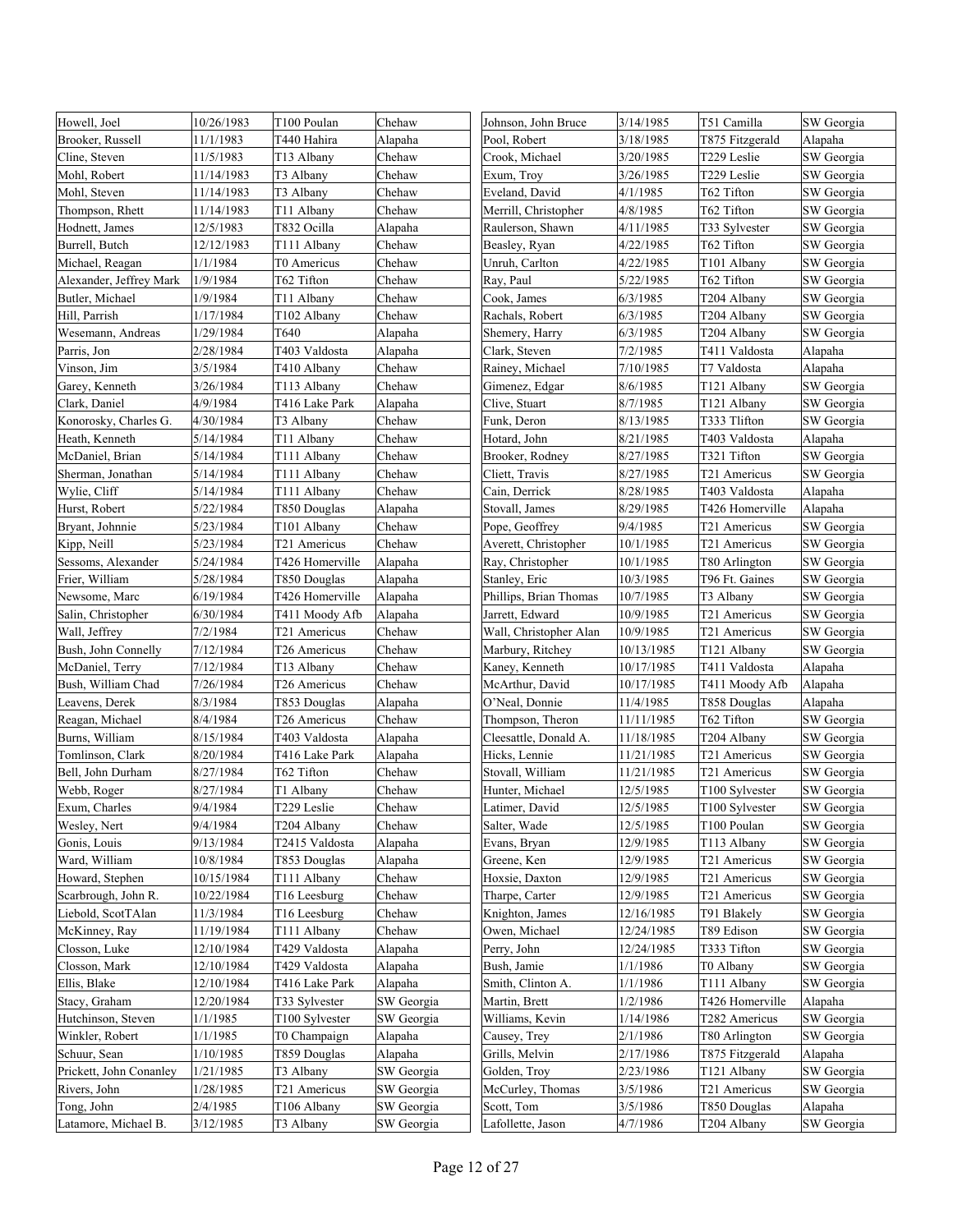| Pastino, Philip       | 4/10/1986  | T <sub>12</sub> Albany | SW Georgia | Wohrley, Michael    | 5/4/1987   | T282 Americus            | SW Georgia |
|-----------------------|------------|------------------------|------------|---------------------|------------|--------------------------|------------|
| Cook, Brent           | 4/14/1986  | T204 Albany            | SW Georgia | Oxford, Tillman     | 5/5/1987   | T <sub>21</sub> Americus | SW Georgia |
| Whitehead, Todd       | 4/14/1986  | T204 Albany            | SW Georgia | Mitchell, Ernest    | 5/27/1987  | T333 Tifton              | SW Georgia |
| Parr, Lawrence        | 4/17/1986  | T0 Albany              | SW Georgia | Guthrie, Robert     | 6/8/1987   | T850 Douglas             | Alapaha    |
| Parrish, Gregory      | 4/21/1986  | T875 Fitzgerald        | Alapaha    | Maris, Joseph       | 6/8/1987   | T875 Fitrzgerald         | Alapaha    |
| Walker, Michael Shane | 4/28/1986  | T321 Tifton            | SW Georgia | Wright, Lemar       | 6/8/1987   | T850 Douglas             | Alapaha    |
| Micklon, Mark         | 5/19/1986  | T411 Valdosta          | Alapaha    | Hart, Edward        | 6/11/1987  | T403 Valdosta            | Alapaha    |
| Smith, Michael        | 5/29/1986  | T112 Albany            | SW Georgia | Pinkston, Brian     | 6/14/1987  | T144 Albany              | SW Georgia |
| Rivers, William       | 6/3/1986   | T16 Leesburg           | SW Georgia | Cameron, Johnathan  | 6/29/1987  | T311 Kailua              | SW Georgia |
| Strickland, David     | 6/3/1986   | T89 Edison             | SW Georgia | Stipe, Shaddock     | 7/7/1987   | T403 Valdosta            | Alapaha    |
| Roberson, Andy R.     | 6/6/1986   | T16 Leesburg           | SW Georgia | Bagwell, Charles    | 7/28/1987  | T859 Douglas             | Alapaha    |
| Rigg, Christopher     | 6/11/1986  | T403 Valdosta          | Alapaha    | Knighton, Thomas    | 8/7/1987   | T144 Albany              | SW Georgia |
| Carlson, Christopher  | 6/19/1986  | T415 Valdosta          | Alapaha    | Goss, Ashley        | 8/14/1987  | T31 Ashburn              | SW Georgia |
| Lapeza, Chester R III | 6/24/1986  | T240 Cordele           | SW Georgia | Eidson, Matthew     | 8/18/1987  | T112 Albany              | SW Georgia |
| Krachinsky, Scott     | 7/12/1986  | T491 Valdosta          | Alapaha    | McSween, Robert     | 9/2/1987   | T491 Valdosta            | Alapaha    |
| Bush, James           | 7/22/1986  | T144 Albany            | SW Georgia | Merritt, John       | 9/14/1987  | T27 Americus             | SW Georgia |
| Hill, Freddie M.      | 8/6/1986   | T101 Albany            | SW Georgia | Holton, Charles     | 9/23/1987  | T144 Albany              | SW Georgia |
| Jewell, Christopher   | 8/14/1986  | T112 Albany            | SW Georgia | Tong, David         | 9/29/1987  | T106 Albany              | SW Georgia |
| Neal, William Clark   | 8/20/1986  | T144 Albany            | SW Georgia | Tong, Henry         | 9/30/1987  | T106 Albany              | SW Georgia |
| Horton, Benion        | 8/25/1986  | T240 Cordele           | SW Georgia | Tong, Samuel        | 9/30/1987  | T106 Albany              | SW Georgia |
| Hass, Jeffrey         | 9/6/1986   | T491 Valdosta          | Alapaha    | Tippins, Mark       | 10/13/1987 | T114 Albany              | SW Georgia |
|                       | 9/10/1986  |                        |            |                     |            | T491 Valdosta            |            |
| Rowe, Grantland       |            | T21 Americus           | SW Georgia | Atwood, Arthur      | 11/5/1987  |                          | Alapaha    |
| Comer, Brandon        | 9/15/1986  | T21 Americus           | SW Georgia | Call, Thomas        | 11/9/1987  | T62 Tifton               | SW Georgia |
| Milner, Richard       | 9/15/1986  | T3 Albany              | SW Georgia | Pierce, Thomas      | 11/17/1987 | T89 Edison               | SW Georgia |
| Benfield, Scott       | 10/8/1986  | T11 Albany             | SW Georgia | Billotte, William   | 11/30/1987 | T815 Irwinville          | Alapaha    |
| Jones, Jeffery        | 10/14/1986 | T282 Americus          | SW Georgia | Lever, James        | 12/7/1987  | T62 Tifton               | SW Georgia |
| Smith, Clint          | 10/20/1986 | T111 Albany            | SW Georgia | Bowling, John       | 12/10/1987 | T415 Valdosta            | Alapaha    |
| Montague, Lance       | 10/29/1986 | T106 Albany            | SW Georgia | Hiers, John         | 12/10/1987 | T415 Valdosta            | Alapaha    |
| Crews, William        | 11/11/1986 | T240 Cordele           | SW Georgia | Stanley, Brian      | 12/10/1987 | T415 Valdosta            | Alapaha    |
| Joiner, Walter        | 11/11/1986 | T21 Americus           | SW Georgia | Johnson, Steve      | 12/14/1987 | T62 Tifton               | SW Georgia |
| Stovall, Martin       | 11/11/1986 | T21 Americus           | SW Georgia | Long, Bryan         | 12/14/1987 | T62 Tifton               | SW Georgia |
| Wiesner, Berry        | 11/11/1986 | T21 Americus           | SW Georgia | Temple, Theodore    | 1/7/1988   | T106 Albany              | SW Georgia |
| Daniell, Jarone       | 11/24/1986 | T62 Tifton             | SW Georgia | Kueker, Robert      | 1/19/1988  | T113 Albany              | SW Georgia |
| Dent, Michael         | 12/1/1986  | T100 Poulan            | SW Georgia | Lawrence, Thomas    | 1/21/1988  | T10 Albany               | SW Georgia |
| Berry, Amos           | 12/10/1986 | T99 Albany             | SW Georgia | Quick, Russell      | 2/1/1988   | T33 Sylvester            | SW Georgia |
| Sanders, Kaz          | 12/10/1986 | T99 Albany             | SW Georgia | Dorminey, Jason     | 2/2/1988   | T333 Tifton              | SW Georgia |
| Strother, Shelley     | 12/10/1986 | T99 Albany             | SW Georgia | Hunt, Matthew       | 2/8/1988   | T62 Tifton               | SW Georgia |
| Pinson, William       | 12/29/1986 | T210 Leesburg          | SW Georgia | Gegogeine, James    | 2/25/1988  | T9 Oil City              | SW Georgia |
| Fowler, Mark          | 12/30/1986 | T100 Poulan            | SW Georgia | Christiano, Michael | 2/27/1988  | T411 Valdosta            | Alapaha    |
| Gresham, Matthew      | 12/30/1986 | T111 Albany            | SW Georgia | Bradford, Mickey    | 3/7/1988   | T114 Albany              | SW Georgia |
| Williams, Jay         | 12/30/1986 | T100 Sylvester         | SW Georgia | Owens, Steven       | 3/15/1988  | T113 Albany              | SW Georgia |
| Crist, Michael        | 1/1/1987   | T0                     | Alapaha    | Evert, Erik         | 3/24/1988  | T62 Tifton               | SW Georgia |
| Daniell, Jay          | 1/1/1987   | T0 Tifton              | SW Georgia | Smith, James        | 4/5/1988   | T100 Poulan              | SW Georgia |
| Poole, Charles        | 1/1/1987   | T21 Americus           | SW Georgia | Prance, Timothy     | 4/7/1988   | T113 Albany              | SW Georgia |
| Tippins, Maurice      | 1/1/1987   | T114 Albany            | SW Georgia | Wauchope, Brian     | 4/10/1988  | T357 Tifton              | SW Georgia |
| Ashley, Scott         | 1/12/1987  | T3 Albany              | SW Georgia | Baker, William      | 4/18/1988  | T113 Albany              | SW Georgia |
| Atwater, Brian        | 1/12/1987  | T62 Tifton             | SW Georgia | Wakefield, Ronald   | 4/21/1988  | T85 Colquitt             | SW Georgia |
| Wright, Louis III     | 1/28/1987  | T210 Leesburg          | SW Georgia | Stewart, Bobby      | 5/4/1988   | T450 Albany              | SW Georgia |
| Teague, Raymond       | 1/29/1987  | T204 Albany            | SW Georgia | Davis, Philip       | 5/5/1988   | T10 Albany               | SW Georgia |
| Berger, Kevin         | 2/9/1987   | T411 Moody Afb         | Alapaha    | Bell, Jason         | 5/12/1988  | T16 Leesburg             | SW Georgia |
| Sheridan, Michael     | 2/9/1987   | T62 Tifton             | SW Georgia | Breeden, Nelson     | 5/12/1988  | T16 Leesburg             | SW Georgia |
| McMillan, Donald      | 2/16/1987  | T832 Ocilla            | Alapaha    | Liebold, Wayne      | 5/12/1988  | T16 Leesburg             | SW Georgia |
| Shah, Sandip          | 3/1/1987   | T106 Albany            | SW Georgia | Vishalpura, Tejash  | 5/12/1988  | T106 Albany              | SW Georgia |
| Smith, Recardo        | 3/11/1987  | T99 Albany             | SW Georgia | Betts, Stephen      | 6/9/1988   | T112 Albany              | SW Georgia |
| Johnson, Richard      | 4/13/1987  | T62 Tifton             | SW Georgia | Holt, Jeremy        | 6/15/1988  | T27 Americus             | SW Georgia |
| Hines, Sebron         | 4/21/1987  | T106 Albany            | SW Georgia | Goodwin, Scott      | 8/10/1988  | T81 Silver Creek         | Alapaha    |
| Hines, Sebron Winn    | 4/21/1987  | T106 Albany            | SW Georgia | Hunt, Craig         | 8/11/1988  | T415 Valdosta            | Alapaha    |
| Sheppard, Chandler    | 5/4/1987   | T21 Americus           | SW Georgia | Hunt, Matthew       | 8/11/1988  | T415 Valdosta            | Alapaha    |
|                       |            |                        |            |                     |            |                          |            |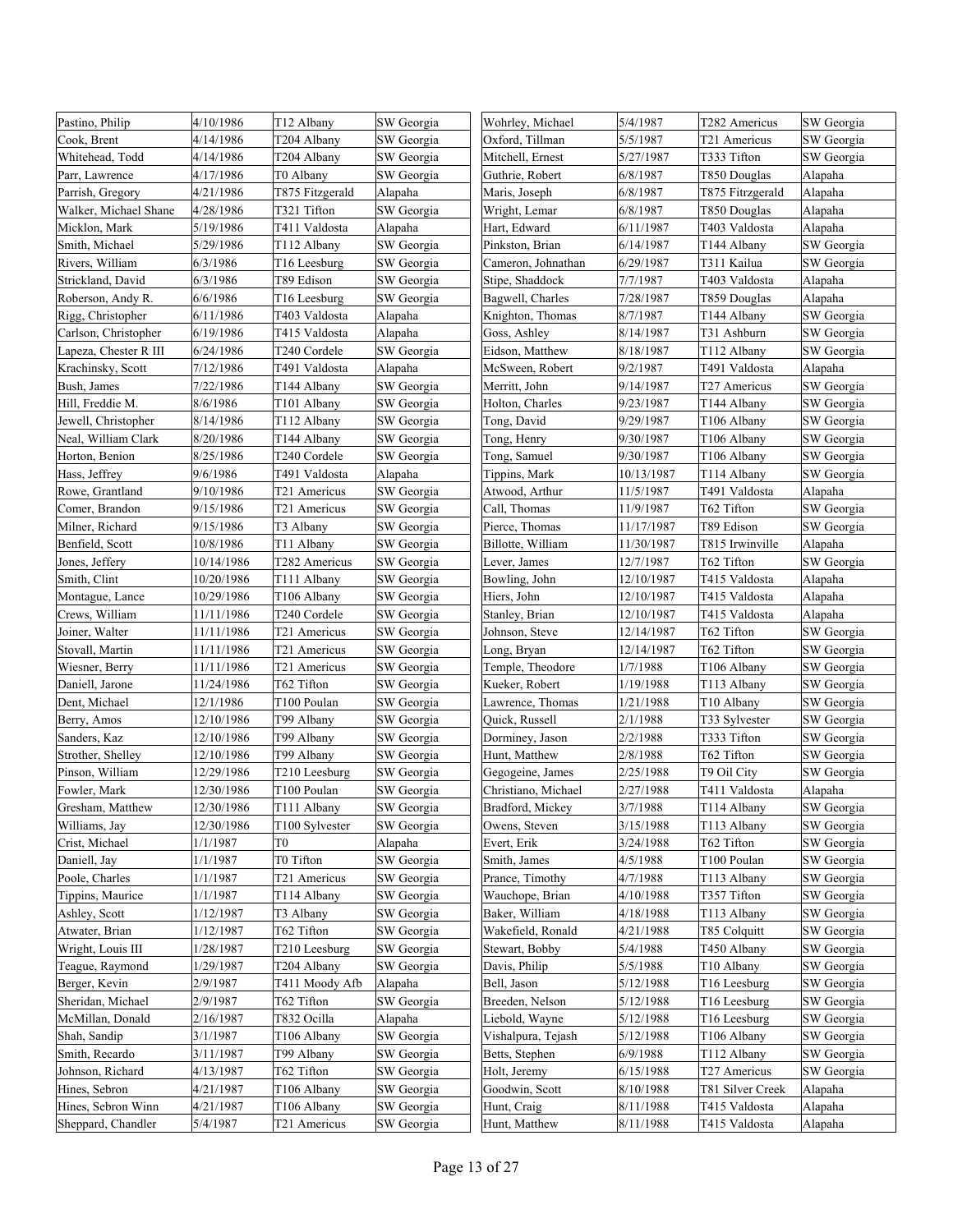| Leddington, John    | 8/22/1988  | T476 Adel         | Alapaha    | Summerlin, R.        | 4/30/1990  | T3 Albany       | SW Georgia |
|---------------------|------------|-------------------|------------|----------------------|------------|-----------------|------------|
| Leddington, Randy   | 8/22/1988  | T476 Adel         | Alapaha    | Parrott, David       | 5/3/1990   | T106 Albany     | SW Georgia |
| Hall, RoberT        | 9/8/1988   | T26 Americus      | SW Georgia | Vaughn, James        | 5/7/1990   | T21 Americus    | SW Georgia |
| Sheppard, Talmadge  | 9/8/1988   | T21 Americus      | SW Georgia | Fletcher, Jesse      | 5/21/1990  | T875 Fitzgerald | Alapaha    |
| Walker, Christopher | 9/8/1988   | T21 Americus      | SW Georgia | Toogood, David       | 5/21/1990  | T850 Douglas    | Alapaha    |
| Jones, Thomas       | 9/14/1988  | T21 Americus      | SW Georgia | Garren, Kenneth      | 6/14/1990  | T411 Valdosta   | Alapaha    |
| Dill, Brian         | 9/19/1988  | T815 Irwinville   | Alapaha    | Haynes, Bryan        | 6/18/1990  | T3 Albany       | SW Georgia |
| McKinley, Jack      | 9/19/1988  | T875 Fitzgerald   | Alapaha    | Varnum, Jason        | 7/9/1990   | T38 ????        | SW Georgia |
| Hudley, Deron       | 9/21/1988  | T450 Albany       | SW Georgia | Clyde, Willie        | 7/10/1990  | T210 Leesburg   | SW Georgia |
| Tison, Joseph       | 9/27/1988  | T204 Albany       | SW Georgia | Dempsey, Christopher | 7/10/1990  | T210 Leesburg   | SW Georgia |
| Ivey, George        | 10/25/1988 | T111 Albany       | SW Georgia | Page, Clark          | 7/10/1990  | T144 Albany     | SW Georgia |
| Corner, David       | 11/13/1988 | T106 Albany       | SW Georgia | Gegogeine, Michael   | 7/19/1990  | T9 Oil City     | SW Georgia |
| Eidson, Charles     | 11/28/1988 | T415 Valdosta     | Alapaha    | Shepard, Brett       | 7/20/1990  | T113 Albany     | SW Georgia |
| Luke, Thomas        | 11/28/1988 | T415 Valdosta     | Alapaha    | Oxford, Burton       | 7/23/1990  | T21 Americus    | SW Georgia |
| Ramey, John         | 11/28/1988 | T415 Valdosta     | Alapaha    | Underwood, James     | 7/23/1990  | T21 Americus    | SW Georgia |
| Roland, Cleve       | 12/6/1988  | T85 Colquitt      | SW Georgia | Wiesner, Marco       | 7/23/1990  | T21 Americus    | SW Georgia |
| Thomas, Cory        | 12/6/1988  | T85 Colquitt      | SW Georgia | Stovall, Benjamin    | 7/24/1990  | T426 Homerville | Alapaha    |
| Garten, Terence     | 1/10/1989  | T263 Riverdale    | SW Georgia | Daly, Michael        | 8/2/1990   | T429 Valdosta   | Alapaha    |
| Dixon, Albert       | 2/6/1989   | T3 Albany         | SW Georgia | Buenrostro, Efren    | 8/15/1990  | T418 Valdosta   | Alapaha    |
| Williams, Carlos    | 4/5/1989   | T99 Albany        | SW Georgia | Shelton, Richard     | 8/21/1990  | T403 Valdosta   | Alapaha    |
| Giddens, William    | 4/11/1989  | T31 Ashburn       | SW Georgia | Coyne, Ryan          | 8/29/1990  | T415 Valdosta   | Alapaha    |
| Brewer, Brian       | 4/24/1989  | T875 Fitzgerald   | Alapaha    | Daugherty, W.        | 8/29/1990  | T415 Valdosta   | Alapaha    |
| Lee, Jamie          | 4/24/1989  | T875 Fitzgerald   | Alapaha    | Hickok, Jay          | 8/29/1990  | T492 Valdosta   | Alapaha    |
| Oliver, Robert      | 4/24/1989  | T875 Fitzgerald   | Alapaha    | Hunt, Eric           | 8/29/1990  | T415 Valdosta   | Alapaha    |
| Smith, Chester      | 4/24/1989  | T875 Fitzgerald   | Alapaha    | Hunt, Joel           | 8/29/1990  | T415 Valdosta   | Alapaha    |
| Pitts, Edward       | 4/26/1989  | T415 Valdosta     | Alapaha    | Page, Charles        | 8/29/1990  | T415 Valdosta   | Alapaha    |
| Taylor, Shawn       | 4/26/1989  | T410 Valdosta     | Alapaha    | Smith, Timothy       | 8/29/1990  | T415 Valdosta   | Alapaha    |
| Yarnall, Richard    | 4/26/1989  | T465 Lakeland     | Alapaha    | Hollis, Yohannes     | 9/10/1990  | T282 Americus   | SW Georgia |
| Drewa, Richard      | 5/2/1989   | T250 JunctionCity | SW Georgia | Faircloth, Wilson    | 9/27/1990  | T415 Valdosta   | Alapaha    |
| Woosley, James      | 5/16/1989  | T329              | Alapaha    | Brantley, Blake      | 10/2/1990  | T415 Valdosta   | Alapaha    |
| Whitesell, William  | 7/7/1989   | T415 Valdosta     | Alapaha    | Luke, Floyd          | 10/2/1990  | T415 Valdosta   | Alapaha    |
| Carver, Spence      | 7/19/1989  | T491 Valdosta     | Alapaha    | Justice, Larry       | 10/8/1990  | T3 Albany       | SW Georgia |
| Saylor, John        | 7/24/1989  | T859 Douglas      | Alapaha    | Cherry, Roger        | 10/17/1990 | T33 Sylvester   | SW Georgia |
| Pierce, Joseph      | 7/25/1989  | T89 Edison        | SW Georgia | Pinson, Michael      | 10/17/1990 | T210 Leesburg   | SW Georgia |
| Rouse, James        | 7/25/1989  | T33 Sylvester     | SW Georgia | Miller, Joseph       | 10/27/1990 | T3 Albany       | SW Georgia |
| Callan, George      | 8/23/1989  | T83 Damascus      | SW Georgia | Rathel, Jonathan     | 11/3/1990  | T3 Albany       | SW Georgia |
| Fudge, Curt         | 8/23/1989  | T83 Damascus      | SW Georgia | Davis, Gregory       | 11/5/1990  | T26 Americus    | SW Georgia |
| Haddock, Buster     | 8/23/1989  | T83 Damascus      | SW Georgia | Stembridge, Milton   | 11/5/1990  | T26 Americus    | SW Georgia |
| Harris, Christopher | 8/23/1989  | T83 Damascus      | SW Georgia | Sumner, Robert       | 11/5/1990  | T21 Americus    | SW Georgia |
| Holt, Stephen       | 8/23/1989  | T83 Damascus      | SW Georgia | Ball, James          | 11/27/1990 | T99 Albany      | SW Georgia |
| Newberry, Ross      | 8/23/1989  | T83 Damascus      | SW Georgia | Davis, Xavier        | 11/27/1990 | T99 Albany      | SW Georgia |
| Ray, Todd           | 8/23/1989  | T83 Damascus      | SW Georgia | Robinson, Timothy    | 11/27/1990 | T99 Albany      | SW Georgia |
| Bean, Charles       | 9/19/1989  | T111 Albany       | SW Georgia | Williams, Winfred    | 11/27/1990 | T99 Albany      | SW Georgia |
| Steavens, Erik      | 9/24/1989  | T101 Albany       | SW Georgia | Yarborough, Eric     | 12/11/1990 | T418 Valdosta   | Alapaha    |
| Parrott, Payton     | 9/25/1989  | T875 Fitzgerald   | Alapaha    | Lynn, Coleman        | 12/13/1990 | T476 Adel       | Alapaha    |
| Chastain, Scott     | 10/24/1989 | T106 Albany       | SW Georgia | Ashley, John         | 12/17/1990 | T3 Albany       | SW Georgia |
| Lee, John           | 11/1/1989  | T282 Americus     | SW Georgia | Kuo, John            | 12/26/1990 | T106 Albany     | SW Georgia |
| Pennington, John    | 11/9/1989  | T416 Lake Park    | SW Georgia | Gremillion, Micah    | 1/5/1991   | T357 Tifton     | SW Georgia |
| Tenery, Rodney      | 11/13/1989 | T429 Valdosta     | Alapaha    | Elliott, Matthew     | 1/7/1991   | T282 Americus   | SW Georgia |
| Dozier, Jason       | 12/18/1989 | T3 Albany         | SW Georgia | Owen, J.             | 1/7/1991   | T282 Americus   | SW Georgia |
| Baldree, Kenneth    | 12/19/1989 | T476 Adel         | Alapaha    | Thurman, Christopher | 1/7/1991   | T282 Americus   | SW Georgia |
| Rowan, Christopher  | 12/19/1989 | T476 Adel         | Alapaha    | Morrell, Patrick     | 1/14/1991  | T333 Tifton     | SW Georgia |
| Jackson, Joe        | 12/28/1989 | T89 Edison        | SW Georgia | Hofmeister, Benjamin | 1/19/1991  | T10 Forestdale  | Alapaha    |
| Allen, Rushton      | 12/31/1989 | T106 Albany       | SW Georgia | Henderson, James     | 2/7/1991   | T101 Albany     | SW Georgia |
| Wynn, Jason         | 1/24/1990  | T33 Sylvester     | SW Georgia | Beaulieu, Daniel     | 2/11/1991  | T3 Albany       | SW Georgia |
| Malham, Walter      | 2/27/1990  | T410 Valdosta     | Alapaha    | Gatewood, Thomas     | 2/11/1991  | T21 Americus    | SW Georgia |
| Smith, Garrick      | 4/4/1990   | T450 Albany       | SW Georgia | Henson, James        | 2/11/1991  | T3 Albany       | SW Georgia |
| Cook, Shannon       | 4/30/1990  | T3 Albany         | SW Georgia | Peterson, Stefan     | 2/22/1991  | T570 Kirkland   | SW Georgia |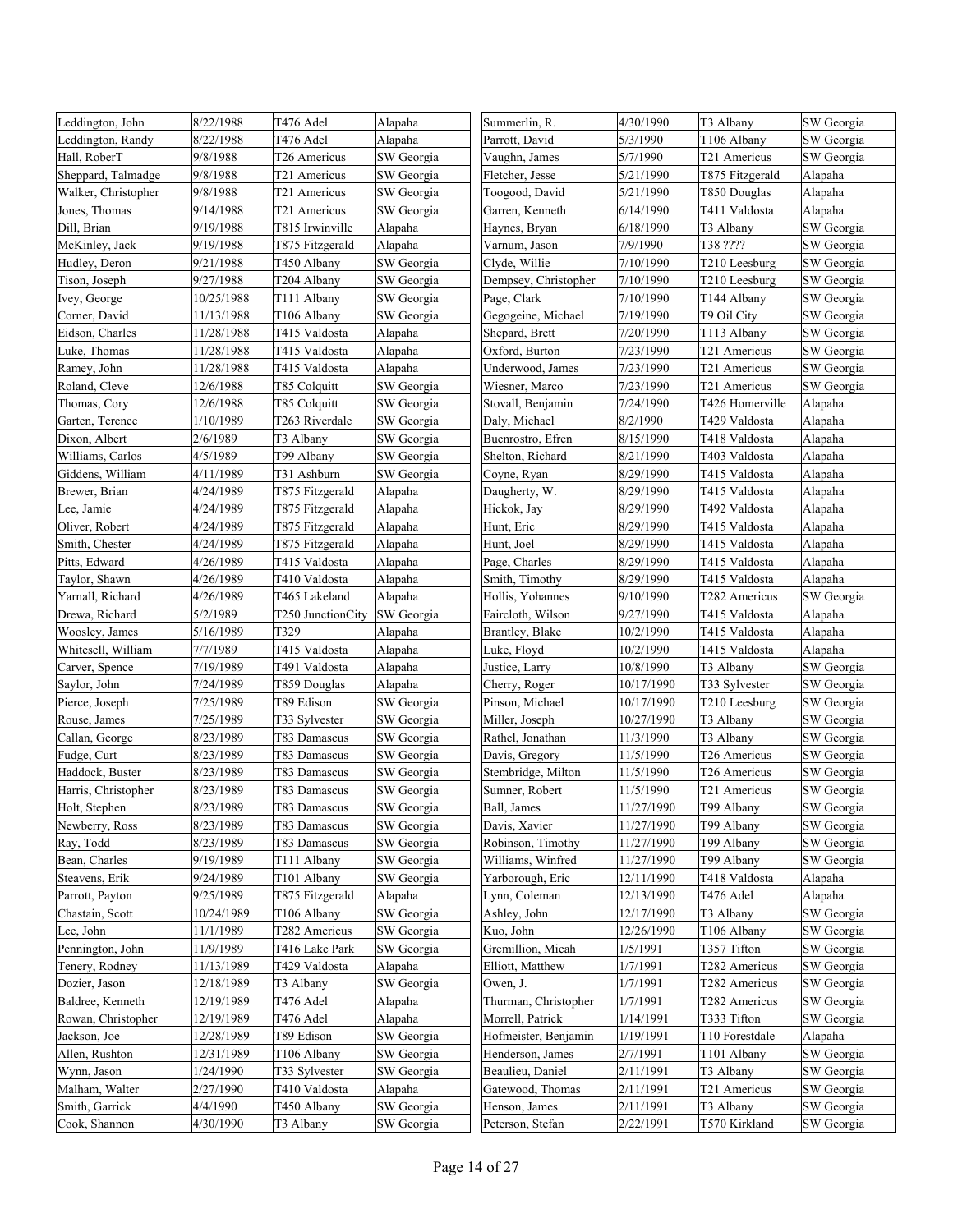| Parks, Burl           | 2/26/1991  | T113 Albany      | SW Georgia | Longieliere, Javon    | 8/19/1992  | T492 Valdosta   | Alapaha    |
|-----------------------|------------|------------------|------------|-----------------------|------------|-----------------|------------|
| Davis, James          | 3/11/1991  | T850 Douglas     | Alapaha    | Causey, Jeffrey       | 8/24/1992  | T80 Arlington   | SW Georgia |
| Todd, Allen           | 3/28/1991  | T94 Jacksonville | SW Georgia | Conley, James         | 8/24/1992  | T80 Arlington   | SW Georgia |
| Metts, Adam           | 4/8/1991   | T3 Albany        | SW Georgia | Brantley, Richard     | 8/26/1992  | T665 Rincon     | SW Georgia |
| Griesmyer, Donald     | 4/17/1991  | T333 Tifton      | SW Georgia | Bennett, Jeffrey      | 9/3/1992   | T403 Valdosta   | Alapaha    |
| Kelley, Don           | 4/18/1991  | T62 Tifton       | SW Georgia | Davis, Neal           | 9/8/1992   | T26 Americus    | SW Georgia |
| Trojan, Andrew        | 4/25/1991  | T106 Albany      | SW Georgia | Hunter, Christopher   | 9/8/1992   | T26 Americus    | SW Georgia |
| Dudley, Donald        | 5/21/1991  | T450 Albany      | SW Georgia | Philmon, James        | 9/8/1992   | T26 Americus    | SW Georgia |
| Smith, Derrick        | 5/21/1991  | T450 Albany      | SW Georgia | Gaskins, Robert       | 9/29/1992  | T411 Moody Afb  | Alapaha    |
| Smith, Gene           | 5/21/1991  | T450 Albany      | SW Georgia | McCoy, John           | 10/15/1992 | T414 Albany     | SW Georgia |
| Dixon, Robert         | 6/3/1991   | T3 Albany        | SW Georgia | Cliett, Ryan          | 10/26/1992 | T21 Americus    | SW Georgia |
| Talley, Michael       | 6/5/1991   | T106 Albany      | SW Georgia | Gatewood, Kenneth     | 10/26/1992 | T21 Americus    | SW Georgia |
| Johnson, Jeremy       | 6/6/1991   | T11 Albany       | SW Georgia | Sheppard, Christopher | 10/26/1992 | T21 Americus    | SW Georgia |
| Spikes, William       | 6/10/1991  | T859 Douglas     | Alapaha    | Vaughn, Edward        | 10/26/1992 | T21 Americus    | SW Georgia |
| Tarver, Nathan        | 6/10/1991  | T859 Douglas     | Alapaha    | Cronin, Kevin         | 11/4/1992  | T491 Valdosta   | Alapaha    |
| Wise, Thomas          | 6/27/1991  | T366 Tifton      | SW Georgia | Rodd, Jody            | 11/8/1992  | T114 Albany     | SW Georgia |
| Cleesattle, Kenneth   | 8/6/1991   | T115 Albany      | SW Georgia | Stringer, David       | 11/9/1992  | T429 Valdosta   | Alapaha    |
| Kent, William         | 8/6/1991   | T460 Nashville   | Alapaha    | Moorman, Larry        | 11/12/1992 | T62 Tifton      | SW Georgia |
| Norman, Neil          | 8/27/1991  | T62 Tifton       | SW Georgia | Galvin, Michael       | 11/16/1992 | T3 Albany       | SW Georgia |
| Bargeron, Charles     | 10/1/1991  | T357 Tifton      | SW Georgia | Gotsch, Gregory       | 11/16/1992 | T3 Albany       | SW Georgia |
| Logan, Stephen        | 10/21/1991 | T3 Albany        | SW Georgia | Allen, Roswald        | 12/14/1992 | T875 Fitzgerald | Alapaha    |
| Najjar, Anthony       | 10/21/1991 | T3 Albany        | SW Georgia | Bunyard, Daren        | 12/14/1992 | T859 Douglas    | Alapaha    |
| Stephens, Mack        | 10/23/1991 | T144 Albany      | SW Georgia | McGee, Jason          | 12/15/1992 | T114 Albany     | SW Georgia |
| Geddings, Jason       | 10/24/1991 | T460 Nashville   | Alapaha    | O'Gorman, Jonathan    | 12/15/1992 | T114 Albany     | SW Georgia |
| Haire, Trent          | 11/5/1991  | T491 Valdosta    | Alapaha    | Rodd, Christopher     | 12/15/1992 | T114 Albany     | SW Georgia |
| Edgemon, John         | 11/11/1991 | T21 Americus     | SW Georgia | Thomas, Matthew       | 12/20/1992 | T99 Albany      | SW Georgia |
| Shoemaker, Matthew    | 11/11/1991 | T24 Ellaville    | SW Georgia | Collins, Jared        | 1/12/1993  | T415 Valdosta   | Alapaha    |
| Dudley, Paul          | 11/25/1991 | T859 Douglas     | Alapaha    | Halter, John          | 1/12/1993  | T415 Valdosta   | Alapaha    |
| Robinson, Thomas      | 11/25/1991 | T875 Fitzgerald  | Alapaha    | Giddens, Robert       | 2/11/1993  | T62 Tifton      | SW Georgia |
| Sirmans, Stephen      | 11/25/1991 | T806 Pearson     | Alapaha    | Hanna, Aaron          | 2/11/1993  | T62 Tifton      | SW Georgia |
| Turner, Michael       | 11/25/1991 | T875 Fitzgerald  | Alapaha    | Henderson, Harold     | 2/11/1993  | T62 Tifton      | SW Georgia |
| Washburn, Chancey     | 11/25/1991 | T3 Albany        | SW Georgia | Newton, Jonathan      | 2/11/1993  | T62 Tifton      | SW Georgia |
| Burrell, Phil         | 12/9/1991  | T33 Sylvester    | SW Georgia | Taylor, Jerry         | 2/17/1993  | T850 Douglas    | Alapaha    |
| Jones, Brian          | 12/15/1991 | T99 Albany       | SW Georgia | Boyd, Daniel          | 2/25/1993  | T403 Valdosta   | Alapaha    |
| Mingo, Dexter         | 12/15/1991 | T99 Albany       | SW Georgia | Hendley, Matthew      | 3/1/1993   | T426 Homerville | Alapaha    |
| Robinson, Christopher | 12/15/1991 | T99 Albany       | SW Georgia | Wallace, David        | 3/11/1993  | T429 Valdosta   | Alapaha    |
| Lowry, James          | 1/24/1992  | T411 Valdosta    | Alapaha    | Corner, Christopher   | 3/17/1993  | T106 Albany     | SW Georgia |
| Goff, Walter          | 1/29/1992  | T144 Albany      | SW Georgia | Coleman, James        | 3/18/1993  | T27 Americus    | SW Georgia |
| Dixon, Daniel         | 2/3/1992   | T879 Fitzgerald  | Alapaha    | Wilson, James         | 3/18/1993  | T27 Americus    | SW Georgia |
| Mitchell, Jonathan    | 2/10/1992  | T85 Colquitt     | SW Georgia | James, Frank          | 3/22/1993  | T3 Albany       | SW Georgia |
| Reed, Nicholas        | 2/11/1992  | T403 Valdosta    | Alapaha    | Logan, Michael        | 3/22/1993  | T3 Albany       | SW Georgia |
| Hanks, David          | 2/17/1992  | T3 Albany        | SW Georgia | Sterling, Jason       | 4/5/1993   | T3 Albany       | SW Georgia |
| Daniel, Donald        | 2/26/1992  | T33 Sylvester    | SW Georgia | Maris, Jeffrey        | 4/19/1993  | T875 Fitzgerald | Alapaha    |
| Hollen, Eudon         | 3/1/1992   | T83 Damascus     | SW Georgia | Masters, Mitch        | 4/29/1993  | T85 Colquitt    | SW Georgia |
| Eidell, Jarrett       | 3/20/1992  | T144 Albany      | SW Georgia | Grimes, Christopher   | 5/20/1993  | T321 Tifton     | SW Georgia |
| Parks, Bryan          | 3/20/1992  | T113 Albany      | SW Georgia | Rankin, C.            | 6/3/1993   | T366 Tifton     | SW Georgia |
| Edgemon, James        | 3/23/1992  | T21 Americus     | SW Georgia | Hooper, Charles       | 6/25/1993  | T26 Americus    | SW Georgia |
| Peckham, Jason        | 3/23/1992  | T26 Americus     | SW Georgia | Raffield, Arthur      | 7/3/1993   | T426 Homerville | Alapaha    |
| Purvis, Flynt         | 3/23/1992  | T21 Americus     | SW Georgia | Dillard, Brian        | 7/13/1993  | T102 Albany     | SW Georgia |
| Spikes, Charles       | 4/8/1992   | T333 Tifton      | SW Georgia | Tarver, Jeremy        | 7/26/1993  | T859 Douglas    | Alapaha    |
| Tenery, Ryan          | 4/20/1992  | T429 Valdosta    | Alapaha    | McLean, John          | 7/28/1993  | T859 Douglas    | Alapaha    |
| Roberts, Robert       | 4/27/1992  | T85 Colquitt     | SW Georgia | Hiromoto, Thomas      | 8/19/1993  | T402 Valdosta   | Alapaha    |
| Hooper, Michael       | 5/18/1992  | T3 Albany        | SW Georgia | Devalinger, Randall   | 8/31/1993  | T11 Albany      | SW Georgia |
| Mock, David           | 5/18/1992  | T3 Albany        | SW Georgia | Felix, Leo            | 9/23/1993  | T418 Valdosta   | Alapaha    |
| Slater, Michael       | 5/18/1992  | T3 Albany        | SW Georgia | Sibley, Warren        | 10/26/1993 | T62 Tifton      | SW Georgia |
| Heilson, Josh         | 7/1/1992   | T333 Tifton      | SW Georgia | Barnett, Adam         | 11/1/1993  | T3 Albany       | SW Georgia |
| Boxx, Markus          | 8/19/1992  | T418 Valdosta    | Alapaha    | Jones, Jason          | 11/18/1993 | T21 Americus    | SW Georgia |
| Felix, Christopher    | 8/19/1992  | T418 Valdosta    | Alapaha    | Sparks, Roger         | 11/23/1993 | T492 Valdosta   | Alapaha    |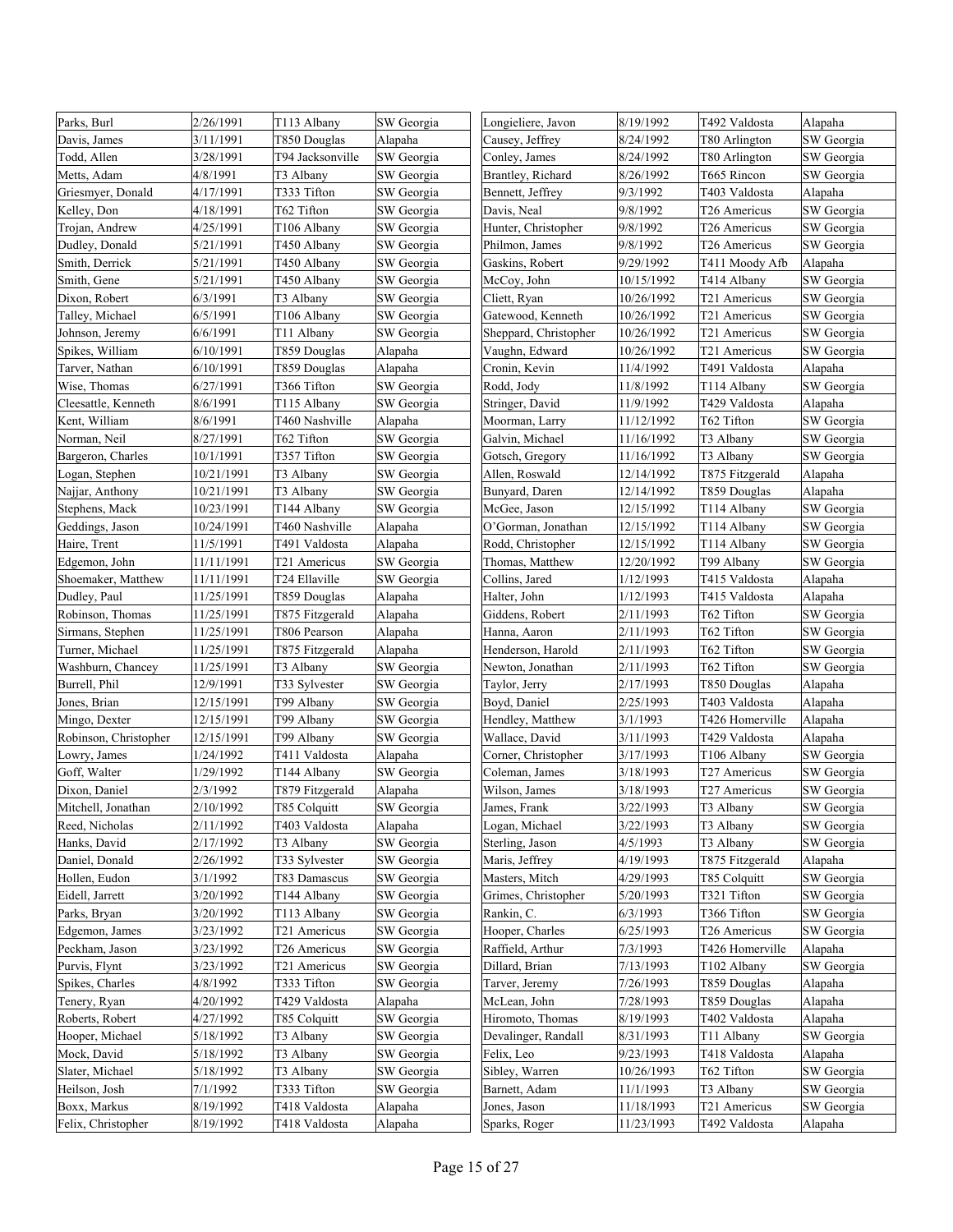| Thomas, Andy           | 11/23/1993 | T859 Douglas    | Alapaha    | Caldeira, Anthony    | 8/7/1995   | T3 Albany       | SW Georgia |
|------------------------|------------|-----------------|------------|----------------------|------------|-----------------|------------|
| Youngblood, Cal        | 11/23/1993 | T859 Douglas    | Alapaha    | Green, Jason         | 8/24/1995  | T415 Valdosta   | Alapaha    |
| Barnett, Jason         | 12/6/1993  | T3 Albany       | SW Georgia | Breeden, Christopher | 9/4/1995   | T16 Leesburg    | SW Georgia |
| Smith, L.              | 12/14/1993 | T366 Tifton     | SW Georgia | Spivey, Curtis       | 9/27/1995  | T418 Valdosta   | Alapaha    |
| Thompson, Michael      | 12/30/1993 | T11 Albany      | SW Georgia | Ray, Brian           | 10/10/1995 | T62 Tifton      | SW Georgia |
| Oxford, Brandon        | 1/11/1994  | T21 Americus    | SW Georgia | Shalack, Jonah       | 10/16/1995 | T3 Albany       | SW Georgia |
| Beddingfield, Richard  | 1/27/1994  | T415 Valdosta   | Alapaha    | Quinn, Wayne         | 10/26/1995 | T33 Sylvester   | SW Georgia |
| McPherson, Joseph      | 2/2/1994   | T450 Albany     | SW Georgia | Walker, Jesse        | 10/26/1995 | T33 Sylvester   | SW Georgia |
| Griesmyer, Gary        | 2/10/1994  | T333 Tifton     | SW Georgia | Bailey, Eric         | 12/21/1995 | T11 Albany      | SW Georgia |
| Fletcher, Kieran       | 2/28/1994  | T875 Fitzgerald | Alapaha    | Clark, William       | 12/21/1995 | T12 Albany      | SW Georgia |
| Whidden, Johnny        | 2/28/1994  | T875 Fitzgerald | Alapaha    | Regan, Dallas        | 12/21/1995 | T414 Albany     | SW Georgia |
| Cannon, James          | 3/28/1994  | T85 Colquitt    | SW Georgia | Wilson, Travis       | 12/21/1995 | T414 Albany     | SW Georgia |
| Devane, Daniel         | 4/18/1994  | T24 Ellaville   | SW Georgia | Webb, Glenn          | 12/29/1995 | T33 Sylvester   | SW Georgia |
| Devane, Robert         | 4/18/1994  | T24 Ellaville   | SW Georgia | Kuhlmann, Gary       | 2/8/1996   | T426 Homerville | Alapaha    |
| Najjar, Michael        | 4/18/1994  | T3 Albany       | SW Georgia | Formwalt, Zachary    | 2/12/1996  | T3 Albany       | SW Georgia |
| Hunt, Russell          | 5/10/1994  | T62 Tifton      | SW Georgia | Andrews, Matthew     | 2/19/1996  | T403 Valdosta   | Alapaha    |
| Moorman, Jonathan      | 5/10/1994  | T62 Tifton      | SW Georgia | Moon, Jason          | 2/19/1996  | T403 Valdosta   | Alapaha    |
| Tolbert, J.R.          | 5/11/1994  | T111 Albany     | SW Georgia | Plondke, Erich       | 2/29/1996  | T454 Valdosta   | Alapaha    |
| Flynt, Frederick       | 7/19/1994  | T460 Nashville  | Alapaha    | Frazier, Kirk        | 3/1/1996   | T26 Americus    | SW Georgia |
| Hancock, Kristopher    | 7/19/1994  | T460 Nashville  | Alapaha    | Balkcom, Allen       | 3/7/1996   | T85 Colquitt    | SW Georgia |
| Rackley, Eric          | 7/21/1994  | T415 Valdosta   | Alapaha    | Calhoun, Michael     | 3/7/1996   | T85 Colquitt    | SW Georgia |
| Thomas, Luke           | 8/16/1994  | T460 Nashville  | Alapaha    | Fudge, John          | 3/7/1996   | T85 Colquitt    | SW Georgia |
| Law, Derrick           | 8/23/1994  | T303 Sylvester  | SW Georgia | Arnold, Justin       | 3/22/1996  | T21 Americus    | SW Georgia |
| Hampton, Jason         | 8/24/1994  | T111 Albany     | SW Georgia | Bagley, George       | 3/22/1996  | T21 Americus    | SW Georgia |
| Otruba, Bruce          | 8/24/1994  | T375 ????       | SW Georgia | Myers, Cecil Trey    | 3/22/1996  | T21 Americus    | SW Georgia |
| Dixon, Andrew          | 8/29/1994  | T3 Albany       | SW Georgia | Short, Rufus         | 3/22/1996  | T21 Americus    | SW Georgia |
| Roddey, John           | 8/30/1994  | T415 Valdosta   | Alapaha    | Miller, Joseph       | 4/18/1996  | T450 Albany     | SW Georgia |
| McLean, Charles        | 8/31/1994  | T859 Douglas    | Alapaha    | Eversole, Chris      | 4/22/1996  | T3 Albany       | SW Georgia |
| Arnold, Adam           | 9/14/1994  | T111 Albany     | SW Georgia | Black, Paul          | 5/2/1996   | T106 Albany     | SW Georgia |
| Wilson, Richard        | 9/14/1994  | T101 Albany     | SW Georgia | Smith, Joshua        | 5/8/1996   | T85 Colquitt    | SW Georgia |
| Rayneri, Michael       | 9/29/1994  | T144 Albany     | SW Georgia | Griesmyer, David     | 5/23/1996  | T333 Tifton     | SW Georgia |
| Hooper, Shannon        | 10/18/1994 | T26 Americus    | SW Georgia | Sparks, Brian        | 5/28/1996  | T492 Valdosta   | Alapaha    |
| Singletary, M.         | 10/22/1994 | T414 Albany     | SW Georgia | Grimsley, William    | 6/18/1996  | T303 Sylvester  | SW Georgia |
| Fuller, Larry          | 10/25/1994 | T850 Douglas    | Alapaha    | Law, C Wade          | 6/18/1996  | T303 Sylvester  | SW Georgia |
| Quick, Kevin           | 10/27/1994 | T33 Sylvester   | SW Georgia | Voegtle, Robert      | 6/18/1996  | T303 Sylvester  | SW Georgia |
| Abler, Rob             | 10/31/1994 | T859 Douglas    | Alapaha    | Farnsworth, James    | 6/27/1996  | T26 Americus    | SW Georgia |
| Merrell, Chad          | 11/1/1994  | T806 Pearson    | Alapaha    | Murray, Robert       | 6/27/1996  | T26 Americus    | SW Georgia |
| Sweeney, Michael       | 11/20/1994 | T415 Valdosta   | Alapaha    | Parm, Gary           | 7/9/1996   | T11 Albany      | SW Georgia |
| Goodwin, Johnny        | 12/8/1994  | T403 Valdosta   | Alapaha    | Choens, Andrew       | 8/22/1996  | T402 Valdosta   | Alapaha    |
| Rodgers, Neil          | 12/8/1994  | T403 Valdosta   | Alapaha    | McCranie, Daniel     | 8/22/1996  | T402 Valdosta   | Alapaha    |
| Johnston, Lee          | 12/15/1994 | T210 Leesburg   | SW Georgia | McKinney, Adrian     | 8/28/1996  | T99 Albany      | SW Georgia |
| Lamp, Stephen          | 12/15/1994 | T113 Albany     | SW Georgia | Wilson, Benjamin     | 10/1/1996  | Γ402 Valdosta   | Alapaha    |
| Lowe, William          | 12/15/1994 | T144 Albany     | SW Georgia | Evans, John          | 11/20/1996 | Γ62 Tifton      | SW Georgia |
| Shamburger, Eric       | 12/15/1994 | T11 Albany      | SW Georgia | Messer, Kenneth      | 12/2/1996  | T875 Fitzgerald | Alapaha    |
| Thompson, Michael      | 12/15/1994 | T210 Leesburg   | SW Georgia | Robinson, Patrick    | 12/2/1996  | T875 Fitzgerald | Alapaha    |
| Perry, William         | 1/16/1995  | T460 Nashville  | Alapaha    | Smith, Philip        | 12/2/1996  | T875 Fitzgerald | Alapaha    |
| Wilkinson, Joe         | 3/7/1995   | T806 Pearson    | Alapaha    | Womack, James        | 12/2/1996  | T875 Fitzgerald | Alapaha    |
| James, Robert          | 3/12/1995  | T102 Albany     | SW Georgia | Mayes, Sydney        | 12/3/1996  | T415 Valdosta   | Alapaha    |
| Onyenwoke, Rob         | 4/3/1995   | T3 Albany       | SW Georgia | Braswell, Jeffrey    | 1/2/1997   | T92 Blakely     | SW Georgia |
| Peckham, Dustin        | 5/1/1995   | T26 Americus    | SW Georgia | Jordan, Ladd         | 2/17/1997  | T414 Albany     | SW Georgia |
| Sumner, Thomas         | 5/1/1995   | T21 Americus    | SW Georgia | Green, Bryan         | 2/24/1997  | T11 Albany      | SW Georgia |
| Marchman, Patrick      | 5/7/1995   | T418 Valdosta   | Alapaha    | Barr, Christopher    | 3/20/1997  | T21 Americus    | SW Georgia |
| Rovick, Robert         | 6/3/1995   | T231 Americus   | SW Georgia | Bird, Jonathan       | 3/20/1997  | T21 Americus    | SW Georgia |
| Cranford, Kenneth      | 7/6/1995   | T321 Tifton     | SW Georgia | Hooks, George        | 3/20/1997  | T21 Americus    | SW Georgia |
| Fullerton, Christopher | 7/9/1995   | T106 Albany     | SW Georgia | Giddens, John        | 3/22/1997  | T418 Valdosta   | Alapaha    |
| Clark, Christopher     | 7/17/1995  | T411 Valdosta   | Alapaha    | Fletcher, Garrett    | 5/12/1997  | T875 Fitzgerald | Alapaha    |
| Reed, Sean             | 7/24/1995  | T403 Valdosta   | Alapaha    | Wetherington, Will   | 5/27/1997  | T357 Tifton     | SW Georgia |
| Bennett, Adam          | 8/7/1995   | T3 Albany       | SW Georgia | Cameron, Jeremiah    | 6/2/1997   | T3 Albany       | SW Georgia |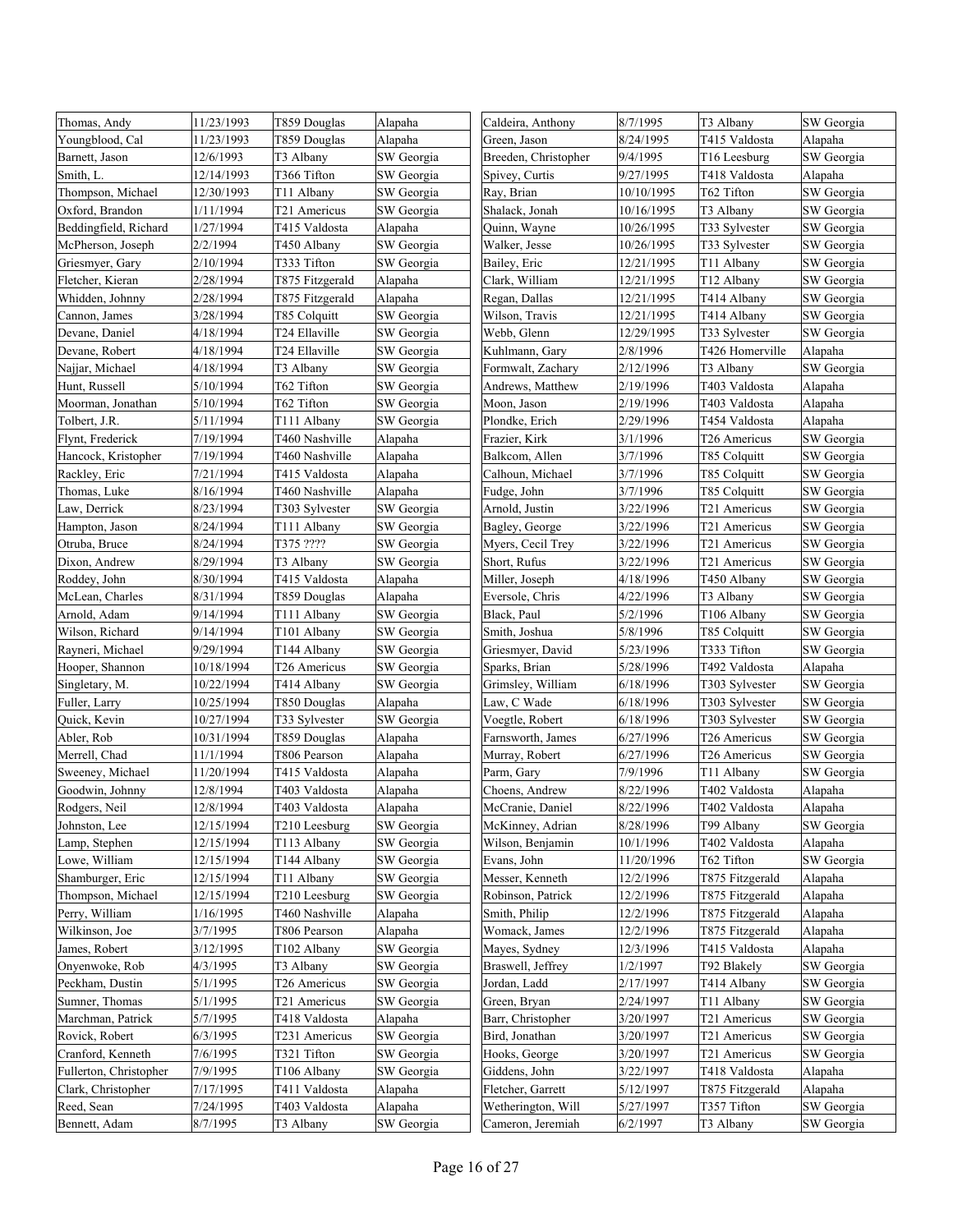| Perkins, Jefferson    | 6/4/1997   | T92 Blakely            | SW Georgia | Cottingham, John     | 9/9/1998   | T859 Douglas    | Alapaha               |
|-----------------------|------------|------------------------|------------|----------------------|------------|-----------------|-----------------------|
| Greene, David         | 6/25/1997  | T21 Americus           | SW Georgia | Martin, Joshua       | 9/9/1998   | T879 Fitzgerald | Alapaha               |
| Parker, Brian         | 6/25/1997  | T21 Americus           | SW Georgia | Morris, Ryan         | 9/9/1998   | T875 Fitzgerald | Alapaha               |
| Abernathy, James      | 7/14/1997  | T3 Albany              | SW Georgia | Gibson, Patrick      | 9/15/1998  | T11 Albany      | SW Georgia            |
| Beck, Douglas         | 7/24/1997  | T270 Cordele           | SW Georgia | McGee, Christopher   | 9/15/1998  | T11 Albany      | SW Georgia            |
| Sibley, Andrew        | 8/5/1997   | T62 Tifton             | SW Georgia | Butler, Gemel        | 10/12/1998 | T545 Fitzgerald | Alapaha               |
| Chammoun, Stephen     | 8/7/1997   | T460 Nashville         | Alapaha    | Dechert, Donald      | 10/26/1998 | T321 Tifton     | SW Georgia            |
| Spikes, Charles       | 8/20/1997  | T333 Tifton            | SW Georgia | Tolman, Bin          | 10/28/1998 | T102 Albany     | SW Georgia            |
| Dale, Joseph          | 9/2/1997   | T11 Albany             | SW Georgia | Clarke, Michael      | 11/25/1998 | T321 Tifton     | SW Georgia            |
| Hamilton, Christopher | 9/19/1997  | T99 Albany             | SW Georgia | Duskin, Edgar        | 12/23/1998 | T3 Albany       | SW Georgia            |
| Davis, Thomas         | 9/25/1997  | T21 Americus           | SW Georgia | Pelletier, Adam      | 12/23/1998 | T3 Albany       | SW Georgia            |
| Turley, Rudolph       | 10/15/1997 | T231 Americus          | SW Georgia | Cooper, Jan          | 12/30/1998 | T102 Albany     | SW Georgia            |
| Luke, Michael         | 10/23/1997 | T115 Albany            | SW Georgia | Barnett, James       | 1/14/1999  | T21 Americus    | SW Georgia            |
| Bacon, Kevin          | 10/27/1997 | T3 Albany              | SW Georgia | Coleman, Spencer     | 1/14/1999  | T27 Americus    | SW Georgia            |
| Robinson, Mathew      | 10/27/1997 | T875 Fitzgerald        | Alapaha    | Ruffin, Michael      | 1/14/1999  | T210 Leesburg   | SW Georgia            |
| Smith, James          | 10/27/1997 | T859 Douglas           | Alapaha    | White, Michael       | 1/14/1999  | T415 Valdosta   | Alapaha               |
| Robinson, Nelson      | 11/13/1997 | T99 Albany             | SW Georgia | Taylor, Jayson       | 2/9/1999   | T414 Albany     | SW Georgia            |
| Singletary, H.        | 12/9/1997  | T414 Albany            | SW Georgia | Johnson, David       | 2/15/1999  | T16 Leesburg    | SW Georgia            |
| Singletary, Raymond   | 12/9/1997  | T414 Albany            | SW Georgia | Braswell, Donald     | 2/22/1999  | T92 Blakely     | SW Georgia            |
| Williams, Joseph      | 12/9/1997  | T440 Hahira            | Alapaha    | Choens, Jeffrey      | 2/23/1999  | T402 Valdosta   | Alapaha               |
| Cotten, Bennett       | 12/13/1997 | T414 Albany            | SW Georgia | McClean, John        | 3/9/1999   | T10 Albany      | SW Georgia            |
| Lamp, David           | 12/13/1997 | T113 Albany            | SW Georgia | Griffin, Christopher | 3/22/1999  | T875 Fitzgerald | Alapaha               |
| May, John             | 12/13/1997 | T115 Albany            | SW Georgia | Weeks, John          | 3/22/1999  | T875 Fitzgerald | Alapaha               |
| Pontzer, Scott        | 12/13/1997 | T414 Albany            | SW Georgia | Plondke, Adam        | 3/25/1999  | T454 Valdosta   | Alapaha               |
| Reynolds, Karsten     | 12/13/1997 | T99 Albany             | SW Georgia | Bishop, Matthew      | 3/31/1999  | T414 Albany     | SW Georgia            |
| Richardson, Erick     | 12/13/1997 | T450 Albany            | SW Georgia | Boyles, Joseph       | 3/31/1999  | T231 Americus   | SW Georgia            |
| Shearer, Bruce        | 12/30/1997 | T414 Albany            | SW Georgia | Freeman, Charles     | 3/31/1999  | T106 Albany     | SW Georgia            |
| Roberts, John         | 1/22/1998  | T858 Douglas           | Alapaha    | Hart, Matthew        | 3/31/1999  | T231 Americus   | SW Georgia            |
| Lee, Robert           | 2/19/1998  | T321 Tifton            | SW Georgia | Kirkland, Jeffrey    | 3/31/1999  | T27 Americus    | SW Georgia            |
| Mitchell, Quinten     | 2/24/1998  | T92 Blakely            | SW Georgia | Prchal, Joseph       | 3/31/1999  | T414 Albany     | SW Georgia            |
| Swafford, Brian       | 2/28/1998  | T15 Albany             | SW Georgia | Adams, Jason         | 4/19/1999  | T270 Cordele    | SW Georgia            |
| Boudousquie, Michael  | 3/22/1998  | T3 Albany              | SW Georgia | Mitchell, James      | 4/19/1999  | T270 Cordele    | SW Georgia            |
| Coston, Gabriel       | 3/31/1998  | T11 Albany             | SW Georgia | Nesbitt, Jonathan    | 4/19/1999  | T270 Cordele    | SW Georgia            |
| Peace, James          | 4/1/1998   | T21 Americus           | SW Georgia | Curtis, William      | 4/20/1999  | T411 Valdosta   | Alapaha               |
| Fletcher, Ryan        | 4/6/1998   | T875 Fitzgerald        | Alapaha    | Sparks, Kevin        | 4/20/1999  | T415 Valdosta   | Alapaha               |
| Rogers, George        | 4/6/1998   | T875 Fitzgerald        | Alapaha    | Murray, Robert       | 4/27/1999  | T411 Valdosta   | Alapaha               |
| Steiner, Todd         | 4/7/1998   | T21 Americus           | SW Georgia | Watson, Ryan         | 5/3/1999   | T875 Fitzgerald | Alapaha               |
| Beall, Jonathan       | 5/12/1998  | T113 Albany            | SW Georgia | Womack, Joel         | 5/3/1999   | T875 Fitzgerald | Alapaha               |
| Grimsley, Christopher | 5/12/1998  | T <sub>12</sub> Albany | SW Georgia | Bazhaw, Craig        | 5/10/1999  | T11 Albany      | SW Georgia            |
| Ober, Christoffer     | 5/12/1998  | T113 Albany            | SW Georgia | Murrey, Brent        | 5/10/1999  | T11 Albany      | SW Georgia            |
| Sumner, John          | 5/13/1998  | T321 Tifton            | SW Georgia | Miller, David        | 5/12/1999  | T321 Tifton     | SW Georgia            |
| Chatelain, Court      | 5/15/1998  | T418 Valdosta          | Alapaha    | Conner, Christopher  | 5/18/1999  | T333 Tifton     | SW Georgia            |
| Gruner, Christopher   | 5/20/1998  | T415 Valdosta          | Alapaha    | Sparks, Stephen      | 6/10/1999  | T415 Valdosta   | Alapaha               |
| Walker, Michael       | 5/20/1998  | T415 Valdosta          | Alapaha    | Coates, Donald       | 6/14/1999  | T333 Tifton     | SW Georgia            |
| Mcfarland, Douglas    | 5/27/1998  | T231 Americus          | SW Georgia | Dukes, John          | 6/21/1999  | T403 Valdosta   | Alapaha               |
| Grimes, Richy         | 5/29/1998  | T321 Tifton            | SW Georgia | Shearin, Michael     | 6/22/1999  | T403 Valdosta   | Alapaha               |
| Andrews, Justen       | 6/4/1998   | T33 Sylvester          | SW Georgia | Jones, Joshua        | 7/13/1999  | T6 Cardenas     |                       |
| Destefano, Anthony    | 6/4/1998   | T21 Americus           | SW Georgia | Ruberson, Joshua     | 7/16/1999  | T333 Tifton     | Alapaha<br>SW Georgia |
| Galloway, Brian       | 6/9/1998   | T402 Valdosta          | Alapaha    | Cowart, Phillip      | 7/19/1999  | T850 Douglas    |                       |
| Vanderlinden, Dillon  | 6/9/1998   | T418 Valdosta          | Alapaha    | Woodruff, John       | 7/19/1999  | T62 Tifton      | Alapaha<br>SW Georgia |
|                       |            |                        |            |                      |            |                 |                       |
| Ross, Solomon         | 6/12/1998  | T62 Tifton             | SW Georgia | James, Roger         | 8/5/1999   | T460 Nashville  | Alapaha               |
| Whiddon, Cory         | 6/17/1998  | T402 Valdosta          | Alapaha    | Dale, James          | 8/16/1999  | T11 Albany      | SW Georgia            |
| Otruba, Stephen       | 7/9/1998   | T115 Albany            | SW Georgia | Evans, Ross          | 8/16/1999  | T11 Albany      | SW Georgia            |
| Clements, James       | 7/23/1998  | T15 Albany             | SW Georgia | Harper, Louis        | 8/24/1999  | T875 Fitzgerald | Alapaha               |
| McIntosh, Jarrett     | 7/23/1998  | T414 Albany            | SW Georgia | Justice, Gabriel     | 8/24/1999  | T875 Fitzgerald | Alapaha               |
| Porter, Allen         | 7/23/1998  | T415 Valdosta          | Alapaha    | Moore, Deon          | 9/21/1999  | T24 Ellaville   | SW Georgia            |
| Dauphin, Aaron        | 8/18/1998  | T756 Pulaski           | SW Georgia | Moore, Desi          | 9/21/1999  | T24 Ellaville   | SW Georgia            |
| Burke, Corey          | 9/9/1998   | T879 Fitzgerald        | Alapaha    | Morrow, Wayne        | 9/21/1999  | T24 Ellaville   | SW Georgia            |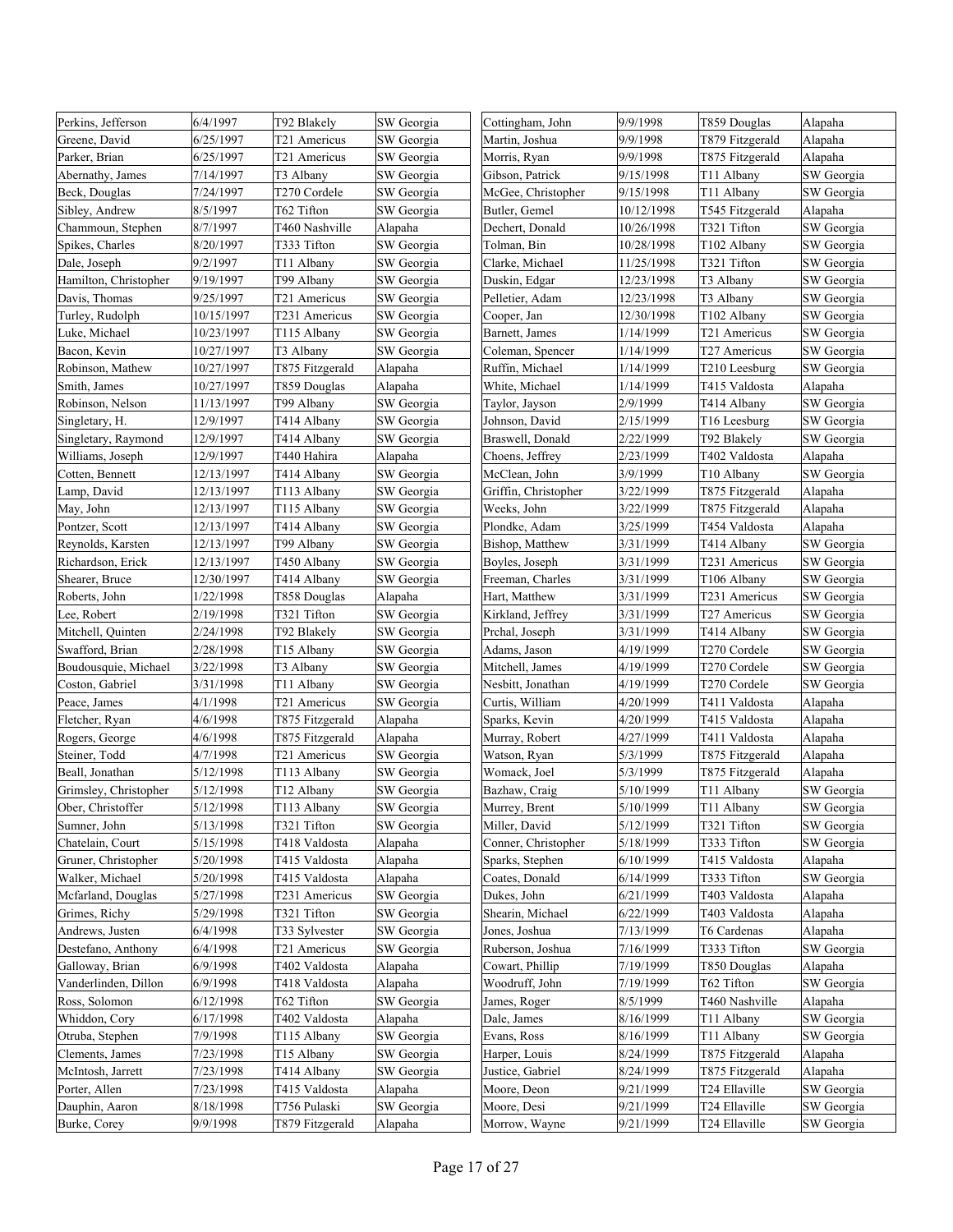| Smallwood, Michael   | 9/21/1999  | T24 Ellaville   | SW Georgia | Griesmyer, Kenneth     | 11/13/2000 | T333 Tifton     | SW Georgia |
|----------------------|------------|-----------------|------------|------------------------|------------|-----------------|------------|
| Taylor, James        | 9/21/1999  | T24 Ellaville   | SW Georgia | Preston, Corey         | 12/14/2000 | T321 Tifton     | SW Georgia |
| Bloom, Alan          | 10/5/1999  | T454 Valdosta   | Alapaha    | Harris, Larry          | 12/19/2000 | T3 Albany       | SW Georgia |
| Widman, Samuel       | 10/20/1999 | T711 Albany     | SW Georgia | Andrews, Benjamin, III | 12/21/2000 | T21 Americus    | SW Georgia |
| Norvell, Hulet       | 10/21/1999 | T33 Sylvester   | SW Georgia | Kimbrough, Matt        | 12/21/2000 | T27 Americus    | SW Georgia |
| Vaughn, Jason        | 11/2/1999  | T450 Albany     | SW Georgia | Edwards, Matthew       | 1/25/2001  | T460 Nashville  | Alapaha    |
| Fussell, Wilford     | 11/15/1999 | T858 Douglas    | Alapaha    | Shackleford, Michael   | 1/25/2001  | T460 Nashville  | Alapaha    |
| Rutland, Justin      | 11/15/1999 | T875 Fitzgerald | Alapaha    | Tippens, John          | 2/3/2001   | T0 Fargo        | Alapaha    |
| Littleton, Gregory   | 12/1/1999  | T51 Camilla     | SW Georgia | Corbett, Brandon       | 3/13/2001  | T402 Valdosta   | Alapaha    |
| Thibeault, Robert    | 12/1/1999  | T51 Camilla     | SW Georgia | Ausby, Ernest          | 3/18/2001  | T3 Albany       | SW Georgia |
| Crozier, William     | 12/7/1999  | T231 Americus   | SW Georgia | Clausen, Joseph        | 3/18/2001  | T3 Albany       | SW Georgia |
| Kelly, Craig         | 12/28/1999 | T21 Americus    | SW Georgia | Cotten, Bradford       | 3/20/2001  | T414 Albany     | SW Georgia |
| Kelly, Robert        | 12/28/1999 | T21 Americus    | SW Georgia | Flanagan, Kyle         | 3/26/2001  | T3 Albany       | SW Georgia |
| Mitcham, John        | 12/28/1999 | T21 Americus    | SW Georgia | Smith, Clayton         | 3/27/2001  | T115 Albany     | SW Georgia |
| Varnum, Jimbo        | 12/28/1999 | T21 Americus    | SW Georgia | Davis, Jamaal          | 4/20/2001  | T450 Albany     | SW Georgia |
| Haddock, Hal         | 1/1/2000   | T0              | SW Georgia | Mattox, Jarrell        | 4/20/2001  | T450 Albany     | SW Georgia |
| Hurt, Michael        | 1/18/2000  | T411 Moody Afb  | Alapaha    | Goel, Amit             | 4/23/2001  | T855 Douglas    | Alapaha    |
| Gardner, Benjamin    | 1/20/2000  | T26 Americus    | SW Georgia | McLean, Lee            | 4/23/2001  | T859 Douglas    | Alapaha    |
| Gardner, Jonathan    | 1/20/2000  | T26 Americus    | SW Georgia | Sorensen, Dylan        | 4/24/2001  | T711 Albany     | SW Georgia |
| Gardner, Logan       | 1/20/2000  | T26 Americus    | SW Georgia | Moree, Lamar           | 5/1/2001   | T414 Albany     | SW Georgia |
| McGlaun, Stanwix     | 1/20/2000  | T26 Americus    | SW Georgia | Collins, Leron         | 5/10/2001  | T450 Albany     | SW Georgia |
| Myers, Michael       | 1/20/2000  | T21 Americus    | SW Georgia | Dazey, Gareth          | 5/17/2001  | T418 Valdosta   | Alapaha    |
| Umberger, Patrick    | 1/25/2000  | T418 Valdosta   | Alapaha    | Lazari, George         | 5/25/2001  | T470 Valdosta   | Alapaha    |
| Randall, William     | 2/2/2000   | T62 Tifton      | SW Georgia | Taylor, Joseph         | 6/4/2001   | T875 Fitzgerald | Alapaha    |
| Holton, Michael      | 2/23/2000  | T711 Albany     | SW Georgia | Hummel, Andrew         | 6/5/2001   | T470 Valdosta   | Alapaha    |
| Dee, Sutee           | 2/24/2000  | T460 Nashville  | Alapaha    | Hummel, Gregory        | 6/5/2001   | T470 Valdosta   | Alapaha    |
| Golden, Kevin        | 2/26/2000  | T402 Valdosta   | Alapaha    | Jackson, Brandon       | 6/5/2001   | T470 Valdosta   | Alapaha    |
| Tippie, Kyle         | 3/15/2000  | T321 Tifton     | SW Georgia | Roberts, Scott         | 6/14/2001  | T859 Douglas    | Alapaha    |
| George, Jason        | 3/21/2000  | T231 Americus   | SW Georgia | Dollar, Gregory        | 6/19/2001  | T115 Albany     | SW Georgia |
| Nelson, James        | 3/21/2000  | T231 Americus   | SW Georgia | Smith, Matthew         | 6/29/2001  | T440 Hahira     | Alapaha    |
| Boudousquie, Matthew | 3/27/2000  | T3 Albany       | SW Georgia | Tessin, William        | 7/19/2001  | T402 Valdosta   | Alapaha    |
| Klick, Alan          | 3/27/2000  | T3 Albany       | SW Georgia | Arrington, Benjamin    | 7/26/2001  | T231 Americus   | SW Georgia |
| Miller, Christopher  | 3/27/2000  | T3 Albany       | SW Georgia | Sharp, Christopher     | 8/3/2001   | T51 Camilla     | SW Georgia |
| O'Brien, John        | 3/27/2000  | T858 Douglas    | Alapaha    | Robinson, Charles      | 8/6/2001   | T875 Fitzgerald | Alapaha    |
| Holton, David        | 4/17/2000  | T491 Valdosta   | Alapaha    | Austin, Gregory        | 8/13/2001  | T21 Americus    | SW Georgia |
| Leet, Ryan           | 4/19/2000  | T333 Tifton     | SW Georgia | Hall, Donald           | 9/9/2001   | T3 Albany       | SW Georgia |
| Maw, Michael         | 4/25/2000  | T62 Tifton      | SW Georgia | Gilbert, Ryan          | 10/3/2001  | T857 Douglas    | Alapaha    |
| Tolman, Jacob        | 5/2/2000   | T102 Albany     | SW Georgia | Keanon, Matthew        | 10/3/2001  | T857 Douglas    | Alapaha    |
| Wills, Hunter        | 5/4/2000   | T402 Valdosta   | Alapaha    | Lewis, Mitch           | 10/3/2001  | T859 Douglas    | Alapaha    |
| Parkman, Patrick     | 5/13/2000  | T414 Albany     | SW Georgia | Mitchell, Mark         | 10/3/2001  | T414 Albany     | SW Georgia |
| Dauphin, Gabriel     | 5/26/2000  | T333 Tifton     | SW Georgia | Wilkerson, Neil        | 10/3/2001  | T858 Douglas    | Alapaha    |
| Hughes, Samuel       | 5/30/2000  | T440 Hahira     | Alapaha    | Jernigan, Eugene       | 10/29/2001 | T3 Albany       | SW Georgia |
| Christy, Joshua      | 6/27/2000  | T458 Albany     | SW Georgia | Cole, James            | 10/30/2001 | T115 Albany     | SW Georgia |
| Merrell, Noah        | 7/29/2000  | T806 Pearson    | Alapaha    | Herrick, Kristan       | 11/30/2001 | T270 Cordele    | SW Georgia |
| Cooksey, Mitcheal    | 8/1/2000   | T418 Valdosta   | Alapaha    | Coleman, Charles       | 1/3/2002   | T470 Valdosta   | Alapaha    |
| Cox, Johnathan       | 8/2/2000   | T850 Douglas    | Alapaha    | Scott, Jeffrey         | 1/24/2002  | T62 Tifton      | SW Georgia |
| Harvey, Timothy      | 8/9/2000   | T415 Valdosta   | Alapaha    | Burns, Jarrett         | 1/30/2002  | T333 Tifton     | SW Georgia |
| Innis, Eric          | 9/7/2000   | T210 Leesburg   | SW Georgia | Barr, Charles          | 2/7/2002   | T21 Americus    | SW Georgia |
| Martin, Jason        | 9/7/2000   | T26 Americus    | SW Georgia | Drew, Randall          | 2/7/2002   | T855 Douglas    | Alapaha    |
| Gates, Lee           | 9/18/2000  | T321 Tifton     | SW Georgia | Fussell, Joah          | 2/7/2002   | T858 Douglas    | Alapaha    |
| Craft, Benjamin      | 9/27/2000  | T460 Nashville  | Alapaha    | O'Brien, Robert        | 2/7/2002   | T858 Douglas    | Alapaha    |
| Rushing, David       | 9/27/2000  | T402 Valdosta   | Alapaha    | Bell, Ryan             | 2/12/2002  | T491 Valdosta   | Alapaha    |
| Derosia, Craig       | 10/10/2000 | T10 Albany      | SW Georgia | Blanton, Jacob         | 2/12/2002  | T491 Valdosta   | Alapaha    |
| Lacey, Robert        | 10/24/2000 | T402 Valdosta   | Alapaha    | Hazlett, Bryon         | 2/17/2002  | T414 Albany     | SW Georgia |
| Pearce, Chad         | 10/24/2000 | T418 Valdosta   | Alapaha    | Shearer, Brent         | 2/17/2002  | T414 Albany     | SW Georgia |
| O'Keefe, Kevin       | 10/30/2000 | T333 Tifton     | SW Georgia | Miller, Franklin       | 2/22/2002  | T321 Tifton     | SW Georgia |
| Rodgers, David       | 10/30/2000 | T875 Fitzgerald | Alapaha    | Adams, Bradley         | 2/28/2002  | T855 Douglas    | Alapaha    |
| Smith, William       | 10/30/2000 | T875 Fitzgerald | Alapaha    | Adams, Brandon         | 2/28/2002  | T855 Douglas    | Alapaha    |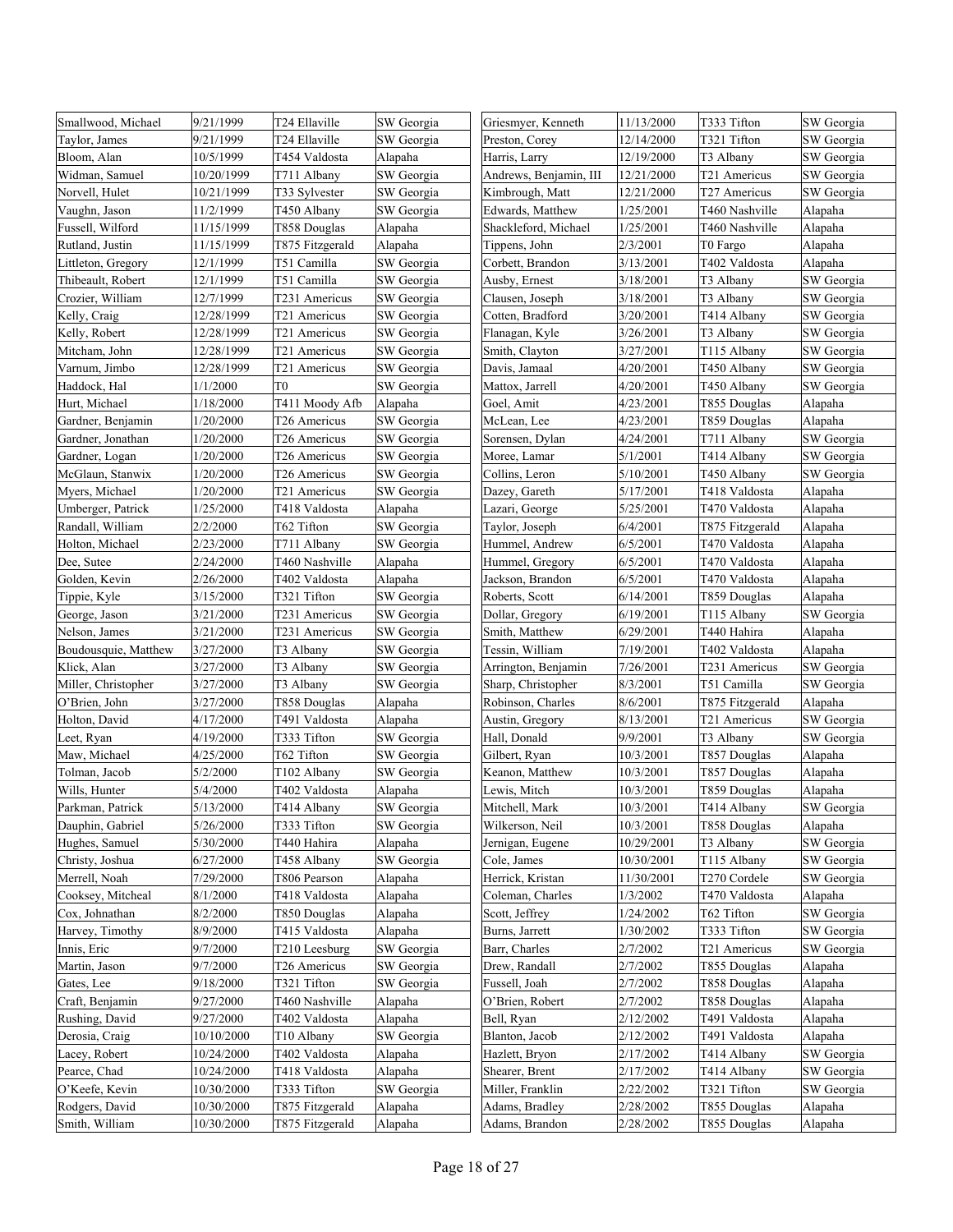| Benson, Christopher | 2/28/2002  | T855 Douglas    | Alapaha    | Cumbee, John          | 5/29/2003  | T879 Fitzgerald | Alapaha    |
|---------------------|------------|-----------------|------------|-----------------------|------------|-----------------|------------|
| Brown, Gabriel      | 2/28/2002  | T855 Douglas    | Alapaha    | McKinnon, Jeb         | 5/29/2003  | T850 Douglas    | Alapaha    |
| Henderson, Keenan   | 2/28/2002  | T855 Douglas    | Alapaha    | Rineair, William      | 6/2/2003   | T875 Fitzgerald | Alapaha    |
| Roberson, Jesse     | 2/28/2002  | T855 Douglas    | Alapaha    | Boger, Justin         | 6/10/2003  | T411 Valdosta   | Alapaha    |
| Giddens, Taylor     | 3/14/2002  | T418 Valdosta   | Alapaha    | Pitt, Jeffrey         | 6/10/2003  | T411 Valdosta   | Alapaha    |
| Plumly, Christopher | 3/14/2002  | T491 Valdosta   | Alapaha    | Parks, Benjamin       | 6/24/2003  | T216 Valdosta   | Alapaha    |
| Rutland, Jason      | 4/15/2002  | T875 Fitzgerald | Alapaha    | Bell, Gregory         | 6/25/2003  | T15 Albany      | SW Georgia |
| Hoffacker, Matthew  | 5/2/2002   | T460 Nashville  | Alapaha    | Canty, Tommie         | 6/25/2003  | T3 Albany       | SW Georgia |
| Ruttinger, James    | 5/2/2002   | T491 Valdosta   | Alapaha    | Dubose, Matt          | 6/25/2003  | T15 Albany      | SW Georgia |
| Doran, Britt        | 5/16/2002  | T426 Homerville | Alapaha    | Broadhead, Stephen    | 7/1/2003   | T102 Albany     | SW Georgia |
| Tolle, Jordan       | 5/16/2002  | T426 Homerville | Alapaha    | Hipp, Nathan          | 7/9/2003   | T418 Valdosta   | Alapaha    |
| Scott, David        | 5/22/2002  | T321 Tifton     | SW Georgia | Musgrove, Ernest      | 7/16/2003  | T321 Tifton     | SW Georgia |
| Peterson, Andrew    | 5/23/2002  | T15 Albany      | SW Georgia | Halter, Jason         | 7/17/2003  | T411 Valdosta   | Alapaha    |
| Brown, Ryan         | 6/6/2002   | T26 Americus    | SW Georgia | Bishop, Philip        | 8/10/2003  | T2414 Albany    | SW Georgia |
| Newton, Donald      | 6/6/2002   | T26 Americus    | SW Georgia | Berg, Patrick         | 9/30/2003  | T15 Albany      | SW Georgia |
| Newton, Joseph      | 6/6/2002   | T26 Americus    | SW Georgia | Moree, James          | 9/30/2003  | T414 Albany     | SW Georgia |
| Pond, James         | 6/6/2002   | T21 Americus    | SW Georgia | Trulock, Neal         | 9/30/2003  | T15 Albany      | SW Georgia |
| Roberts, Daniel     | 6/13/2002  | T491 Valdosta   | Alapaha    | Markette, Nathan      | 10/10/2003 | T15 Albany      | SW Georgia |
| Clements, Jason     | 6/19/2002  | T321 Tifton     | SW Georgia | Jernigan, Andy        | 10/20/2003 | T3 Albany       | SW Georgia |
| Clements, Joshua    | 6/19/2002  | T321 Tifton     | SW Georgia | Browne, Parker        | 11/7/2003  | T62 Tifton      | SW Georgia |
| Breedlove, Michael  | 6/27/2002  | T115 Albany     | SW Georgia | Sorenson, Nathan      | 11/12/2003 | T711 Albany     | SW Georgia |
| Hendley, Derek      | 7/22/2002  | T468 Lakeland   | Alapaha    | Stormant, Shad        | 11/18/2003 | T858 Douglas    | Alapaha    |
| Erickson, Adam      | 7/28/2002  | T3 Albany       | SW Georgia | Daniel, Arthur        | 12/11/2003 | T26 Americus    | SW Georgia |
| Gunter, Benjamin    | 8/12/2002  | T875 Fitzgerald | Alapaha    | Heffernan, Andrew     | 12/11/2003 | T21 Americus    | SW Georgia |
| Leyse, Beau         | 8/12/2002  | T875 Fitzgerald | Alapaha    | Meadows, Wesley       | 12/11/2003 | T21 Americus    | SW Georgia |
| Joyce, Justin       | 8/14/2002  | T333 Tifton     | SW Georgia | Whaley, Jimmy         | 12/11/2003 | T21 Americus    | SW Georgia |
| Austin, Andrew      | 8/29/2002  | T21 Americus    | SW Georgia | Wolcott, Derek        | 12/11/2003 | T21 Americus    | SW Georgia |
| Hornyak, Jeffrey    | 8/29/2002  | T270 Cordele    | SW Georgia | Wolcott, Dustin       | 12/11/2003 | T21 Americus    | SW Georgia |
| Shellhouse, Steven  | 8/29/2002  | T21 Americus    | SW Georgia | Greene, Jesse Nathan  | 12/17/2003 | T21 Americus    | SW Georgia |
| Konigsdorffer, Ian  | 9/5/2002   | T859 Douglas    | Alapaha    | Kluball, Charles      | 12/17/2003 | T210 Leesburg   | SW Georgia |
| Mathews, Micah      | 10/3/2002  | T454 Valdosta   | Alapaha    | Brooks, Elton         | 12/18/2003 | T855 Douglas    | Alapaha    |
| Tompkins, William   | 10/3/2002  | T454 Valdosta   | Alapaha    | Patel, Vishal         | 12/18/2003 | T855 Douglas    | Alapaha    |
| Lewis, Benjamin     | 10/7/2002  | T62 Tifton      | SW Georgia | Pow-Anpongkul, Patpol | 12/18/2003 | T855 Douglas    | Alapaha    |
| Lunsford, Andrew    | 10/21/2002 | T15 Albany      | SW Georgia | Sumner, Elliot        | 12/18/2003 | T62 Tifton      | SW Georgia |
| Baker, David        | 11/14/2002 | T402 Valdosta   | Alapaha    | Young, Spencer        | 12/18/2003 | T62 Tifton      | SW Georgia |
| Tessin, Jonathan    | 11/14/2002 | T402 Valdosta   | Alapaha    | Singh, Rajat          | 12/22/2003 | T855 Douglas    | Alapaha    |
| Woods, Carl         | 11/14/2002 | T402 Valdosta   | Alapaha    | Moree, William        | 1/13/2004  | T15 Albany      | SW Georgia |
| Hendricks, Justin   | 11/19/2002 | T216 Lake Park  | Alapaha    | Johnson, Patrick      | 1/26/2004  | T3 Albany       | SW Georgia |
| Broyhill, Joseph    | 11/22/2002 | T440 Hahira     | Alapaha    | Cirone, Sean          | 2/12/2004  | T3 Albany       | SW Georgia |
| Johnson, Shomari    | 12/18/2002 | T99 Albany      | SW Georgia | Dejong, Daniel        | 2/14/2004  | T333 Tifton     | SW Georgia |
| Johnson, Nigel      | 12/30/2002 | T99 Albany      | SW Georgia | Cook, Andrew          | 2/18/2004  | T26 Americus    | SW Georgia |
| Graham, John        | 1/6/2003   | T115 Albany     | SW Georgia | Ellis, John           | 2/18/2004  | T26 Americus    | SW Georgia |
| Polson, Brian       | 1/6/2003   | T3 Albany       | SW Georgia | Kiley, Matthew        | 2/18/2004  | T26 Americus    | SW Georgia |
| Baker, Craig        | 1/9/2003   | T402 Valdosta   | Alapaha    | Vanoteghem, Michael   | 3/1/2004   | T3 Albany       | SW Georgia |
| Openshaw, James     | 1/9/2003   | T418 Valdosta   | Alapaha    | Broadhead, William    | 3/11/2004  | T102 Albany     | SW Georgia |
| Holt, Scott         | 2/11/2003  | T15 Albany      | SW Georgia | Hines, Melvin         | 3/11/2004  | T1114 Tifton    | SW Georgia |
| Dawson, Michael     | 2/25/2003  | T62 Tifton      | SW Georgia | Owens, Andrew         | 3/21/2004  | T875 Fitzgerald | Alapaha    |
| Cravey, Benjamin    | 2/26/2003  | T62 Tifton      | SW Georgia | Merrill, Brandon      | 3/29/2004  | T270 Cordele    | SW Georgia |
| Davis, Jay          | 3/10/2003  | T875 Fitzgerald | Alapaha    | Durkovic, Evan        | 4/12/2004  | T875 Fitzgerald | Alapaha    |
| England, Jesse      | 3/25/2003  | T12 Albany      | SW Georgia | Erickson, Michael     | 4/12/2004  | T3 Albany       | SW Georgia |
| Crozier, Wade       | 4/2/2003   | T3 Albany       | SW Georgia | Hines III, Melvin     | 4/12/2004  | T62 Tifton      | SW Georgia |
| Enfinger, Dan       | 4/14/2003  | T26 Americus    | SW Georgia | Mills, John           | 4/12/2004  | T875 Fitzgerald | Alapaha    |
| McGrady, Clyde      | 4/14/2003  | T26 Americus    | SW Georgia | Orfield, Noah         | 4/13/2004  | T415 Valdosta   | Alapaha    |
| Pelletier, Daniel   | 4/14/2003  | T3 Albany       | SW Georgia | Harris, Brent         | 4/29/2004  | T402 Valdosta   | Alapaha    |
| Moffet, Jack        | 4/17/2003  | T859 Douglas    | Alapaha    | Hattermann, Brandon   | 4/29/2004  | T402 Valdosta   | Alapaha    |
| Sawyer, Andrew      | 4/17/2003  | T850 Douglas    | Alapaha    | Reissiger, Eric       | 4/29/2004  | T402 Valdosta   | Alapaha    |
| Stone, Jeremy       | 4/17/2003  | T879 Fitzgerald | Alapaha    | Smith, James          | 4/29/2004  | T115 Albany     | SW Georgia |
| Yogasundram, Nathan | 4/17/2003  | T859 Douglas    | Alapaha    | Aycock, Douglas       | 5/10/2004  | T875 Fitzgerald | Alapaha    |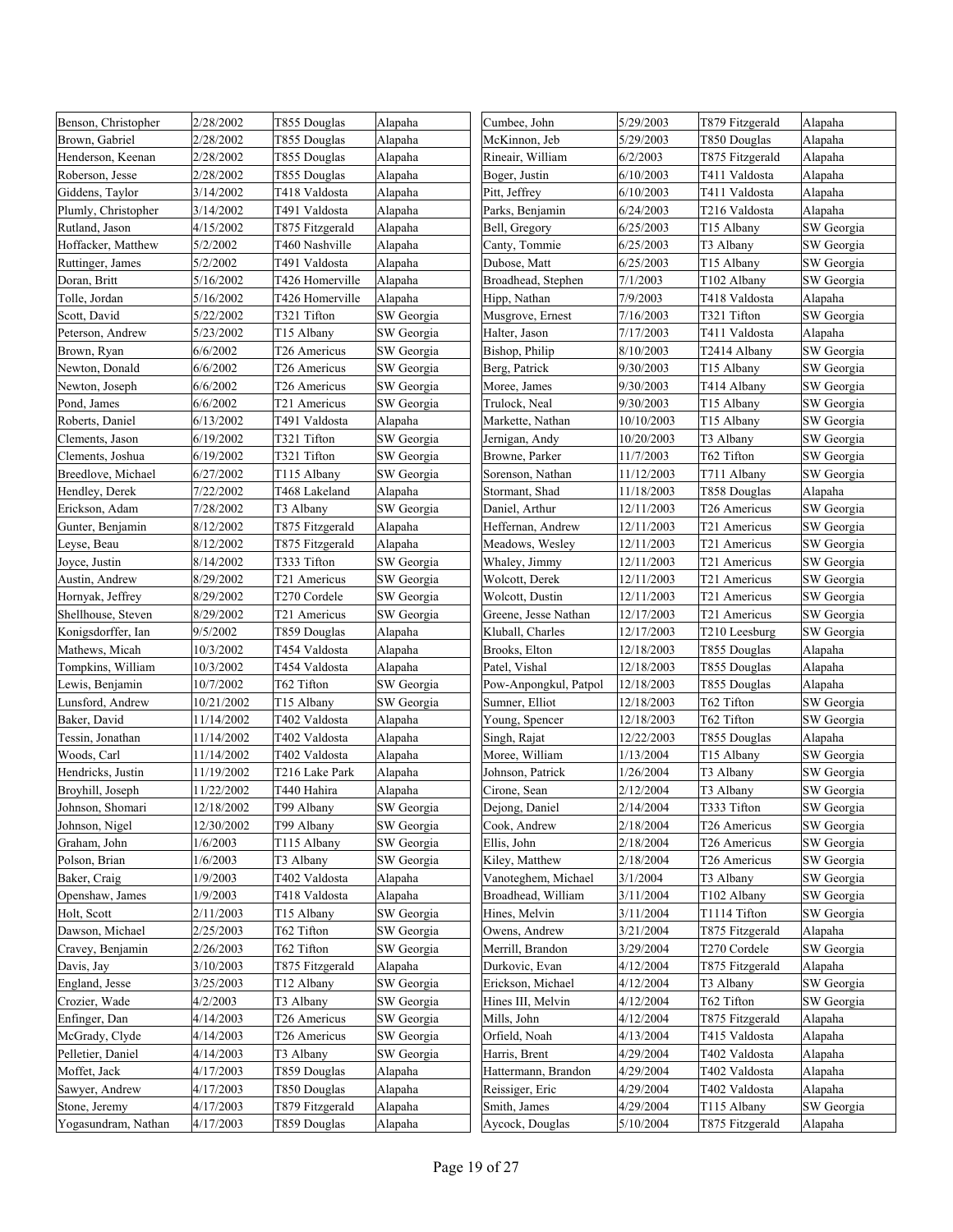| Reese, Russell         | 5/10/2004  | T875 Fitzgerald | Alapaha    | Baltenberger, Chris | 5/24/2005  | T210 Leesburg   | SW Georgia |
|------------------------|------------|-----------------|------------|---------------------|------------|-----------------|------------|
| Hayes, Jon             | 5/14/2004  | T859 Douglas    | Alapaha    | Brown, Joshua       | 5/24/2005  | T24 Ellaville   | SW Georgia |
| Brown, Christopher     | 5/20/2004  | T415 Valdosta   | Alapaha    | Carroll, John       | 5/24/2005  | T21 Americus    | SW Georgia |
| Cravey, James          | 5/20/2004  | T62 Tifton      | SW Georgia | McClellan, Eric     | 5/24/2005  | T24 Ellaville   | SW Georgia |
| Fisher, Nathan         | 5/20/2004  | T415 Valdosta   | Alapaha    | Newcomb, Kyle       | 5/24/2005  | T24 Ellaville   | SW Georgia |
| Lacey, Taylor          | 5/20/2004  | T402 Valdosta   | Alapaha    | Paramore, Justin    | 5/24/2005  | T21 Americus    | SW Georgia |
| Faircloth, Garrett     | 5/24/2004  | T21 Americus    | SW Georgia | Tondee, Steven      | 5/24/2005  | T24 Ellaville   | SW Georgia |
| Murray, Trey           | 5/24/2004  | T426 Homerville | Alapaha    | White, Jeremy       | 5/24/2005  | T260 Americus   | SW Georgia |
| Smith, Justin          | 5/24/2004  | T426 Homerville | Alapaha    | Harris, Wynto       | 6/8/2005   | T99 Albany      | SW Georgia |
| Varnedoe, Joel         | 5/24/2004  | T426 Homerville | Alapaha    | Brown, Ronald       | 6/9/2005   | T875 Fitzgerald | Alapaha    |
| Whittington, Jefferson | 5/24/2004  | T426 Homerville | Alapaha    | Dill, Harrison      | 6/9/2005   | T832 Ocilla     | Alapaha    |
| Delong, Adam           | 7/8/2004   | T410 Valdosta   | Alapaha    | Broyhill, Eric      | 6/16/2005  | T440 Hahira     | Alapaha    |
| Kelly, Andrew          | 7/8/2004   | T415 Valdosta   | Alapaha    | Cooper, Austin      | 6/16/2005  | T468 Lakeland   | Alapaha    |
| Davis, Ben             | 7/19/2004  | T3 Albany       | SW Georgia | Muncy, Alonzo       | 6/16/2005  | T415 Valdosta   | Alapaha    |
| Griffin, Charles       | 8/2/2004   | T3 Albany       | SW Georgia | Scott, Michael      | 6/23/2005  | T321 Tifton     | SW Georgia |
| Patterson, Clay        | 8/2/2004   | T3 Albany       | SW Georgia | Stormant, Drake     | 6/27/2005  | T858 Douglas    | Alapaha    |
| Cooper, Julian         | 8/10/2004  | T860 Douglas    | Alapaha    | Wooten, Bradley     | 6/27/2005  | T859 Douglas    | Alapaha    |
| Widman, William        | 8/11/2004  | T711 Albany     | SW Georgia | Crowell, Jason      | 7/17/2005  | T3 Albany       | SW Georgia |
| Shearer, Scott         | 8/24/2004  | T15 Albany      | SW Georgia | Drawdy, Bryan       | 7/20/2005  | T321 Tifton     | SW Georgia |
| Stephenson, John       | 8/24/2004  | T15 Albany      | SW Georgia | Swain, Casey        | 7/20/2005  | T321 Tifton     | SW Georgia |
| Davis, Willard         | 9/13/2004  | T858 Douglas    | Alapaha    | Lankford, Jake      | 8/18/2005  | T426 Homerville | Alapaha    |
| Johnson, Andrew        | 9/13/2004  | T850 Douglas    | Alapaha    | Vickers, Jim        | 8/18/2005  | T426 Homerville | Alapaha    |
| Woods, Travis          | 10/19/2004 | T402 Valdosta   | Alapaha    | Gilbert, James      | 9/19/2005  | T857 Douglas    | Alapaha    |
| Brown, Therus          | 10/21/2004 | T410 Valdosta   | Alapaha    | Heidenreich, Adam   | 9/19/2005  | T858 Douglas    | Alapaha    |
| Chelini, Evan          | 11/15/2004 | T3 Albany       | SW Georgia | Sawyer, Mark        | 9/19/2005  | T850 Douglas    | Alapaha    |
| Bookout, Jonathan      | 11/29/2004 | T859 Douglas    | Alapaha    | Wilkinson, Donn     | 9/19/2005  | T806 Pearson    | Alapaha    |
| Hutchinson, Devin      | 12/6/2004  | T100 Poulan     | SW Georgia | Mills, David        | 9/20/2005  | T468 Lakeland   | Alapaha    |
| Jenkins, Johnathan     | 12/6/2004  | T100 Poulan     | SW Georgia | Vega, Sean          | 9/20/2005  | T454 Valdosta   | Alapaha    |
| Millerd, Phillip       | 12/8/2004  | T711 Albany     | SW Georgia | Krywicki, Joseph    | 10/10/2005 | T3 Albany       | Chehaw     |
| Dubose, Daniel         | 12/13/2004 | T100 Poulan     | SW Georgia | Tipler, Brett       | 10/10/2005 | T3 Albany       | Chehaw     |
| Yearta, Clifford       | 12/13/2004 | T100 Poulan     | SW Georgia | Ruberson, Matthew   | 10/17/2005 | T333 Tifton     | Chehaw     |
| McLaney, Will          | 12/16/2004 | T426 Homerville | Alapaha    | Shelton, Jack       | 10/20/2005 | T426 Homerville | Alapaha    |
| Glennon, Tyler         | 12/21/2004 | T402 Valdosta   | Alapaha    | Davis, Martin       | 10/24/2005 | T3 Albany       | Chehaw     |
| Mangels, Colby         | 12/21/2004 | T454 Valdosta   | Alapaha    | Phillips, Jacob     | 10/24/2005 | T3 Albany       | Chehaw     |
| Greene, Emory M.       | 12/22/2004 | T21 Americus    | SW Georgia | Davis, Brian        | 11/15/2005 | T857 Douglas    | Alapaha    |
| Morrow, James          | 12/22/2004 | T24 Ellaville   | SW Georgia | Rodgers, Stokes     | 11/15/2005 | T875 Fitzgerald | Alapaha    |
| Shaddinger, Wayne      | 12/22/2004 | T24 Ellaville   | SW Georgia | Dame, Benjamin      | 11/17/2005 | T403 Valdosta   | Alapaha    |
| Vanoteghem, Daniel     | 12/31/2004 | T3 Albany       | SW Georgia | Warf, Kevin         | 11/17/2005 | T465 Nashville  | Alapaha    |
| Jackson, Brian         | 1/8/2005   | T99 Albany      | SW Georgia | Hackett, William    | 12/5/2005  | T210 Leesburg   | Chehaw     |
| Carter, Joshua         | 1/12/2005  | T102 Albany     | SW Georgia | Jack, Joshua        | 12/12/2005 | T3 Albany       | Chehaw     |
| Roberts, Andrew        | 2/8/2005   | T832 Ocilla     | Alapaha    | Delong, Andrew      | 12/15/2005 | T410 Valdosta   | Alapaha    |
| Hoffman, Joseph        | 2/24/2005  | T491 Valdosta   | Alapaha    | Smith, Christopher  | 12/15/2005 | T411 Valdosta   | Alapaha    |
| Smith, Drew            | 2/24/2005  | T403 Valdosta   | Alapaha    | Burtle, William     | 1/9/2006   | T321 Tifton     | Chehaw     |
| McMillan, Bradley      | 3/3/2005   | T415 Valdosta   | Alapaha    | Cumbee, Clay        | 2/7/2006   | T879 Fitzgerald | Alapaha    |
| Dukes, Alexander       | 3/7/2005   | T3 Albany       | SW Georgia | Bowen, Michael      | 2/16/2006  | T419 Valdosta   | Alapaha    |
| Dukes, Daniel          | 3/7/2005   | T3 Albany       | SW Georgia | Grindle, David      | 2/22/2006  | T10 Albany      | Chehaw     |
| Hewlett, Ian           | 3/17/2005  | T875 Fitzgerald | Alapaha    | Slaton, David       | 3/7/2006   | T26 Americus    | Chehaw     |
| Miller, Eric           | 3/17/2005  | T440 Hahira     | Alapaha    | Fussell, Blake      | 3/23/2006  | T858 Douglas    | Alapaha    |
| Thalheimer, Jeremiah   | 3/22/2005  | T62 Tifton      | SW Georgia | Morgan, Aaron       | 4/4/2006   | T62 Tifton      | Chehaw     |
| Turton, Jake           | 4/5/2005   | T270 Cordele    | SW Georgia | McKee, Shane        | 4/6/2006   | T321 Tifton     | Chehaw     |
| Whitten, Michael       | 4/5/2005   | T21 Americus    | SW Georgia | Griffis, Charles    | 4/20/2006  | T426 Homerville | Alapaha    |
| Bell, Brandon          | 4/12/2005  | T15 Albany      | SW Georgia | Davis, Matt         | 5/3/2006   | T62 Tifton      | Chehaw     |
| Jackson, Blake         | 4/12/2005  | T15 Albany      | SW Georgia | Stephenson, William | 5/15/2006  | T15 Albany      | Chehaw     |
| Jackson, Robert        | 4/12/2005  | T15 Albany      | SW Georgia | Branham, William    | 5/30/2006  | T3 Albany       | Chehaw     |
| Smith, Jonathan        | 4/12/2005  | T15 Albany      | SW Georgia | Hussion, John       | 5/30/2006  | T3 Albany       | Chehaw     |
| Shaddinger, Corey      | 5/7/2005   | T24 Ellaville   | SW Georgia | Walker, Dustin      | 5/30/2006  | T3 Albany       | Chehaw     |
| Durden, Daniel         | 5/11/2005  | T102 Albany     | SW Georgia | Johnston, Kody      | 6/15/2006  | T426 Homerville | Alapaha    |
| Ruddle, Paul           | 5/19/2005  | T418 Valdosta   | Alapaha    | Truver, Robert      | 6/28/2006  | T3 Albany       | Chehaw     |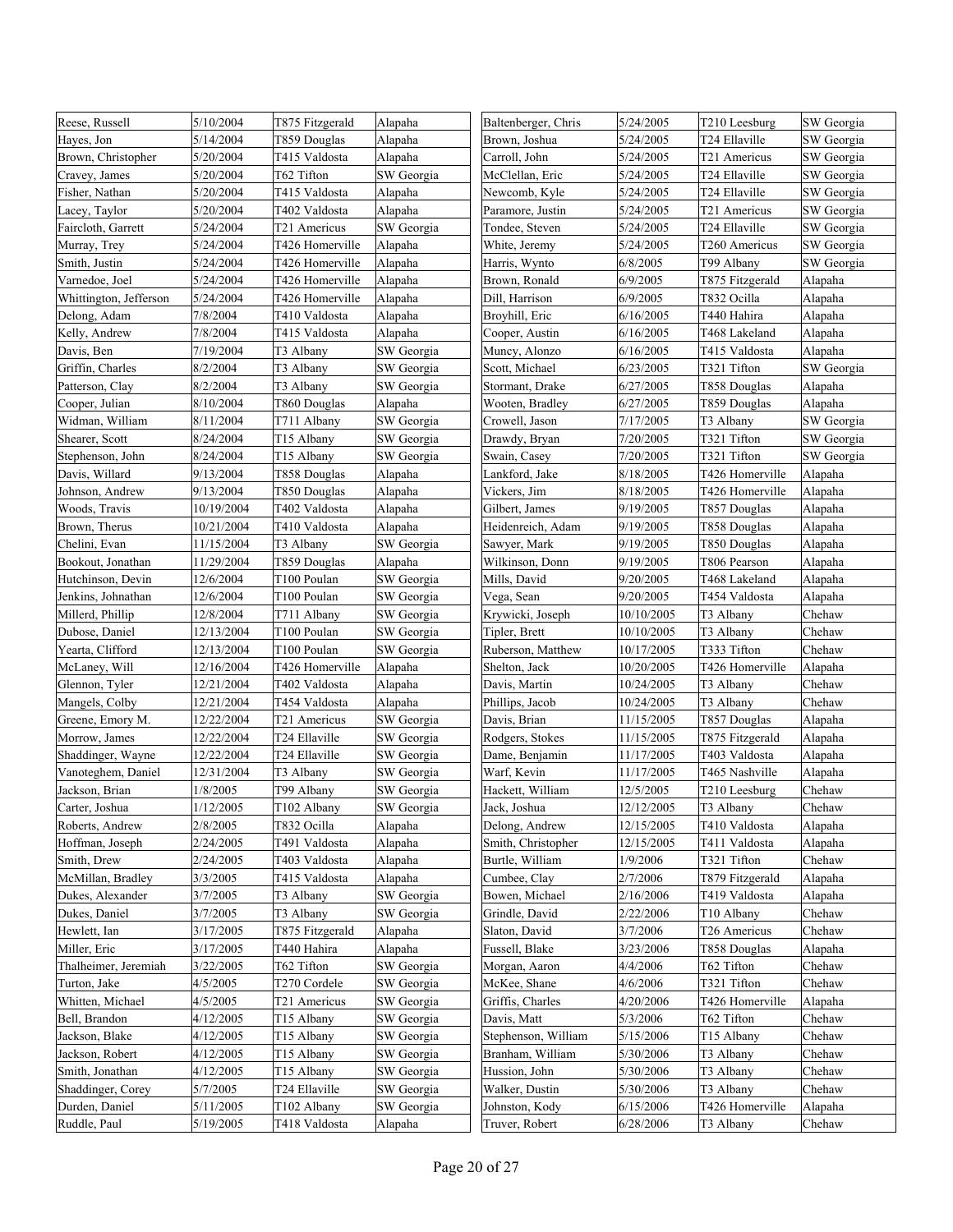| Ledbetter, Thomas             | 7/5/2006               | T21 Americus              | Chehaw           | Bynum, Bradley                | 7/10/2007              | T410 Valdosta                    | Alapaha |
|-------------------------------|------------------------|---------------------------|------------------|-------------------------------|------------------------|----------------------------------|---------|
| Smith, Michael                | 7/21/2006              | T3 Albany                 | Chehaw           | Slater, Alex                  | 7/10/2007              | T410 Valdosta                    | Alapaha |
| Baughman, Richard             | 7/26/2006              | T321 Tifton               | Chehaw           | Harris, Desmond               | 7/19/2007              | T260 Americus                    | Chehaw  |
| Suggs, Timothy                | 7/26/2006              | T62 Tifton                | Chehaw           | Moore, Branden                | 7/19/2007              | T260 Americus                    | Chehaw  |
| Edwards, Randall              | 8/17/2006              | T859 Douglas              | Alapaha          | Mohl, Christopher             | 8/14/2007              | T3 Albany                        | Chehaw  |
| Mcfadden, Mason               | 8/17/2006              | T828 Adel                 | Alapaha          | Stevens, Joseph               | 8/16/2007              | T410 Valdosta                    | Alapaha |
| Register, Christopher         | 8/17/2006              | T426 Homerville           | Alapaha          | Benton, Tyler                 | 10/29/2007             | T3 Albany                        | Chehaw  |
| Thompson, Benjamin            | 8/17/2006              | T491 Valdosta             | Alapaha          | McNatt, Ryan                  | 11/8/2007              | T859 Douglas                     | Alapaha |
| Gibson, Benjamin              | 8/24/2006              | T210 Leesburg             | Chehaw           | Walden, Kevin                 | 11/8/2007              | T859 Douglas                     | Alapaha |
| Hohorst, Trevor               | 8/24/2006              | T210 Leesburg             | Chehaw           | Bennett, Jonathan             | 11/15/2007             | T440 Hahira                      | Alapaha |
| Miller, Marcus                | 8/24/2006              | T210 Leesburg             | Chehaw           | Murphy, Jason                 | 11/15/2007             | T491 Valdosta                    | Alapaha |
| Drahush, Matthew              | 9/11/2006              | T3 Albany                 | Chehaw           | Meadows, William              | 11/21/2007             | T21 Americus                     | Chehaw  |
| Arnold, Nathan                | 9/19/2006              | T15 Albany                | Chehaw           | Tuller, Steven                | 12/3/2007              | T31 Ashburn                      | Chehaw  |
| Colvin, William               | 9/19/2006              | T15 Albany                | Chehaw           | Hackett, Raymond              | 12/10/2007             | T210 Leesburg                    | Chehaw  |
| Kuhlmann, Andrew              | 9/21/2006              | T403 Valdosta             | Alapaha          | Bridges, David                | 12/17/2007             | T100 Poulan                      | Chehaw  |
| Willis, Matthew               | 9/21/2006              | T321 Tifton               | Chehaw           | Newcomb, William              | 12/20/2007             | T15 Albany                       | Chehaw  |
| Culpepper, Brandon            | 10/19/2006             | T418 Valdosta             | Alapaha          | Spikes, Teddy                 | 12/20/2007             | T465 Nashville                   | Alapaha |
| Ingram, Wade                  | 10/19/2006             | T415 Valdosta             | Alapaha          | Stone, Zack                   | 1/10/2008              | T875 Fitzgerald                  | Alapaha |
| Barrett, Beauregard           | 11/1/2006              | T26 Americus              | Chehaw           | Frierson, Mason               | 1/17/2008              | T15 Albany                       | Chehaw  |
| Daniel, Thomas                | 11/1/2006              | T26 Americus              | Chehaw           | Dubiansky, David              | 1/28/2008              | T3 Albany                        | Chehaw  |
| Enfinger, Harrison            | 11/1/2006              | T26 Americus              | Chehaw           | Redding, Michael              | 2/1/2008               | T149 Pelham                      | Chehaw  |
| Lacy, Ryan                    | 11/1/2006              | T21 Americus              | Chehaw           | Douglas, James                | 2/4/2008               | T31 Ashburn                      | Chehaw  |
| Sanders, James                | 11/1/2006              | T270 Cordele              | Chehaw           | Sorensen, Val                 | 2/13/2008              | T210 Leesburg                    | Chehaw  |
| Presley, Dustin               | 11/16/2006             | T410 Valdosta             | Alapaha          | Powanpongkul, Paul            | 3/13/2008              | T855 Douglas                     | Alapaha |
| Reese, Ryan                   | 11/16/2006             | T875 Fitzgerald           | Alapaha          | Millard, Eric                 | 4/12/2008              | T873 Albany                      | Chehaw  |
| Harpe, Clifford               | 12/14/2006             | T270 Cordele              | Chehaw           | Fricker, Gregory              | 4/15/2008              | T491 Valdosta                    | Alapaha |
| Lamb, Justin                  | 12/14/2006             | T270 Cordele              | Chehaw           | Pittman, Jake                 | 4/17/2008              | T21 Americus                     | Chehaw  |
| Cross, Clayton                | 12/21/2006             | T426 Homerville           | Alapaha          | Cox, Patrick                  | 4/24/2008              | T15 Albany                       | Chehaw  |
| Ruddle, Aaron                 | 12/21/2006             | T418 Valdosta             | Alapaha          | Sheorn, Matthew               | 5/14/2008              | T62 Tifton                       | Chehaw  |
| Schaeffer, Andrew             | 12/21/2006             | T415 Valdosta             | Alapaha          | Bynum, Aulden                 | 5/15/2008              | T410 Valdosta                    | Alapaha |
| Woodward, Chase               | 12/21/2006             | T415 Valdosta             | Alapaha          | Wilson, Colin                 | 5/15/2008              | T410 Valdosta                    | Alapaha |
| Cooper, Rhett                 | 1/17/2007              | T102 Albany               | Chehaw           | Godfrey, Thomas               | 5/19/2008              | T62 Tifton                       | Chehaw  |
| Morrow, John                  | 1/17/2007              | T102 Albany               | Chehaw           | Gilliam, Justin               | 5/29/2008              | T3 Albany                        | Chehaw  |
| Nuzzo, Zachary                | 1/30/2007              | T62 Tifton                | Chehaw           | Landers, Ryan                 | 5/29/2008              | T3 Albany                        | Chehaw  |
| Synder, Jeffery               | 2/12/2007              | T210 Leesburg             | Chehaw           | Dipietro, James               | 6/2/2008               | T3 Albany                        | Chehaw  |
| Cooper, Dustin                | 2/15/2007              | T468 Lakeland             | Alapaha          | Williams, Cameron             | 6/10/2008              | T8 Albany                        | Chehaw  |
| Giddens, Thomas               | 2/15/2007              | T418 Valdosta             | Alapaha          | Carter, Cody                  | 6/12/2008              | T859 Douglas                     | Alapaha |
| Scharnikow, John              | 3/18/2007              | T3 Albany                 | Chehaw           | Drew, Stuart                  | 6/12/2008              | T855 Douglas                     | Alapaha |
| Ray, John                     | 3/21/2007              | T270 Cordele              | Chehaw           | Felts, Jacob                  | 6/19/2008              | T828 Adel                        | Alapaha |
| Ray, Philip                   | 3/21/2007              | T270 Cordele              | Chehaw           | Megow, Parker                 | 6/19/2008              | T410 Valdosta                    | Alapaha |
| Carter, Jimmy                 | 3/22/2007              | T491 Valdosta             | Alapaha          | Smith, Andrew                 | 6/19/2008              | T415 Valdosta                    | Alapaha |
| McNally, Michael              | 3/26/2007              | T210 Leesburg             | Chehaw           | Anderson, Austin              | 6/26/2008              | T62 Tifton                       | Chehaw  |
| Fournier, Christopher         | 3/28/2007              | T102 Albany               | Chehaw           | Atwater, James                | 6/26/2008              | T62 Tifton                       | Chehaw  |
| Shook, Thomas                 | 4/1/2007               | T10 Albany                | Chehaw           | Davis, Jacob                  | 7/28/2008              | T3 Albany                        | Chehaw  |
| Dowse, Christopher            | 4/19/2007              | T415 Valdosta             | Alapaha          | Carter, Brian                 | 8/12/2008              | T260 Americus                    | Chehaw  |
| Gates, Paul                   | 4/19/2007              | T828 Adel                 |                  | Lundy, Jared                  | 8/14/2008              | T859 Douglas                     | Alapaha |
| Hatfield, Andrew              | 5/16/2007              |                           | Alapaha          | Kluball, Jeremy               | 9/8/2008               | T210 Leesburg                    | Chehaw  |
| Johnson, Robert               | 5/16/2007              | T15 Albany                | Chehaw<br>Chehaw | Larsen, Devon                 | 10/1/2008              | T102 Albany                      | Chehaw  |
|                               |                        | T15 Albany                | Chehaw           |                               |                        |                                  | Chehaw  |
| Swafford, Matt<br>Mazza, Kyle | 5/16/2007<br>5/31/2007 | T15 Albany<br>T832 Ocilla |                  | Larsen, Mason<br>Benoit, John | 10/1/2008<br>10/9/2008 | T210 Leesburg<br>T875 Fitzgerald |         |
|                               |                        |                           | Alapaha          |                               |                        |                                  | Alapaha |
| Owens, James                  | 5/31/2007              | T875 Fitzgerald           | Alapaha          | Beal, Dallas                  | 10/16/2008             | T410 Valdosta                    | Alapaha |
| Lord, Cory                    | 6/19/2007              | T62 Tifton                | Chehaw           | Herin, Alan                   | 11/9/2008              | T62 Tifton                       | Chehaw  |
| Wilcox, T.                    | 6/20/2007              | T875 Fitzgerald           | Alapaha          | Unruh, Matthew                | 11/11/2008             | T10 Albany                       | Chehaw  |
| Elliott, Alex                 | 6/21/2007              | T410 Valdosta             | Alapaha          | Cribbs, Masin                 | 11/13/2008             | T806 Pearson                     | Alapaha |
| Gay, William                  | 6/21/2007              | T440 Hahira               | Alapaha          | McCaskill, Christopher        | 11/20/2008             | T828 Adel                        | Alapaha |
| Horne, Andrew                 | 6/21/2007              | T873 Albany               | Chehaw           | Merrell, Brigham              | 12/9/2008              | T806 Pearson                     | Alapaha |
| Hamilton, Michael             | 6/28/2007              | T873 Albany               | Chehaw           | Knighton, Jordan              | 12/18/2008             | T115 Albany                      | Chehaw  |
| Patel, Rishin                 | 7/6/2007               | T410 Valdosta             | Alapaha          | Smith, William                | 12/18/2008             | T62 Tifton                       | Chehaw  |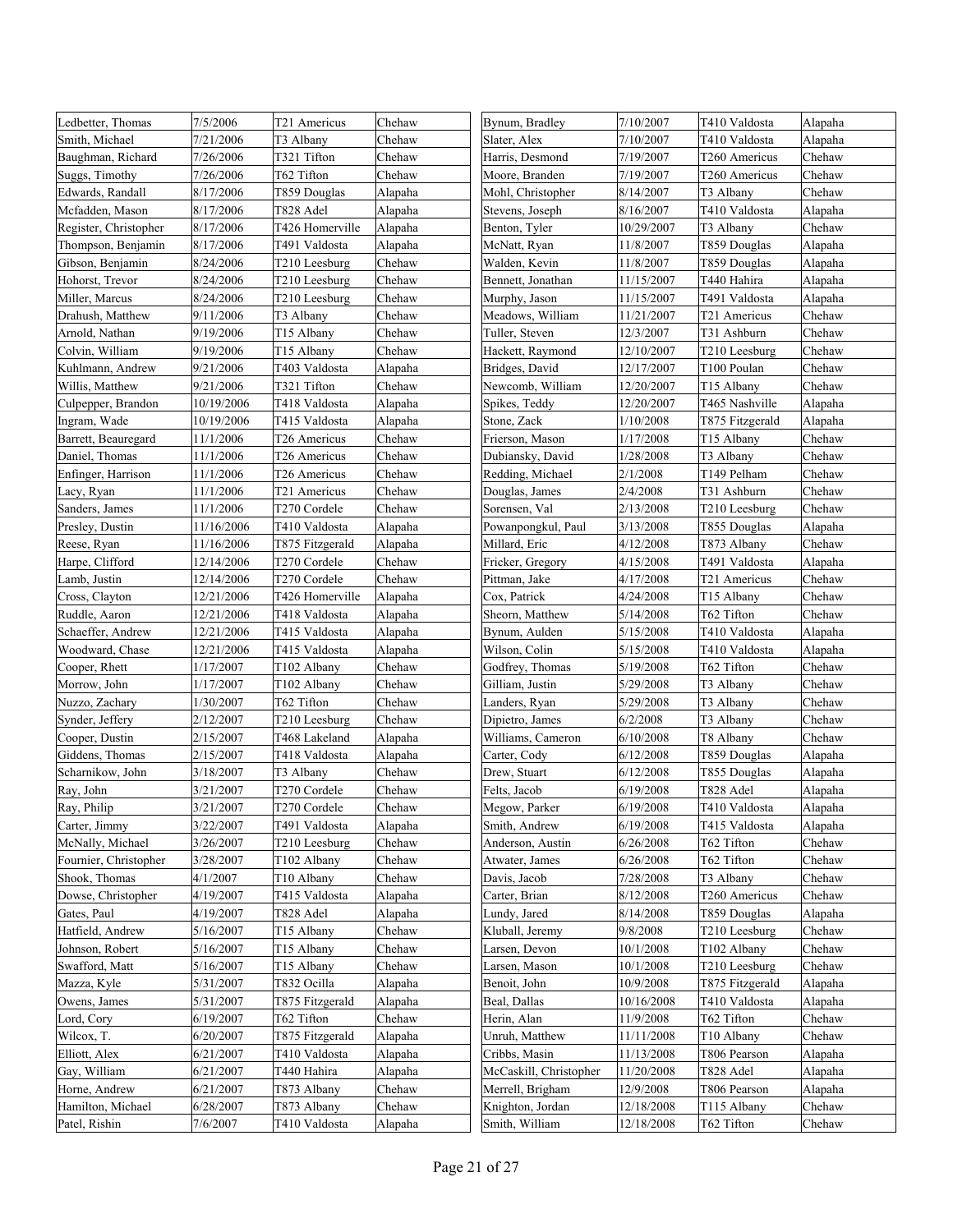| Arnold, Justin      | 1/13/2009  | T15 Albany      | Chehaw  | Butler, Alex         | 5/4/2010   | T23 Albany               | Chehaw  |
|---------------------|------------|-----------------|---------|----------------------|------------|--------------------------|---------|
| Drew, Jamieson      | 1/24/2009  | T873 Albany     | Chehaw  | Landers, Jeremy      | 5/17/2010  | T3 Albany                | Chehaw  |
| Lingefelt, Matthew  | 1/28/2009  | T270 Cordele    | Chehaw  | Hart, Dalton         | 5/20/2010  | T440 Hahira              | Alapaha |
| Lackey, Dale        | 3/2/2009   | T100 Poulan     | Chehaw  | Hyer, Joel           | 5/20/2010  | T418 Valdosta            | Alapaha |
| Muncy, Allen        | 3/19/2009  | T415 Valdosta   | Alapaha | Jacobson, John       | 5/20/2010  | T418 Valdosta            | Alapaha |
| Smith, Zachary      | 3/19/2009  | T426 Homerville | Alapaha | Moorhead, Brandon    | 5/27/2010  | T62 Tifton               | Chehaw  |
| Williams, Ashton    | 3/19/2009  | T426 Homerville | Alapaha | Wallace, Doyle       | 6/3/2010   | T491 Valdosta            | Alapaha |
| Spruill, Henry      | 4/6/2009   | T3 Albany       | Chehaw  | Altero, Joey Boy     | 6/16/2010  | T149 Camilla             | Chehaw  |
| Taylor, Richard     | 4/16/2009  | T11 Albany      | Chehaw  | May, Andrew          | 6/22/2010  | T23 Albany               | Chehaw  |
| Johnson, Nicolas    | 4/23/2009  | T426 Homerville | Alapaha | Dayhuff, Charles     | 8/9/2010   | T210 Leesburg            | Chehaw  |
| Mercer, Colton      | 4/23/2009  | T418 Valdosta   | Alapaha | Ferguson, Arrin      | 8/9/2010   | T210 Leesburg            | Chehaw  |
| Bishop, Wayne       | 5/14/2009  | T832 Ocilla     | Alapaha | Hendricks, Joseph    | 8/19/2010  | T686 Nashville           | Alapaha |
| Buckler, Dean       | 5/21/2009  | T454 Valdosta   | Alapaha | Jackson, W.          | 8/19/2010  | T828 Adel                | Alapaha |
| Hendricks, Matthew  | 5/21/2009  | T686 Nashville  | Alapaha | Crowder, Forrest     | 8/23/2010  | T26 Americus             | Chehaw  |
| Mathews, Alexander  | 5/21/2009  | T454 Valdosta   | Alapaha | Cummins, McClain     | 8/23/2010  | T26 Americus             | Chehaw  |
| Faircloth, Ryan     | 6/5/2009   | T149 Camilla    | Chehaw  | Hawkins, Christopher | 8/23/2010  | T260 Americus            | Chehaw  |
| Sheorn, James       | 6/10/2009  | T62 Tifton      | Chehaw  | McDowell, Jonathon   | 8/31/2010  | T806 Pearson             | Alapaha |
| Owens, Caleb        | 6/15/2009  | T3 Albany       | Chehaw  | Smith, Rhyan         | 8/31/2010  | T260 Americus            | Chehaw  |
| Crawford, Ben       | 6/17/2009  | T27 Americus    | Chehaw  | Jenkins, William     | 9/2/2010   | T100 Poulan              | Chehaw  |
| Gruver, Charles     | 6/18/2009  | T426 Homerville | Alapaha | Hawthorne, Taylor    | 9/16/2010  | T454 Valdosta            | Alapaha |
| Gruver, Matthew     | 6/18/2009  | T426 Homerville | Alapaha | Cox, Jordan          | 10/14/2010 | T15 Albany               | Chehaw  |
| Harper, Trent       | 6/18/2009  | T468 Lakeland   | Alapaha | Goldsmith, Davidson  | 10/14/2010 | T15 Albany               | Chehaw  |
| Scheib, Alex        | 6/18/2009  | T454 Valdosta   | Alapaha | Payne, Sean          | 10/23/2010 | T <sub>270</sub> Cordele | Chehaw  |
| Faircloth, Zachary  | 6/23/2009  | T149 Camilla    | Chehaw  | Anderson, Chance     | 10/28/2010 | T321 Tifton              | Chehaw  |
| Webb, Kyle          | 6/23/2009  | T321 Tifton     | Chehaw  | Barrett, John        | 11/3/2010  | T26 Americus             | Chehaw  |
| Ruter, John         | 7/8/2009   | T62 Tifton      | Chehaw  | Hudgins, Robert      | 11/3/2010  | T26 Americus             | Chehaw  |
| Krywicki, John      | 7/29/2009  | T3 Albany       | Chehaw  | Purdy, Alexander     | 11/3/2010  | T26 Americus             | Chehaw  |
| Weiner, Drew        | 7/29/2009  | T3 Albany       | Chehaw  | Fricker, Joshua      | 11/18/2010 | T491 Valdosta            | Alapaha |
| Fletcher, Alexander | 8/13/2009  | T859 Douglas    | Alapaha | Fussell, Alex        | 11/18/2010 | T858 Douglas             | Alapaha |
| Fussell, Jad        | 8/13/2009  | T858 Douglas    | Alapaha | Wright, Caleb        | 12/9/2010  | T858 Douglas             | Alapaha |
| Heidenreich, Clark  | 8/13/2009  | T858 Douglas    | Alapaha | Heath, Adam          | 12/15/2010 | T21 Americus             | Chehaw  |
| Hobby, Michael      | 8/13/2009  | T875 Fitzgerald | Alapaha | Spruill, Oscar       | 12/15/2010 | T3 Albany                | Chehaw  |
| Guess, Ethan        | 8/20/2009  | T426 Homerville | Alapaha | Talley, Daniel       | 12/15/2010 | T3 Albany                | Chehaw  |
| Handley, Zachery    | 9/17/2009  | T426 Homerville | Alapaha | Landrum, Jacob       | 12/16/2010 | T426 Homerville          | Alapaha |
| Jackson, Jordon     | 10/15/2009 | T440 Hahira     | Alapaha | Sparling, Joshua     | 12/21/2010 | T100 Poulan              | Chehaw  |
| Madden, Patrick     | 10/19/2009 | T3 Albany       | Chehaw  | Keys, Joseph         | 2/23/2011  | T333 Tifton              | Chehaw  |
| Fisher, Tobey       | 10/20/2009 | T62 Tifton      | Chehaw  | Etheredge, Brandon   | 2/26/2011  | T100 Poulan              | Chehaw  |
| Hall, Nate          | 11/12/2009 | T875 Fitzgerald | Alapaha | Chitwood, Brandon    | 3/15/2011  | T62 Tifton               | Chehaw  |
| Carroll, Andrew     | 11/17/2009 | T21 Americus    | Chehaw  | Benton, Jacob        | 4/18/2011  | T3 Albany                | Chehaw  |
| Jamieson, Ian       | 11/17/2009 | T24 Ellaville   | Chehaw  | Palazzolo, Faro      | 4/18/2011  | T3 Albany                | Chehaw  |
| Roseth, Douglas     | 11/17/2009 | T21 Americus    | Chehaw  | Simpson, Nathan      | 4/19/2011  | T828 Adel                | Alapaha |
| Cutshaw, William    | 11/19/2009 | T440 Hahira     | Alapaha | Bennett, Ben         | 5/19/2011  | T440 Hahira              | Alapaha |
| Hillman, Branden    | 11/19/2009 | T426 Homerville | Alapaha | Bode, James          | 5/19/2011  | T3 Albany                | Chehaw  |
| Threlkeld, Drew     | 11/19/2009 | T415 Valdosta   | Alapaha | Jackson, Ellis       | 5/19/2011  | T3 Albany                | Chehaw  |
| Smith, Jacob        | 12/9/2009  | T426 Homerville | Alapaha | Tangwall, Sean       | 6/6/2011   | T3 Albany                | Chehaw  |
| White, Sean         | 12/10/2009 | T806 Pearson    | Alapaha | McDowell, Dale       | 6/30/2011  | T806 Pearson             | Alapaha |
| Phillips, Jesse     | 1/12/2010  | T3 Albany       | Chehaw  | Lindner, Christopher | 7/14/2011  | T545 Valdosta            | Alapaha |
| Overbey, Matthew    | 1/15/2010  | T149 Camilla    | Chehaw  | Scotto, Christopher  | 7/14/2011  | T491 Valdosta            | Alapaha |
| Beeler, Austin      | 1/21/2010  | T686 Nashville  | Alapaha | Groarke, Matthew     | 7/25/2011  | T3 Albany                | Chehaw  |
| Sears, John         | 1/26/2010  | T270 Cordele    | Chehaw  | Seegmueller, Tyler   | 8/8/2011   | T15 Albany               | Chehaw  |
| Hutchinson, Matthew | 2/11/2010  | T875 Fitzgerald | Alapaha | Myler, Joseph        | 8/15/2011  | T15 Albany               | Chehaw  |
| Peters, Samuel      | 2/18/2010  | T491 Valdosta   | Alapaha | Greinke, Dean        | 9/15/2011  | T545 Valdosta            | Alapaha |
| Cox, Logan          | 3/5/2010   | T149 Camilla    | Chehaw  | Spears, Kyle         | 9/15/2011  | T686 Nashville           | Alapaha |
| Drew, Aaron         | 4/8/2010   | T859 Douglas    | Alapaha | Read, Jordan         | 11/10/2011 | T806 Pearson             | Alapaha |
| Dickinson, Matthew  | 4/20/2010  | T23 Albany      | Chehaw  | Carter, Candler      | 11/15/2011 | T62 Tifton               | Alapaha |
| Presley, Douglas    | 4/21/2010  | T415 Valdosta   | Alapaha | Satterfield, Randall | 11/19/2011 | T26 Americus             | Chehaw  |
| Cooper, Caelan      | 4/22/2010  | T321 Tifton     | Chehaw  | Bennett, Austin      | 1/11/2012  | T857 Douglas             | Chehaw  |
| Riggle, Jason       | 4/27/2010  | T15 Albany      | Chehaw  | Grove, Andrew        | 1/12/2012  | T440 Hahira              | Alapaha |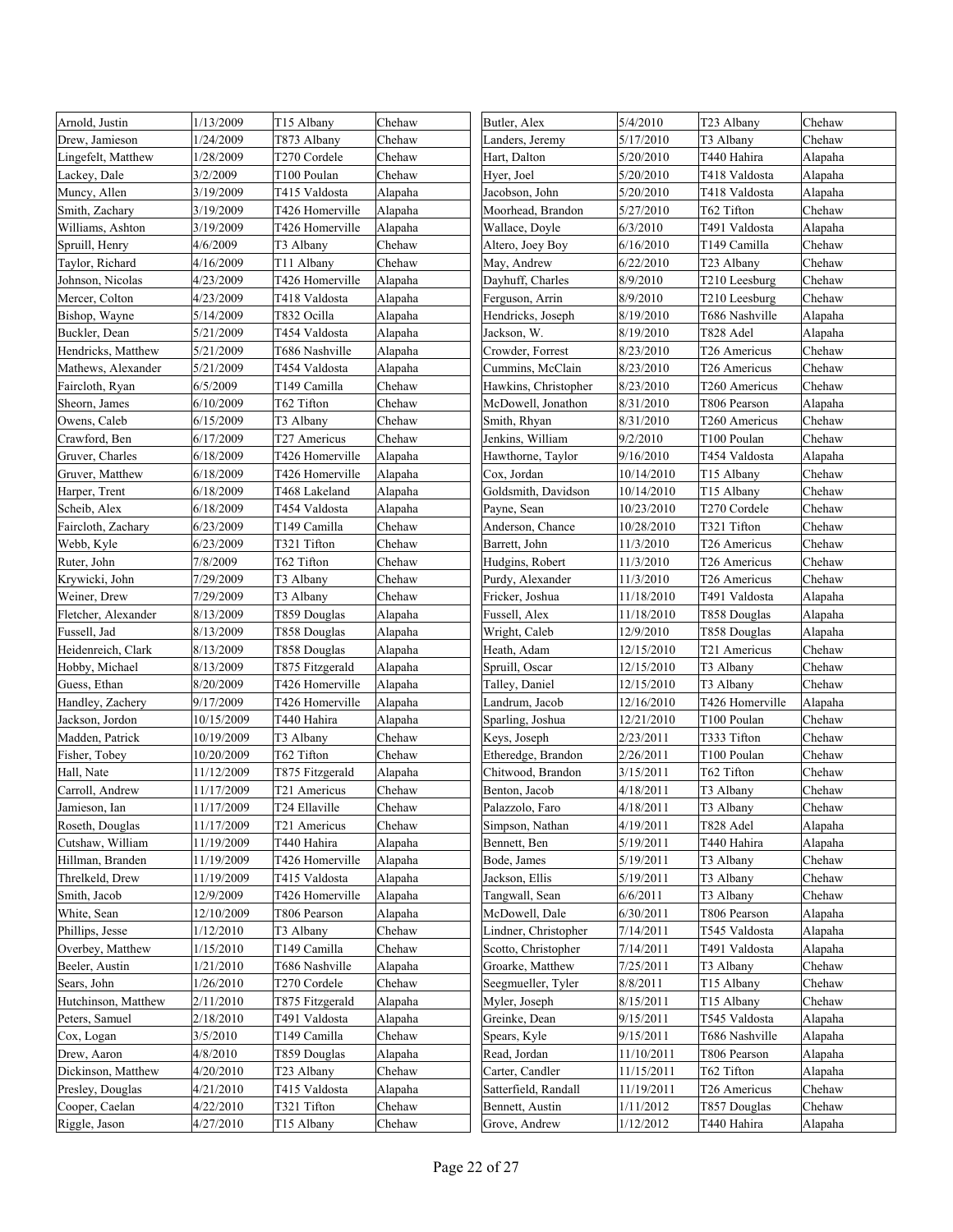| T491<br>Meier, Nicholas<br>1/16/2012<br>T3 Albany<br>Chehaw<br>Hanson, JoshuaW.<br>03/19/2013<br>South Georgia<br>2/8/2012<br>T15 Albany<br>Chehaw<br>Kirkland, Dakota D<br>03/30/2013<br>T3 Albany<br>South Georgia<br>T875<br>2/8/2012<br>T15 Albany<br>Chehaw<br>Ryals, Colby<br>04/11/2013<br>South Georgia<br>2/8/2012<br>Chehaw<br>Wrensford, Kwasi<br>04/15/2013<br>T11 Albany<br>T15 Albany<br>South Georgia<br>2/9/2012<br>Chehaw<br>05/09/2013<br>T270 Cordele<br>South Georgia<br>T7 Leesburg<br>Sears, Justin T.<br>T7<br>Chitwood, Austin<br>2/9/2012<br>T62 Tifton<br>05/19/2013<br>Chehaw<br>Bazemore, Brenton R.<br>South Georgia<br>Lisenby, Brandon<br>2/23/2012<br>T210 Leesburg<br>Chehaw<br>Skates, Garrett J.<br>05/19/2013<br>T3 Albany<br>South Georgia<br>Seaman, Jedidiah<br>3/7/2012<br>T333 Tifton<br>Chehaw<br>Deatcher, Brandon M<br>05/21/2013<br>T415 Valdosta<br>South Georgia<br>3/13/2012<br>T440 Hahira<br>05/21/2013<br>Alapaha<br>Findlay, Matthew C,<br>T415 Valdosta<br>South Georgia<br>3/13/2012<br>T3 Albany<br>Chehaw<br>05/21/2013<br>T454 Valdosta<br>Thomas, Jonathan D.<br>South Georgia<br>3/13/2012<br>05/21/2013<br>T3 Albany<br>Chehaw<br>Threlkeld, Cullen B.<br>T415 Valdosta<br>South Georgia<br>3/27/2012<br>05/21/2013<br>T565<br>Askey, Robert<br>T15 Albany<br>Chehaw<br>Wilson, Andrew M<br>South Georgia<br>3/27/2012<br>T565<br>Askey, William<br>T15 Albany<br>Chehaw<br>Zeigler, Tyler H<br>05/21/2013<br>South Georgia<br>Dayhuff, Richard<br>T62 Tifton<br>4/2/2012<br>T210 Leesburg<br>Chehaw<br>Benson, Jacob P.<br>06/13/2013<br>South Georgia<br>Cone, Dakota<br>4/13/2012<br>T100 Poulan<br>Brown, Paul E. IV<br>06/16/2013<br>T1 Albany<br>Alapaha<br>South Georgia<br>Souther, Stephen<br>4/17/2012<br>T23 Albany<br>Chehaw<br>Terry, Jr, Brian K.<br>06/16/2013<br>T260 Americus<br>South Georgia<br>5/7/2012<br>Chehaw<br>06/18/2013<br>T415 Valdosta<br>Owens, Theron<br>T3 Albany<br>Blocker, Brandon R<br>South Georgia<br>5/10/2012<br>T440 Hahira<br>Dunn, Ben<br>T875 Fitzgerald<br>Alapaha<br>Skipper, RoberTA.<br>06/18/2013<br>South Georgia<br>T321<br>McDonald, Cody<br>5/10/2012<br>07/11/2013<br>T875 Fitzgerald<br>Alapaha<br>TenHagen, Gage M.<br>South Georgia<br>5/15/2012<br>Chehaw<br>07/18/2013<br>T857 Douglas<br>T23 Albany<br>Lott, Justin A<br>South Georgia<br>5/17/2012<br>T832<br>07/18/2013<br>Thompson, Alexander<br>T565 Quitman<br>Alapaha<br>Martin, Jonathan<br>South Georgia<br>Wiggins, Colton<br>5/17/2012<br>Tilley, Corbin L.<br>07/28/2013<br>T15 Albany<br>T468 Lakeland<br>Alapaha<br>South Georgia<br>Owens, Michael<br>5/21/2012<br>08/15/2013<br>T62 Tifton<br>T115 Albany<br>Chehaw<br>Fisher, Daniel M<br>South Georgia<br>Lackey, Richard<br>6/9/2012<br>T100 Poulan<br>Alapaha<br>Bennett, Samuel J.<br>08/20/2013<br>T440 Hahira<br>South Georgia<br>7/19/2012<br>T454 Valdosta<br>Alapaha<br>Creamer, Evan M.<br>08/20/2013<br>T415 Valdosta<br>South Georgia<br>L'herault, Michael<br>8/21/2012<br>T454 Valdosta<br>Alapaha<br>Crumpton, Bryan Saul<br>08/20/2013<br>T686<br>South Georgia<br>Peterson, Brandon<br>9/13/2012<br>Diamond, William T.<br>08/28/2013<br>T859 Douglas<br>T857 Douglas<br>Alapaha<br>South Georgia<br>9/17/2012<br>Chehaw<br>Brown, Tyler<br>9/15/2013<br>T21 Americus<br>Phelps, Owen<br>T1 Leesburg<br>South Georgia<br>9/18/2012<br>T565 Quitman<br>Alapaha<br>Coptsias, Jacob<br>9/15/2013<br>T21 Americus<br>South Georgia<br>9/20/2012<br>Adams, John<br>T321 Tifton<br>Chehaw<br>9/15/2013<br>T21 Americus<br>Dillard, Jacob<br>South Georgia<br>9/26/2012<br>McMickin, James<br>T100 Poulan<br>Alapaha<br>Richter, Taylor B<br>09/15/2013<br>T15 Albany<br>South Georgia<br>10/2/2012<br>09/17/2013<br>T418 Hahira<br>Culpepper, Benjamin<br>T100 Poulan<br>Alapaha<br>Paige, Carson L.<br>South Georgia<br>10/16/2012<br>T491 Valdosta<br>Alapaha<br>Howard, Matthew D<br>9/18/2013<br>T1 Albany<br>South Georgia<br>10/18/2012<br>09/26/2013<br>T875<br>T210 Leesburg<br>Chehaw<br>Foster, John B.<br>South Georgia<br>10/25/2012<br>T321 Tifton<br>Chehaw<br>Miller, Andrew G.<br>10/10/2013<br>T270 Cordele<br>South Georgia<br>10/30/2012<br>Chehaw<br>Burleson, Charles L III<br>10/15/2013<br>T415 Valdosta<br>South Georgia<br>T <sub>26</sub> Americus<br>10/30/2012<br>10/15/2013<br>T440 Hahira<br>T270 Cordele<br>Chehaw<br>Leisey, Kale A<br>South Georgia<br>10/30/2012<br>T26 Americus<br>Dixon, Donte Q.<br>10/20/2013<br>T260 Americus<br>Chehaw<br>South Georgia<br>10/30/2012<br>10/20/2013<br>T3 Albany<br>Johnson, Carl<br>T26 Americus<br>Chehaw<br>Thomas, Desmane<br>South Georgia<br>10/30/2012<br>T260 Americus<br>Wilson, Jesse C<br>10/20/2013<br>T26 Americus<br>South Georgia<br>Chehaw<br>McGhee, Nicholas<br>T418 Hahira<br>South Georgia<br>10/30/2012<br>T26 Americus<br>Chehaw<br>Culpepper, Harrison L<br>11/12/2013<br>Wiley, Parker J<br>T875<br>Skala, Tyerus<br>0/30/2012<br>T26 Americus<br>Chehaw<br>11/14/2013<br>South Georgia<br>11/20/2012<br>T15 Albany<br>Griggs, Jesse W<br>11/17/2013<br>Chehaw<br>T26 Americus<br>South Georgia<br>Goldsmith, Brent<br>11/20/2012<br>T15 Albany<br>Chehaw<br>Ledger, Matthew A<br>11/17/2013<br>T26 Americus<br>South Georgia<br>11/20/2012<br>Williams, Ryan E<br>11/17/2013<br>T15 Albany<br>Newcomb, Edward<br>T2001 Leesburg<br>Chehaw<br>South Georgia<br>Cooper, Andre<br>12/11/2012<br>T565 Quitman<br>South Georgia<br>Brown, Hakeem G<br>12/15/2013<br>T260 Americus<br>South Georgia<br>12/11/2012<br>T454 Valdosta<br>Jones, Jeb F<br>12/15/2013<br>T24 Americus<br>South Georgia<br>South Georgia<br>12/12/2012<br>T857 Douglas<br>South Georgia<br>May, Ethan M.<br>12/15/2013<br>T23 Albany<br>South Georgia<br>12/15/2013<br>Bacon, Joshua<br>12/13/2012<br>T7 Leesburg<br>South Georgia<br>Warren, Qyantavious J<br>T260 Americus<br>South Georgia<br>Joiner, James<br>12/17/2012<br>T270 Cordele<br>South Georgia<br>Ford, Cameron B.<br>12/17/2013<br>T686<br>South Georgia<br>12/20/2012<br>T440 Hahira<br>T3 Albany<br>South Georgia<br>Gannon, Matthew A<br>12/17/2013<br>South Georgia<br>1/15/2013<br>1/16/2014<br>T62 Tifton<br>Evans, Martez<br>T468 Lakeland<br>South Georgia<br>Smith, Daniel N<br>South Georgia<br>1/15/2013<br>1/16/2014<br>T62 Tifton<br>South Georgia<br>Helms, Jack<br>T426 Homerville<br>South Georgia<br>Smith, Douglas J<br>1/15/2013<br>1/19/2014<br>Thompson, Caleb<br>T426 Homerville<br>South Georgia<br>Little, Tyrin N<br>T260 Americus<br>South Georgia | Register, David     | 1/12/2012 | T828 Adel   | Alapaha       | Campiglia, William C. | 03/19/2013 | T415 Valdosta  | South Georgia |
|-----------------------------------------------------------------------------------------------------------------------------------------------------------------------------------------------------------------------------------------------------------------------------------------------------------------------------------------------------------------------------------------------------------------------------------------------------------------------------------------------------------------------------------------------------------------------------------------------------------------------------------------------------------------------------------------------------------------------------------------------------------------------------------------------------------------------------------------------------------------------------------------------------------------------------------------------------------------------------------------------------------------------------------------------------------------------------------------------------------------------------------------------------------------------------------------------------------------------------------------------------------------------------------------------------------------------------------------------------------------------------------------------------------------------------------------------------------------------------------------------------------------------------------------------------------------------------------------------------------------------------------------------------------------------------------------------------------------------------------------------------------------------------------------------------------------------------------------------------------------------------------------------------------------------------------------------------------------------------------------------------------------------------------------------------------------------------------------------------------------------------------------------------------------------------------------------------------------------------------------------------------------------------------------------------------------------------------------------------------------------------------------------------------------------------------------------------------------------------------------------------------------------------------------------------------------------------------------------------------------------------------------------------------------------------------------------------------------------------------------------------------------------------------------------------------------------------------------------------------------------------------------------------------------------------------------------------------------------------------------------------------------------------------------------------------------------------------------------------------------------------------------------------------------------------------------------------------------------------------------------------------------------------------------------------------------------------------------------------------------------------------------------------------------------------------------------------------------------------------------------------------------------------------------------------------------------------------------------------------------------------------------------------------------------------------------------------------------------------------------------------------------------------------------------------------------------------------------------------------------------------------------------------------------------------------------------------------------------------------------------------------------------------------------------------------------------------------------------------------------------------------------------------------------------------------------------------------------------------------------------------------------------------------------------------------------------------------------------------------------------------------------------------------------------------------------------------------------------------------------------------------------------------------------------------------------------------------------------------------------------------------------------------------------------------------------------------------------------------------------------------------------------------------------------------------------------------------------------------------------------------------------------------------------------------------------------------------------------------------------------------------------------------------------------------------------------------------------------------------------------------------------------------------------------------------------------------------------------------------------------------------------------------------------------------------------------------------------------------------------------------------------------------------------------------------------------------------------------------------------------------------------------------------------------------------------------------------------------------------------------------------------------------------------------------------------------------------------------------------------------------------------------------------------------------------------------------------------------------------------------------------------------------------------------------------------------------------------------------------------------------------------------------------------------------------------------------------------------------------------------------------------------------------------------------------------------------------------------------------------------------------------------------------------------------------------------------------------------------------------------------------------------------------------------------------------------------------------------------------------------------------------------------------------------------------------------|---------------------|-----------|-------------|---------------|-----------------------|------------|----------------|---------------|
|                                                                                                                                                                                                                                                                                                                                                                                                                                                                                                                                                                                                                                                                                                                                                                                                                                                                                                                                                                                                                                                                                                                                                                                                                                                                                                                                                                                                                                                                                                                                                                                                                                                                                                                                                                                                                                                                                                                                                                                                                                                                                                                                                                                                                                                                                                                                                                                                                                                                                                                                                                                                                                                                                                                                                                                                                                                                                                                                                                                                                                                                                                                                                                                                                                                                                                                                                                                                                                                                                                                                                                                                                                                                                                                                                                                                                                                                                                                                                                                                                                                                                                                                                                                                                                                                                                                                                                                                                                                                                                                                                                                                                                                                                                                                                                                                                                                                                                                                                                                                                                                                                                                                                                                                                                                                                                                                                                                                                                                                                                                                                                                                                                                                                                                                                                                                                                                                                                                                                                                                                                                                                                                                                                                                                                                                                                                                                                                                                                                                                                                                                                       |                     |           |             |               |                       |            |                |               |
|                                                                                                                                                                                                                                                                                                                                                                                                                                                                                                                                                                                                                                                                                                                                                                                                                                                                                                                                                                                                                                                                                                                                                                                                                                                                                                                                                                                                                                                                                                                                                                                                                                                                                                                                                                                                                                                                                                                                                                                                                                                                                                                                                                                                                                                                                                                                                                                                                                                                                                                                                                                                                                                                                                                                                                                                                                                                                                                                                                                                                                                                                                                                                                                                                                                                                                                                                                                                                                                                                                                                                                                                                                                                                                                                                                                                                                                                                                                                                                                                                                                                                                                                                                                                                                                                                                                                                                                                                                                                                                                                                                                                                                                                                                                                                                                                                                                                                                                                                                                                                                                                                                                                                                                                                                                                                                                                                                                                                                                                                                                                                                                                                                                                                                                                                                                                                                                                                                                                                                                                                                                                                                                                                                                                                                                                                                                                                                                                                                                                                                                                                                       | Bell, Edwin         |           |             |               |                       |            |                |               |
|                                                                                                                                                                                                                                                                                                                                                                                                                                                                                                                                                                                                                                                                                                                                                                                                                                                                                                                                                                                                                                                                                                                                                                                                                                                                                                                                                                                                                                                                                                                                                                                                                                                                                                                                                                                                                                                                                                                                                                                                                                                                                                                                                                                                                                                                                                                                                                                                                                                                                                                                                                                                                                                                                                                                                                                                                                                                                                                                                                                                                                                                                                                                                                                                                                                                                                                                                                                                                                                                                                                                                                                                                                                                                                                                                                                                                                                                                                                                                                                                                                                                                                                                                                                                                                                                                                                                                                                                                                                                                                                                                                                                                                                                                                                                                                                                                                                                                                                                                                                                                                                                                                                                                                                                                                                                                                                                                                                                                                                                                                                                                                                                                                                                                                                                                                                                                                                                                                                                                                                                                                                                                                                                                                                                                                                                                                                                                                                                                                                                                                                                                                       | Buford, Parker      |           |             |               |                       |            |                |               |
|                                                                                                                                                                                                                                                                                                                                                                                                                                                                                                                                                                                                                                                                                                                                                                                                                                                                                                                                                                                                                                                                                                                                                                                                                                                                                                                                                                                                                                                                                                                                                                                                                                                                                                                                                                                                                                                                                                                                                                                                                                                                                                                                                                                                                                                                                                                                                                                                                                                                                                                                                                                                                                                                                                                                                                                                                                                                                                                                                                                                                                                                                                                                                                                                                                                                                                                                                                                                                                                                                                                                                                                                                                                                                                                                                                                                                                                                                                                                                                                                                                                                                                                                                                                                                                                                                                                                                                                                                                                                                                                                                                                                                                                                                                                                                                                                                                                                                                                                                                                                                                                                                                                                                                                                                                                                                                                                                                                                                                                                                                                                                                                                                                                                                                                                                                                                                                                                                                                                                                                                                                                                                                                                                                                                                                                                                                                                                                                                                                                                                                                                                                       | McLendon, Joseph    |           |             |               |                       |            |                |               |
|                                                                                                                                                                                                                                                                                                                                                                                                                                                                                                                                                                                                                                                                                                                                                                                                                                                                                                                                                                                                                                                                                                                                                                                                                                                                                                                                                                                                                                                                                                                                                                                                                                                                                                                                                                                                                                                                                                                                                                                                                                                                                                                                                                                                                                                                                                                                                                                                                                                                                                                                                                                                                                                                                                                                                                                                                                                                                                                                                                                                                                                                                                                                                                                                                                                                                                                                                                                                                                                                                                                                                                                                                                                                                                                                                                                                                                                                                                                                                                                                                                                                                                                                                                                                                                                                                                                                                                                                                                                                                                                                                                                                                                                                                                                                                                                                                                                                                                                                                                                                                                                                                                                                                                                                                                                                                                                                                                                                                                                                                                                                                                                                                                                                                                                                                                                                                                                                                                                                                                                                                                                                                                                                                                                                                                                                                                                                                                                                                                                                                                                                                                       | Bacon, Jacob        |           |             |               |                       |            |                |               |
|                                                                                                                                                                                                                                                                                                                                                                                                                                                                                                                                                                                                                                                                                                                                                                                                                                                                                                                                                                                                                                                                                                                                                                                                                                                                                                                                                                                                                                                                                                                                                                                                                                                                                                                                                                                                                                                                                                                                                                                                                                                                                                                                                                                                                                                                                                                                                                                                                                                                                                                                                                                                                                                                                                                                                                                                                                                                                                                                                                                                                                                                                                                                                                                                                                                                                                                                                                                                                                                                                                                                                                                                                                                                                                                                                                                                                                                                                                                                                                                                                                                                                                                                                                                                                                                                                                                                                                                                                                                                                                                                                                                                                                                                                                                                                                                                                                                                                                                                                                                                                                                                                                                                                                                                                                                                                                                                                                                                                                                                                                                                                                                                                                                                                                                                                                                                                                                                                                                                                                                                                                                                                                                                                                                                                                                                                                                                                                                                                                                                                                                                                                       |                     |           |             |               |                       |            |                |               |
|                                                                                                                                                                                                                                                                                                                                                                                                                                                                                                                                                                                                                                                                                                                                                                                                                                                                                                                                                                                                                                                                                                                                                                                                                                                                                                                                                                                                                                                                                                                                                                                                                                                                                                                                                                                                                                                                                                                                                                                                                                                                                                                                                                                                                                                                                                                                                                                                                                                                                                                                                                                                                                                                                                                                                                                                                                                                                                                                                                                                                                                                                                                                                                                                                                                                                                                                                                                                                                                                                                                                                                                                                                                                                                                                                                                                                                                                                                                                                                                                                                                                                                                                                                                                                                                                                                                                                                                                                                                                                                                                                                                                                                                                                                                                                                                                                                                                                                                                                                                                                                                                                                                                                                                                                                                                                                                                                                                                                                                                                                                                                                                                                                                                                                                                                                                                                                                                                                                                                                                                                                                                                                                                                                                                                                                                                                                                                                                                                                                                                                                                                                       |                     |           |             |               |                       |            |                |               |
|                                                                                                                                                                                                                                                                                                                                                                                                                                                                                                                                                                                                                                                                                                                                                                                                                                                                                                                                                                                                                                                                                                                                                                                                                                                                                                                                                                                                                                                                                                                                                                                                                                                                                                                                                                                                                                                                                                                                                                                                                                                                                                                                                                                                                                                                                                                                                                                                                                                                                                                                                                                                                                                                                                                                                                                                                                                                                                                                                                                                                                                                                                                                                                                                                                                                                                                                                                                                                                                                                                                                                                                                                                                                                                                                                                                                                                                                                                                                                                                                                                                                                                                                                                                                                                                                                                                                                                                                                                                                                                                                                                                                                                                                                                                                                                                                                                                                                                                                                                                                                                                                                                                                                                                                                                                                                                                                                                                                                                                                                                                                                                                                                                                                                                                                                                                                                                                                                                                                                                                                                                                                                                                                                                                                                                                                                                                                                                                                                                                                                                                                                                       |                     |           |             |               |                       |            |                |               |
|                                                                                                                                                                                                                                                                                                                                                                                                                                                                                                                                                                                                                                                                                                                                                                                                                                                                                                                                                                                                                                                                                                                                                                                                                                                                                                                                                                                                                                                                                                                                                                                                                                                                                                                                                                                                                                                                                                                                                                                                                                                                                                                                                                                                                                                                                                                                                                                                                                                                                                                                                                                                                                                                                                                                                                                                                                                                                                                                                                                                                                                                                                                                                                                                                                                                                                                                                                                                                                                                                                                                                                                                                                                                                                                                                                                                                                                                                                                                                                                                                                                                                                                                                                                                                                                                                                                                                                                                                                                                                                                                                                                                                                                                                                                                                                                                                                                                                                                                                                                                                                                                                                                                                                                                                                                                                                                                                                                                                                                                                                                                                                                                                                                                                                                                                                                                                                                                                                                                                                                                                                                                                                                                                                                                                                                                                                                                                                                                                                                                                                                                                                       | Brooks, Asher       |           |             |               |                       |            |                |               |
|                                                                                                                                                                                                                                                                                                                                                                                                                                                                                                                                                                                                                                                                                                                                                                                                                                                                                                                                                                                                                                                                                                                                                                                                                                                                                                                                                                                                                                                                                                                                                                                                                                                                                                                                                                                                                                                                                                                                                                                                                                                                                                                                                                                                                                                                                                                                                                                                                                                                                                                                                                                                                                                                                                                                                                                                                                                                                                                                                                                                                                                                                                                                                                                                                                                                                                                                                                                                                                                                                                                                                                                                                                                                                                                                                                                                                                                                                                                                                                                                                                                                                                                                                                                                                                                                                                                                                                                                                                                                                                                                                                                                                                                                                                                                                                                                                                                                                                                                                                                                                                                                                                                                                                                                                                                                                                                                                                                                                                                                                                                                                                                                                                                                                                                                                                                                                                                                                                                                                                                                                                                                                                                                                                                                                                                                                                                                                                                                                                                                                                                                                                       | Gillan, Jared       |           |             |               |                       |            |                |               |
|                                                                                                                                                                                                                                                                                                                                                                                                                                                                                                                                                                                                                                                                                                                                                                                                                                                                                                                                                                                                                                                                                                                                                                                                                                                                                                                                                                                                                                                                                                                                                                                                                                                                                                                                                                                                                                                                                                                                                                                                                                                                                                                                                                                                                                                                                                                                                                                                                                                                                                                                                                                                                                                                                                                                                                                                                                                                                                                                                                                                                                                                                                                                                                                                                                                                                                                                                                                                                                                                                                                                                                                                                                                                                                                                                                                                                                                                                                                                                                                                                                                                                                                                                                                                                                                                                                                                                                                                                                                                                                                                                                                                                                                                                                                                                                                                                                                                                                                                                                                                                                                                                                                                                                                                                                                                                                                                                                                                                                                                                                                                                                                                                                                                                                                                                                                                                                                                                                                                                                                                                                                                                                                                                                                                                                                                                                                                                                                                                                                                                                                                                                       | Hardison, Thomas    |           |             |               |                       |            |                |               |
|                                                                                                                                                                                                                                                                                                                                                                                                                                                                                                                                                                                                                                                                                                                                                                                                                                                                                                                                                                                                                                                                                                                                                                                                                                                                                                                                                                                                                                                                                                                                                                                                                                                                                                                                                                                                                                                                                                                                                                                                                                                                                                                                                                                                                                                                                                                                                                                                                                                                                                                                                                                                                                                                                                                                                                                                                                                                                                                                                                                                                                                                                                                                                                                                                                                                                                                                                                                                                                                                                                                                                                                                                                                                                                                                                                                                                                                                                                                                                                                                                                                                                                                                                                                                                                                                                                                                                                                                                                                                                                                                                                                                                                                                                                                                                                                                                                                                                                                                                                                                                                                                                                                                                                                                                                                                                                                                                                                                                                                                                                                                                                                                                                                                                                                                                                                                                                                                                                                                                                                                                                                                                                                                                                                                                                                                                                                                                                                                                                                                                                                                                                       |                     |           |             |               |                       |            |                |               |
|                                                                                                                                                                                                                                                                                                                                                                                                                                                                                                                                                                                                                                                                                                                                                                                                                                                                                                                                                                                                                                                                                                                                                                                                                                                                                                                                                                                                                                                                                                                                                                                                                                                                                                                                                                                                                                                                                                                                                                                                                                                                                                                                                                                                                                                                                                                                                                                                                                                                                                                                                                                                                                                                                                                                                                                                                                                                                                                                                                                                                                                                                                                                                                                                                                                                                                                                                                                                                                                                                                                                                                                                                                                                                                                                                                                                                                                                                                                                                                                                                                                                                                                                                                                                                                                                                                                                                                                                                                                                                                                                                                                                                                                                                                                                                                                                                                                                                                                                                                                                                                                                                                                                                                                                                                                                                                                                                                                                                                                                                                                                                                                                                                                                                                                                                                                                                                                                                                                                                                                                                                                                                                                                                                                                                                                                                                                                                                                                                                                                                                                                                                       |                     |           |             |               |                       |            |                |               |
|                                                                                                                                                                                                                                                                                                                                                                                                                                                                                                                                                                                                                                                                                                                                                                                                                                                                                                                                                                                                                                                                                                                                                                                                                                                                                                                                                                                                                                                                                                                                                                                                                                                                                                                                                                                                                                                                                                                                                                                                                                                                                                                                                                                                                                                                                                                                                                                                                                                                                                                                                                                                                                                                                                                                                                                                                                                                                                                                                                                                                                                                                                                                                                                                                                                                                                                                                                                                                                                                                                                                                                                                                                                                                                                                                                                                                                                                                                                                                                                                                                                                                                                                                                                                                                                                                                                                                                                                                                                                                                                                                                                                                                                                                                                                                                                                                                                                                                                                                                                                                                                                                                                                                                                                                                                                                                                                                                                                                                                                                                                                                                                                                                                                                                                                                                                                                                                                                                                                                                                                                                                                                                                                                                                                                                                                                                                                                                                                                                                                                                                                                                       |                     |           |             |               |                       |            |                |               |
|                                                                                                                                                                                                                                                                                                                                                                                                                                                                                                                                                                                                                                                                                                                                                                                                                                                                                                                                                                                                                                                                                                                                                                                                                                                                                                                                                                                                                                                                                                                                                                                                                                                                                                                                                                                                                                                                                                                                                                                                                                                                                                                                                                                                                                                                                                                                                                                                                                                                                                                                                                                                                                                                                                                                                                                                                                                                                                                                                                                                                                                                                                                                                                                                                                                                                                                                                                                                                                                                                                                                                                                                                                                                                                                                                                                                                                                                                                                                                                                                                                                                                                                                                                                                                                                                                                                                                                                                                                                                                                                                                                                                                                                                                                                                                                                                                                                                                                                                                                                                                                                                                                                                                                                                                                                                                                                                                                                                                                                                                                                                                                                                                                                                                                                                                                                                                                                                                                                                                                                                                                                                                                                                                                                                                                                                                                                                                                                                                                                                                                                                                                       |                     |           |             |               |                       |            |                |               |
|                                                                                                                                                                                                                                                                                                                                                                                                                                                                                                                                                                                                                                                                                                                                                                                                                                                                                                                                                                                                                                                                                                                                                                                                                                                                                                                                                                                                                                                                                                                                                                                                                                                                                                                                                                                                                                                                                                                                                                                                                                                                                                                                                                                                                                                                                                                                                                                                                                                                                                                                                                                                                                                                                                                                                                                                                                                                                                                                                                                                                                                                                                                                                                                                                                                                                                                                                                                                                                                                                                                                                                                                                                                                                                                                                                                                                                                                                                                                                                                                                                                                                                                                                                                                                                                                                                                                                                                                                                                                                                                                                                                                                                                                                                                                                                                                                                                                                                                                                                                                                                                                                                                                                                                                                                                                                                                                                                                                                                                                                                                                                                                                                                                                                                                                                                                                                                                                                                                                                                                                                                                                                                                                                                                                                                                                                                                                                                                                                                                                                                                                                                       |                     |           |             |               |                       |            |                |               |
|                                                                                                                                                                                                                                                                                                                                                                                                                                                                                                                                                                                                                                                                                                                                                                                                                                                                                                                                                                                                                                                                                                                                                                                                                                                                                                                                                                                                                                                                                                                                                                                                                                                                                                                                                                                                                                                                                                                                                                                                                                                                                                                                                                                                                                                                                                                                                                                                                                                                                                                                                                                                                                                                                                                                                                                                                                                                                                                                                                                                                                                                                                                                                                                                                                                                                                                                                                                                                                                                                                                                                                                                                                                                                                                                                                                                                                                                                                                                                                                                                                                                                                                                                                                                                                                                                                                                                                                                                                                                                                                                                                                                                                                                                                                                                                                                                                                                                                                                                                                                                                                                                                                                                                                                                                                                                                                                                                                                                                                                                                                                                                                                                                                                                                                                                                                                                                                                                                                                                                                                                                                                                                                                                                                                                                                                                                                                                                                                                                                                                                                                                                       |                     |           |             |               |                       |            |                |               |
|                                                                                                                                                                                                                                                                                                                                                                                                                                                                                                                                                                                                                                                                                                                                                                                                                                                                                                                                                                                                                                                                                                                                                                                                                                                                                                                                                                                                                                                                                                                                                                                                                                                                                                                                                                                                                                                                                                                                                                                                                                                                                                                                                                                                                                                                                                                                                                                                                                                                                                                                                                                                                                                                                                                                                                                                                                                                                                                                                                                                                                                                                                                                                                                                                                                                                                                                                                                                                                                                                                                                                                                                                                                                                                                                                                                                                                                                                                                                                                                                                                                                                                                                                                                                                                                                                                                                                                                                                                                                                                                                                                                                                                                                                                                                                                                                                                                                                                                                                                                                                                                                                                                                                                                                                                                                                                                                                                                                                                                                                                                                                                                                                                                                                                                                                                                                                                                                                                                                                                                                                                                                                                                                                                                                                                                                                                                                                                                                                                                                                                                                                                       |                     |           |             |               |                       |            |                |               |
|                                                                                                                                                                                                                                                                                                                                                                                                                                                                                                                                                                                                                                                                                                                                                                                                                                                                                                                                                                                                                                                                                                                                                                                                                                                                                                                                                                                                                                                                                                                                                                                                                                                                                                                                                                                                                                                                                                                                                                                                                                                                                                                                                                                                                                                                                                                                                                                                                                                                                                                                                                                                                                                                                                                                                                                                                                                                                                                                                                                                                                                                                                                                                                                                                                                                                                                                                                                                                                                                                                                                                                                                                                                                                                                                                                                                                                                                                                                                                                                                                                                                                                                                                                                                                                                                                                                                                                                                                                                                                                                                                                                                                                                                                                                                                                                                                                                                                                                                                                                                                                                                                                                                                                                                                                                                                                                                                                                                                                                                                                                                                                                                                                                                                                                                                                                                                                                                                                                                                                                                                                                                                                                                                                                                                                                                                                                                                                                                                                                                                                                                                                       |                     |           |             |               |                       |            |                |               |
|                                                                                                                                                                                                                                                                                                                                                                                                                                                                                                                                                                                                                                                                                                                                                                                                                                                                                                                                                                                                                                                                                                                                                                                                                                                                                                                                                                                                                                                                                                                                                                                                                                                                                                                                                                                                                                                                                                                                                                                                                                                                                                                                                                                                                                                                                                                                                                                                                                                                                                                                                                                                                                                                                                                                                                                                                                                                                                                                                                                                                                                                                                                                                                                                                                                                                                                                                                                                                                                                                                                                                                                                                                                                                                                                                                                                                                                                                                                                                                                                                                                                                                                                                                                                                                                                                                                                                                                                                                                                                                                                                                                                                                                                                                                                                                                                                                                                                                                                                                                                                                                                                                                                                                                                                                                                                                                                                                                                                                                                                                                                                                                                                                                                                                                                                                                                                                                                                                                                                                                                                                                                                                                                                                                                                                                                                                                                                                                                                                                                                                                                                                       | Millerd, Sebastian  |           |             |               |                       |            |                |               |
|                                                                                                                                                                                                                                                                                                                                                                                                                                                                                                                                                                                                                                                                                                                                                                                                                                                                                                                                                                                                                                                                                                                                                                                                                                                                                                                                                                                                                                                                                                                                                                                                                                                                                                                                                                                                                                                                                                                                                                                                                                                                                                                                                                                                                                                                                                                                                                                                                                                                                                                                                                                                                                                                                                                                                                                                                                                                                                                                                                                                                                                                                                                                                                                                                                                                                                                                                                                                                                                                                                                                                                                                                                                                                                                                                                                                                                                                                                                                                                                                                                                                                                                                                                                                                                                                                                                                                                                                                                                                                                                                                                                                                                                                                                                                                                                                                                                                                                                                                                                                                                                                                                                                                                                                                                                                                                                                                                                                                                                                                                                                                                                                                                                                                                                                                                                                                                                                                                                                                                                                                                                                                                                                                                                                                                                                                                                                                                                                                                                                                                                                                                       |                     |           |             |               |                       |            |                |               |
|                                                                                                                                                                                                                                                                                                                                                                                                                                                                                                                                                                                                                                                                                                                                                                                                                                                                                                                                                                                                                                                                                                                                                                                                                                                                                                                                                                                                                                                                                                                                                                                                                                                                                                                                                                                                                                                                                                                                                                                                                                                                                                                                                                                                                                                                                                                                                                                                                                                                                                                                                                                                                                                                                                                                                                                                                                                                                                                                                                                                                                                                                                                                                                                                                                                                                                                                                                                                                                                                                                                                                                                                                                                                                                                                                                                                                                                                                                                                                                                                                                                                                                                                                                                                                                                                                                                                                                                                                                                                                                                                                                                                                                                                                                                                                                                                                                                                                                                                                                                                                                                                                                                                                                                                                                                                                                                                                                                                                                                                                                                                                                                                                                                                                                                                                                                                                                                                                                                                                                                                                                                                                                                                                                                                                                                                                                                                                                                                                                                                                                                                                                       |                     |           |             |               |                       |            |                |               |
|                                                                                                                                                                                                                                                                                                                                                                                                                                                                                                                                                                                                                                                                                                                                                                                                                                                                                                                                                                                                                                                                                                                                                                                                                                                                                                                                                                                                                                                                                                                                                                                                                                                                                                                                                                                                                                                                                                                                                                                                                                                                                                                                                                                                                                                                                                                                                                                                                                                                                                                                                                                                                                                                                                                                                                                                                                                                                                                                                                                                                                                                                                                                                                                                                                                                                                                                                                                                                                                                                                                                                                                                                                                                                                                                                                                                                                                                                                                                                                                                                                                                                                                                                                                                                                                                                                                                                                                                                                                                                                                                                                                                                                                                                                                                                                                                                                                                                                                                                                                                                                                                                                                                                                                                                                                                                                                                                                                                                                                                                                                                                                                                                                                                                                                                                                                                                                                                                                                                                                                                                                                                                                                                                                                                                                                                                                                                                                                                                                                                                                                                                                       |                     |           |             |               |                       |            |                |               |
|                                                                                                                                                                                                                                                                                                                                                                                                                                                                                                                                                                                                                                                                                                                                                                                                                                                                                                                                                                                                                                                                                                                                                                                                                                                                                                                                                                                                                                                                                                                                                                                                                                                                                                                                                                                                                                                                                                                                                                                                                                                                                                                                                                                                                                                                                                                                                                                                                                                                                                                                                                                                                                                                                                                                                                                                                                                                                                                                                                                                                                                                                                                                                                                                                                                                                                                                                                                                                                                                                                                                                                                                                                                                                                                                                                                                                                                                                                                                                                                                                                                                                                                                                                                                                                                                                                                                                                                                                                                                                                                                                                                                                                                                                                                                                                                                                                                                                                                                                                                                                                                                                                                                                                                                                                                                                                                                                                                                                                                                                                                                                                                                                                                                                                                                                                                                                                                                                                                                                                                                                                                                                                                                                                                                                                                                                                                                                                                                                                                                                                                                                                       |                     |           |             |               |                       |            |                |               |
|                                                                                                                                                                                                                                                                                                                                                                                                                                                                                                                                                                                                                                                                                                                                                                                                                                                                                                                                                                                                                                                                                                                                                                                                                                                                                                                                                                                                                                                                                                                                                                                                                                                                                                                                                                                                                                                                                                                                                                                                                                                                                                                                                                                                                                                                                                                                                                                                                                                                                                                                                                                                                                                                                                                                                                                                                                                                                                                                                                                                                                                                                                                                                                                                                                                                                                                                                                                                                                                                                                                                                                                                                                                                                                                                                                                                                                                                                                                                                                                                                                                                                                                                                                                                                                                                                                                                                                                                                                                                                                                                                                                                                                                                                                                                                                                                                                                                                                                                                                                                                                                                                                                                                                                                                                                                                                                                                                                                                                                                                                                                                                                                                                                                                                                                                                                                                                                                                                                                                                                                                                                                                                                                                                                                                                                                                                                                                                                                                                                                                                                                                                       | Hawthorne, Thomas   |           |             |               |                       |            |                |               |
|                                                                                                                                                                                                                                                                                                                                                                                                                                                                                                                                                                                                                                                                                                                                                                                                                                                                                                                                                                                                                                                                                                                                                                                                                                                                                                                                                                                                                                                                                                                                                                                                                                                                                                                                                                                                                                                                                                                                                                                                                                                                                                                                                                                                                                                                                                                                                                                                                                                                                                                                                                                                                                                                                                                                                                                                                                                                                                                                                                                                                                                                                                                                                                                                                                                                                                                                                                                                                                                                                                                                                                                                                                                                                                                                                                                                                                                                                                                                                                                                                                                                                                                                                                                                                                                                                                                                                                                                                                                                                                                                                                                                                                                                                                                                                                                                                                                                                                                                                                                                                                                                                                                                                                                                                                                                                                                                                                                                                                                                                                                                                                                                                                                                                                                                                                                                                                                                                                                                                                                                                                                                                                                                                                                                                                                                                                                                                                                                                                                                                                                                                                       |                     |           |             |               |                       |            |                |               |
|                                                                                                                                                                                                                                                                                                                                                                                                                                                                                                                                                                                                                                                                                                                                                                                                                                                                                                                                                                                                                                                                                                                                                                                                                                                                                                                                                                                                                                                                                                                                                                                                                                                                                                                                                                                                                                                                                                                                                                                                                                                                                                                                                                                                                                                                                                                                                                                                                                                                                                                                                                                                                                                                                                                                                                                                                                                                                                                                                                                                                                                                                                                                                                                                                                                                                                                                                                                                                                                                                                                                                                                                                                                                                                                                                                                                                                                                                                                                                                                                                                                                                                                                                                                                                                                                                                                                                                                                                                                                                                                                                                                                                                                                                                                                                                                                                                                                                                                                                                                                                                                                                                                                                                                                                                                                                                                                                                                                                                                                                                                                                                                                                                                                                                                                                                                                                                                                                                                                                                                                                                                                                                                                                                                                                                                                                                                                                                                                                                                                                                                                                                       |                     |           |             |               |                       |            |                |               |
|                                                                                                                                                                                                                                                                                                                                                                                                                                                                                                                                                                                                                                                                                                                                                                                                                                                                                                                                                                                                                                                                                                                                                                                                                                                                                                                                                                                                                                                                                                                                                                                                                                                                                                                                                                                                                                                                                                                                                                                                                                                                                                                                                                                                                                                                                                                                                                                                                                                                                                                                                                                                                                                                                                                                                                                                                                                                                                                                                                                                                                                                                                                                                                                                                                                                                                                                                                                                                                                                                                                                                                                                                                                                                                                                                                                                                                                                                                                                                                                                                                                                                                                                                                                                                                                                                                                                                                                                                                                                                                                                                                                                                                                                                                                                                                                                                                                                                                                                                                                                                                                                                                                                                                                                                                                                                                                                                                                                                                                                                                                                                                                                                                                                                                                                                                                                                                                                                                                                                                                                                                                                                                                                                                                                                                                                                                                                                                                                                                                                                                                                                                       |                     |           |             |               |                       |            |                |               |
|                                                                                                                                                                                                                                                                                                                                                                                                                                                                                                                                                                                                                                                                                                                                                                                                                                                                                                                                                                                                                                                                                                                                                                                                                                                                                                                                                                                                                                                                                                                                                                                                                                                                                                                                                                                                                                                                                                                                                                                                                                                                                                                                                                                                                                                                                                                                                                                                                                                                                                                                                                                                                                                                                                                                                                                                                                                                                                                                                                                                                                                                                                                                                                                                                                                                                                                                                                                                                                                                                                                                                                                                                                                                                                                                                                                                                                                                                                                                                                                                                                                                                                                                                                                                                                                                                                                                                                                                                                                                                                                                                                                                                                                                                                                                                                                                                                                                                                                                                                                                                                                                                                                                                                                                                                                                                                                                                                                                                                                                                                                                                                                                                                                                                                                                                                                                                                                                                                                                                                                                                                                                                                                                                                                                                                                                                                                                                                                                                                                                                                                                                                       | Blair, William      |           |             |               |                       |            |                |               |
|                                                                                                                                                                                                                                                                                                                                                                                                                                                                                                                                                                                                                                                                                                                                                                                                                                                                                                                                                                                                                                                                                                                                                                                                                                                                                                                                                                                                                                                                                                                                                                                                                                                                                                                                                                                                                                                                                                                                                                                                                                                                                                                                                                                                                                                                                                                                                                                                                                                                                                                                                                                                                                                                                                                                                                                                                                                                                                                                                                                                                                                                                                                                                                                                                                                                                                                                                                                                                                                                                                                                                                                                                                                                                                                                                                                                                                                                                                                                                                                                                                                                                                                                                                                                                                                                                                                                                                                                                                                                                                                                                                                                                                                                                                                                                                                                                                                                                                                                                                                                                                                                                                                                                                                                                                                                                                                                                                                                                                                                                                                                                                                                                                                                                                                                                                                                                                                                                                                                                                                                                                                                                                                                                                                                                                                                                                                                                                                                                                                                                                                                                                       |                     |           |             |               |                       |            |                |               |
|                                                                                                                                                                                                                                                                                                                                                                                                                                                                                                                                                                                                                                                                                                                                                                                                                                                                                                                                                                                                                                                                                                                                                                                                                                                                                                                                                                                                                                                                                                                                                                                                                                                                                                                                                                                                                                                                                                                                                                                                                                                                                                                                                                                                                                                                                                                                                                                                                                                                                                                                                                                                                                                                                                                                                                                                                                                                                                                                                                                                                                                                                                                                                                                                                                                                                                                                                                                                                                                                                                                                                                                                                                                                                                                                                                                                                                                                                                                                                                                                                                                                                                                                                                                                                                                                                                                                                                                                                                                                                                                                                                                                                                                                                                                                                                                                                                                                                                                                                                                                                                                                                                                                                                                                                                                                                                                                                                                                                                                                                                                                                                                                                                                                                                                                                                                                                                                                                                                                                                                                                                                                                                                                                                                                                                                                                                                                                                                                                                                                                                                                                                       |                     |           |             |               |                       |            |                |               |
|                                                                                                                                                                                                                                                                                                                                                                                                                                                                                                                                                                                                                                                                                                                                                                                                                                                                                                                                                                                                                                                                                                                                                                                                                                                                                                                                                                                                                                                                                                                                                                                                                                                                                                                                                                                                                                                                                                                                                                                                                                                                                                                                                                                                                                                                                                                                                                                                                                                                                                                                                                                                                                                                                                                                                                                                                                                                                                                                                                                                                                                                                                                                                                                                                                                                                                                                                                                                                                                                                                                                                                                                                                                                                                                                                                                                                                                                                                                                                                                                                                                                                                                                                                                                                                                                                                                                                                                                                                                                                                                                                                                                                                                                                                                                                                                                                                                                                                                                                                                                                                                                                                                                                                                                                                                                                                                                                                                                                                                                                                                                                                                                                                                                                                                                                                                                                                                                                                                                                                                                                                                                                                                                                                                                                                                                                                                                                                                                                                                                                                                                                                       |                     |           |             |               |                       |            |                |               |
|                                                                                                                                                                                                                                                                                                                                                                                                                                                                                                                                                                                                                                                                                                                                                                                                                                                                                                                                                                                                                                                                                                                                                                                                                                                                                                                                                                                                                                                                                                                                                                                                                                                                                                                                                                                                                                                                                                                                                                                                                                                                                                                                                                                                                                                                                                                                                                                                                                                                                                                                                                                                                                                                                                                                                                                                                                                                                                                                                                                                                                                                                                                                                                                                                                                                                                                                                                                                                                                                                                                                                                                                                                                                                                                                                                                                                                                                                                                                                                                                                                                                                                                                                                                                                                                                                                                                                                                                                                                                                                                                                                                                                                                                                                                                                                                                                                                                                                                                                                                                                                                                                                                                                                                                                                                                                                                                                                                                                                                                                                                                                                                                                                                                                                                                                                                                                                                                                                                                                                                                                                                                                                                                                                                                                                                                                                                                                                                                                                                                                                                                                                       | Hanson, Christopher |           |             |               |                       |            |                |               |
|                                                                                                                                                                                                                                                                                                                                                                                                                                                                                                                                                                                                                                                                                                                                                                                                                                                                                                                                                                                                                                                                                                                                                                                                                                                                                                                                                                                                                                                                                                                                                                                                                                                                                                                                                                                                                                                                                                                                                                                                                                                                                                                                                                                                                                                                                                                                                                                                                                                                                                                                                                                                                                                                                                                                                                                                                                                                                                                                                                                                                                                                                                                                                                                                                                                                                                                                                                                                                                                                                                                                                                                                                                                                                                                                                                                                                                                                                                                                                                                                                                                                                                                                                                                                                                                                                                                                                                                                                                                                                                                                                                                                                                                                                                                                                                                                                                                                                                                                                                                                                                                                                                                                                                                                                                                                                                                                                                                                                                                                                                                                                                                                                                                                                                                                                                                                                                                                                                                                                                                                                                                                                                                                                                                                                                                                                                                                                                                                                                                                                                                                                                       | Hager, Jacob        |           |             |               |                       |            |                |               |
|                                                                                                                                                                                                                                                                                                                                                                                                                                                                                                                                                                                                                                                                                                                                                                                                                                                                                                                                                                                                                                                                                                                                                                                                                                                                                                                                                                                                                                                                                                                                                                                                                                                                                                                                                                                                                                                                                                                                                                                                                                                                                                                                                                                                                                                                                                                                                                                                                                                                                                                                                                                                                                                                                                                                                                                                                                                                                                                                                                                                                                                                                                                                                                                                                                                                                                                                                                                                                                                                                                                                                                                                                                                                                                                                                                                                                                                                                                                                                                                                                                                                                                                                                                                                                                                                                                                                                                                                                                                                                                                                                                                                                                                                                                                                                                                                                                                                                                                                                                                                                                                                                                                                                                                                                                                                                                                                                                                                                                                                                                                                                                                                                                                                                                                                                                                                                                                                                                                                                                                                                                                                                                                                                                                                                                                                                                                                                                                                                                                                                                                                                                       | Burtle, John        |           |             |               |                       |            |                |               |
|                                                                                                                                                                                                                                                                                                                                                                                                                                                                                                                                                                                                                                                                                                                                                                                                                                                                                                                                                                                                                                                                                                                                                                                                                                                                                                                                                                                                                                                                                                                                                                                                                                                                                                                                                                                                                                                                                                                                                                                                                                                                                                                                                                                                                                                                                                                                                                                                                                                                                                                                                                                                                                                                                                                                                                                                                                                                                                                                                                                                                                                                                                                                                                                                                                                                                                                                                                                                                                                                                                                                                                                                                                                                                                                                                                                                                                                                                                                                                                                                                                                                                                                                                                                                                                                                                                                                                                                                                                                                                                                                                                                                                                                                                                                                                                                                                                                                                                                                                                                                                                                                                                                                                                                                                                                                                                                                                                                                                                                                                                                                                                                                                                                                                                                                                                                                                                                                                                                                                                                                                                                                                                                                                                                                                                                                                                                                                                                                                                                                                                                                                                       | Carter, Brandon     |           |             |               |                       |            |                |               |
|                                                                                                                                                                                                                                                                                                                                                                                                                                                                                                                                                                                                                                                                                                                                                                                                                                                                                                                                                                                                                                                                                                                                                                                                                                                                                                                                                                                                                                                                                                                                                                                                                                                                                                                                                                                                                                                                                                                                                                                                                                                                                                                                                                                                                                                                                                                                                                                                                                                                                                                                                                                                                                                                                                                                                                                                                                                                                                                                                                                                                                                                                                                                                                                                                                                                                                                                                                                                                                                                                                                                                                                                                                                                                                                                                                                                                                                                                                                                                                                                                                                                                                                                                                                                                                                                                                                                                                                                                                                                                                                                                                                                                                                                                                                                                                                                                                                                                                                                                                                                                                                                                                                                                                                                                                                                                                                                                                                                                                                                                                                                                                                                                                                                                                                                                                                                                                                                                                                                                                                                                                                                                                                                                                                                                                                                                                                                                                                                                                                                                                                                                                       | Chappell, Joshua    |           |             |               |                       |            |                |               |
|                                                                                                                                                                                                                                                                                                                                                                                                                                                                                                                                                                                                                                                                                                                                                                                                                                                                                                                                                                                                                                                                                                                                                                                                                                                                                                                                                                                                                                                                                                                                                                                                                                                                                                                                                                                                                                                                                                                                                                                                                                                                                                                                                                                                                                                                                                                                                                                                                                                                                                                                                                                                                                                                                                                                                                                                                                                                                                                                                                                                                                                                                                                                                                                                                                                                                                                                                                                                                                                                                                                                                                                                                                                                                                                                                                                                                                                                                                                                                                                                                                                                                                                                                                                                                                                                                                                                                                                                                                                                                                                                                                                                                                                                                                                                                                                                                                                                                                                                                                                                                                                                                                                                                                                                                                                                                                                                                                                                                                                                                                                                                                                                                                                                                                                                                                                                                                                                                                                                                                                                                                                                                                                                                                                                                                                                                                                                                                                                                                                                                                                                                                       | Greene, W. Pyne     |           |             |               |                       |            |                |               |
|                                                                                                                                                                                                                                                                                                                                                                                                                                                                                                                                                                                                                                                                                                                                                                                                                                                                                                                                                                                                                                                                                                                                                                                                                                                                                                                                                                                                                                                                                                                                                                                                                                                                                                                                                                                                                                                                                                                                                                                                                                                                                                                                                                                                                                                                                                                                                                                                                                                                                                                                                                                                                                                                                                                                                                                                                                                                                                                                                                                                                                                                                                                                                                                                                                                                                                                                                                                                                                                                                                                                                                                                                                                                                                                                                                                                                                                                                                                                                                                                                                                                                                                                                                                                                                                                                                                                                                                                                                                                                                                                                                                                                                                                                                                                                                                                                                                                                                                                                                                                                                                                                                                                                                                                                                                                                                                                                                                                                                                                                                                                                                                                                                                                                                                                                                                                                                                                                                                                                                                                                                                                                                                                                                                                                                                                                                                                                                                                                                                                                                                                                                       |                     |           |             |               |                       |            |                |               |
|                                                                                                                                                                                                                                                                                                                                                                                                                                                                                                                                                                                                                                                                                                                                                                                                                                                                                                                                                                                                                                                                                                                                                                                                                                                                                                                                                                                                                                                                                                                                                                                                                                                                                                                                                                                                                                                                                                                                                                                                                                                                                                                                                                                                                                                                                                                                                                                                                                                                                                                                                                                                                                                                                                                                                                                                                                                                                                                                                                                                                                                                                                                                                                                                                                                                                                                                                                                                                                                                                                                                                                                                                                                                                                                                                                                                                                                                                                                                                                                                                                                                                                                                                                                                                                                                                                                                                                                                                                                                                                                                                                                                                                                                                                                                                                                                                                                                                                                                                                                                                                                                                                                                                                                                                                                                                                                                                                                                                                                                                                                                                                                                                                                                                                                                                                                                                                                                                                                                                                                                                                                                                                                                                                                                                                                                                                                                                                                                                                                                                                                                                                       | Jones, Clay         |           |             |               |                       |            |                |               |
|                                                                                                                                                                                                                                                                                                                                                                                                                                                                                                                                                                                                                                                                                                                                                                                                                                                                                                                                                                                                                                                                                                                                                                                                                                                                                                                                                                                                                                                                                                                                                                                                                                                                                                                                                                                                                                                                                                                                                                                                                                                                                                                                                                                                                                                                                                                                                                                                                                                                                                                                                                                                                                                                                                                                                                                                                                                                                                                                                                                                                                                                                                                                                                                                                                                                                                                                                                                                                                                                                                                                                                                                                                                                                                                                                                                                                                                                                                                                                                                                                                                                                                                                                                                                                                                                                                                                                                                                                                                                                                                                                                                                                                                                                                                                                                                                                                                                                                                                                                                                                                                                                                                                                                                                                                                                                                                                                                                                                                                                                                                                                                                                                                                                                                                                                                                                                                                                                                                                                                                                                                                                                                                                                                                                                                                                                                                                                                                                                                                                                                                                                                       |                     |           |             |               |                       |            |                |               |
|                                                                                                                                                                                                                                                                                                                                                                                                                                                                                                                                                                                                                                                                                                                                                                                                                                                                                                                                                                                                                                                                                                                                                                                                                                                                                                                                                                                                                                                                                                                                                                                                                                                                                                                                                                                                                                                                                                                                                                                                                                                                                                                                                                                                                                                                                                                                                                                                                                                                                                                                                                                                                                                                                                                                                                                                                                                                                                                                                                                                                                                                                                                                                                                                                                                                                                                                                                                                                                                                                                                                                                                                                                                                                                                                                                                                                                                                                                                                                                                                                                                                                                                                                                                                                                                                                                                                                                                                                                                                                                                                                                                                                                                                                                                                                                                                                                                                                                                                                                                                                                                                                                                                                                                                                                                                                                                                                                                                                                                                                                                                                                                                                                                                                                                                                                                                                                                                                                                                                                                                                                                                                                                                                                                                                                                                                                                                                                                                                                                                                                                                                                       |                     |           |             |               |                       |            |                |               |
|                                                                                                                                                                                                                                                                                                                                                                                                                                                                                                                                                                                                                                                                                                                                                                                                                                                                                                                                                                                                                                                                                                                                                                                                                                                                                                                                                                                                                                                                                                                                                                                                                                                                                                                                                                                                                                                                                                                                                                                                                                                                                                                                                                                                                                                                                                                                                                                                                                                                                                                                                                                                                                                                                                                                                                                                                                                                                                                                                                                                                                                                                                                                                                                                                                                                                                                                                                                                                                                                                                                                                                                                                                                                                                                                                                                                                                                                                                                                                                                                                                                                                                                                                                                                                                                                                                                                                                                                                                                                                                                                                                                                                                                                                                                                                                                                                                                                                                                                                                                                                                                                                                                                                                                                                                                                                                                                                                                                                                                                                                                                                                                                                                                                                                                                                                                                                                                                                                                                                                                                                                                                                                                                                                                                                                                                                                                                                                                                                                                                                                                                                                       | Brienza, Cody       |           |             |               |                       |            |                |               |
|                                                                                                                                                                                                                                                                                                                                                                                                                                                                                                                                                                                                                                                                                                                                                                                                                                                                                                                                                                                                                                                                                                                                                                                                                                                                                                                                                                                                                                                                                                                                                                                                                                                                                                                                                                                                                                                                                                                                                                                                                                                                                                                                                                                                                                                                                                                                                                                                                                                                                                                                                                                                                                                                                                                                                                                                                                                                                                                                                                                                                                                                                                                                                                                                                                                                                                                                                                                                                                                                                                                                                                                                                                                                                                                                                                                                                                                                                                                                                                                                                                                                                                                                                                                                                                                                                                                                                                                                                                                                                                                                                                                                                                                                                                                                                                                                                                                                                                                                                                                                                                                                                                                                                                                                                                                                                                                                                                                                                                                                                                                                                                                                                                                                                                                                                                                                                                                                                                                                                                                                                                                                                                                                                                                                                                                                                                                                                                                                                                                                                                                                                                       |                     |           |             |               |                       |            |                |               |
|                                                                                                                                                                                                                                                                                                                                                                                                                                                                                                                                                                                                                                                                                                                                                                                                                                                                                                                                                                                                                                                                                                                                                                                                                                                                                                                                                                                                                                                                                                                                                                                                                                                                                                                                                                                                                                                                                                                                                                                                                                                                                                                                                                                                                                                                                                                                                                                                                                                                                                                                                                                                                                                                                                                                                                                                                                                                                                                                                                                                                                                                                                                                                                                                                                                                                                                                                                                                                                                                                                                                                                                                                                                                                                                                                                                                                                                                                                                                                                                                                                                                                                                                                                                                                                                                                                                                                                                                                                                                                                                                                                                                                                                                                                                                                                                                                                                                                                                                                                                                                                                                                                                                                                                                                                                                                                                                                                                                                                                                                                                                                                                                                                                                                                                                                                                                                                                                                                                                                                                                                                                                                                                                                                                                                                                                                                                                                                                                                                                                                                                                                                       |                     |           |             |               |                       |            |                |               |
|                                                                                                                                                                                                                                                                                                                                                                                                                                                                                                                                                                                                                                                                                                                                                                                                                                                                                                                                                                                                                                                                                                                                                                                                                                                                                                                                                                                                                                                                                                                                                                                                                                                                                                                                                                                                                                                                                                                                                                                                                                                                                                                                                                                                                                                                                                                                                                                                                                                                                                                                                                                                                                                                                                                                                                                                                                                                                                                                                                                                                                                                                                                                                                                                                                                                                                                                                                                                                                                                                                                                                                                                                                                                                                                                                                                                                                                                                                                                                                                                                                                                                                                                                                                                                                                                                                                                                                                                                                                                                                                                                                                                                                                                                                                                                                                                                                                                                                                                                                                                                                                                                                                                                                                                                                                                                                                                                                                                                                                                                                                                                                                                                                                                                                                                                                                                                                                                                                                                                                                                                                                                                                                                                                                                                                                                                                                                                                                                                                                                                                                                                                       |                     |           |             |               |                       |            |                |               |
|                                                                                                                                                                                                                                                                                                                                                                                                                                                                                                                                                                                                                                                                                                                                                                                                                                                                                                                                                                                                                                                                                                                                                                                                                                                                                                                                                                                                                                                                                                                                                                                                                                                                                                                                                                                                                                                                                                                                                                                                                                                                                                                                                                                                                                                                                                                                                                                                                                                                                                                                                                                                                                                                                                                                                                                                                                                                                                                                                                                                                                                                                                                                                                                                                                                                                                                                                                                                                                                                                                                                                                                                                                                                                                                                                                                                                                                                                                                                                                                                                                                                                                                                                                                                                                                                                                                                                                                                                                                                                                                                                                                                                                                                                                                                                                                                                                                                                                                                                                                                                                                                                                                                                                                                                                                                                                                                                                                                                                                                                                                                                                                                                                                                                                                                                                                                                                                                                                                                                                                                                                                                                                                                                                                                                                                                                                                                                                                                                                                                                                                                                                       | Rentz, Ethan        |           |             |               |                       |            |                |               |
|                                                                                                                                                                                                                                                                                                                                                                                                                                                                                                                                                                                                                                                                                                                                                                                                                                                                                                                                                                                                                                                                                                                                                                                                                                                                                                                                                                                                                                                                                                                                                                                                                                                                                                                                                                                                                                                                                                                                                                                                                                                                                                                                                                                                                                                                                                                                                                                                                                                                                                                                                                                                                                                                                                                                                                                                                                                                                                                                                                                                                                                                                                                                                                                                                                                                                                                                                                                                                                                                                                                                                                                                                                                                                                                                                                                                                                                                                                                                                                                                                                                                                                                                                                                                                                                                                                                                                                                                                                                                                                                                                                                                                                                                                                                                                                                                                                                                                                                                                                                                                                                                                                                                                                                                                                                                                                                                                                                                                                                                                                                                                                                                                                                                                                                                                                                                                                                                                                                                                                                                                                                                                                                                                                                                                                                                                                                                                                                                                                                                                                                                                                       | Roberts, Cody       |           |             |               |                       |            |                |               |
|                                                                                                                                                                                                                                                                                                                                                                                                                                                                                                                                                                                                                                                                                                                                                                                                                                                                                                                                                                                                                                                                                                                                                                                                                                                                                                                                                                                                                                                                                                                                                                                                                                                                                                                                                                                                                                                                                                                                                                                                                                                                                                                                                                                                                                                                                                                                                                                                                                                                                                                                                                                                                                                                                                                                                                                                                                                                                                                                                                                                                                                                                                                                                                                                                                                                                                                                                                                                                                                                                                                                                                                                                                                                                                                                                                                                                                                                                                                                                                                                                                                                                                                                                                                                                                                                                                                                                                                                                                                                                                                                                                                                                                                                                                                                                                                                                                                                                                                                                                                                                                                                                                                                                                                                                                                                                                                                                                                                                                                                                                                                                                                                                                                                                                                                                                                                                                                                                                                                                                                                                                                                                                                                                                                                                                                                                                                                                                                                                                                                                                                                                                       |                     |           |             |               |                       |            |                |               |
|                                                                                                                                                                                                                                                                                                                                                                                                                                                                                                                                                                                                                                                                                                                                                                                                                                                                                                                                                                                                                                                                                                                                                                                                                                                                                                                                                                                                                                                                                                                                                                                                                                                                                                                                                                                                                                                                                                                                                                                                                                                                                                                                                                                                                                                                                                                                                                                                                                                                                                                                                                                                                                                                                                                                                                                                                                                                                                                                                                                                                                                                                                                                                                                                                                                                                                                                                                                                                                                                                                                                                                                                                                                                                                                                                                                                                                                                                                                                                                                                                                                                                                                                                                                                                                                                                                                                                                                                                                                                                                                                                                                                                                                                                                                                                                                                                                                                                                                                                                                                                                                                                                                                                                                                                                                                                                                                                                                                                                                                                                                                                                                                                                                                                                                                                                                                                                                                                                                                                                                                                                                                                                                                                                                                                                                                                                                                                                                                                                                                                                                                                                       |                     |           |             |               |                       |            |                |               |
|                                                                                                                                                                                                                                                                                                                                                                                                                                                                                                                                                                                                                                                                                                                                                                                                                                                                                                                                                                                                                                                                                                                                                                                                                                                                                                                                                                                                                                                                                                                                                                                                                                                                                                                                                                                                                                                                                                                                                                                                                                                                                                                                                                                                                                                                                                                                                                                                                                                                                                                                                                                                                                                                                                                                                                                                                                                                                                                                                                                                                                                                                                                                                                                                                                                                                                                                                                                                                                                                                                                                                                                                                                                                                                                                                                                                                                                                                                                                                                                                                                                                                                                                                                                                                                                                                                                                                                                                                                                                                                                                                                                                                                                                                                                                                                                                                                                                                                                                                                                                                                                                                                                                                                                                                                                                                                                                                                                                                                                                                                                                                                                                                                                                                                                                                                                                                                                                                                                                                                                                                                                                                                                                                                                                                                                                                                                                                                                                                                                                                                                                                                       | Hughes, Cody        |           |             |               |                       |            |                |               |
|                                                                                                                                                                                                                                                                                                                                                                                                                                                                                                                                                                                                                                                                                                                                                                                                                                                                                                                                                                                                                                                                                                                                                                                                                                                                                                                                                                                                                                                                                                                                                                                                                                                                                                                                                                                                                                                                                                                                                                                                                                                                                                                                                                                                                                                                                                                                                                                                                                                                                                                                                                                                                                                                                                                                                                                                                                                                                                                                                                                                                                                                                                                                                                                                                                                                                                                                                                                                                                                                                                                                                                                                                                                                                                                                                                                                                                                                                                                                                                                                                                                                                                                                                                                                                                                                                                                                                                                                                                                                                                                                                                                                                                                                                                                                                                                                                                                                                                                                                                                                                                                                                                                                                                                                                                                                                                                                                                                                                                                                                                                                                                                                                                                                                                                                                                                                                                                                                                                                                                                                                                                                                                                                                                                                                                                                                                                                                                                                                                                                                                                                                                       |                     |           |             |               |                       |            |                |               |
|                                                                                                                                                                                                                                                                                                                                                                                                                                                                                                                                                                                                                                                                                                                                                                                                                                                                                                                                                                                                                                                                                                                                                                                                                                                                                                                                                                                                                                                                                                                                                                                                                                                                                                                                                                                                                                                                                                                                                                                                                                                                                                                                                                                                                                                                                                                                                                                                                                                                                                                                                                                                                                                                                                                                                                                                                                                                                                                                                                                                                                                                                                                                                                                                                                                                                                                                                                                                                                                                                                                                                                                                                                                                                                                                                                                                                                                                                                                                                                                                                                                                                                                                                                                                                                                                                                                                                                                                                                                                                                                                                                                                                                                                                                                                                                                                                                                                                                                                                                                                                                                                                                                                                                                                                                                                                                                                                                                                                                                                                                                                                                                                                                                                                                                                                                                                                                                                                                                                                                                                                                                                                                                                                                                                                                                                                                                                                                                                                                                                                                                                                                       |                     |           |             |               |                       |            |                |               |
|                                                                                                                                                                                                                                                                                                                                                                                                                                                                                                                                                                                                                                                                                                                                                                                                                                                                                                                                                                                                                                                                                                                                                                                                                                                                                                                                                                                                                                                                                                                                                                                                                                                                                                                                                                                                                                                                                                                                                                                                                                                                                                                                                                                                                                                                                                                                                                                                                                                                                                                                                                                                                                                                                                                                                                                                                                                                                                                                                                                                                                                                                                                                                                                                                                                                                                                                                                                                                                                                                                                                                                                                                                                                                                                                                                                                                                                                                                                                                                                                                                                                                                                                                                                                                                                                                                                                                                                                                                                                                                                                                                                                                                                                                                                                                                                                                                                                                                                                                                                                                                                                                                                                                                                                                                                                                                                                                                                                                                                                                                                                                                                                                                                                                                                                                                                                                                                                                                                                                                                                                                                                                                                                                                                                                                                                                                                                                                                                                                                                                                                                                                       |                     |           |             |               |                       |            |                |               |
|                                                                                                                                                                                                                                                                                                                                                                                                                                                                                                                                                                                                                                                                                                                                                                                                                                                                                                                                                                                                                                                                                                                                                                                                                                                                                                                                                                                                                                                                                                                                                                                                                                                                                                                                                                                                                                                                                                                                                                                                                                                                                                                                                                                                                                                                                                                                                                                                                                                                                                                                                                                                                                                                                                                                                                                                                                                                                                                                                                                                                                                                                                                                                                                                                                                                                                                                                                                                                                                                                                                                                                                                                                                                                                                                                                                                                                                                                                                                                                                                                                                                                                                                                                                                                                                                                                                                                                                                                                                                                                                                                                                                                                                                                                                                                                                                                                                                                                                                                                                                                                                                                                                                                                                                                                                                                                                                                                                                                                                                                                                                                                                                                                                                                                                                                                                                                                                                                                                                                                                                                                                                                                                                                                                                                                                                                                                                                                                                                                                                                                                                                                       | Tucker, Spencer     | 1/27/2013 | T100 Poulan | South Georgia | Harvey, Bryceson R    | 1/21/2014  | T316 Lake Park | South Georgia |
| 1/30/2013<br>T333 Tifton<br>2/13/2014<br>South Georgia<br>Bennett, Christopher M<br>T321 Enigma<br>South Georgia                                                                                                                                                                                                                                                                                                                                                                                                                                                                                                                                                                                                                                                                                                                                                                                                                                                                                                                                                                                                                                                                                                                                                                                                                                                                                                                                                                                                                                                                                                                                                                                                                                                                                                                                                                                                                                                                                                                                                                                                                                                                                                                                                                                                                                                                                                                                                                                                                                                                                                                                                                                                                                                                                                                                                                                                                                                                                                                                                                                                                                                                                                                                                                                                                                                                                                                                                                                                                                                                                                                                                                                                                                                                                                                                                                                                                                                                                                                                                                                                                                                                                                                                                                                                                                                                                                                                                                                                                                                                                                                                                                                                                                                                                                                                                                                                                                                                                                                                                                                                                                                                                                                                                                                                                                                                                                                                                                                                                                                                                                                                                                                                                                                                                                                                                                                                                                                                                                                                                                                                                                                                                                                                                                                                                                                                                                                                                                                                                                                      | Keys, Brigham       |           |             |               |                       |            |                |               |
| 2/19/2013<br>T491 Valdosta<br>2/16/2014<br>T23 Albany<br>South Georgia<br>Patterson, Anthony J<br>South Georgia                                                                                                                                                                                                                                                                                                                                                                                                                                                                                                                                                                                                                                                                                                                                                                                                                                                                                                                                                                                                                                                                                                                                                                                                                                                                                                                                                                                                                                                                                                                                                                                                                                                                                                                                                                                                                                                                                                                                                                                                                                                                                                                                                                                                                                                                                                                                                                                                                                                                                                                                                                                                                                                                                                                                                                                                                                                                                                                                                                                                                                                                                                                                                                                                                                                                                                                                                                                                                                                                                                                                                                                                                                                                                                                                                                                                                                                                                                                                                                                                                                                                                                                                                                                                                                                                                                                                                                                                                                                                                                                                                                                                                                                                                                                                                                                                                                                                                                                                                                                                                                                                                                                                                                                                                                                                                                                                                                                                                                                                                                                                                                                                                                                                                                                                                                                                                                                                                                                                                                                                                                                                                                                                                                                                                                                                                                                                                                                                                                                       | Murphy, Adam        |           |             |               |                       |            |                |               |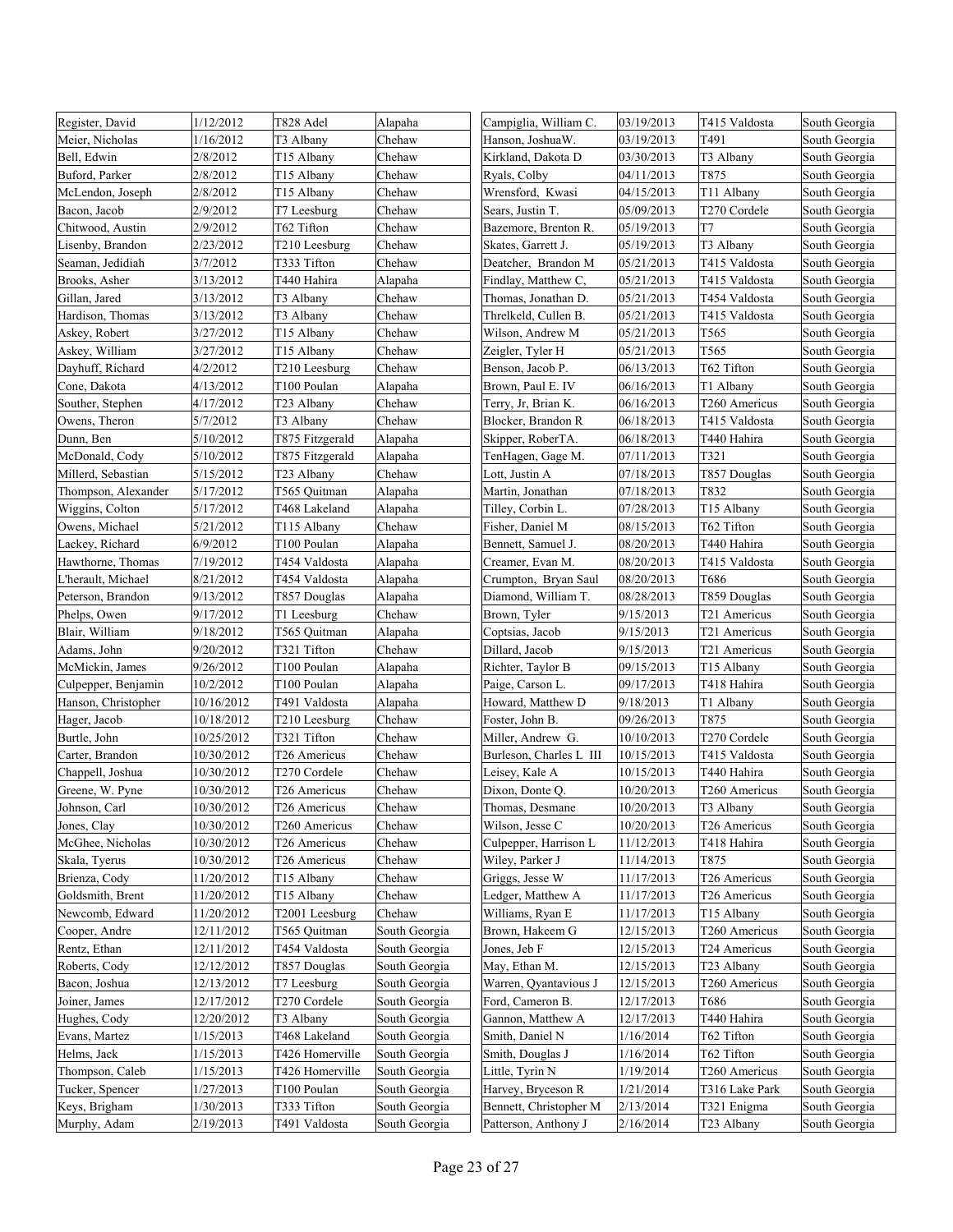| Lusk, Jameson B                  | 3/18/2014  | T429 Hahira     | South Georgia | Gurley, William Hoyt                | 4/19/2015  | T21 Americus     | South Georgia |
|----------------------------------|------------|-----------------|---------------|-------------------------------------|------------|------------------|---------------|
| Nipper, Jonathan B               | 4/10/2014  | T270 Cordele    | South Georgia | Littleton, Logan Louis              | 4/19/2015  | T1 Albany        | South Georgia |
| Phillips, Noah R                 | 4/13/2014  | T1 Albany       | South Georgia | Pepito, Tylen James                 | 4/19/2015  | T26 Americus     | South Georgia |
| Corbitt, Timothy (Jr.)           | 4/15/2014  | T416 Valdosta   | South Georgia | Barajas, Trevor Anthony             | 5/17/2015  | T3 Baconton      | South Georgia |
| Kramer, John E                   | 4/15/2014  | T491 Valdosta   | South Georgia | Kinnamon, Charles Hale              | 5/17/2015  | T26 Americus     | South Georgia |
| Yates, Shawn A                   | 5/15/2014  | T321 Tifton     | South Georgia | Gilchrist, Thomason Alex 5/19/2015  |            | T410 Valdosta    | South Georgia |
| Allegood, Brenton S              | 5/18/2014  | T24 Ellaville   | South Georgia | Richards, Noah Thomas               | 5/19/2015  | T410 Valdosta    | South Georgia |
| Halbrook, Jacob A                | 5/18/2014  | T1 Albany       | South Georgia | Sharon, Carter James                | 5/19/2015  | T410 Valdosta    | South Georgia |
| Hall, Jacob D                    | 5/18/2014  | T24 Ellaville   | South Georgia | Tunison, William W                  | 5/19/2015  | T410 Valdosta    | South Georgia |
| Hyer, Chad E                     | 5/20/2014  | T418 Hahira     | South Georgia | Wisenbaker, Richard A. Jr 5/19/2015 |            | T410 Valdosta    | South Georgia |
| Long, Jadon J                    | 5/20/2014  | T440 Hahira     | South Georgia | Wilkerson, Payton M                 | 5/21/2015  | T858Willacoochee | South Georgia |
| Rowan, Joshua C                  | 5/20/2014  | T454 Valdosta   | South Georgia | Kemeness, Dillan P                  | 6/11/2015  | T62 Tifton       | South Georgia |
| Holland, Kelan Z                 | 6/17/2014  | T468 Lakeland   | South Georgia | Menard, Mitchell Gordon 6/11/2015   |            | T321 Tifton      | South Georgia |
| Holley, Holden Z                 | 6/17/2014  | T415 Valdosta   | South Georgia | Phillips, GarretTS                  | 6/11/2015  | T62 Tifton       | South Georgia |
| Bennett, Ian Michael             | 7/15/2014  | T440 Valdosta   | South Georgia | Cox, Christopher T                  | 7/2/2015   | T1 Albany        | South Georgia |
| Davis, Morgan Dewayne            | 7/15/2014  | T440 Hahira     | South Georgia | Kingsbury, Adam W                   | 7/7/2015   | T23 Albany       | South Georgia |
| Williams, Jackson R.             | 7/15/2014  | T426 Valdosta   | South Georgia | Sparling, Allan M                   | 7/9/2015   | T100 Sysvester   | South Georgia |
| Bell, Nathaniel H                | 7/20/2014  | T15 Albany      | South Georgia | Lehman, Allen W                     | 8/4/2015   | T416 Lake Park   | South Georgia |
| Bivins, Zachary L                | 7/20/2014  | T26 Americus    | South Georgia | Maylock, Nicholas John              | 8/4/2015   | T828 Adel        | South Georgia |
| Cummins, Max A                   | 7/20/2014  | T26 Americus    | South Georgia | Spikes, Michael Gavin               | 8/13/2015  | T333 Chula       | South Georgia |
| McGhee, Devin H                  | 7/28/2014  | T26 Americus    | South Georgia | Adams, Samuel Lee                   | 8/16/2015  | T1 Albany        | South Georgia |
| Scarborough, James E             | 8/14/2014  | T62 Tifton      | South Georgia | Masters, Andrew J                   | 8/16/2015  | T1 Albany        | South Georgia |
| Armstrong, Andrew D              | 8/17/2014  | T15 Albany      | South Georgia | Sheffield, Holden G                 | 8/16/2015  | T316 Colquitt    | South Georgia |
| Rundle, Tanner J                 | 8/17/2014  | T24 Americus    | South Georgia | Daugherty, Aidan M                  | 9/15/2015  | T415 Valdosta    | South Georgia |
| Rundle, Trenton J                | 8/17/2014  | T24 Americus    | South Georgia | Jones, Mycah S                      | 9/20/2015  | T226 Americus    | South Georgia |
| Chaney, Christian A              | 8/19/2014  | T440 Hahira     | South Georgia | Strain. Brandon J                   | 9/20/2015  | T3 Albany        | South Georgia |
| Galbraith, Brigham S             | 8/19/2014  | T418 Valdosta   | South Georgia | Walker, Benjamin D                  | 9/20/2015  | T11 Albany       | South Georgia |
| Galbraith, Samuel E              | 8/19/2014  | T418 Valdosta   | South Georgia | Roberson, Jason K                   | 10/8/2015  | T832 Fitzgerald  | South Georgia |
| Hawthorne, William B             | 9/16/2014  | T454 Valdosta   | South Georgia | Williams, Dontavius B               | 10/18/2015 | T8 Albany        | South Georgia |
| Waller, Ryan A                   | 9/16/2014  | T415 Valdosta   | South Georgia | Williams, Matthew C                 | 10/18/2015 | T1 Albany        | South Georgia |
| Dorsett, Collin A                | 9/18/2014  | T333 Tifton     | South Georgia | Yancey, Michael F                   | 10/18/2015 | T210 Leesburg    | South Georgia |
| Jackson, LeAnder W               | 9/21/2014  | T99 Albany      | South Georgia | Richardson, William PaT             | 10/20/2015 | T415 Valdosta    | South Georgia |
| Williams, DeVonta L              | 9/21/2014  | T99 Albany      | South Georgia | Fisher, Matthew Aaron               | 11/12/2015 | T62 Tifton       | South Georgia |
| Peterson, Kollin R               | 10/9/2014  | T857 Douglas    | South Georgia | Hutchinson, Alexander J             | 11/12/2015 | T832 Ocilla      | South Georgia |
| McDonald, Geoffrey A             | 10/16/2014 | T260 Cordele    | South Georgia | Lever, Aaron James                  | 11/12/2015 | T62 Tifton       | South Georgia |
| DeMott, Jefferson R              | 10/19/2014 | T3 Albany       | South Georgia | McDonald, Andrew B                  | 11/15/2015 | T26 Americus     | South Georgia |
| Wall, Jarrod S                   | 10/19/2014 | T24 Ellaville   | South Georgia | Medlock, EllioTS                    | 11/15/2015 | T8 Albany        | South Georgia |
| Waller, John Carter              | 10/19/2014 | T1 Albany       | South Georgia | Hart, Dustin Ryan                   | 12/31/2015 | T440 Hahira      | South Georgia |
| Campiglia, Parker C              | 11/18/2014 | T415 Valdosta   | South Georgia | Northcutt, Sean M                   | 12/31/2015 | T440 Hahira      | South Georgia |
| Delk, Bruce Henry                | 11/18/2014 | T426 Homerville | South Georgia | Strickland, Danny                   | 12/31/2015 | T426 Homerville  | South Georgia |
| Kuczynski, Edward J              | 11/18/2014 | T454 Valdosta   | South Georgia | Crowder, Jonathan                   | 01/17/2016 | T1 Albany        | South Georgia |
| Gowen, Nathan L                  | 12/11/2014 | T858 Douglas    | South Georgia | Johnson, Russell                    | 01/17/2016 | T26 Americus     | South Georgia |
| Lomax, Dylan K                   | 12/11/2014 | T857 Douglas    | South Georgia | Northcutt, Sean                     | 1/19/2016  | T440 Hahira      | South Georgia |
| McCauley, Wesley A               | 12/11/2014 | T832 Fitzgerald | South Georgia | Collins, Matthew                    | 02/11/2016 | T62 Tifton       | South Georgia |
| Tucker, Patrick E                | 12/11/2014 | T832 Alapaha    | South Georgia | Funk, Jacob                         | 02/11/2016 | T62 Tifton       | South Georgia |
| Goodin, Kerman                   | 12/21/2014 | T26 Americus    | South Georgia | Burkhalter, Joseph                  | 02/16/2016 | T426 Valdosta    | South Georgia |
| Patel, Shray S                   | 1/8/2015   | T859 Douglas    | South Georgia | Hyer, Ethan                         | 2/16/2016  | T418 Hahira      | South Georgia |
| Doad, Rohits                     | 1/18/2015  | T15 Albany      | South Georgia | Cromer, Davis                       | 02/21/2016 | T26 Americus     | South Georgia |
| Ramjford, Bryan                  | 1/20/2015  | T418 Valdosta   | South Georgia | Turk, Jay                           | 03/10/2016 | T898 Ambrose     | South Georgia |
| Bradne, Davis Camp               | 2/12/2015  | T859 Douglas    | South Georgia | Webster, Jonathan                   | 04/14/2016 | T62 Tifton       | South Georgia |
| Hughes, Tyler Vance              | 2/12/2015  | T100 Sylvester  | South Georgia | Cribbs, Garrett                     | 04/17/2016 | T1 Albany        | South Georgia |
| Mizell, Acey W                   | 2/12/2015  | T857 Douglas    | South Georgia | James, Aubrey                       | 05/12/2016 | T806 Pearson     | South Georgia |
| Thompson, Jarrett Todd           | 2/12/2015  | T875 Fitzgerald | South Georgia | Daniell, Stephen                    | 05/15/2016 | T1 Albany        | South Georgia |
| Bellacomo, Andrew C.             | 2/15/2015  | T23 Albany      | South Georgia | Ferry, Nathan                       | 05/15/2016 | T260 Americus    | South Georgia |
| Hebert, Patrick A                | 2/17/2015  | T454 Valdosta   | South Georgia | Ellis, Jared                        | 05/17/2016 | T418 Hahira      | South Georgia |
| Watson, Daniel Raymond 3/17/2015 |            | T418 Hahira     | South Georgia | Mobley, Victor                      | 05/17/2016 | T415 Valdosta    | South Georgia |
| Herring, Kellis James            | 4/9/2015   | T62 Tifton      | South Georgia | Strom, Caleb                        | 06/09/2016 | T858 Douglas     | South Georgia |
| Diem, Chandler Colton            | 4/16/2015  | T21 Americus    | South Georgia | Brown, Emory                        | 06/19/2016 | T260 Americus    | South Georgia |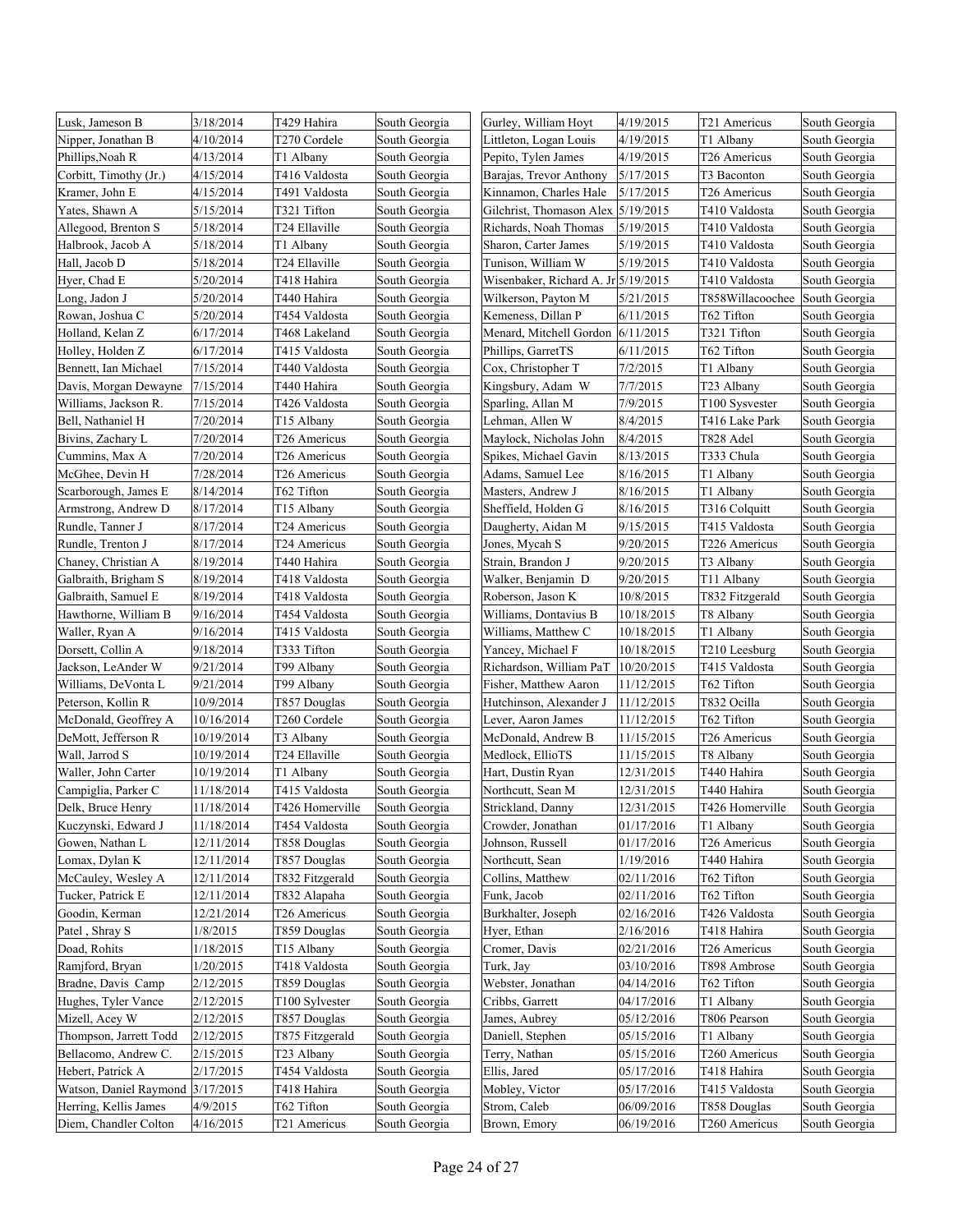| Dunn, Clifford IV                     | 06/19/2016 | T23 Albany                      | South Georgia                  | Mooradian, Zachery A                        | 1/15/2017  | T875 Fitrzgerald | South Georgia                  |
|---------------------------------------|------------|---------------------------------|--------------------------------|---------------------------------------------|------------|------------------|--------------------------------|
| Graber, Allin                         | 06/19/2016 | T1 Albany                       | South Georgia                  | Moore, Phillip                              | 1/15/2017  | T210 Albany      | South Georgia                  |
| McCoy, Christopher                    | 06/19/2016 | T260 Americus                   | South Georgia                  | Morris, Brian S                             | 1/15/2017  | T21 Americus     | South Georgia                  |
| Millerd, Teancum                      | 06/19/2016 | T23 Albany                      | South Georgia                  | Nipper, Brandon A                           | 1/15/2017  | T270 Cordele     | South Georgia                  |
| Orlowski, Carson                      | 06/19/2016 | T3 Albany                       | South Georgia                  | Nugent, Lawton W                            | 1/15/2017  | T806 Pearson     | South Georgia                  |
| Parker, Michael                       | 06/19/2016 | T <sub>15</sub> Albany          | South Georgia                  | Parramore, Logan V                          | 1/15/2017  | 100 Sylvester    | South Georgia                  |
| Wiley, Christian                      | 06/19/2016 | T260 Americus                   | South Georgia                  | Petty, Anthony M                            | 1/15/2017  | T491 Valdosta    | South Georgia                  |
| Redshaw, Rhett                        | 07/20/2016 | T440 Hahira                     | South Georgia                  | Phillips, Caleb R                           | 1/15/2017  | T1 Albany        | South Georgia                  |
| Branch, James                         | 08/11/2016 | T62 Tifton                      | South Georgia                  | Richardson, Seanesee R                      | 1/15/2017  | T415 Valdosta    | South Georgia                  |
| Merritt, Chris                        | 08/11/2016 | T898 Ambrose                    | South Georgia                  | Rix, Cory L                                 | 1/15/2017  | T21 Americus     | South Georgia                  |
| Buescher, Carter                      | 08/16/2016 | T440 Hahira                     | South Georgia                  | Smith, Isaiah B                             | 1/15/2017  | T859 Douglas     | South Georgia                  |
| Maylock, Nathan                       | 08/16/2016 | T828 Adel                       | South Georgia                  | Smith, Keycten Tru                          | 1/15/2017  | T26 Americus     | South Georgia                  |
| Towne, Nicholas                       | 08/16/2016 | T454 Valdosta                   | South Georgia                  | Souter, Edmond M III                        | 1/15/2017  | T100 Sylvester   | South Georgia                  |
| Morey, Jonathan                       | 08/21/2016 | T23 Albany                      | South Georgia                  | Stogner, Noah T                             | 1/15/2017  | T454 Valdosta    | South Georgia                  |
| Bryan, Jansen                         | 09/08/2016 | T898 Ambrose                    | South Georgia                  | Torbert, John G                             | 1/15/2017  | T21 Americus     | South Georgia                  |
| Day, Laurence                         | 09/08/2016 | T859 Douglas                    | South Georgia                  | Usrey, Samuel T                             | 1/15/2017  | T21 Americus     | South Georgia                  |
| Saxon, Conner                         | 09/09/2016 | T875 Fitzgerald                 | South Georgia                  | Waldron, Caleb C                            | 1/15/2017  | T898 Douglas     | South Georgia                  |
| Hill, Jonathan                        | 09/18/2016 | T1 Albany                       | South Georgia                  | Walker, Edward D                            | 1/15/2017  | T859 Douglas     | South Georgia                  |
| Denham, Curtis                        | 10/13/2016 | T270 Cordele                    | South Georgia                  | Wilkinson, Carson M                         | 1/15/2017  | T806 Pearson     | South Georgia                  |
| Redding, Austin                       | 10/17/2016 | T210 Leesburg                   | South Georgia                  | Windmoller, William S                       | 1/15/2017  | T62 Tifton       | South Georgia                  |
| Barbosa, Juan                         | 11/15/2016 | T415 Valdosta                   | South Georgia                  | Wooten, Hunter T                            | 1/15/2017  | T857 Douglas     | South Georgia                  |
| Abell, Caleb                          | 11/20/2016 | T26 Americus                    | South Georgia                  | Moore, John E.                              | 11/9/2017  | T898 Douglas     | South Georgia                  |
| King, Matthew                         | 12/08/2016 | T321 Tifton                     | South Georgia                  | Rischar, Thomas G.                          | 12/14/2017 | T270 Cordele     | South Georgia                  |
| King, Thomas                          | 12/08/2016 | T321 Tifton                     | South Georgia                  | Baker, Joshua L.                            | 12/17/2017 | T210 Leesburg    | South Georgia                  |
| Srygley, William III                  | 12/20/2016 | T416 Valdosta                   | South Georgia                  | Cox, Gregory L II                           | 12/17/2017 | T8 Albany        | South Georgia                  |
| Bessinger, Joel H                     | 1/15/2017  | T828 Adel                       | South Georgia                  | Ivey, Matthew S.                            | 12/17/2017 | T21 Americus     | South Georgia                  |
| Blakey, Jacob T                       | 1/15/2017  | T15 Leesburg                    | South Georgia                  | Talley, Nathan A.                           | 12/17/2017 | T1 Albany        | South Georgia                  |
| Brey, Zachary T                       | 1/15/2017  | T333 Tifton                     | South Georgia                  | Orr, Adam C.                                | 1/17/2018  | T454 Valdosta    | South Georgia                  |
| Chitwood, Andrew R                    | 1/15/2017  | T62 Tifton                      | South Georgia                  | Causey, Michael C.                          | 2/8/2018   | T100 Poulan      | South Georgia                  |
| Connor, Jacob D                       | 1/15/2017  |                                 | South Georgia                  | Davis, Andrew Joshua B.                     | 2/8/2018   | T806 Pearson     | South Georgia                  |
| Crist, Michael K                      | 1/15/2017  | T100 Sylvester<br>T491 Valdosta | South Georgia                  | O'Neal, Michael G.                          | 2/8/2018   | T857 Douglas     | South Georgia                  |
| Cummins, MaCartney J                  | 1/15/2017  | T26 Americus                    | South Georgia                  | Giovingo, Collins A.                        | 2/17/2018  | T3 Albany        | South Georgia                  |
| Davis, Christopher D                  | 1/15/2017  | T875 Fitrzgerald                | South Georgia                  | Millerd, Mahonri N. D.                      | 2/17/2018  | T23 Leesburg     | South Georgia                  |
| Davis, Jordan T                       | 1/15/2017  | T898 Douglas                    | South Georgia                  | Cone, Michael J.                            | 3/18/2018  | T1 Albany        | South Georgia                  |
| Deaver, Andrew A                      | 1/15/2017  | T491 Valdosta                   | South Georgia                  | Buckner, Jacob S.                           | 4/24/2018  | T454 Valdosta    | South Georgia                  |
|                                       | 1/15/2017  | T418 Hahira                     | South Georgia                  |                                             | 4/24/2018  | T686             |                                |
| DeWitt, Caleb T                       | 1/15/2017  | T26 Americus                    |                                | Jernigan, Timothy R.<br>Brinson, William R. | 5/10/2018  | T270 Cordele     | South Georgia                  |
| Dukes, Dresden H                      | 1/15/2017  | T454 Valdosta                   | South Georgia<br>South Georgia |                                             | 5/10/2018  | T270 Cordele     | South Georgia                  |
| Elder, Michael A<br>Fenner, Joshua C  | 1/15/2017  | T23 Albany                      | South Georgia                  | Frost, Michael R.                           | 5/18/2018  | T564             | South Georgia                  |
|                                       | 1/15/2017  | T270 Cordele                    |                                | Welch, Seth M.<br>Lacovara, Anthony S.      | 5/20/2018  | T3 Albany        | South Georgia                  |
| Frost, Jonathan J                     | 1/15/2017  | T875 Fitrzgerald                | South Georgia                  | Anderson, Benjamin, Jr.                     | 6/10/2018  | T1 Albany        | South Georgia<br>South Georgia |
| Garcia, Ronald G                      | 1/15/2017  |                                 | South Georgia<br>South Georgia | Grimaldo, Hector M.                         |            | T3 Albany        | South Georgia                  |
| Glass, Dakota D                       |            | T210 Leesburg                   |                                |                                             | 6/10/2018  |                  |                                |
| Hall, Jermaine C<br>Hendrix, George H | 1/15/2017  | 99 Albany                       | South Georgia                  | Olson, Conrad C.                            | 6/10/2018  | T15 Albany       | South Georgia                  |
|                                       | 1/15/2017  | T416 Lake Park                  | South Georgia                  | Waller, Thomas J.                           | 6/10/2018  | T1 Albany        | South Georgia                  |
| James, Kevin M                        | 1/15/2017  | T858 Douglas                    | South Georgia                  | Comer, Dalton H.                            | 6/14/2018  | T100 Poulan      | South Georgia                  |
| Johnson, Brandon N                    | 1/15/2017  | T3 Albany                       | South Georgia                  | Hall, Allen R.                              | 6/19/2018  | T454 Valdosta    | South Georgia                  |
| Jones, Jurrell K                      | 1/15/2017  | T260 Americus                   | South Georgia                  | Arnold, Morgan E., IV                       | 7/12/2018  | T62 Tifton       | South Georgia                  |
| Lapeza, Chester R IV                  | 1/15/2017  | T270 Cordele                    | South Georgia                  | Lapeza, Elijah C.                           | 7/12/2018  | T270 Cordele     | South Georgia                  |
| Larger, Jared N                       | 1/15/2017  | T333 Tifton                     | South Georgia                  | Gyorfi, Daniel                              | 7/16/2018  | T7 Leesburg      | South Georgia                  |
| Lewis, Jonathan A                     | 1/15/2017  | T23 Albany                      | South Georgia                  | Harris, Michael O.                          | 7/16/2018  | T260 Americus    | South Georgia                  |
| Loudermilk, Justin B                  | 1/15/2017  | T1 Albany                       | South Georgia                  | Patton, Benjamin D.                         | 7/16/2018  | T3 Albany        | South Georgia                  |
| May, Levi J                           | 1/15/2017  | T23 Albany                      | South Georgia                  | Chitwood, Michael B.                        | 8/9/2018   | T62 Tifton       | South Georgia                  |
| McDonald, Bryson A                    | 1/15/2017  | T875 Fitrzgerald                | South Georgia                  | Ryals, Jackson P.                           | 8/9/2018   | T875 Fitzgrald   | South Georgia                  |
| McGill, Wesley S                      | 1/15/2017  | T832 Ocilla                     | South Georgia                  | Smith, Joshua T.                            | 8/9/2018   | T270 Cordele     | South Georgia                  |
| McLemore, Caleb A                     | 1/15/2017  | T270 Cordele                    | South Georgia                  | Bailey, Chirstian N.                        | 8/12/2018  | T260 Americus    | South Georgia                  |
| Megow, Thomas J                       | 1/15/2017  | T454 Valdosta                   | South Georgia                  | Dziedzic, John T.                           | 8/12/2018  | T1 Albany        | South Georgia                  |
| Merritt, John G                       | 1/15/2017  | T898 Douglas                    | South Georgia                  | Pinson, Wesley H.                           | 8/12/2018  | T15 Albany       | South Georgia                  |
| Mizell, Granger C                     | 1/15/2017  | T857 Douglas                    | South Georgia                  | Ukaonu, Caleb C.                            | 8/12/2018  | T3 Albany        | South Georgia                  |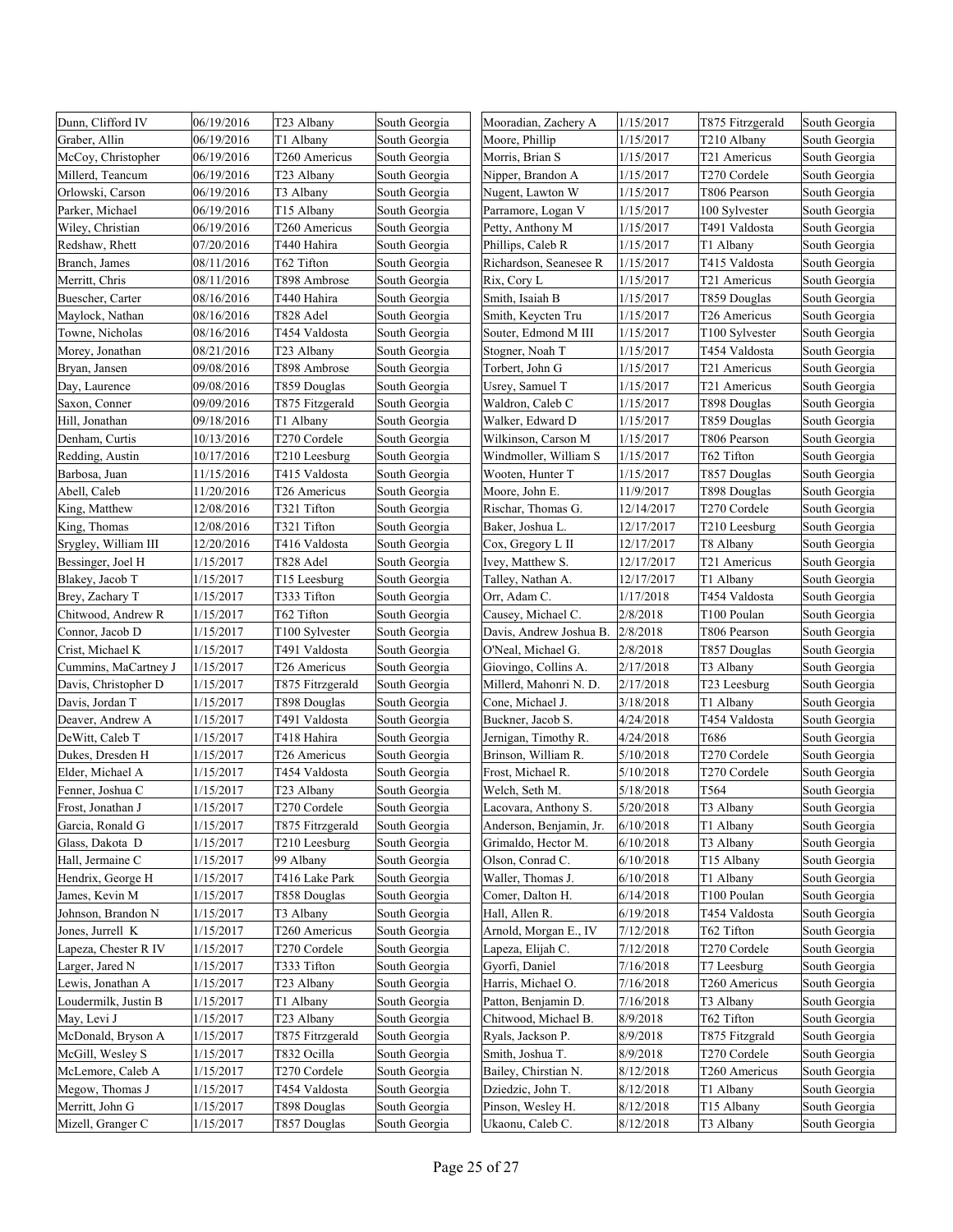| Williams, Jaylen R.                | 8/12/2018  | T99 Albany      | South Georgia | Irvin, Adam Dean                  | 3/8/2020   | T15 Albany      | South Georgia |
|------------------------------------|------------|-----------------|---------------|-----------------------------------|------------|-----------------|---------------|
| Stokes, Matthew K.                 | 8/14/2018  | T454 Valdosta   | South Georgia | Clark, Kenneth Forester           | 3/20/2020  | T454 Nashville  | South Georgia |
| Thompson, Justin T.                | 9/13/2018  | T875 Fitzgrald  | South Georgia | Osha, Kolby T                     | 3/20/2020  | T454 Valdosta   | South Georgia |
| Chappell, Noah S.                  | 9/16/2018  | T1 Albany       | South Georgia | Hoover, Samuel Lynn               | 5/17/2020  | T15 Leesburg    | South Georgia |
| Whatley, Sean M.                   | 9/18/2018  | T491 Valdosta   | South Georgia | Gardner, Daniel Ace               | 5/19/2020  | T415 Valdosta   | South Georgia |
| Grimsley, James B.                 | 10/23/2018 | T828 Adel       | South Georgia | Gardner, David Ezra               | 5/19/2020  | T415 Valdosta   | South Georgia |
| Richards, William D.               | 10/23/2018 | T410 Valdosta   | South Georgia | Jones, William                    | 5/19/2020  | T440 Hahira     | South Georgia |
| Sharon, Harris T.                  | 10/23/2018 | T410 Valdosta   | South Georgia | Paramore, Lane Gunner             | 6/11/2020  | T100 Sylvester  | South Georgia |
| Steinberg, James M.                | 10/23/2018 | T410 Valdosta   | South Georgia | Dew, Stephen Tillman              | 6/14/2020  | T1 Albany       | South Georgia |
| Odum, Peyton M.                    | 11/15/2018 | T806 Pearson    | South Georgia | Griner, Greston T                 | 6/16/2020  | T686 Nashville  | South Georgia |
| McDuffie, Daniel A.                | 11/18/2018 | T7 Leesburg     | South Georgia | Steedley, Micajah Paulk           | 6/16/2020  | T426 Homerville | South Georgia |
| Shipley, Travis L.                 | 11/18/2018 | T1 Albany       | South Georgia | Williams, Dylan Blake             | 6/16/2020  | T415 Valdosta   | South Georgia |
| Graber, Tanner H.                  | 12/16/2018 | T1 Albany       | South Georgia | Peters, Micah                     | 6/19/2020  | T144 Pelham     | South Georgia |
| Masters, Nathan O.                 | 12/16/2018 | T1 Albany       | South Georgia | Carroll, Kaleb Chance             | 7/9/2020   | T62 Tifton      | South Georgia |
| Waddell, William W.                | 12/16/2018 | T1 Albany       | South Georgia | Peters, Ross C                    | 7/9/2020   | T62 Tifton      | South Georgia |
| Woodcock, Ian D.                   | 12/16/2018 | T3 Albany       | South Georgia | Boswell, Joshua Andrew            | 8/12/2020  | T403 Valdosta   | South Georgia |
| Fineout, Brandon J.                | 12/18/2018 | T410 Valdosta   | South Georgia | Boswell, Caleb Jonathan           | 8/13/2020  | T403 Valdosta   | South Georgia |
| Nez, Kameron W.                    | 12/18/2018 | T416 Valdosta   | South Georgia | Demott, Levi Jacob                | 8/16/2020  | T3 Albany       | South Georgia |
| Karmann, Evan J.                   | 12/30/2018 | T454 Valdosta   | South Georgia | Rice, Austin Michael              | 9/15/2020  | T440 Moody Afb  | South Georgia |
| Serrano, Walter G. K.              | 2/18/2019  | T260 Americus   | South Georgia | Sumner, Michael Nat               | 9/15/2020  | T440 Hahira     | South Georgia |
| Medellin, Tristen Wyatt            | 4/11/2019  | T875 Fitzgerald | South Georgia | Mann, Joel                        | 10/15/2020 | T832 Ocilla     | South Georgia |
| Adams, Gary Zane                   | 4/16/2019  | T859 Douglas    | South Georgia | McCarty, Robert Ray               | 10/18/2020 | T15 Leesburg    | South Georgia |
| Blakey, Colin Alexander            | 4/28/2019  | T15 Leesburg    | South Georgia | Kelly, Kenneth Adam               | 11/8/2020  | T21 Americus    | South Georgia |
| Lassiter, David W. Jr.             | 4/28/2019  | T1 Albany       | South Georgia | Allen, Landan Reeve               | 11/17/2020 | T426 Stockton   | South Georgia |
| Buck, Anthony G. Jr.               | 5/19/2019  | T15 Albany      | South Georgia | Crumpton, Noah Matthew 11/23/2020 |            | T440 Moody Afb  | South Georgia |
| Edwards, Tyrese T                  | 5/19/2019  | T8 Albany       | South Georgia | Dingler, Andrew A                 | 12/13/2020 | T21 Americus    | South Georgia |
| Lee, Lavi Khalil                   | 5/19/2019  | T8 Albany       | South Georgia | Greene, Landon                    | 12/31/2020 | T429 Valdosta   | South Georgia |
| Lopez, Adam Mitchell               | 5/19/2019  | T3 Albany       | South Georgia | Grizzle, Johnathan                | 12/31/2020 | T429 Valdosta   | South Georgia |
| Lopez, Eric Nicholas               | 5/19/2019  | T3 Albany       | South Georgia | Hall, Kadarious                   | 2/14/2021  | T21 Americus    | South Georgia |
| Williams, Woodrew T, III 5/21/2019 |            | T415 Valdosta   | South Georgia | Peeler, Thomas                    | 2/14/2021  | T1 Albany       | South Georgia |
| Blakey, Joshua Cole                | 6/16/2019  | T15 Leesburg    | South Georgia | Ray, Thomas                       | 2/14/2021  | T1 Albany       | South Georgia |
| Guerra, Parker Davis               | 6/16/2019  | T15 Albany      | South Georgia | Guin, Jacob                       | 5/16/2021  | T15 Albany      | South Georgia |
| Guin, Jared Alexander              | 6/16/2019  | T15 Albany      | South Georgia | Woodcock, Caden                   | 5/16/2021  | T3 Albany       | South Georgia |
| Haveron, Austin Richard            | 6/16/2019  | T15 Albany      | South Georgia | Palazzolo, Giacomo                | 6/13/2021  | T3 Albany       | South Georgia |
| Shook, Jedidiah Logan              | 6/16/2019  | T3 Albany       | South Georgia | Naylor, Andrew                    | 7/18/2021  | T15 Albany      | South Georgia |
| Jacob, Paul Davis                  | 7/21/2019  | T3 Albany       | South Georgia | Armstrong, Braydon                | 8/15/2021  | T15 Albany      | South Georgia |
| Serina, Jacob R. R.                | 7/21/2019  | T3 Albany       | South Georgia | Nelson, Mandela                   | 9/26/2021  | T99 Albany      | South Georgia |
| Rowan, Andrew Walker               | 8/18/2019  | T1 Albany       | South Georgia | Shipley, Trevor                   | 9/26/2021  | T1 Albany       | South Georgia |
| Ethan, Christopher R.              | 8/27/2019  | T454 Valdosta   | South Georgia | Vargovich, Aiden                  | 9/26/2021  | T15 Albany      | South Georgia |
| Isaac, Kent Duffin                 | 8/27/2019  | T418 Hahira     | South Georgia | Walsh, Logan                      | 9/26/2021  | T15 Albany      | South Georgia |
| Houston, Daniel C. IV              | 9/17/2019  | T410 Hahira     | South Georgia | Conley, Logan                     | 10/17/2021 | T1 Albany       | South Georgia |
| Pearson, Evan Winston              | 9/17/2019  | T410 Quitman    | South Georgia | Holton, Howard                    | 10/17/2021 | T1 Albany       | South Georgia |
| Shelton, Sean Riley                | 9/17/2019  | T410 Valdosta   | South Georgia | Collins, Alexander                | 11/21/2021 | T1 Albany       | South Georgia |
| Conley, Landon Troy                | 9/22/2019  | T15 Leesburg    | South Georgia | Holton, John                      | 11/21/2021 | T1 Albany       | South Georgia |
| Dale, Michael Garrett              | 9/22/2019  | T144 Camilla    | South Georgia | Patton, Nic                       | 11/21/2021 | T3 Albany       | South Georgia |
| Buckner, Alexander Kian            | 10/15/2019 | T415 Valdosta   | South Georgia | Cleesattle, Donald                | 12/19/2021 | T1 Albany       | South Georgia |
| Strickland, Vincent N.             | 10/15/2019 | T418 Valdosta   | South Georgia | Smith, Cedric                     | 12/19/2021 | T260 Americus   | South Georgia |
| Holton, Robert Ellis               | 10/20/2019 | T1 Albany       | South Georgia | Blanton, Baines                   | 12/31/2021 | T410 Valdosta   | South Georgia |
| Cook, Charles Benjamin             | 11/17/2019 | T21 Americus    | South Georgia | Burke, Ward                       | 12/31/2021 | T875 Douglas    | South Georgia |
| Elliott, Logan Chance              | 11/17/2019 | T21 Americus    | South Georgia | Crist, Ethan                      | 12/31/2021 | T415 Valdosta   | South Georgia |
| Morgan, John Harris IV             | 11/17/2019 | T15 Albany      | South Georgia | Denison, Alec                     | 12/31/2021 | T875 Douglas    | South Georgia |
| Abell, Jacob Scott                 | 12/15/2019 | T26 Americus    | South Georgia | Kallam, Matthew                   | 12/31/2021 | T686 Nashville  | South Georgia |
| Lovelace, Asher Steven             | 12/15/2019 | T15 Albany      | South Georgia | Kinch, Matthew                    | 12/31/2021 | T864 Douglas    | South Georgia |
| Blakely, Jeremy                    | 2/16/2020  | T11 Albany      | South Georgia | Mares, Matthew                    | 12/31/2021 | T440 Hahira     | South Georgia |
| Carthon, Brystan                   | 2/16/2020  | T11 Albany      | South Georgia | McNeal, W. Cole                   | 12/31/2021 | T454 Nashville  | South Georgia |
| Gadson, Michael                    | 2/16/2020  | T11 Albany      | South Georgia | Pojedinec, Ronin                  | 12/31/2021 | T859 Douglas    | South Georgia |
| Thomas, Tyler Andrew               | 2/16/2020  | T11 Albany      | South Georgia | Porter, Clayton                   | 12/31/2021 | T440 Hahira     | South Georgia |
| Crist, Alex                        | 2/18/2020  | T415 Valdosta   | South Georgia | Reeves, Micheal                   | 12/31/2021 | T410 Valdosta   | South Georgia |